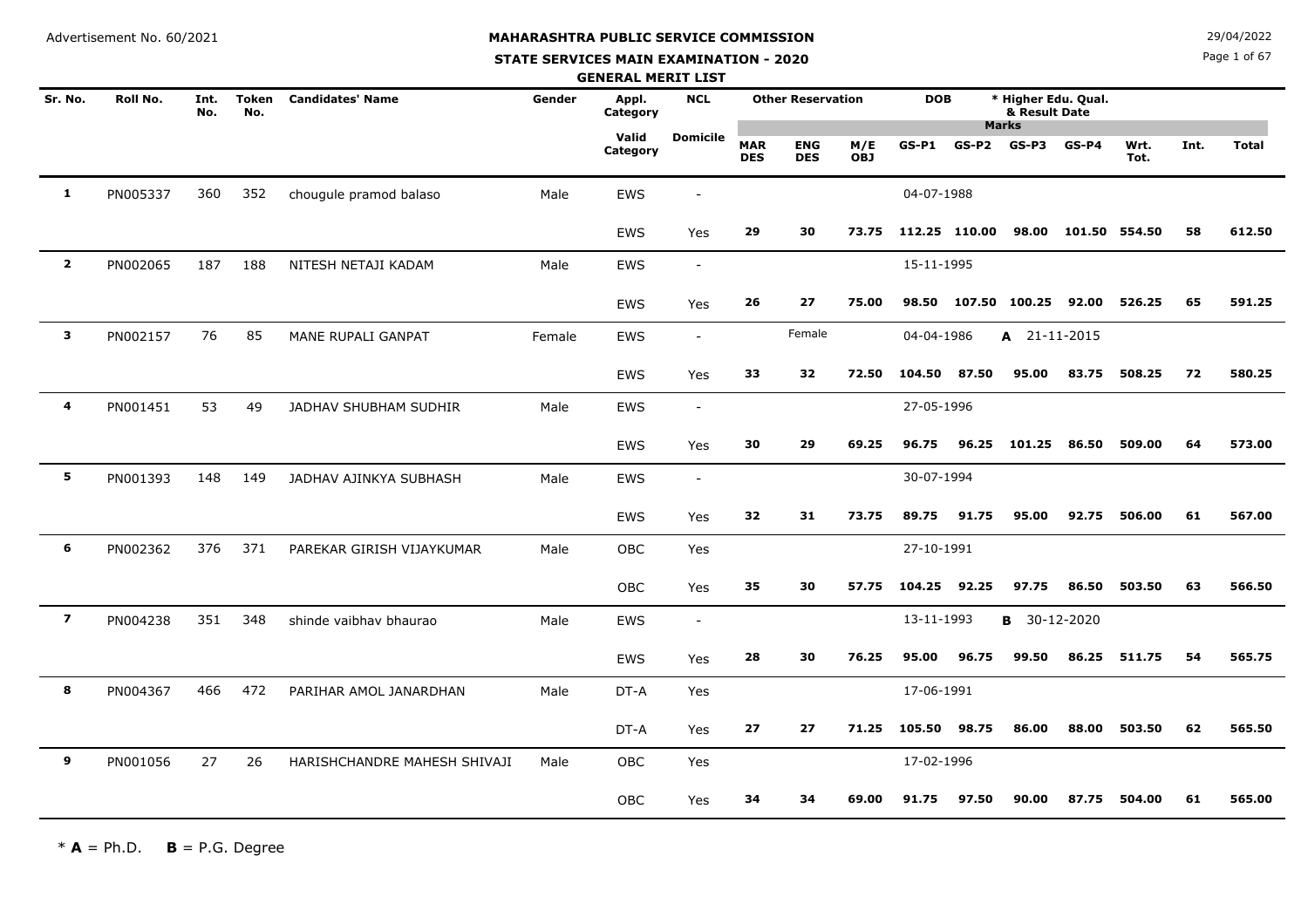**STATE SERVICES MAIN EXAMINATION - 2020**

Page 2 of 67

|         |          |             |                     |                             |        | <b>GENERAL MERIT LIST</b> |                          |                          |                          |                   |              |               |                               |                     |              |      |              |
|---------|----------|-------------|---------------------|-----------------------------|--------|---------------------------|--------------------------|--------------------------|--------------------------|-------------------|--------------|---------------|-------------------------------|---------------------|--------------|------|--------------|
| Sr. No. | Roll No. | Int.<br>No. | <b>Token</b><br>No. | <b>Candidates' Name</b>     | Gender | Appl.<br>Category         | <b>NCL</b>               |                          | <b>Other Reservation</b> |                   | <b>DOB</b>   |               | & Result Date<br><b>Marks</b> | * Higher Edu. Qual. |              |      |              |
|         |          |             |                     |                             |        | Valid<br>Category         | <b>Domicile</b>          | <b>MAR</b><br><b>DES</b> | <b>ENG</b><br><b>DES</b> | M/E<br><b>OBJ</b> | $GS-P1$      | $GS-P2$       | $GS-P3$                       | $GS-P4$             | Wrt.<br>Tot. | Int. | <b>Total</b> |
| 10      | PN001068 | 236         | 238                 | PATIL DNYANESHWAR PRAKASH   | Male   | EWS                       | $\blacksquare$           |                          |                          |                   | 11-07-1992   |               |                               |                     |              |      |              |
|         |          |             |                     |                             |        | <b>EWS</b>                | Yes                      | 25                       | 29                       | 59.75             | 101.00 98.75 |               | 95.00                         | 94.00               | 502.50       | 62   | 564.50       |
| 11      | PN003055 | 380         | 391                 | <b>BHAGAT AKSHAY RAMESH</b> | Male   | EWS                       | $\blacksquare$           |                          |                          |                   | 20-06-1993   |               |                               |                     |              |      |              |
|         |          |             |                     |                             |        | <b>EWS</b>                | Yes                      | 27                       | 34                       | 62.50             |              | 98.00 100.00  | 95.75                         | 85.75               | 503.00       | 61   | 564.00       |
| 12      | PN002048 | 164         | 151                 | VISHWAJIT JALANDAR GATADE   | Male   | <b>OBC</b>                | Yes                      |                          |                          |                   | 02-05-1997   |               |                               |                     |              |      |              |
|         |          |             |                     |                             |        | <b>OBC</b>                | Yes                      | 27                       | 37                       | 63.50             | 103.75 95.00 |               | 90.25                         | 91.75               | 508.25       | 55   | 563.25       |
| 13      | PN001373 | 174         | 173                 | Chandgude Niketan Vijay     | Male   | EWS                       | $\overline{\phantom{a}}$ |                          |                          |                   | 26-06-1992   |               |                               |                     |              |      |              |
|         |          |             |                     |                             |        | <b>EWS</b>                | Yes                      | 30                       | 24                       | 77.50             |              | 91.75 101.25  | 86.25                         | 84.00               | 494.75       | 68   | 562.75       |
| 14      | PN001415 | 154         | 152                 | DHAYGUDE VAIBHAV BAJIRAO    | Male   | NT-C                      | Yes                      |                          |                          |                   | 15-08-1995   |               |                               |                     |              |      |              |
|         |          |             |                     |                             |        | NT-C                      | Yes                      | 27                       | 27                       | 75.00             |              | 89.25 106.25  | 93.75                         | 90.25               | 508.50       | 53   | 561.50       |
| 15      | PN004181 | 274         | 273                 | PATIL TANVEER SAMPATRAO     | Male   | <b>EWS</b>                | $\overline{\phantom{a}}$ |                          |                          |                   | 25-09-1995   |               |                               |                     |              |      |              |
|         |          |             |                     |                             |        | <b>EWS</b>                | Yes                      | 29                       | 23                       | 72.75             |              | 92.00 108.75  | 94.00                         | 86.75               | 506.25       | 55   | 561.25       |
| 16      | AU001243 | 404         | 396                 | BABAR SHASHIKANT MAROTI     | Male   | <b>EWS</b>                | $\overline{\phantom{a}}$ |                          |                          |                   | 12-11-1997   |               |                               |                     |              |      |              |
|         |          |             |                     |                             |        | <b>EWS</b>                | Yes                      | 33                       | 26                       | 64.75             | 94.75        | 94.75         | 94.75                         | 92.50               | 500.50       | 60   | 560.50       |
| 17      | PN003239 | 390         | 380                 | SHELAR SAGAR HARISHWAR      | Male   | <b>EWS</b>                | $\overline{\phantom{a}}$ |                          |                          |                   | 13-06-1993   |               |                               |                     |              |      |              |
|         |          |             |                     |                             |        | <b>EWS</b>                | Yes                      | 27                       | 26                       | 61.25             |              | 100.50 101.25 | 96.25                         | 87.75               | 500.00       | 60   | 560.00       |
| 18      | PN001337 | 85          | 88                  | ANMOL KORE                  | Male   | <b>OBC</b>                | Yes                      |                          |                          |                   | 15-05-1989   |               |                               |                     |              |      |              |
|         |          |             |                     |                             |        | <b>OBC</b>                | Yes                      | 33                       | 24                       | 61.25             |              | 91.75 100.50  | 87.00                         |                     | 95.25 492.75 | 67   | 559.75       |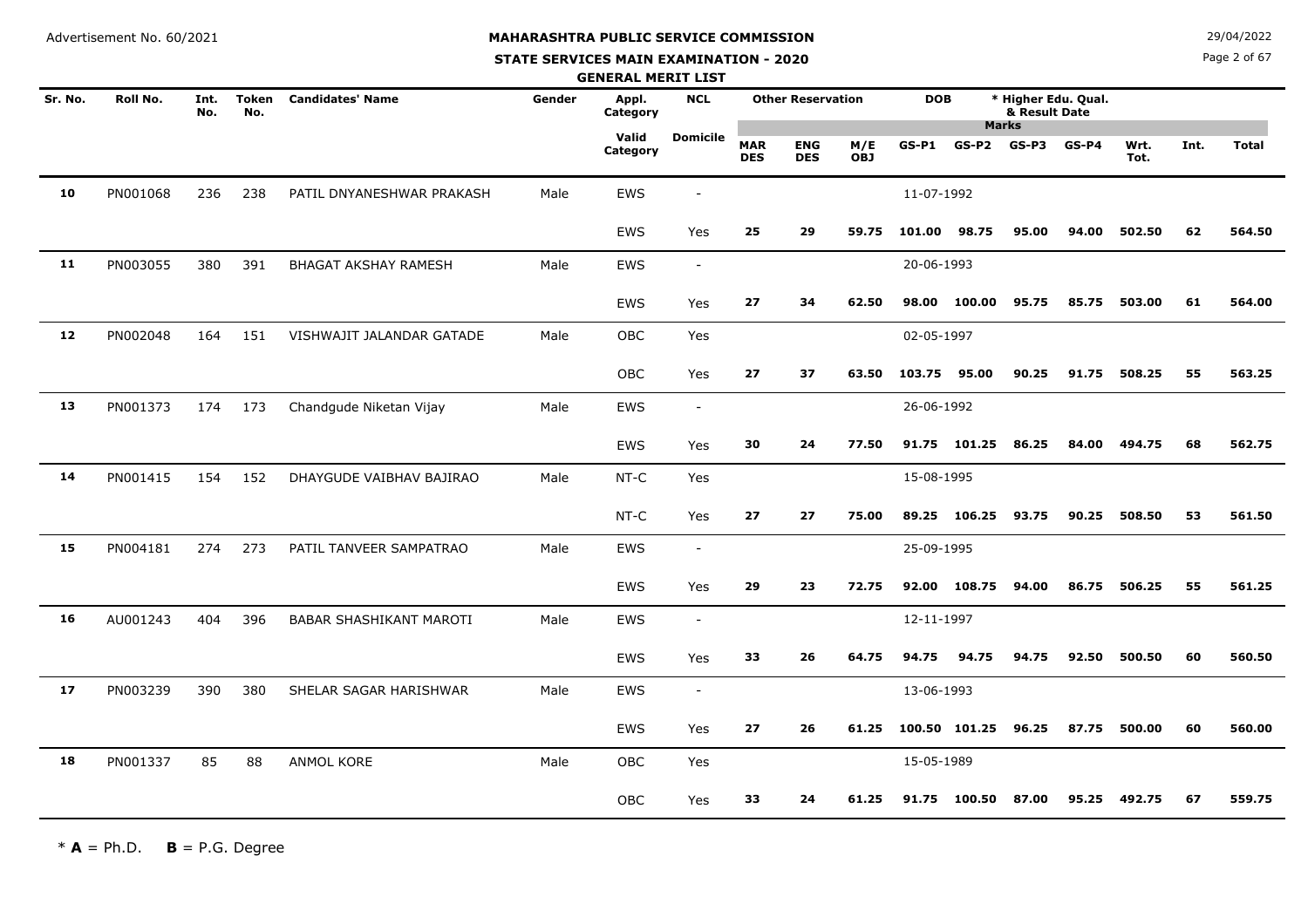**STATE SERVICES MAIN EXAMINATION - 2020**

Page 3 of 67

|         |          |             |                     |                           |        | <b>GENERAL MERIT LIST</b> |                          |                          |                          |                   |              |              |                               |                     |              |      |              |
|---------|----------|-------------|---------------------|---------------------------|--------|---------------------------|--------------------------|--------------------------|--------------------------|-------------------|--------------|--------------|-------------------------------|---------------------|--------------|------|--------------|
| Sr. No. | Roll No. | Int.<br>No. | <b>Token</b><br>No. | <b>Candidates' Name</b>   | Gender | Appl.<br>Category         | <b>NCL</b>               |                          | <b>Other Reservation</b> |                   | <b>DOB</b>   |              | & Result Date<br><b>Marks</b> | * Higher Edu. Qual. |              |      |              |
|         |          |             |                     |                           |        | Valid<br>Category         | <b>Domicile</b>          | <b>MAR</b><br><b>DES</b> | <b>ENG</b><br><b>DES</b> | M/E<br><b>OBJ</b> | $GS-P1$      | $GS-P2$      | $GS-P3$                       | $GS-P4$             | Wrt.<br>Tot. | Int. | <b>Total</b> |
| 19      | PN005119 | 539         | 545                 | PATIL PRAMOD JAYASING     | Male   | <b>EWS</b>                | $\sim$                   |                          |                          |                   | 19-12-1997   |              |                               |                     |              |      |              |
|         |          |             |                     |                           |        | <b>EWS</b>                | Yes                      | 32                       | 27                       | 59.25             | 101.25 95.00 |              | 89.50                         | 85.75               | 489.75       | 70   | 559.75       |
| 20      | PN002164 | 147         | 142                 | JAGADALE RAHUL KAILAS     | Male   | OBC                       | Yes                      |                          |                          |                   | 13-11-1994   |              |                               |                     |              |      |              |
|         |          |             |                     |                           |        | <b>OBC</b>                | Yes                      | 28                       | 25                       | 80.00             |              | 89.50 100.25 | 94.75                         | 84.00               | 501.50       | 55   | 556.50       |
| 21      | PN002040 | 52          | 56                  | HULGE KALYAN PANDHARI     | Male   | $NT-C$                    | Yes                      |                          |                          |                   | 22-07-1992   |              |                               |                     |              |      |              |
|         |          |             |                     |                           |        | NT-C                      | Yes                      | 29                       | 24                       | 64.25             | 87.25        | 98.25        | 95.25                         | 86.25               | 484.25       | 71   | 555.25       |
| 22      | PN001340 | 160         | 155                 | SHUBHAM GANPATI PATIL     | Male   | Unreserved                | $\sim$                   |                          |                          |                   | 09-09-1997   |              |                               |                     |              |      |              |
|         |          |             |                     |                           |        | Unreserved                | Yes                      | 31                       | 29                       | 70.00             |              | 98.75 104.50 | 83.25                         |                     | 76.75 493.25 | 62   | 555.25       |
| 23      | PN004045 | 342         | 341                 | NAIKAWADI IMRAN SHAPHIK   | Male   | DT-A                      | Yes                      |                          |                          |                   | 13-10-1989   |              |                               |                     |              |      |              |
|         |          |             |                     |                           |        | DT-A                      | Yes                      | 32                       | 34                       | 64.25             |              | 89.50 100.50 | 83.00                         | 89.25               | 492.50       | 62   | 554.50       |
| 24      | NS001067 | 135         | 123                 | Mahajan Suraj Ramesh      | Male   | OBC                       | Yes                      |                          |                          |                   | 26-03-1991   |              |                               |                     |              |      |              |
|         |          |             |                     |                           |        | OBC                       | Yes                      | 29                       | 33                       | 70.00             | 86.75        | 77.50        | 91.25                         | 96.50               | 484.00       | 70   | 554.00       |
| 25      | AU001336 | 364         | 375                 | JADHAV AKASH UTTAM        | Male   | <b>EWS</b>                | $\blacksquare$           |                          |                          |                   | 04-03-1992   |              |                               |                     |              |      |              |
|         |          |             |                     |                           |        | EWS                       | Yes                      | 28                       | 25                       | 72.50             | 107.25 90.25 |              | 81.50                         | 84.25               | 488.75       | 65   | 553.75       |
| 26      | AU001217 | 440         | 437                 | BHARADIYA GOKUL VISHNUDAS | Male   | EWS                       | $\blacksquare$           |                          |                          |                   | 20-11-1994   |              |                               |                     |              |      |              |
|         |          |             |                     |                           |        | <b>EWS</b>                | Yes                      | 27                       | 25                       | 79.00             | 92.75        | 99.50        | 85.75                         | 83.25               | 492.25       | 60   | 552.25       |
| 27      | PN005213 | 335         | 331                 | <b>GADE YOGESH MOHAN</b>  | Male   | <b>EWS</b>                | $\overline{\phantom{a}}$ |                          |                          |                   | 01-06-1995   |              |                               |                     |              |      |              |
|         |          |             |                     |                           |        | <b>EWS</b>                | Yes                      | 39                       | 28                       | 60.25             | 94.25        | 91.00        | 96.50                         | 91.50               | 500.50       | 50   | 550.50       |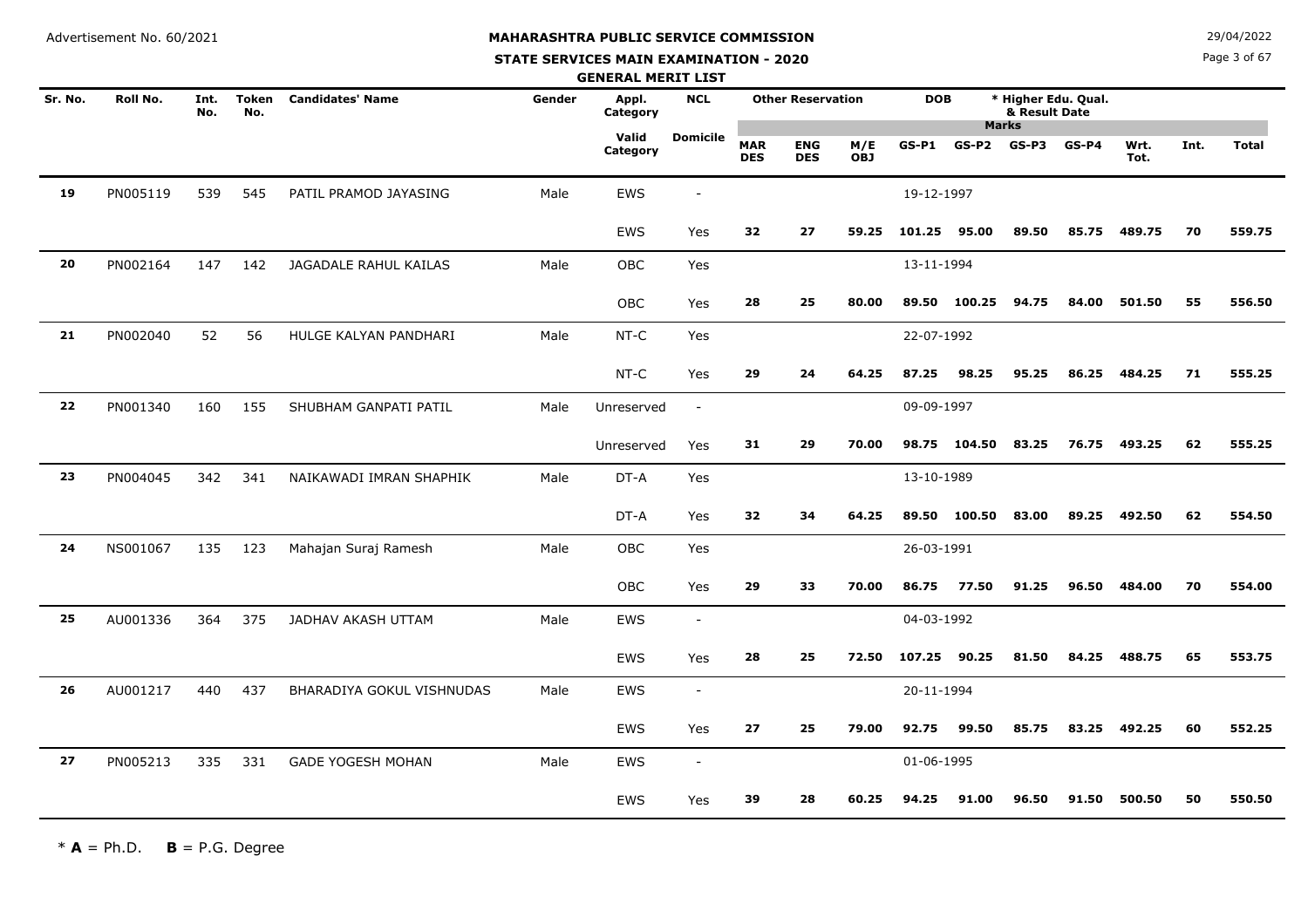#### **STATE SERVICES MAIN EXAMINATION - 2020**

Page 4 of 67

|         |          |             |                     |                                          |        | <b>GENERAL MERIT LIST</b> |                          |                          |                          |                   |            |              |                                                      |         |              |      |              |
|---------|----------|-------------|---------------------|------------------------------------------|--------|---------------------------|--------------------------|--------------------------|--------------------------|-------------------|------------|--------------|------------------------------------------------------|---------|--------------|------|--------------|
| Sr. No. | Roll No. | Int.<br>No. | <b>Token</b><br>No. | <b>Candidates' Name</b>                  | Gender | Appl.<br>Category         | <b>NCL</b>               |                          | <b>Other Reservation</b> |                   | <b>DOB</b> |              | * Higher Edu. Qual.<br>& Result Date<br><b>Marks</b> |         |              |      |              |
|         |          |             |                     |                                          |        | Valid<br>Category         | <b>Domicile</b>          | <b>MAR</b><br><b>DES</b> | <b>ENG</b><br><b>DES</b> | M/E<br><b>OBJ</b> | $GS-P1$    | $GS-P2$      | $GS-P3$                                              | $GS-P4$ | Wrt.<br>Tot. | Int. | <b>Total</b> |
| 28      | PN004316 | 353         | 360                 | BHAGAT ABHIJIT BALASAHEB                 | Male   | Unreserved                | $\sim$                   |                          |                          |                   | 17-07-1993 |              |                                                      |         |              |      |              |
|         |          |             |                     |                                          |        | Unreserved                | Yes                      | 27                       | 27                       | 72.50             | 91.75      | 90.00        | 91.25                                                | 95.25   | 494.75       | 55   | 549.75       |
| 29      | AU001026 | 80          | 84                  | Jadhav Rupali Bhaginath                  | Female | EWS                       | $\overline{\phantom{a}}$ |                          | Female                   |                   | 06-10-1990 |              |                                                      |         |              |      |              |
|         |          |             |                     |                                          |        | EWS                       | Yes                      | 29                       | 22                       | 70.50             | 86.00      | 93.25        | 95.00                                                | 88.75   | 484.50       | 65   | 549.50       |
| 30      | PN004425 | 481         | 481                 | SHENDAGE PRAMODKUMAR<br><b>JAGANNATH</b> | Male   | $NT-C$                    | Yes                      |                          |                          |                   | 29-05-1994 |              |                                                      |         |              |      |              |
|         |          |             |                     |                                          |        | NT-C                      | Yes                      | 18                       | 27                       | 71.75             |            | 94.25 103.75 | 95.25                                                | 77.75   | 487.75       | 61   | 548.75       |
| 31      | PN004134 | 581         | 576                 | VISAPURE SHIVAM DATTATRAY                | Male   | OBC                       | Yes                      |                          |                          |                   | 20-11-1996 |              |                                                      |         |              |      |              |
|         |          |             |                     |                                          |        | <b>OBC</b>                | Yes                      | 33                       | 29                       | 78.75             | 95.75      | 97.50        | 83.75                                                | 77.00   | 494.75       | 54   | 548.75       |
| 32      | PN001402 | 194         | 183                 | JADHAV SHAILESH CHHAGANRAO               | Male   | EWS                       | $\sim$                   |                          |                          |                   | 01-08-1992 |              | <b>B</b> 30-06-2016                                  |         |              |      |              |
|         |          |             |                     |                                          |        | EWS                       | Yes                      | 34                       | 26                       | 70.00             | 98.00      | 96.25        | 91.25                                                | 77.75   | 493.25       | 55   | 548.25       |
| 33      | PN004080 | 402         | 403                 | Kasule Kirankumar Baliram                | Male   | OBC                       | Yes                      |                          |                          |                   | 31-12-1991 |              |                                                      |         |              |      |              |
|         |          |             |                     |                                          |        | OBC                       | Yes                      | 28                       | 28                       | 69.25             | 109.25     | 99.50        | 89.25                                                | 75.75   | 499.00       | 49   | 548.00       |
| 34      | PN005052 | 511         | 506                 | PAWAR SURAJ PRAVIN                       | Male   | <b>EWS</b>                | $\blacksquare$           |                          |                          |                   | 14-01-1996 |              |                                                      |         |              |      |              |
|         |          |             |                     |                                          |        | EWS                       | Yes                      | 26                       | 24                       | 71.75             | 93.75      | 105.00       | 91.50                                                | 83.00   | 495.00       | 53   | 548.00       |
| 35      | PN002115 | 152         | 165                 | Mhetre Akshay Shrikant                   | Male   | OBC                       | No                       |                          |                          |                   | 05-04-1993 |              | <b>B</b> 25-05-2018                                  |         |              |      |              |
|         |          |             |                     |                                          |        | Unreserved                | Yes                      | 28                       | 30                       | 67.50             | 90.50      | 95.00        | 87.50                                                | 90.25   | 488.75       | 58   | 546.75       |
| 36      | AU001011 | 21          | 16                  | NIKAM SWAPNIL KACHARU                    | Male   | Unreserved                | $\overline{\phantom{a}}$ |                          |                          |                   | 27-10-1990 |              |                                                      |         |              |      |              |
|         |          |             |                     |                                          |        | Unreserved                | Yes                      | 29                       | 24                       | 66.75             | 93.75      | 106.75       | 82.25                                                | 75.50   | 478.00       | 68   | 546.00       |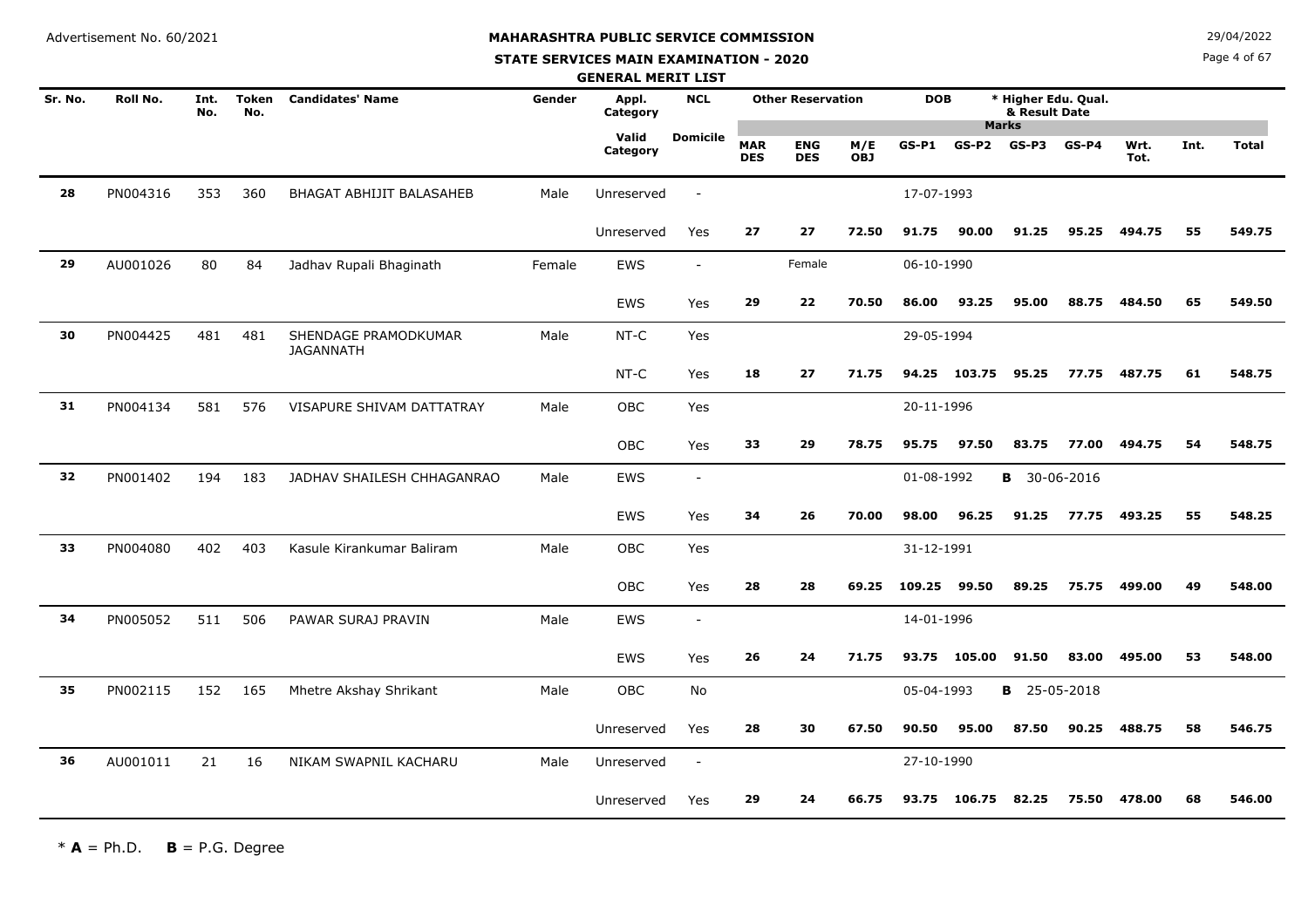# **MAHARASHTRA PUBLIC SERVICE COMMISSION**

#### **STATE SERVICES MAIN EXAMINATION - 2020**

**N**  $29/04/2022$ 

Page 5 of 67

|         |          |             |              |                         |        | <b>GENERAL MERIT LIST</b> |                          |                          |                          |                   |            |              |                                                      |         |              |      |              |
|---------|----------|-------------|--------------|-------------------------|--------|---------------------------|--------------------------|--------------------------|--------------------------|-------------------|------------|--------------|------------------------------------------------------|---------|--------------|------|--------------|
| Sr. No. | Roll No. | Int.<br>No. | Token<br>No. | <b>Candidates' Name</b> | Gender | Appl.<br>Category         | <b>NCL</b>               |                          | <b>Other Reservation</b> |                   | <b>DOB</b> |              | * Higher Edu. Qual.<br>& Result Date<br><b>Marks</b> |         |              |      |              |
|         |          |             |              |                         |        | Valid<br>Category         | <b>Domicile</b>          | <b>MAR</b><br><b>DES</b> | <b>ENG</b><br><b>DES</b> | M/E<br><b>OBJ</b> | $GS-P1$    | $GS-P2$      | $GS-P3$                                              | $GS-P4$ | Wrt.<br>Tot. | Int. | <b>Total</b> |
| 37      | PN001076 | 208         | 210          | BHARAT DEEPAK VITTHAL   | Male   | OBC                       | Yes                      |                          |                          |                   | 25-06-1993 |              |                                                      |         |              |      |              |
|         |          |             |              |                         |        | OBC                       | Yes                      | 28                       | 25                       | 72.00             | 96.50      | 97.50        | 95.25                                                | 80.25   | 494.50       | 51   | 545.50       |
| 38      | MB001052 | 146         | 136          | DHUMAL YEMAJI GOVIND    | Male   | <b>EWS</b>                | $\overline{\phantom{a}}$ |                          |                          |                   | 01-10-1995 |              |                                                      |         |              |      |              |
|         |          |             |              |                         |        | <b>EWS</b>                | Yes                      | 33                       | 29                       | 57.00             | 91.00      | 91.50        | 87.75                                                | 94.00   | 483.25       | 62   | 545.25       |
| 39      | PN001434 | 600         | 596          | PHARATE NIKHIL LAXMAN   | Male   | EWS                       | $\overline{\phantom{a}}$ |                          |                          |                   | 08-03-1992 |              | <b>B</b> 15-07-2014                                  |         |              |      |              |
|         |          |             |              |                         |        | <b>EWS</b>                | Yes                      | 32                       | 28                       | 63.75             | 95.50      | 92.50        | 87.50                                                | 82.75   | 482.00       | 63   | 545.00       |
| 40      | PN005306 | 614         | 608          | jadhav mandar vijay     | Male   | EWS                       | $\overline{\phantom{a}}$ |                          |                          |                   | 11-09-1991 |              |                                                      |         |              |      |              |
|         |          |             |              |                         |        | <b>EWS</b>                | Yes                      | 21                       | 24                       | 66.25             |            |              | 94.25 105.50 100.00 85.75 496.75                     |         |              | 48   | 544.75       |
| 41      | PN003187 | 317         | 319          | BHILARE SHEKHAR SHAMRAO | Male   | EWS                       | $\sim$                   |                          |                          |                   | 26-05-1994 |              |                                                      |         |              |      |              |
|         |          |             |              |                         |        | EWS                       | Yes                      | 28                       | 19                       | 68.75             | 92.25      | 97.50        | 87.75                                                | 86.50   | 479.75       | 65   | 544.75       |
| 42      | PN004435 | 577         | 578          | SANAGAR PRANAV TANAJI   | Male   | NT-C                      | Yes                      |                          |                          |                   | 10-04-1996 |              |                                                      |         |              |      |              |
|         |          |             |              |                         |        | NT-C                      | Yes                      | 37                       | 26                       | 67.25             | 85.25      |              | 90.75 101.50                                         | 90.00   | 497.75       | 46   | 543.75       |
| 43      | AU001003 | 155         | 154          | MATRE SONALI ARJUNRAO   | Female | Unreserved                | Yes                      |                          | Female                   |                   | 03-05-1992 |              |                                                      |         |              |      |              |
|         |          |             |              |                         |        | Unreserved                | Yes                      | 27                       | 26                       | 67.25             |            | 95.50 102.25 | 78.25                                                |         | 89.25 485.50 | 58   | 543.50       |
| 44      | PN002021 | 287         | 289          | PAWAR RUSHABH VITTHAL   | Male   | EWS                       | $\blacksquare$           |                          |                          |                   | 06-12-1994 |              |                                                      |         |              |      |              |
|         |          |             |              |                         |        | <b>EWS</b>                | Yes                      | 38                       | 25                       | 66.25             | 87.25      | 99.00        | 94.50                                                | 78.50   | 488.50       | 55   | 543.50       |
| 45      | PN001459 | 205         | 196          | YADAV VISHAL MAHADEV    | Male   | OBC                       | Yes                      |                          |                          |                   | 22-10-1996 |              |                                                      |         |              |      |              |
|         |          |             |              |                         |        | OBC                       | Yes                      | 34                       | 27                       | 60.00             | 99.25      | 88.75        | 97.50                                                | 89.00   | 495.50       | 48   | 543.50       |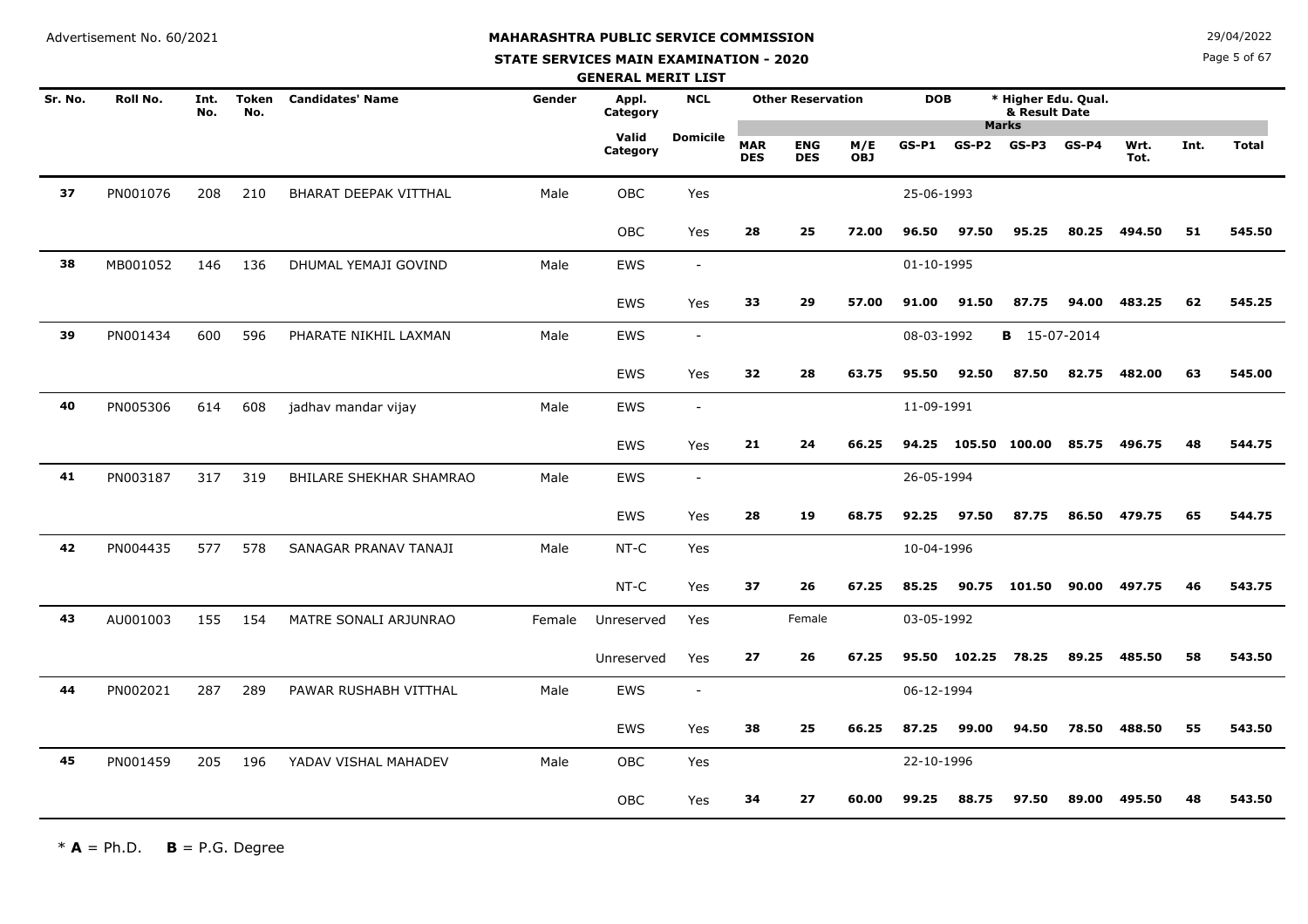#### **STATE SERVICES MAIN EXAMINATION - 2020**

**N**  $29/04/2022$ 

Page 6 of 67

|         |          |             |                     |                                         |        | <b>GENERAL MERIT LIST</b> |                          |                          |                          |                   |               |              |                                                      |         |              |      |              |
|---------|----------|-------------|---------------------|-----------------------------------------|--------|---------------------------|--------------------------|--------------------------|--------------------------|-------------------|---------------|--------------|------------------------------------------------------|---------|--------------|------|--------------|
| Sr. No. | Roll No. | Int.<br>No. | <b>Token</b><br>No. | <b>Candidates' Name</b>                 | Gender | Appl.<br>Category         | <b>NCL</b>               |                          | <b>Other Reservation</b> |                   | <b>DOB</b>    |              | * Higher Edu. Qual.<br>& Result Date<br><b>Marks</b> |         |              |      |              |
|         |          |             |                     |                                         |        | Valid<br>Category         | <b>Domicile</b>          | <b>MAR</b><br><b>DES</b> | <b>ENG</b><br><b>DES</b> | M/E<br><b>OBJ</b> | $GS-P1$       | $GS-P2$      | $GS-P3$                                              | $GS-P4$ | Wrt.<br>Tot. | Int. | <b>Total</b> |
| 46      | PN001190 | 55          | 54                  | JADHAV PRADIP SUBHASH                   | Male   | Unreserved                | $\overline{\phantom{a}}$ |                          |                          |                   | 06-12-1994    |              | <b>B</b> 29-09-2018                                  |         |              |      |              |
|         |          |             |                     |                                         |        | Unreserved                | Yes                      | 23                       | 28                       | 62.00             | 105.50        | 95.00        | 100.00 77.75                                         |         | 491.25       | 52   | 543.25       |
| 47      | PN001301 | 107         | 115                 | MUKHEKAR DNYANESHWAR<br><b>BABANRAO</b> | Male   | <b>OBC</b>                | Yes                      |                          |                          |                   | 06-02-1995    |              |                                                      |         |              |      |              |
|         |          |             |                     |                                         |        | <b>OBC</b>                | Yes                      | 34                       | 35                       | 73.75             | 90.75         | 89.50        | 76.75                                                | 83.50   | 483.25       | 60   | 543.25       |
| 48      | PN002117 | 177         | 171                 | <b>BHOSALE SANDESH DEVENDRA</b>         | Male   | Unreserved                | $\sim$                   |                          |                          |                   | 29-01-1995    |              | <b>B</b> 31-12-2018                                  |         |              |      |              |
|         |          |             |                     |                                         |        | Unreserved                | Yes                      | 32                       | 28                       | 70.00             | 99.50         | 91.50        | 86.25                                                | 87.75   | 495.00       | 48   | 543.00       |
| 49      | PN002395 | 580         | 579                 | SALVE PAVAN BABAN                       | Male   | NT-C                      | Yes                      |                          |                          |                   | 25-09-1995    |              |                                                      |         |              |      |              |
|         |          |             |                     |                                         |        | NT-C                      | Yes                      | 28                       | 21                       | 68.75             |               | 95.50 109.00 | 93.75                                                | 84.00   | 500.00       | 43   | 543.00       |
| 50      | PN002202 | 216         | 217                 | JADHAV ROHAN SUBHASH                    | Male   | OBC                       | Yes                      |                          |                          |                   | 09-07-1988    |              |                                                      |         |              |      |              |
|         |          |             |                     |                                         |        | OBC                       | Yes                      | 33                       | 32                       | 72.75             |               | 92.50 100.75 | 81.25                                                | 73.25   | 485.50       | 57   | 542.50       |
| 51      | PN002443 | 443         | 445                 | NANNAWARE SAGAR SUBHASH                 | Male   | SC                        | $\overline{a}$           |                          |                          |                   | 17-12-1995    |              |                                                      |         |              |      |              |
|         |          |             |                     |                                         |        | SC                        | Yes                      | 34                       | 28                       | 70.00             | 98.00         | 93.25        | 87.50                                                | 74.00   | 484.75       | 57   | 541.75       |
| 52      | PN003002 | 615         | 615                 | <b>BHOSALE AKSHAY ANIL</b>              | Male   | <b>EWS</b>                | $\overline{a}$           |                          |                          |                   | 18-03-1994    |              |                                                      |         |              |      |              |
|         |          |             |                     |                                         |        | EWS                       | Yes                      | 24                       | 27                       | 63.75             |               | 93.50 100.75 | 91.75                                                | 79.75   | 480.50       | 61   | 541.50       |
| 53      | PN004222 | 438         | 430                 | SHINDE ROHIT SANJAY                     | Male   | <b>EWS</b>                | $\overline{a}$           |                          |                          |                   | 23-05-1995    |              |                                                      |         |              |      |              |
|         |          |             |                     |                                         |        | <b>EWS</b>                | Yes                      | 31                       | 25                       | 74.25             | 91.25         | 89.00        | 94.25                                                | 79.75   | 484.50       | 57   | 541.50       |
| 54      | PN003023 | 294         | 297                 | BHONDAWE KIRAN HARISHCHANDRA            | Male   | <b>EWS</b>                | $\overline{\phantom{a}}$ |                          |                          |                   | 02-02-1990    |              |                                                      |         |              |      |              |
|         |          |             |                     |                                         |        | <b>EWS</b>                | Yes                      | 22                       | 24                       | 63.50             | 103.25 109.50 |              | 89.00                                                | 93.75   | 505.00       | 36   | 541.00       |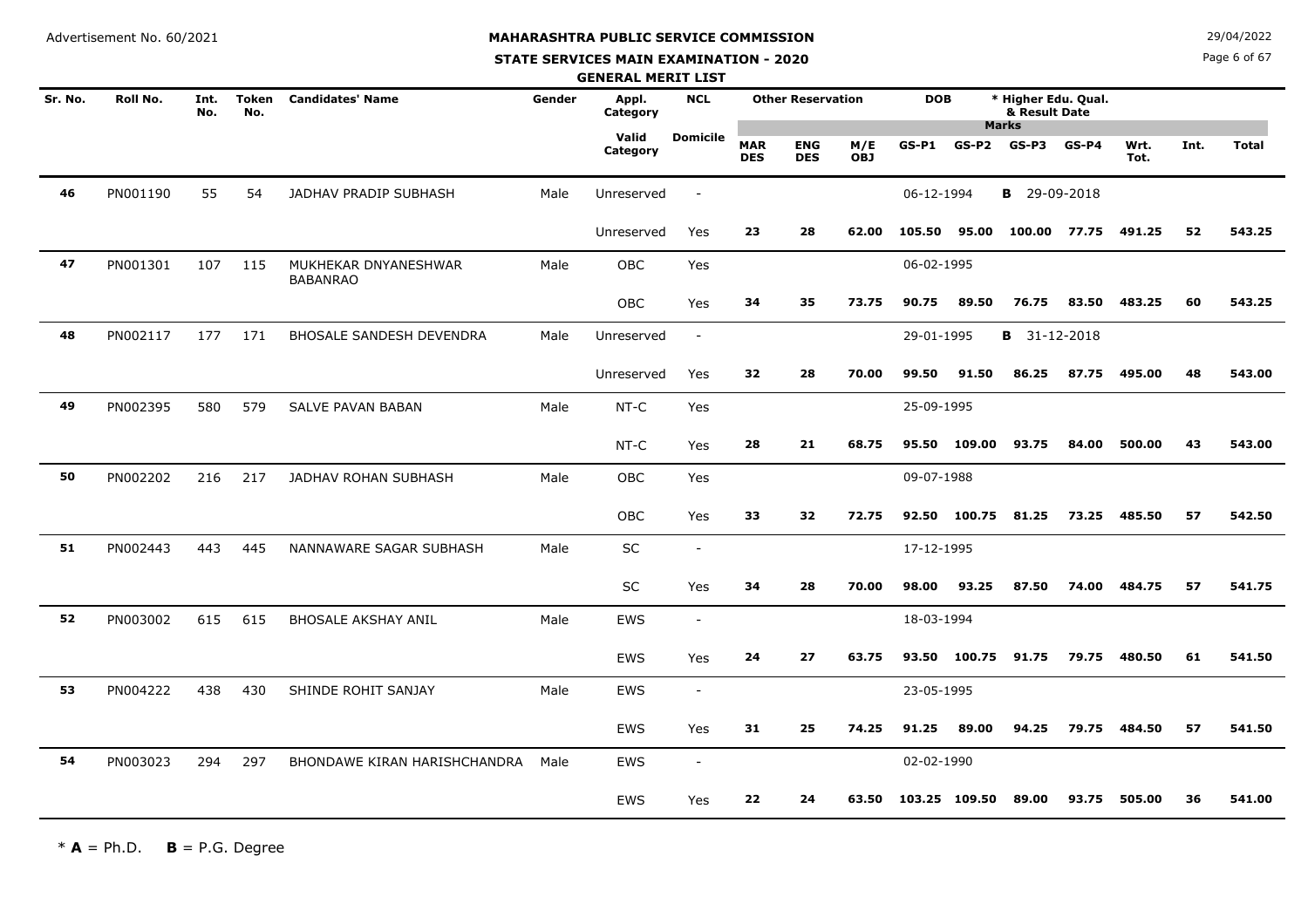#### **STATE SERVICES MAIN EXAMINATION - 2020**

**N**  $29/04/2022$ 

Page 7 of 67

|         |          |             |                     |                                                   |        | <b>GENERAL MERIT LIST</b> |                          |                          |                          |                   |              |         |                                                      |         |              |      |              |
|---------|----------|-------------|---------------------|---------------------------------------------------|--------|---------------------------|--------------------------|--------------------------|--------------------------|-------------------|--------------|---------|------------------------------------------------------|---------|--------------|------|--------------|
| Sr. No. | Roll No. | Int.<br>No. | <b>Token</b><br>No. | <b>Candidates' Name</b>                           | Gender | Appl.<br>Category         | <b>NCL</b>               |                          | <b>Other Reservation</b> |                   | <b>DOB</b>   |         | * Higher Edu. Qual.<br>& Result Date<br><b>Marks</b> |         |              |      |              |
|         |          |             |                     |                                                   |        | Valid<br>Category         | <b>Domicile</b>          | <b>MAR</b><br><b>DES</b> | <b>ENG</b><br><b>DES</b> | M/E<br><b>OBJ</b> | $GS-P1$      | $GS-P2$ | $GS-P3$                                              | $GS-P4$ | Wrt.<br>Tot. | Int. | <b>Total</b> |
| 55      | PN002095 | 321         | 327                 | DESHMUKH NIKHIL GHANASHYAM                        | Male   | <b>EWS</b>                | $\blacksquare$           |                          |                          |                   | 18-03-1991   |         |                                                      |         |              |      |              |
|         |          |             |                     |                                                   |        | <b>EWS</b>                | Yes                      | 25                       | 27                       | 66.50             | 90.50        | 99.50   | 90.25                                                | 86.50   | 485.25       | 55   | 540.25       |
| 56      | PN001420 | 251         | 243                 | DODE SANDIP DIGAMBAR                              | Male   | <b>SBC</b>                | Yes                      |                          |                          |                   | 28-10-1993   |         |                                                      |         |              |      |              |
|         |          |             |                     |                                                   |        | <b>SBC</b>                | Yes                      | 29                       | 28                       | 75.00             | 91.75        | 90.00   | 77.50                                                | 87.75   | 479.00       | 61   | 540.00       |
| 57      | PN003084 | 388         | 387                 | PATIL GAURI VISHNU                                | Female | Unreserved                | Yes                      |                          | Female                   |                   | 19-03-1994   |         |                                                      |         |              |      |              |
|         |          |             |                     |                                                   |        | Unreserved                | Yes                      | 28                       | 35                       | 63.50             | 94.50        | 94.00   | 85.50                                                | 81.50   | 482.00       | 58   | 540.00       |
| 58      | PN001141 | 110         | 114                 | DALVI GAURAV NAVNATH                              | Male   | <b>OBC</b>                | Yes                      |                          |                          |                   | 12-09-1995   |         |                                                      |         |              |      |              |
|         |          |             |                     |                                                   |        | <b>OBC</b>                | Yes                      | 24                       | 22                       | 68.75             | 88.00        | 97.50   | 91.25                                                | 86.50   | 478.00       | 62   | 540.00       |
| 59      | PN004297 | 602         | 604                 | SHAHAPURE SHIRISHAKUMAR BAPUSO Male               |        | <b>EWS</b>                | $\overline{\phantom{a}}$ |                          |                          |                   | 16-01-1995   |         |                                                      |         |              |      |              |
|         |          |             |                     |                                                   |        | <b>EWS</b>                | Yes                      | 28                       | 29                       | 65.00             | 89.25        | 89.50   | 86.50                                                | 83.25   | 470.50       | 68   | 538.50       |
| 60      | PN004182 | 494         | 503                 | <b>BANE ATUL RAMKRUSHNA</b>                       | Male   | <b>EWS</b>                | $\blacksquare$           |                          |                          |                   | 01-11-1989   |         |                                                      |         |              |      |              |
|         |          |             |                     |                                                   |        | <b>EWS</b>                | Yes                      | 27                       | 22                       | 61.50             | 106.75 90.50 |         | 82.75                                                |         | 86.75 477.25 | 61   | 538.25       |
| 61      | PN004005 | 391         | 385                 | BHUJBAL MAYURESH KAILAS                           | Male   | <b>OBC</b>                | Yes                      |                          |                          |                   | 27-02-1994   |         |                                                      |         |              |      |              |
|         |          |             |                     |                                                   |        | <b>OBC</b>                | Yes                      | 30                       | 24                       | 73.50             | 94.25        | 90.00   | 79.25                                                | 82.25   | 473.25       | 65   | 538.25       |
| 62      | MB001208 | 512         | 510                 | CHAVAN SHRADDHA SHANKAR                           | Female | Unreserved                | Yes                      |                          | Female                   |                   | 01-07-1997   |         | <b>B</b> 23-01-2021                                  |         |              |      |              |
|         |          |             |                     |                                                   |        | Unreserved                | Yes                      | 37                       | 32                       | 71.50             | 86.50        | 90.50   | 81.75                                                | 78.75   | 478.00       | 60   | 538.00       |
| 63      | PN001055 | 16          | 28                  | MENGANE DHANANJAY ALIS ANIKET<br><b>RAGHUNATH</b> | Male   | Unreserved                | $\blacksquare$           |                          |                          |                   | 09-01-1993   |         |                                                      |         |              |      |              |
|         |          |             |                     |                                                   |        | Unreserved                | Yes                      | 30                       | 33                       | 68.75             | 100.75       | 82.75   | 84.00                                                | 87.75   | 487.00       | 51   | 538.00       |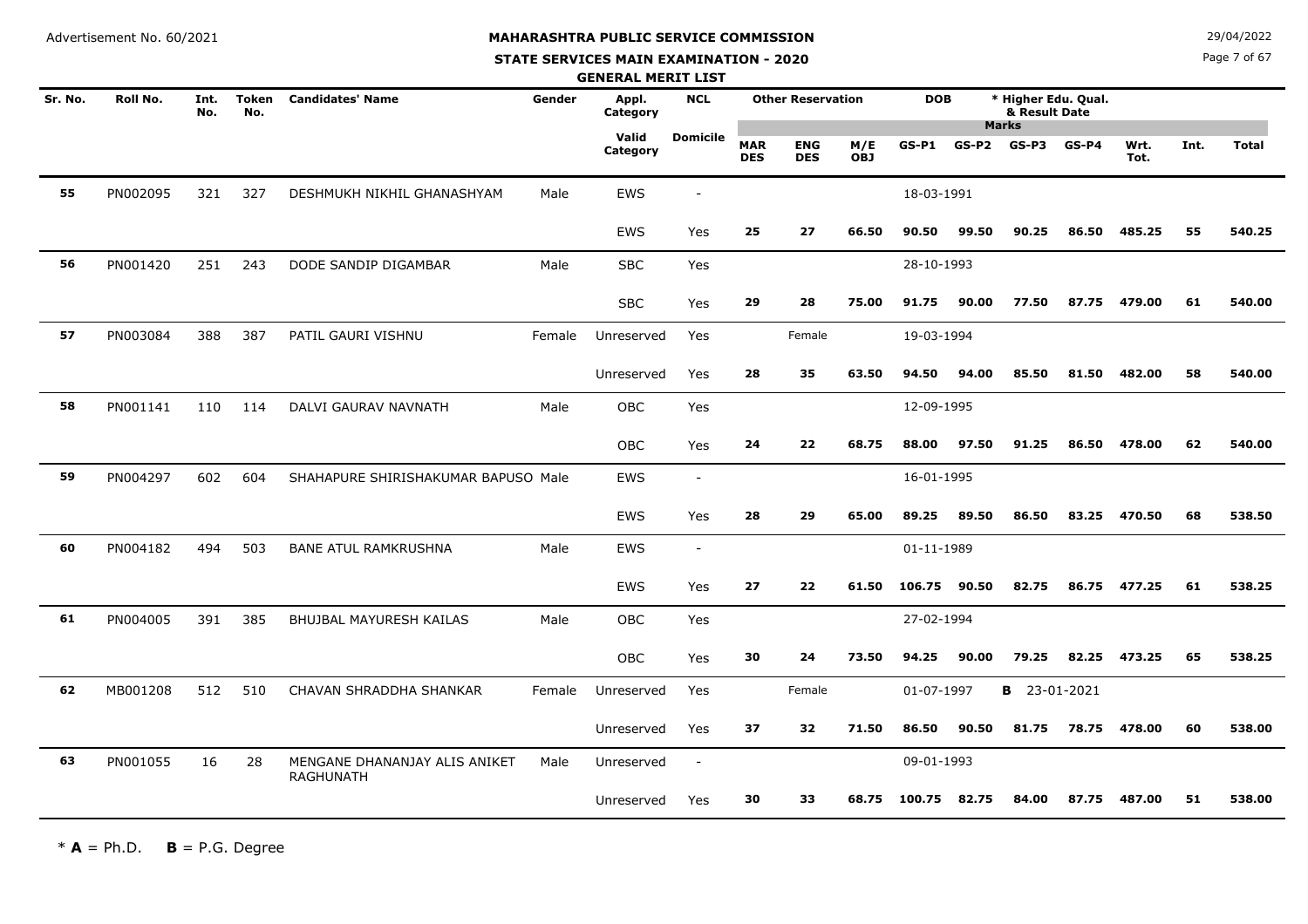**STATE SERVICES MAIN EXAMINATION - 2020**

**N**  $29/04/2022$ 

Page 8 of 67

|         |          |             |                     |                           |        | <b>GENERAL MERIT LIST</b> |                          |                          |                          |                   |            |              |                                                      |         |              |      |              |
|---------|----------|-------------|---------------------|---------------------------|--------|---------------------------|--------------------------|--------------------------|--------------------------|-------------------|------------|--------------|------------------------------------------------------|---------|--------------|------|--------------|
| Sr. No. | Roll No. | Int.<br>No. | <b>Token</b><br>No. | <b>Candidates' Name</b>   | Gender | Appl.<br>Category         | <b>NCL</b>               |                          | <b>Other Reservation</b> |                   | <b>DOB</b> |              | * Higher Edu. Qual.<br>& Result Date<br><b>Marks</b> |         |              |      |              |
|         |          |             |                     |                           |        | Valid<br>Category         | <b>Domicile</b>          | <b>MAR</b><br><b>DES</b> | <b>ENG</b><br><b>DES</b> | M/E<br><b>OBJ</b> | $GS-P1$    | $GS-P2$      | $GS-P3$                                              | $GS-P4$ | Wrt.<br>Tot. | Int. | <b>Total</b> |
| 64      | NS001050 | 303         | 305                 | MANORE SAGAR SURESH       | Male   | NT-C                      | Yes                      |                          |                          |                   | 06-04-1995 |              |                                                      |         |              |      |              |
|         |          |             |                     |                           |        | $NT-C$                    | Yes                      | 21                       | 22                       | 73.75             |            | 90.75 103.75 | 91.50                                                | 90.25   | 493.00       | 45   | 538.00       |
| 65      | PN002188 | 70          | 68                  | IRKAR PRASHANT SHIVAJIRAO | Male   | NT-C                      | Yes                      |                          |                          |                   | 09-05-1996 |              |                                                      |         |              |      |              |
|         |          |             |                     |                           |        | NT-C                      | Yes                      | 32                       | 34                       | 62.50             | 99.25      | 89.25        | 83.25                                                | 83.50   | 483.75       | 54   | 537.75       |
| 66      | PN001457 | 117         | 118                 | jadhav amarsinha popat    | Male   | EWS                       | $\overline{\phantom{a}}$ |                          |                          |                   | 28-06-1993 |              |                                                      |         |              |      |              |
|         |          |             |                     |                           |        | <b>EWS</b>                | Yes                      | 26                       | 22                       | 64.00             | 96.00      | 89.50        | 99.75                                                | 88.00   | 485.25       | 52   | 537.25       |
| 67      | PN002200 | 145         | 137                 | DHOLE VISHAL VINAYAK      | Male   | <b>OBC</b>                | Yes                      |                          |                          |                   | 23-10-1992 |              | <b>B</b> 20-10-2016                                  |         |              |      |              |
|         |          |             |                     |                           |        | <b>OBC</b>                | Yes                      | 30                       | 26                       | 57.50             | 88.00      | 98.75        | 97.50                                                | 85.25   | 483.00       | 54   | 537.00       |
| 68      | PN005183 | 472         | 461                 | Bhadar Suresh Pandurang   | Male   | <b>EWS</b>                | $\overline{\phantom{a}}$ |                          |                          |                   | 28-12-1991 |              |                                                      |         |              |      |              |
|         |          |             |                     |                           |        | <b>EWS</b>                | Yes                      | 27                       | 27                       | 72.50             | 91.75      | 91.25        | 75.00                                                | 89.00   | 473.50       | 63   | 536.50       |
| 69      | PN001312 | 153         | 164                 | THORAT ANIKET GORAKNATH   | Male   | OBC                       | Yes                      |                          |                          |                   | 04-10-1995 |              |                                                      |         |              |      |              |
|         |          |             |                     |                           |        | OBC                       | Yes                      | 23                       | 27                       | 75.00             | 91.75      | 90.00        | 83.75                                                | 84.00   | 474.50       | 62   | 536.50       |
| 70      | PN002301 | 196         | 198                 | INGALE VIJAY SAJJAN       | Male   | <b>EWS</b>                | $\overline{\phantom{a}}$ |                          |                          |                   | 24-05-1996 |              |                                                      |         |              |      |              |
|         |          |             |                     |                           |        | EWS                       | Yes                      | 31                       | 33                       | 70.00             | 90.50      | 94.00        | 83.75                                                | 83.25   | 485.50       | 51   | 536.50       |
| 71      | PN001015 | 14          | 13                  | MORE ATMAJ BHOJLING       | Male   | SC                        | $\blacksquare$           |                          |                          |                   | 13-09-1996 |              |                                                      |         |              |      |              |
|         |          |             |                     |                           |        | SC                        | Yes                      | 23                       | 27                       | 61.25             | 98.25      | 92.50        | 88.00                                                |         | 84.50 474.50 | 62   | 536.50       |
| 72      | PN001363 | 121         | 133                 | SHINDE ANIKET NANDKUMAR   | Male   | <b>EWS</b>                | $\overline{\phantom{a}}$ |                          |                          |                   | 22-12-1997 |              |                                                      |         |              |      |              |
|         |          |             |                     |                           |        | <b>EWS</b>                | Yes                      | 38                       | 30                       | 70.50             | 87.50      | 83.25        | 92.75                                                | 76.25   | 478.25       | 58   | 536.25       |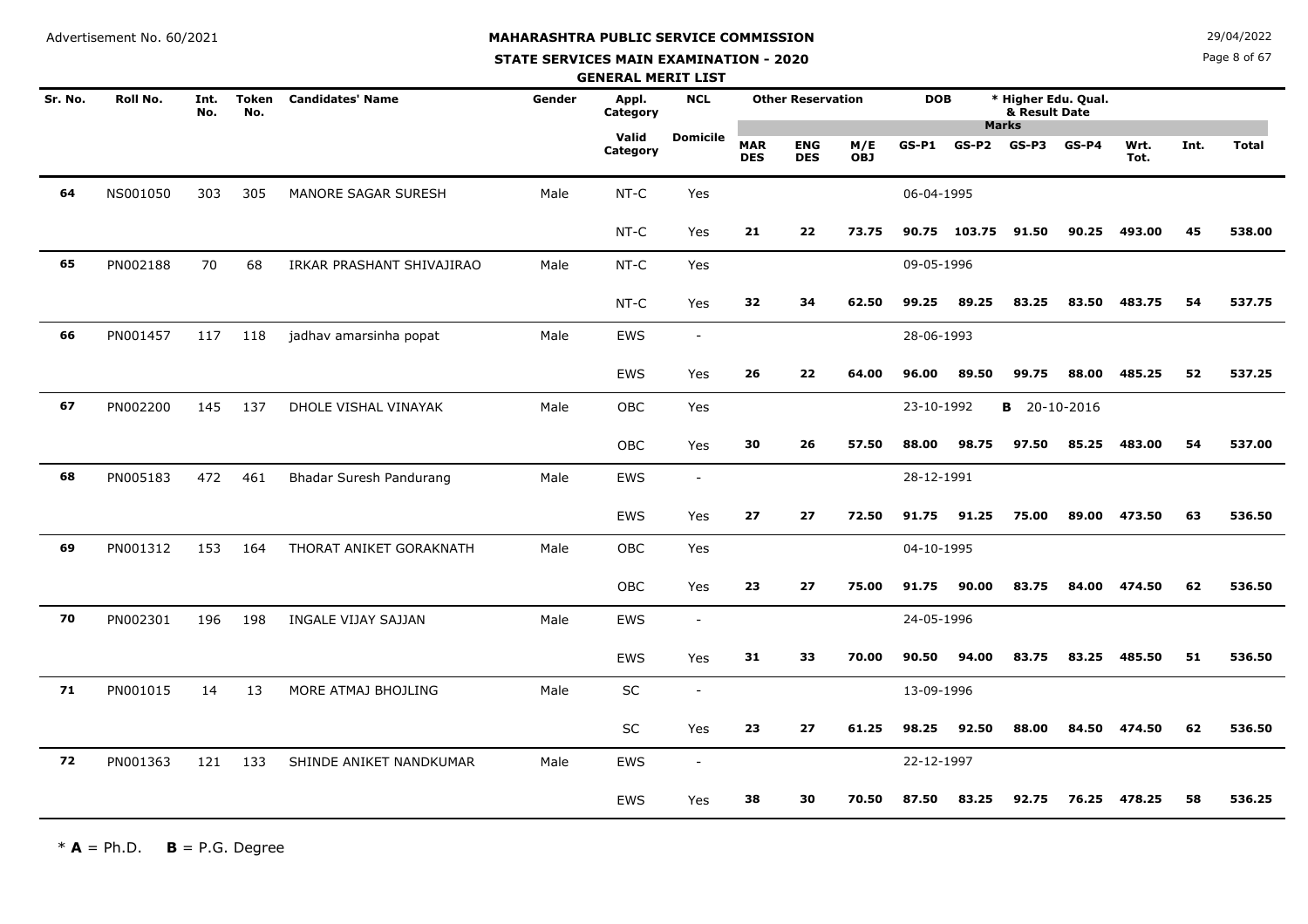**STATE SERVICES MAIN EXAMINATION - 2020**

**N**  $29/04/2022$ 

Page 9 of 67

|         |          |             |                     |                                |        | <b>GENERAL MERIT LIST</b> |                          |                          |                          |                   |              |               |                                      |         |              |      |              |
|---------|----------|-------------|---------------------|--------------------------------|--------|---------------------------|--------------------------|--------------------------|--------------------------|-------------------|--------------|---------------|--------------------------------------|---------|--------------|------|--------------|
| Sr. No. | Roll No. | Int.<br>No. | <b>Token</b><br>No. | <b>Candidates' Name</b>        | Gender | Appl.<br>Category         | <b>NCL</b>               |                          | <b>Other Reservation</b> |                   | <b>DOB</b>   | <b>Marks</b>  | * Higher Edu. Qual.<br>& Result Date |         |              |      |              |
|         |          |             |                     |                                |        | Valid<br>Category         | <b>Domicile</b>          | <b>MAR</b><br><b>DES</b> | <b>ENG</b><br><b>DES</b> | M/E<br><b>OBJ</b> | $GS-P1$      | $GS-P2$       | $GS-P3$                              | $GS-P4$ | Wrt.<br>Tot. | Int. | <b>Total</b> |
| 73      | PN004441 | 370         | 376                 | Aakash Dileep Shinde           | Male   | EWS                       | $\overline{a}$           |                          |                          |                   | 02-04-1992   |               |                                      |         |              |      |              |
|         |          |             |                     |                                |        | EWS                       | Yes                      | 28                       | 28                       | 70.00             | 98.00        | 101.25        | 82.50                                | 83.00   | 490.75       | 45   | 535.75       |
| 74      | PN005027 | 476         | 473                 | CHAUDHARI VIVEK BHAUSAHEB      | Male   | EWS                       | $\sim$                   |                          |                          |                   | 12-01-1995   |               |                                      |         |              |      |              |
|         |          |             |                     |                                |        | <b>EWS</b>                | Yes                      | 24                       | 25                       | 68.75             |              | 80.50 100.75  | 85.25                                | 85.50   | 469.75       | 66   | 535.75       |
| 75      | MB001026 | 150         | 148                 | MEHTA DARSHAN MAHAVEER         | Male   | EWS                       | $\overline{\phantom{a}}$ |                          |                          |                   | 02-06-1992   |               |                                      |         |              |      |              |
|         |          |             |                     |                                |        | EWS                       | Yes                      | 28                       | 27                       | 70.00             | 88.00        | 97.50         | 83.75                                | 85.25   | 479.50       | 56   | 535.50       |
| 76      | PN004464 | 281         | 271                 | JADHAV VINOD PARAMESHWAR       | Male   | EWS                       | $\overline{\phantom{a}}$ |                          |                          |                   | 01-12-1995   |               |                                      |         |              |      |              |
|         |          |             |                     |                                |        | <b>EWS</b>                | Yes                      | 34                       | 22                       | 66.25             |              | 80.50 101.25  | 88.75                                | 82.75   | 475.50       | 60   | 535.50       |
| 77      | MB001269 | 526         | 521                 | KUTE YOGITA VILAS              | Female | <b>EWS</b>                | $\overline{\phantom{a}}$ |                          | Female                   |                   | 14-06-1986   |               |                                      |         |              |      |              |
|         |          |             |                     |                                |        | <b>EWS</b>                | Yes                      | 25                       | 26                       | 63.25             |              | 100.50 102.25 | 78.50                                |         | 74.75 470.25 | 65   | 535.25       |
| 78      | PN004130 | 411         | 411                 | Kadam Sujay Sambhaji           | Male   | Unreserved                | $\overline{\phantom{a}}$ |                          |                          |                   | 12-07-1992   |               |                                      |         |              |      |              |
|         |          |             |                     |                                |        | Unreserved                | Yes                      | 22                       | 21                       | 68.00             | 107.50 92.75 |               | 96.50                                | 81.50   | 489.25       | 46   | 535.25       |
| 79      | PN001039 | 545         | 540                 | <b>BISKITE SURAJ PANDURANG</b> | Male   | EWS                       | $\overline{\phantom{a}}$ |                          |                          |                   | 03-08-1993   |               |                                      |         |              |      |              |
|         |          |             |                     |                                |        | EWS                       | Yes                      | 36                       | 29                       | 73.00             | 85.50        | 86.75         | 83.25                                |         | 97.75 491.25 | 44   | 535.25       |
| 80      | PN001152 | 63          | 65                  | KHETRE SACHIN SUBHASH          | Male   | <b>OBC</b>                | Yes                      |                          |                          |                   | 10-10-1993   |               |                                      |         |              |      |              |
|         |          |             |                     |                                |        | OBC                       | Yes                      | 20                       | 27                       | 63.25             |              | 102.00 106.25 | 88.50                                | 86.25   | 493.25       | 42   | 535.25       |
| 81      | MB001027 | 446         | 448                 | Patil Rahul Shivajirao         | Male   | <b>EWS</b>                | $\overline{\phantom{a}}$ |                          |                          |                   | 21-04-1989   |               | <b>B</b> 19-07-2014                  |         |              |      |              |
|         |          |             |                     |                                |        | <b>EWS</b>                | Yes                      | 26                       | 27                       | 64.00             | 96.25        | 90.75         | 90.25                                | 90.50   | 484.75       | 50   | 534.75       |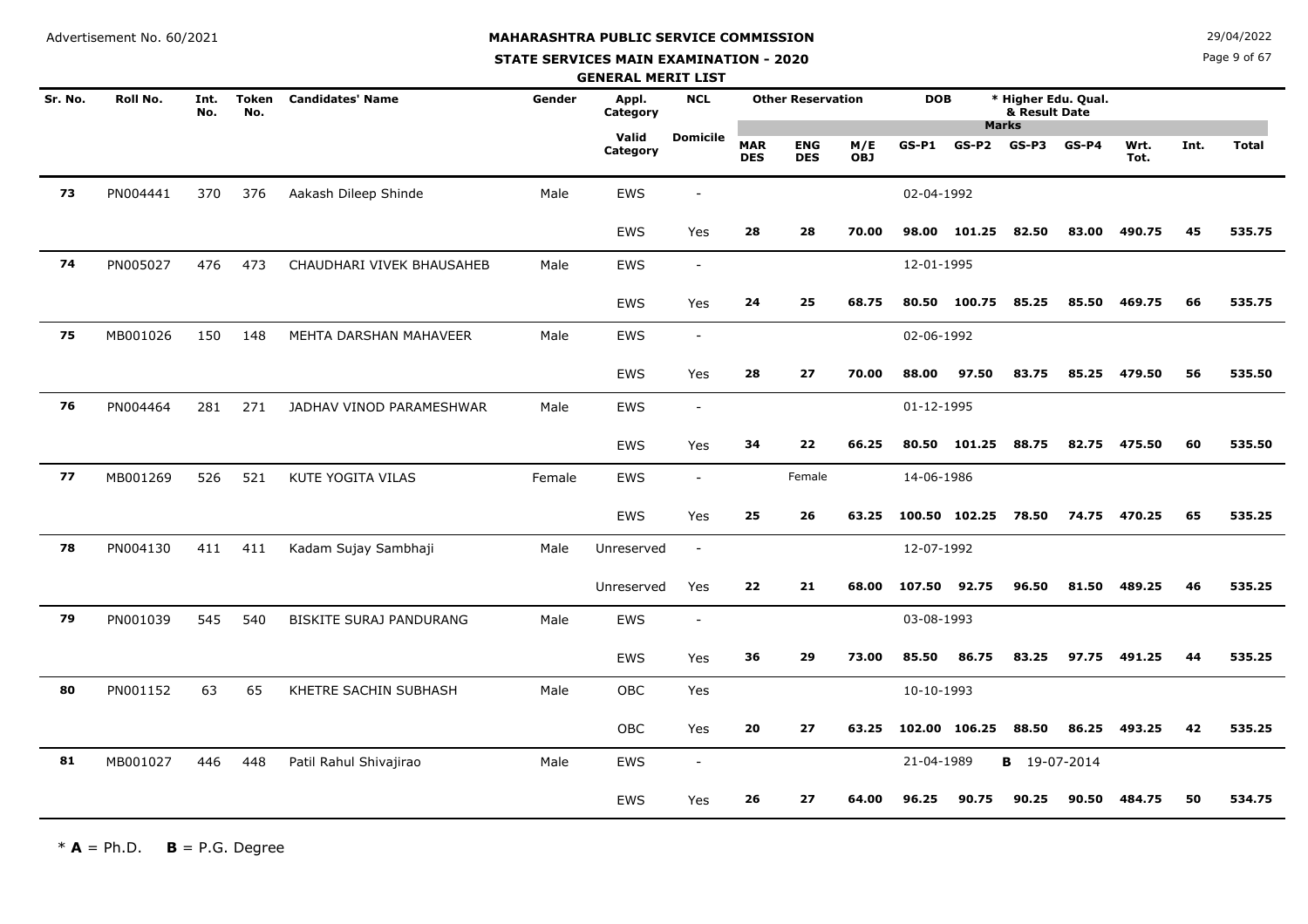#### **STATE SERVICES MAIN EXAMINATION - 2020**

**N**  $29/04/2022$ 

Page 10 of 67

|         |          |             |                     |                             |        | <b>GENERAL MERIT LIST</b> |                          |                          |                          |                   |            |              |                                                      |         |              |      |              |
|---------|----------|-------------|---------------------|-----------------------------|--------|---------------------------|--------------------------|--------------------------|--------------------------|-------------------|------------|--------------|------------------------------------------------------|---------|--------------|------|--------------|
| Sr. No. | Roll No. | Int.<br>No. | <b>Token</b><br>No. | <b>Candidates' Name</b>     | Gender | Appl.<br>Category         | <b>NCL</b>               |                          | <b>Other Reservation</b> |                   | <b>DOB</b> |              | * Higher Edu. Qual.<br>& Result Date<br><b>Marks</b> |         |              |      |              |
|         |          |             |                     |                             |        | Valid<br>Category         | <b>Domicile</b>          | <b>MAR</b><br><b>DES</b> | <b>ENG</b><br><b>DES</b> | M/E<br><b>OBJ</b> | $GS-P1$    | $GS-P2$      | $GS-P3$                                              | $GS-P4$ | Wrt.<br>Tot. | Int. | <b>Total</b> |
| 82      | PN004332 | 344         | 340                 | GHULE INDRAJIT NANASAHEB    | Male   | NT-C                      | Yes                      |                          |                          |                   | 06-03-1994 |              |                                                      |         |              |      |              |
|         |          |             |                     |                             |        | NT-C                      | Yes                      | 27                       | 29                       | 68.75             | 88.00      | 83.75        | 93.75                                                | 86.50   | 476.75       | 58   | 534.75       |
| 83      | MB001275 | 363         | 366                 | Gaikwad Shubham Bhagawan    | Male   | OBC                       | Yes                      |                          |                          |                   | 20-10-1994 |              |                                                      |         |              |      |              |
|         |          |             |                     |                             |        | OBC                       | Yes                      | 29                       | 26                       | 72.50             | 85.50      | 92.50        | 90.00                                                | 85.25   | 480.75       | 54   | 534.75       |
| 84      | PN004470 | 358         | 358                 | DIGHE GANESH DATTATRAYA     | Male   | OBC                       | Yes                      |                          |                          |                   | 04-03-1991 |              |                                                      |         |              |      |              |
|         |          |             |                     |                             |        | <b>OBC</b>                | Yes                      | 25                       | 14                       | 67.50             | 95.50      | 83.75        | 96.25                                                | 91.50   | 473.50       | 61   | 534.50       |
| 85      | AM001005 | 37          | 36                  | MANOHAR NIPUN GAUTAM        | Male   | SC                        | $\sim$                   |                          |                          |                   | 20-04-1992 |              |                                                      |         |              |      |              |
|         |          |             |                     |                             |        | SC                        | Yes                      | 22                       | 25                       | 71.25             | 98.00      | 82.50        | 87.50                                                | 90.25   | 476.50       | 58   | 534.50       |
| 86      | AU001008 | 23          | 30                  | <b>GUTTHE AKSHAY DINKAR</b> | Male   | NT-D                      | Yes                      |                          |                          |                   | 06-10-1995 |              |                                                      |         |              |      |              |
|         |          |             |                     |                             |        | NT-D                      | Yes                      | 29                       | 27                       | 56.25             | 86.75      | 90.00        | 88.75                                                | 87.75   | 465.50       | 69   | 534.50       |
| 87      | MB001220 | 441         | 444                 | THAKUR SAYLEE SHYAM         | Female | <b>OBC</b>                | Yes                      |                          | Female                   |                   | 03-05-1996 |              |                                                      |         |              |      |              |
|         |          |             |                     |                             |        | OBC                       | Yes                      | 23                       | 36                       | 77.50             | 86.25      | 91.50        | 85.00                                                | 79.25   | 478.50       | 56   | 534.50       |
| 88      | PN001246 | 234         | 239                 | PAWAL DIPAK YADAV           | Male   | <b>EWS</b>                | $\sim$                   |                          |                          |                   | 27-03-1993 |              |                                                      |         |              |      |              |
|         |          |             |                     |                             |        | EWS                       | Yes                      | 29                       | 21                       | 65.00             |            | 94.25 100.00 | 93.25                                                | 81.50   | 484.00       | 50   | 534.00       |
| 89      | PN002194 | 498         | 501                 | DATAL GANESH SAMARTH        | Male   | <b>EWS</b>                | $\overline{\phantom{a}}$ |                          |                          |                   | 07-06-1993 |              |                                                      |         |              |      |              |
|         |          |             |                     |                             |        | <b>EWS</b>                | Yes                      | 23                       | 29                       | 65.00             | 99.25      | 90.00        | 91.25                                                | 81.50   | 479.00       | 55   | 534.00       |
| 90      | PN005297 | 583         | 570                 | PATIL VAIBHAV SHANKAR       | Male   | <b>EWS</b>                | $\sim$                   |                          |                          |                   | 02-07-1994 |              |                                                      |         |              |      |              |
|         |          |             |                     |                             |        | EWS                       | Yes                      | 29                       | 24                       | 54.00             | 95.50      | 88.75        | 95.00                                                | 82.75   | 469.00       | 65   | 534.00       |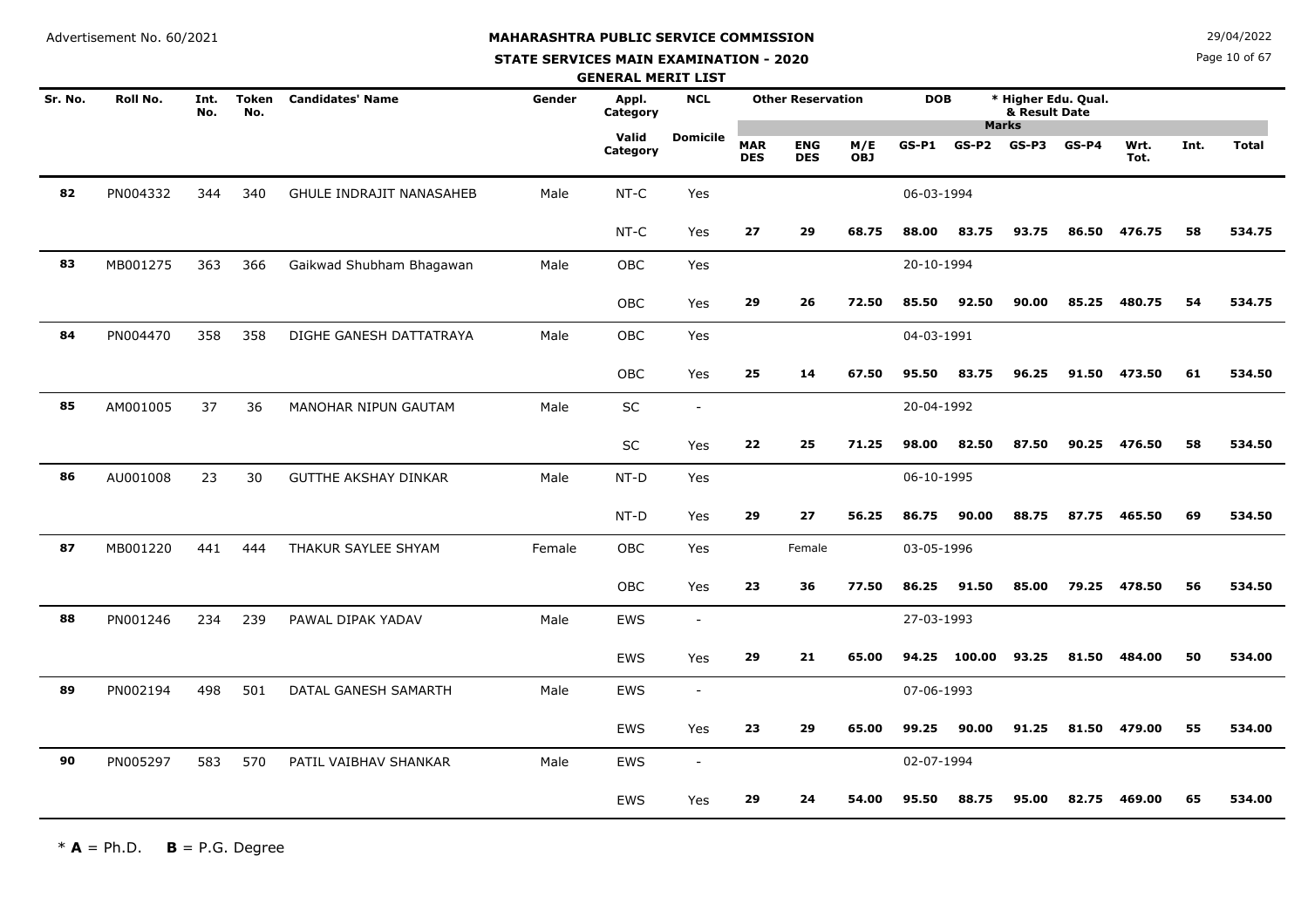**STATE SERVICES MAIN EXAMINATION - 2020**

**N**  $29/04/2022$ 

Page 11 of 67

|         |          |             |              |                         |        | <b>GENERAL MERIT LIST</b> |                          |                          |                          |                   |            |              |                                                      |         |              |      |              |
|---------|----------|-------------|--------------|-------------------------|--------|---------------------------|--------------------------|--------------------------|--------------------------|-------------------|------------|--------------|------------------------------------------------------|---------|--------------|------|--------------|
| Sr. No. | Roll No. | Int.<br>No. | Token<br>No. | <b>Candidates' Name</b> | Gender | Appl.<br>Category         | <b>NCL</b>               |                          | <b>Other Reservation</b> |                   | <b>DOB</b> |              | * Higher Edu. Qual.<br>& Result Date<br><b>Marks</b> |         |              |      |              |
|         |          |             |              |                         |        | Valid<br>Category         | <b>Domicile</b>          | <b>MAR</b><br><b>DES</b> | <b>ENG</b><br><b>DES</b> | M/E<br><b>OBJ</b> | $GS-P1$    | GS-P2        | GS-P3                                                | $GS-P4$ | Wrt.<br>Tot. | Int. | <b>Total</b> |
| 91      | PN005013 | 601         | 602          | <b>Vilas Narwate</b>    | Male   | NT-C                      | Yes                      |                          |                          |                   | 12-07-1990 |              |                                                      |         |              |      |              |
|         |          |             |              |                         |        | NT-C                      | Yes                      | 29                       | 27                       | 66.25             | 89.25      | 87.50        | 88.75                                                | 84.00   | 471.75       | 62   | 533.75       |
| 92      | PN004149 | 310         | 307          | DAREKAR PRASHANT RAMDAS | Male   | OBC                       | Yes                      |                          |                          |                   | 14-02-1997 |              |                                                      |         |              |      |              |
|         |          |             |              |                         |        | OBC                       | Yes                      | 29                       | 36                       | 70.00             | 82.75      | 92.50        | 76.00                                                | 83.50   | 469.75       | 64   | 533.75       |
| 93      | PN002141 | 474         | 482          | CHAVAN PRADIP RAGHUNATH | Male   | SC                        | $\overline{\phantom{a}}$ |                          |                          |                   | 04-10-1988 |              | <b>B</b> 06-07-2012                                  |         |              |      |              |
|         |          |             |              |                         |        | <b>SC</b>                 | Yes                      | 26                       | 34                       | 68.75             | 88.00      | 76.25        | 88.75                                                | 91.50   | 473.25       | 60   | 533.25       |
| 94      | PN002331 | 319         | 328          | SAJGANE MUKESH ANKUSH   | Male   | $NT-C$                    | Yes                      |                          |                          |                   | 02-01-1990 |              |                                                      |         |              |      |              |
|         |          |             |              |                         |        | NT-C                      | Yes                      | 29                       | 22                       | 65.25             |            | 88.00 101.25 | 90.00                                                | 82.75   | 478.25       | 55   | 533.25       |
| 95      | PN002373 | 486         | 487          | SHINDE DASHRATH TUKARAM | Male   | EWS                       | $\overline{\phantom{a}}$ |                          |                          |                   | 19-09-1991 |              |                                                      |         |              |      |              |
|         |          |             |              |                         |        | <b>EWS</b>                | Yes                      | 26                       | 29                       | 75.00             | 86.75      | 93.75        | 85.00                                                | 87.75   | 483.25       | 50   | 533.25       |
| 96      | PN001300 | 62          | 74           | BARBOLE KEDAR PRAKASH   | Male   | <b>EWS</b>                | $\sim$                   |                          |                          |                   | 02-02-1997 |              |                                                      |         |              |      |              |
|         |          |             |              |                         |        | <b>EWS</b>                | Yes                      | 29                       | 32                       | 70.25             | 90.00      | 89.75        | 92.25                                                | 74.00   | 477.25       | 56   | 533.25       |
| 97      | PN005193 | 464         | 460          | SARATE VAIBHAV TAMAJI   | Male   | EWS                       | $\sim$                   |                          |                          |                   | 20-10-1994 |              |                                                      |         |              |      |              |
|         |          |             |              |                         |        | <b>EWS</b>                | Yes                      | 27                       | 26                       | 67.50             | 95.25      | 92.25        | 90.00                                                | 79.00   | 477.00       | 56   | 533.00       |
| 98      | PN001345 | 42          | 34           | SANKPAL PRASAD TUKARAM  | Male   | <b>EWS</b>                | $\sim$                   |                          |                          |                   | 27-03-1993 |              |                                                      |         |              |      |              |
|         |          |             |              |                         |        | <b>EWS</b>                | Yes                      | 19                       | 26                       | 71.25             | 94.25      | 95.00        | 85.00                                                | 97.75   | 488.25       | 44   | 532.25       |
| 99      | NG001041 | 159         | 163          | YEOLE BHUPENDRA LAXMAN  | Male   | OBC                       | Yes                      |                          |                          |                   | 10-10-1986 |              | <b>B</b> 02-01-2012                                  |         |              |      |              |
|         |          |             |              |                         |        | <b>OBC</b>                | Yes                      | 22                       | 26                       | 68.75             | 94.25      | 95.25        | 89.75                                                | 78.00   | 474.00       | 58   | 532.00       |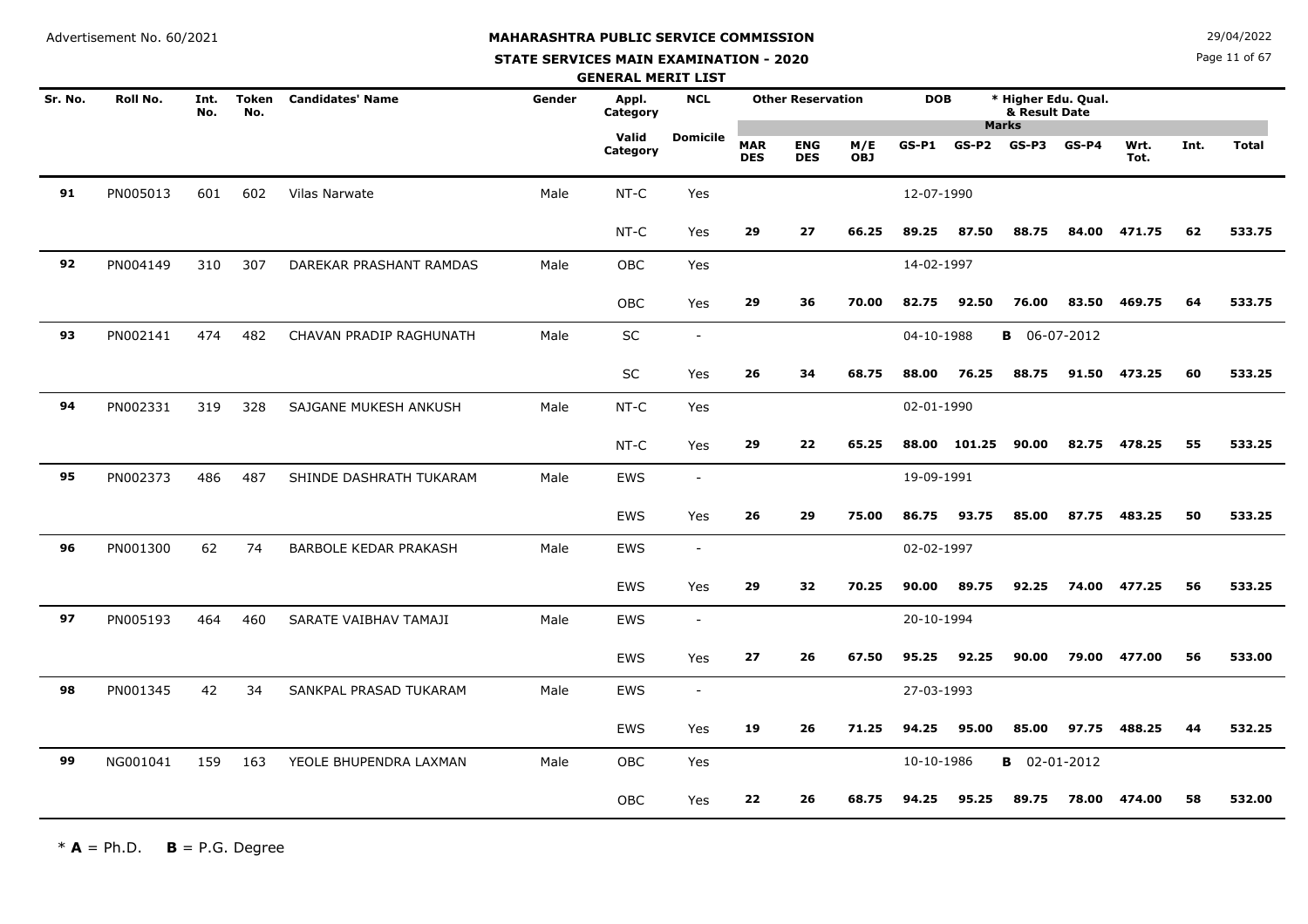**STATE SERVICES MAIN EXAMINATION - 2020**

**N**  $29/04/2022$ 

Page 12 of 67

|         |          |             |                     |                            |        | <b>GENERAL MERIT LIST</b> |                          |                          |                          |                   |            |              |                                      |         |              |      |              |
|---------|----------|-------------|---------------------|----------------------------|--------|---------------------------|--------------------------|--------------------------|--------------------------|-------------------|------------|--------------|--------------------------------------|---------|--------------|------|--------------|
| Sr. No. | Roll No. | Int.<br>No. | <b>Token</b><br>No. | <b>Candidates' Name</b>    | Gender | Appl.<br>Category         | <b>NCL</b>               |                          | <b>Other Reservation</b> |                   | <b>DOB</b> |              | * Higher Edu. Qual.<br>& Result Date |         |              |      |              |
|         |          |             |                     |                            |        | Valid<br>Category         | <b>Domicile</b>          | <b>MAR</b><br><b>DES</b> | <b>ENG</b><br><b>DES</b> | M/E<br><b>OBJ</b> | $GS-P1$    | $GS-P2$      | <b>Marks</b><br>GS-P3                | $GS-P4$ | Wrt.<br>Tot. | Int. | <b>Total</b> |
| 100     | PN002185 | 265         | 262                 | KAPSE KIRAN SHIVAJI        | Male   | <b>OBC</b>                | Yes                      |                          |                          |                   | 01-12-1994 |              |                                      |         |              |      |              |
|         |          |             |                     |                            |        | <b>OBC</b>                | Yes                      | 28                       | 30                       | 72.50             | 96.75      | 93.75        | 78.75                                | 90.25   | 490.00       | 42   | 532.00       |
| 101     | AU001218 | 260         | 263                 | Dahiphale Ganesh Govind    | Male   | NT-D                      | Yes                      |                          |                          |                   | 09-07-1991 |              |                                      |         |              |      |              |
|         |          |             |                     |                            |        | NT-D                      | Yes                      | 29                       | 25                       | 63.75             | 91.75      | 88.75        | 95.00                                | 86.50   | 479.75       | 52   | 531.75       |
| 102     | PN004325 | 518         | 509                 | SHRIHARI SIDRAM SOLANKE    | Male   | Unreserved                | $\blacksquare$           |                          |                          |                   | 25-12-1994 |              |                                      |         |              |      |              |
|         |          |             |                     |                            |        | Unreserved                | Yes                      | 30                       | 24                       | 69.00             | 87.75      | 92.50        | 92.00                                | 87.50   | 482.75       | 49   | 531.75       |
| 103     | AU001054 | 172         | 168                 | PARVE SHIVPRASAD NANASAHEB | Male   | OBC                       | Yes                      |                          |                          |                   | 23-06-1992 |              |                                      |         |              |      |              |
|         |          |             |                     |                            |        | OBC                       | Yes                      | 25                       | 28                       | 66.75             |            | 90.75 102.50 | 83.75                                | 76.50   | 473.25       | 58   | 531.25       |
| 104     | PN002017 | 132         | 125                 | PAWAR SAGAR DILIPRAO       | Male   | <b>EWS</b>                | $\overline{\phantom{a}}$ |                          |                          |                   | 04-06-1994 |              |                                      |         |              |      |              |
|         |          |             |                     |                            |        | EWS                       | Yes                      | 22                       | 29                       | 68.75             | 89.25      | 88.75        | 90.00                                | 81.50   | 469.25       | 62   | 531.25       |
| 105     | NG001007 | 26          | 27                  | BORDE GIRISH GAJANANRAO    | Male   | OBC                       | Yes                      |                          |                          |                   | 01-08-1996 |              |                                      |         |              |      |              |
|         |          |             |                     |                            |        | OBC                       | Yes                      | 27                       | 24                       | 70.75             | 93.75      | 96.75        | 85.00                                | 77.00   | 474.25       | 57   | 531.25       |
| 106     | PN002294 | 231         | 226                 | SHAIKH TAMANNA HAMID       | Female | Unreserved                | Yes                      |                          | Female                   |                   | 16-06-1997 |              | <b>B</b> 08-11-2020                  |         |              |      |              |
|         |          |             |                     |                            |        | Unreserved                | Yes                      | 33                       | 33                       | 61.75             | 91.50      | 84.25        | 93.50                                | 73.25   | 470.25       | 60   | 530.25       |
| 107     | PN001282 | 98          | 99                  | DHARME BAJIRANG BALASAHEB  | Male   | NT-C                      | Yes                      |                          |                          |                   | 05-08-1995 |              |                                      |         |              |      |              |
|         |          |             |                     |                            |        | NT-C                      | Yes                      | 24                       | 21                       | 68.75             | 96.50      | 93.75        | 87.50                                | 87.75   | 479.25       | 51   | 530.25       |
| 108     | MB001169 | 290         | 296                 | <b>GUND NILESH ARJUN</b>   | Male   | Unreserved                | $\overline{\phantom{a}}$ |                          |                          |                   | 09-08-1991 |              |                                      |         |              |      |              |
|         |          |             |                     |                            |        | Unreserved                | Yes                      | 29                       | 24                       | 62.50             | 93.00      | 91.25        | 87.50                                | 81.50   | 468.75       | 61   | 529.75       |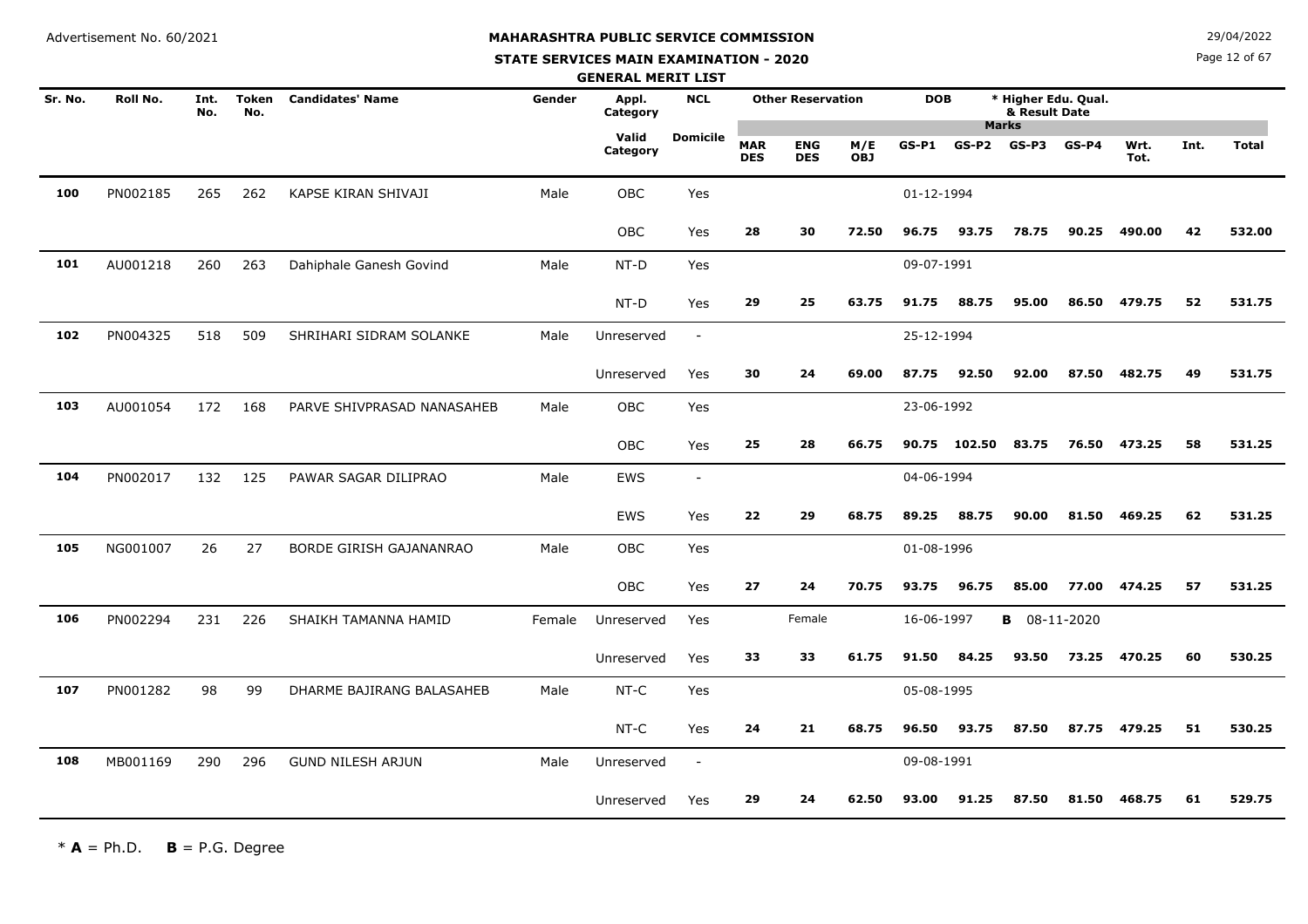# **MAHARASHTRA PUBLIC SERVICE COMMISSION**

#### **STATE SERVICES MAIN EXAMINATION - 2020**

**N**  $29/04/2022$ 

Page 13 of 67

|         |          |             |                     |                            |        | <b>GENERAL MERIT LIST</b> |                          |                          |                          |                   |            |       |                                      |         |              |      |              |
|---------|----------|-------------|---------------------|----------------------------|--------|---------------------------|--------------------------|--------------------------|--------------------------|-------------------|------------|-------|--------------------------------------|---------|--------------|------|--------------|
| Sr. No. | Roll No. | Int.<br>No. | <b>Token</b><br>No. | <b>Candidates' Name</b>    | Gender | Appl.<br>Category         | <b>NCL</b>               |                          | <b>Other Reservation</b> |                   | <b>DOB</b> |       | * Higher Edu. Qual.<br>& Result Date |         |              |      |              |
|         |          |             |                     |                            |        | Valid<br>Category         | <b>Domicile</b>          | <b>MAR</b><br><b>DES</b> | <b>ENG</b><br><b>DES</b> | M/E<br><b>OBJ</b> | $GS-P1$    | GS-P2 | <b>Marks</b><br>$GS-P3$              | $GS-P4$ | Wrt.<br>Tot. | Int. | <b>Total</b> |
| 109     | PN004199 | 424         | 412                 | KOTWAL SONUL ANNASO        | Male   | <b>EWS</b>                | $\overline{\phantom{a}}$ |                          |                          |                   | 25-03-1994 |       | <b>B</b> 14-07-2018                  |         |              |      |              |
|         |          |             |                     |                            |        | EWS                       | Yes                      | 33                       | 25                       | 53.25             | 85.50      | 86.25 | 90.00                                | 86.50   | 459.50       | 70   | 529.50       |
| 110     | PN001358 | 431         | 431                 | KALE ROHIT MADHUKAR        | Male   | <b>EWS</b>                | $\blacksquare$           |                          |                          |                   | 05-11-1992 |       |                                      |         |              |      |              |
|         |          |             |                     |                            |        | <b>EWS</b>                | Yes                      | 39                       | 29                       | 68.75             | 89.25      | 77.50 | 87.50                                | 75.50   | 466.50       | 63   | 529.50       |
| 111     | PN005174 | 584         | 583                 | <b>BAHIR ASHOK NAVNATH</b> | Male   | EWS                       | $\blacksquare$           |                          |                          |                   | 16-05-1992 |       |                                      |         |              |      |              |
|         |          |             |                     |                            |        | <b>EWS</b>                | Yes                      | 28                       | 27                       | 66.25             | 91.50      | 99.75 | 82.00                                | 77.75   | 472.25       | 57   | 529.25       |
| 112     | PN005289 | 471         | 462                 | GAIKWAD SIDDHARTH SUBHASH  | Male   | SC                        | $\overline{\phantom{a}}$ |                          |                          |                   | 05-06-1991 |       | <b>B</b> 31-12-2014                  |         |              |      |              |
|         |          |             |                     |                            |        | <b>SC</b>                 | Yes                      | 29                       | 28                       | 62.50             | 84.25      | 96.25 | 78.75                                | 90.25   | 469.00       | 60   | 529.00       |
| 113     | PN004244 | 529         | 524                 | MAGDUM VAIBHAV DADASO      | Male   | EWS                       | $\overline{\phantom{a}}$ |                          |                          |                   | 10-10-1988 |       |                                      |         |              |      |              |
|         |          |             |                     |                            |        | <b>EWS</b>                | Yes                      | 25                       | 23                       | 64.75             | 88.75      | 94.25 | 82.50                                | 87.75   | 466.00       | 63   | 529.00       |
| 114     | PN005217 | 548         | 552                 | ABASAHEB BALCHAND MANAL    | Male   | Unreserved                | $\overline{\phantom{a}}$ |                          |                          |                   | 02-01-1990 |       |                                      |         |              |      |              |
|         |          |             |                     |                            |        | Unreserved                | Yes                      | 32                       | 29                       | 72.50             | 103.00     | 81.25 | 83.75                                | 86.50   | 488.00       | 41   | 529.00       |
| 115     | AM001068 | 381         | 384                 | WAGH NIKHIL DILIP          | Male   | <b>OBC</b>                | Yes                      |                          |                          |                   | 25-12-1995 |       |                                      |         |              |      |              |
|         |          |             |                     |                            |        | OBC                       | Yes                      | 21                       | 21                       | 66.25             | 93.00      | 92.50 | 96.25                                |         | 87.00 477.00 | 52   | 529.00       |
| 116     | PN002448 | 561         | 565                 | PASALE APPASAHEB LAXMAN    | Male   | Unreserved                | $\blacksquare$           |                          |                          |                   | 20-05-1990 |       |                                      |         |              |      |              |
|         |          |             |                     |                            |        | Unreserved                | Yes                      | 21                       | 24                       | 60.25             | 96.50      | 98.00 | 94.25                                | 95.75   | 489.75       | 39   | 528.75       |
| 117     | PN005279 | 550         | 537                 | NAWALE VISHAL MURLIDHAR    | Male   | EWS                       | $\blacksquare$           |                          |                          |                   | 10-05-1997 |       |                                      |         |              |      |              |
|         |          |             |                     |                            |        | <b>EWS</b>                | Yes                      | 33                       | 27                       | 72.50             | 91.75      | 91.25 | 83.75                                | 81.50   | 480.75       | 48   | 528.75       |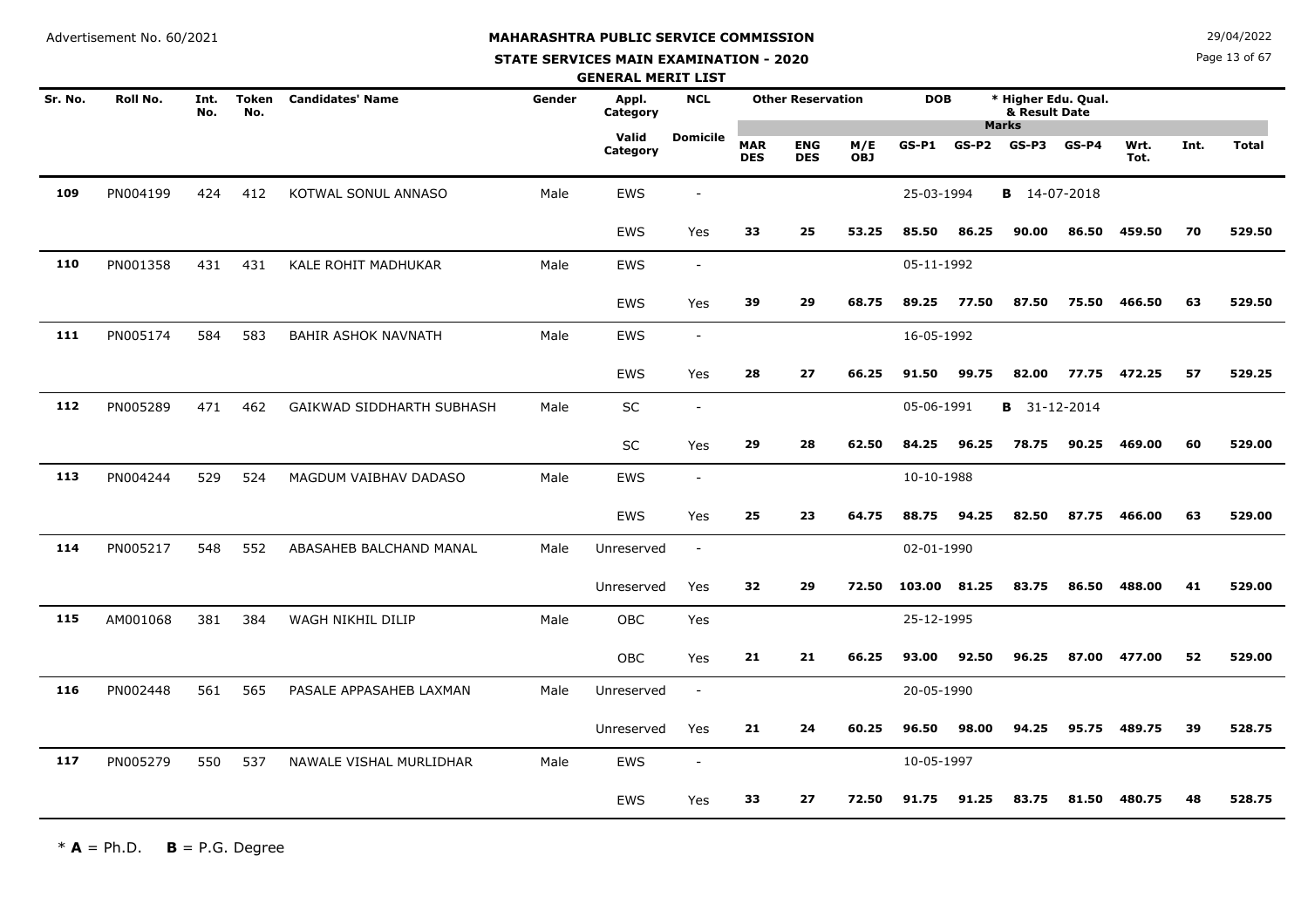#### **STATE SERVICES MAIN EXAMINATION - 2020**

**N**  $29/04/2022$ 

Page 14 of 67

|         |          |             |              |                             |        | <b>GENERAL MERIT LIST</b> |                          |                          |                          |                   |            |         |                                                      |         |              |      |              |
|---------|----------|-------------|--------------|-----------------------------|--------|---------------------------|--------------------------|--------------------------|--------------------------|-------------------|------------|---------|------------------------------------------------------|---------|--------------|------|--------------|
| Sr. No. | Roll No. | Int.<br>No. | Token<br>No. | <b>Candidates' Name</b>     | Gender | Appl.<br>Category         | <b>NCL</b>               |                          | <b>Other Reservation</b> |                   | <b>DOB</b> |         | * Higher Edu. Qual.<br>& Result Date<br><b>Marks</b> |         |              |      |              |
|         |          |             |              |                             |        | Valid<br>Category         | Domicile                 | <b>MAR</b><br><b>DES</b> | <b>ENG</b><br><b>DES</b> | M/E<br><b>OBJ</b> | $GS-P1$    | $GS-P2$ | $GS-P3$                                              | $GS-P4$ | Wrt.<br>Tot. | Int. | <b>Total</b> |
| 118     | NS001143 | 311         | 303          | SNEHAL LAXMAN SHELAR        | Female | $NT-B$                    | Yes                      |                          | Female                   |                   | 06-03-1991 |         |                                                      |         |              |      |              |
|         |          |             |              |                             |        | $NT-B$                    | Yes                      | 32                       | 32                       | 69.75             | 89.00      | 86.50   | 79.50                                                | 82.75   | 471.50       | 57   | 528.50       |
| 119     | PN004136 | 264         | 256          | DUBAL VAIBHAV CHITTARANJAN  | Male   | <b>EWS</b>                | $\overline{\phantom{a}}$ |                          |                          |                   | 10-12-1990 |         |                                                      |         |              |      |              |
|         |          |             |              |                             |        | EWS                       | Yes                      | 28                       | 35                       | 65.25             | 88.50      | 93.75   | 89.25                                                | 83.25   | 483.00       | 45   | 528.00       |
| 120     | PN001111 | 35          | 45           | BORSE BHUSHAN CHINTAMAN     | Male   | OBC                       | Yes                      |                          |                          |                   | 28-11-1993 |         |                                                      |         |              |      |              |
|         |          |             |              |                             |        | <b>OBC</b>                | Yes                      | 26                       | 31                       | 63.75             | 96.75      | 80.00   | 82.50                                                | 84.00   | 464.00       | 64   | 528.00       |
| 121     | PN005237 | 594         | 597          | MUNDADA NAMRATA VIJAYKUMAR  | Female | <b>EWS</b>                | $\overline{\phantom{a}}$ |                          | Female                   |                   | 29-11-1994 |         |                                                      |         |              |      |              |
|         |          |             |              |                             |        | <b>EWS</b>                | Yes                      | 34                       | 33                       | 73.75             | 90.50      | 82.50   | 81.25                                                | 79.00   | 474.00       | 54   | 528.00       |
| 122     | PN002456 | 421         | 418          | Saste Nilesh Hindurao       | Male   | EWS                       | $\overline{\phantom{a}}$ |                          |                          |                   | 07-06-1990 |         |                                                      |         |              |      |              |
|         |          |             |              |                             |        | EWS                       | Yes                      | 27                       | 27                       | 64.50             | 96.75      | 90.50   | 80.75                                                | 84.25   | 470.75       | 57   | 527.75       |
| 123     | PN001406 | 504         | 490          | <b>TUSHAR S JANKAR</b>      | Male   | NT-C                      | Yes                      |                          |                          |                   | 24-12-1989 |         | <b>B</b> 30-07-2014                                  |         |              |      |              |
|         |          |             |              |                             |        | NT-C                      | Yes                      | 29                       | 32                       | 61.25             | 95.50      | 88.75   | 86.25                                                | 77.75   | 470.50       | 57   | 527.50       |
| 124     | PN001385 | 51          | 48           | <b>GHAIL SWAPNALI SUNIL</b> | Female | <b>EWS</b>                | $\overline{\phantom{a}}$ |                          | Female                   |                   | 31-01-1993 |         |                                                      |         |              |      |              |
|         |          |             |              |                             |        | <b>EWS</b>                | Yes                      | 32                       | 28                       | 61.50             | 85.00      | 98.00   | 85.75                                                | 75.25   | 465.50       | 62   | 527.50       |
| 125     | AU001273 | 536         | 525          | CHAVAN TUSHAR MANOHAR       | Male   | OBC                       | Yes                      |                          |                          |                   | 15-02-1994 |         |                                                      |         |              |      |              |
|         |          |             |              |                             |        | <b>OBC</b>                | Yes                      | 24                       | 28                       | 75.00             | 90.50      | 88.75   | 77.50                                                | 92.75   | 476.50       | 51   | 527.50       |
| 126     | PN005277 | 509         | 514          | JADHAV OMKESH UTTAMRAO      | Male   | <b>EWS</b>                | $\overline{\phantom{a}}$ |                          |                          |                   | 02-06-1994 |         |                                                      |         |              |      |              |
|         |          |             |              |                             |        | EWS                       | Yes                      | 25                       | 27                       | 71.50             | 79.75      | 96.75   | 89.75                                                | 78.75   | 468.50       | 59   | 527.50       |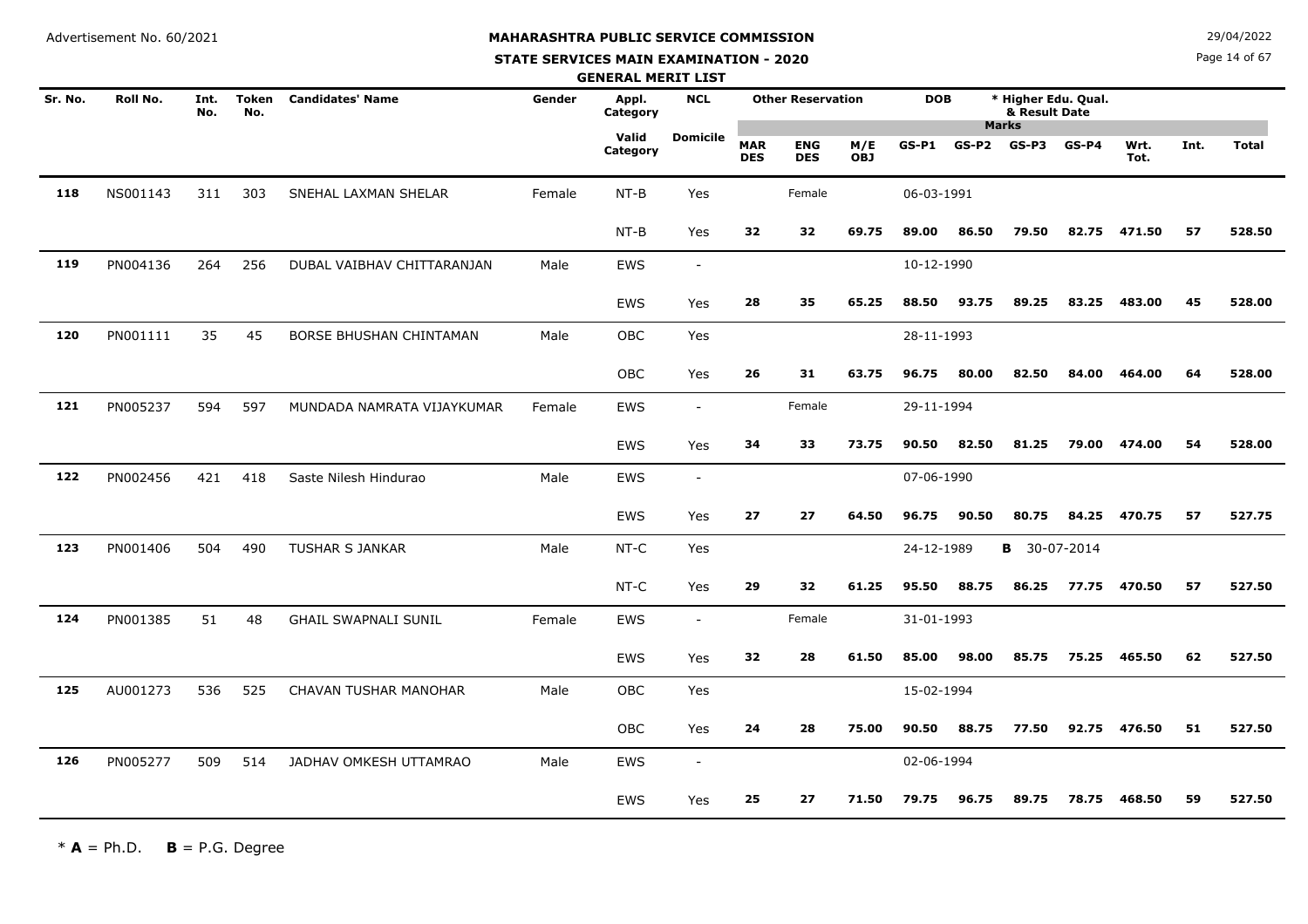#### **STATE SERVICES MAIN EXAMINATION - 2020**

**N**  $29/04/2022$ 

Page 15 of 67

|         |          |              |                     |                          |        | <b>GENERAL MERIT LIST</b> |                          |                          |                          |                   |            |         |                       |                     |              |      |              |
|---------|----------|--------------|---------------------|--------------------------|--------|---------------------------|--------------------------|--------------------------|--------------------------|-------------------|------------|---------|-----------------------|---------------------|--------------|------|--------------|
| Sr. No. | Roll No. | Int.<br>No.  | <b>Token</b><br>No. | <b>Candidates' Name</b>  | Gender | Appl.<br>Category         | <b>NCL</b>               |                          | <b>Other Reservation</b> |                   | <b>DOB</b> |         | & Result Date         | * Higher Edu. Qual. |              |      |              |
|         |          |              |                     |                          |        | Valid<br>Category         | <b>Domicile</b>          | <b>MAR</b><br><b>DES</b> | <b>ENG</b><br><b>DES</b> | M/E<br><b>OBJ</b> | $GS-P1$    | $GS-P2$ | <b>Marks</b><br>GS-P3 | $GS-P4$             | Wrt.<br>Tot. | Int. | <b>Total</b> |
| 127     | PN002312 | 582          | 573                 | PAWAR SHUBHAM PANDURANG  | Male   | EWS                       |                          |                          |                          |                   | 22-05-1995 |         |                       |                     |              |      |              |
|         |          |              |                     |                          |        | EWS                       | Yes                      | 24                       | 37                       | 58.25             | 97.25      | 96.00   | 80.75                 | 82.25               | 475.50       | 52   | 527.50       |
| 128     | PN005268 | 293          | 298                 | INGALE DIPAK SURESH      | Male   | <b>EWS</b>                | $\overline{\phantom{a}}$ |                          |                          |                   | 24-09-1998 |         |                       |                     |              |      |              |
|         |          |              |                     |                          |        | EWS                       | Yes                      | 29                       | 27                       | 70.00             | 90.75      | 90.50   | 87.50                 | 82.75               | 477.50       | 50   | 527.50       |
| 129     | PN002063 | $\mathbf{1}$ | 3                   | chavan swapnil pandurang | Male   | EWS                       | $\overline{\phantom{a}}$ |                          |                          |                   | 05-07-1989 |         |                       |                     |              |      |              |
|         |          |              |                     |                          |        | <b>EWS</b>                | Yes                      | 29                       | 39                       | 66.25             | 93.50      | 82.25   | 88.75                 | 83.50               | 482.25       | 45   | 527.25       |
| 130     | PN001364 | 106          | 110                 | Inamdar Sikandar Dastgir | Male   | <b>EWS</b>                | $\overline{\phantom{a}}$ |                          |                          |                   | 05-10-1991 |         |                       |                     |              |      |              |
|         |          |              |                     |                          |        | <b>EWS</b>                | Yes                      | 30                       | 22                       | 63.50             | 88.25      | 91.75   | 84.00                 | 81.75               | 461.25       | 66   | 527.25       |
| 131     | PN005139 | 378          | 389                 | AGLAWE CHETAN KISAN      | Male   | <b>OBC</b>                | Yes                      |                          |                          |                   | 06-12-1992 |         | <b>B</b> 20-04-2017   |                     |              |      |              |
|         |          |              |                     |                          |        | OBC                       | Yes                      | 40                       | 25                       | 67.50             | 90.00      | 95.25   | 80.00                 | 71.25               | 469.00       | 58   | 527.00       |
| 132     | PN004402 | 309          | 310                 | NALAWADE JYOTIRAM LAHU   | Male   | EWS                       | $\overline{\phantom{a}}$ |                          |                          |                   | 02-10-1990 |         |                       |                     |              |      |              |
|         |          |              |                     |                          |        | <b>EWS</b>                | Yes                      | 27                       | 26                       | 70.00             | 84.25      | 80.00   | 91.25                 | 96.50               | 475.00       | 52   | 527.00       |
| 133     | NG001006 | 18           | 18                  | RAMTEKE SNEHAL RAJENDRA  | Male   | SC                        | $\overline{\phantom{a}}$ |                          |                          |                   | 16-02-1998 |         |                       |                     |              |      |              |
|         |          |              |                     |                          |        | SC                        | Yes                      | 29                       | 38                       | 75.00             | 83.75      | 75.75   | 86.25                 | 79.25               | 467.00       | 60   | 527.00       |
| 134     | NG001014 | 78           | 82                  | SHAIKH SOHEL EKRAMTULLA  | Male   | EWS                       | $\sim$                   |                          |                          |                   | 22-08-1992 |         |                       |                     |              |      |              |
|         |          |              |                     |                          |        | <b>EWS</b>                | Yes                      | 29                       | 24                       | 60.00             | 90.50      | 87.50   | 91.25                 | 89.00               | 471.25       | 55   | 526.25       |
| 135     | PN001346 | 288          | 290                 | WAGH PRIMESH RAMESH      | Male   | Unreserved                | $\sim$                   |                          |                          |                   | 26-06-1994 |         |                       |                     |              |      |              |
|         |          |              |                     |                          |        | Unreserved                | Yes                      | 28                       | 20                       | 67.50             | 92.75      | 97.50   | 92.50                 | 78.00               | 476.25       | 50   | 526.25       |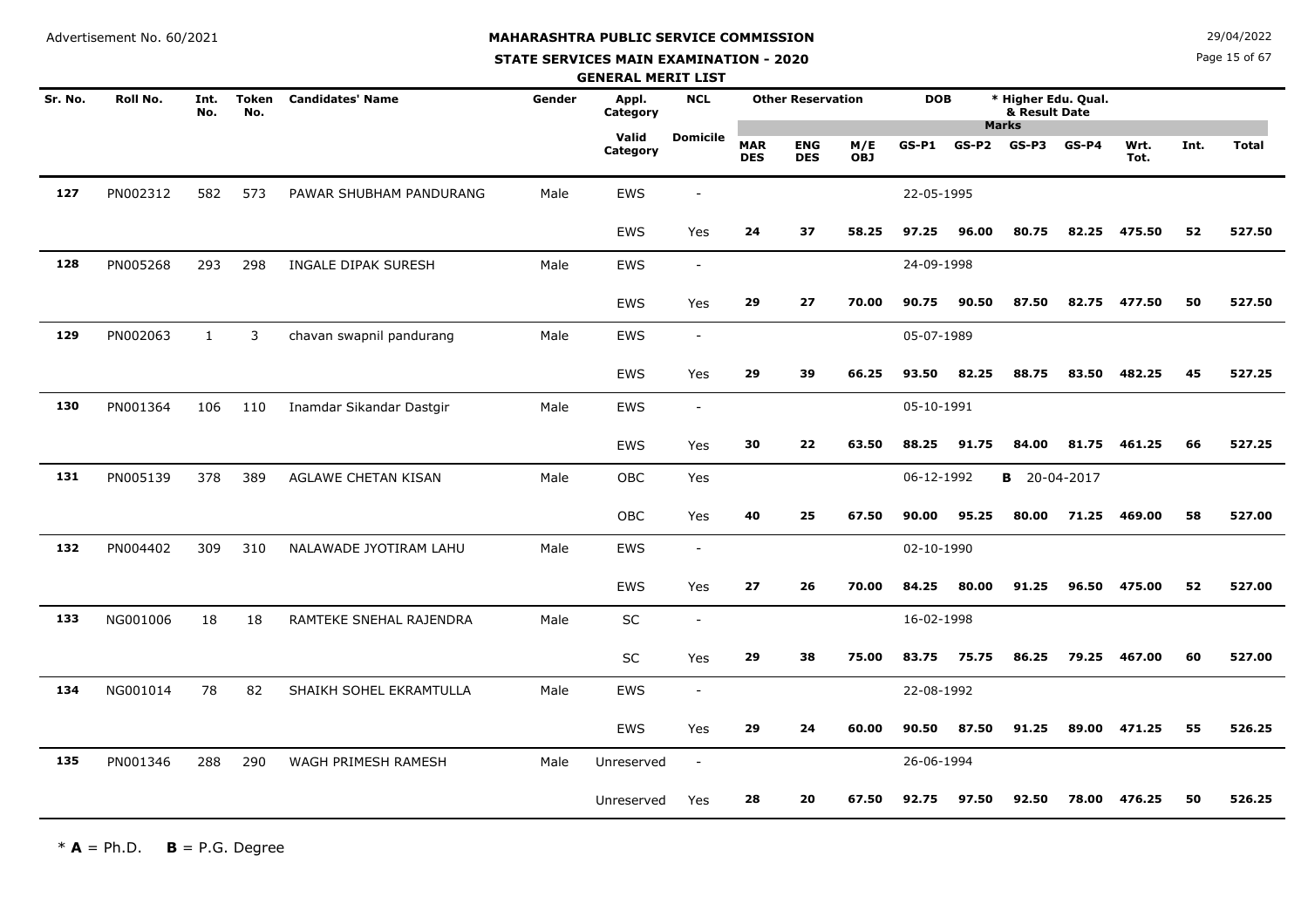# **MAHARASHTRA PUBLIC SERVICE COMMISSION**

#### **STATE SERVICES MAIN EXAMINATION - 2020**

**N**  $29/04/2022$ 

Page 16 of 67

|         |          |             |                     |                                    |        | <b>GENERAL MERIT LIST</b> |                          |                          |                          |                   |              |         |                                                      |         |              |      |              |
|---------|----------|-------------|---------------------|------------------------------------|--------|---------------------------|--------------------------|--------------------------|--------------------------|-------------------|--------------|---------|------------------------------------------------------|---------|--------------|------|--------------|
| Sr. No. | Roll No. | Int.<br>No. | <b>Token</b><br>No. | <b>Candidates' Name</b>            | Gender | Appl.<br>Category         | <b>NCL</b>               |                          | <b>Other Reservation</b> |                   | <b>DOB</b>   |         | * Higher Edu. Qual.<br>& Result Date<br><b>Marks</b> |         |              |      |              |
|         |          |             |                     |                                    |        | Valid<br>Category         | <b>Domicile</b>          | <b>MAR</b><br><b>DES</b> | <b>ENG</b><br><b>DES</b> | M/E<br><b>OBJ</b> | $GS-P1$      | $GS-P2$ | $GS-P3$                                              | $GS-P4$ | Wrt.<br>Tot. | Int. | <b>Total</b> |
| 136     | PN005267 | 554         | 566                 | JADHAV ANAND SUDAMRAO              | Male   | EWS                       | $\overline{\phantom{a}}$ |                          |                          |                   | 28-08-1994   |         |                                                      |         |              |      |              |
|         |          |             |                     |                                    |        | <b>EWS</b>                | Yes                      | 21                       | 28                       | 76.25             | 93.50        | 100.00  | 77.50                                                | 82.00   | 478.25       | 48   | 526.25       |
| 137     | AU001220 | 323         | 326                 | Mote Nitin Shivajirao              | Male   | <b>EWS</b>                | $\sim$                   |                          |                          |                   | 20-04-1987   |         |                                                      |         |              |      |              |
|         |          |             |                     |                                    |        | <b>EWS</b>                | Yes                      | 23                       | 32                       | 62.50             | 91.75        | 95.00   | 75.25                                                | 91.50   | 471.00       | 55   | 526.00       |
| 138     | PN004317 | 482         | 488                 | INGLE ADITYA NARAYAN               | Male   | EWS                       | $\overline{\phantom{a}}$ |                          |                          |                   | 21-06-1994   |         |                                                      |         |              |      |              |
|         |          |             |                     |                                    |        | EWS                       | Yes                      | 28                       | 31                       | 67.50             | 92.75        | 82.25   | 88.50                                                | 78.00   | 468.00       | 58   | 526.00       |
| 139     | PN004048 | 302         | 309                 | <b>GORAD PRADIP DURYODHAN</b>      | Male   | NT-C                      | Yes                      |                          |                          |                   | 25-12-1996   |         |                                                      |         |              |      |              |
|         |          |             |                     |                                    |        | NT-C                      | Yes                      | 24                       | 16                       | 60.00             | 90.50        | 97.50   | 90.00                                                | 82.75   | 460.75       | 65   | 525.75       |
| 140     | PN001021 | 34          | 38                  | JAMDADE MANOJKUMAR DATTATRAYA Male |        | <b>OBC</b>                | Yes                      |                          |                          |                   | 03-11-1993   |         | <b>B</b> 22-07-2016                                  |         |              |      |              |
|         |          |             |                     |                                    |        | OBC                       | Yes                      | 29                       | 23                       | 76.50             | 94.50        | 91.75   | 84.25                                                | 83.25   | 482.25       | 43   | 525.25       |
| 141     | PN001341 | 50          | 46                  | Vikrant Krushna Jadhav             | Male   | DT-A                      | Yes                      |                          |                          |                   | 09-07-1990   |         |                                                      |         |              |      |              |
|         |          |             |                     |                                    |        | DT-A                      | Yes                      | 22                       | 17                       | 76.25             | 92.50        | 102.50  | 90.00                                                |         | 76.75 477.00 | 48   | 525.00       |
| 142     | PN002198 | 101         | 102                 | AKSHAY SHIVAJI BHALEKAR            | Male   | OBC                       | Yes                      |                          |                          |                   | 18-10-1994   |         |                                                      |         |              |      |              |
|         |          |             |                     |                                    |        | <b>OBC</b>                | Yes                      | 29                       | 30                       | 66.25             | 103.50 88.25 |         | 82.75                                                | 82.25   | 482.00       | 43   | 525.00       |
| 143     | PN003104 | 489         | 496                 | BAJAGE OMKAR CHANDRAKANT           | Male   | Unreserved                | $\overline{\phantom{a}}$ |                          |                          |                   | 16-06-1995   |         |                                                      |         |              |      |              |
|         |          |             |                     |                                    |        | Unreserved                | Yes                      | 29                       | 29                       | 70.00             | 85.50        | 91.50   | 89.75                                                | 81.25   | 476.00       | 49   | 525.00       |
| 144     | PN003222 | 589         | 589                 | <b>BOBADE SURAJ ASHOK</b>          | Male   | EWS                       | $\blacksquare$           |                          |                          |                   | 20-05-1996   |         |                                                      |         |              |      |              |
|         |          |             |                     |                                    |        | <b>EWS</b>                | Yes                      | 29                       | 29                       | 63.25             | 93.00        | 93.75   | 86.25                                                | 82.75   | 477.00       | 48   | 525.00       |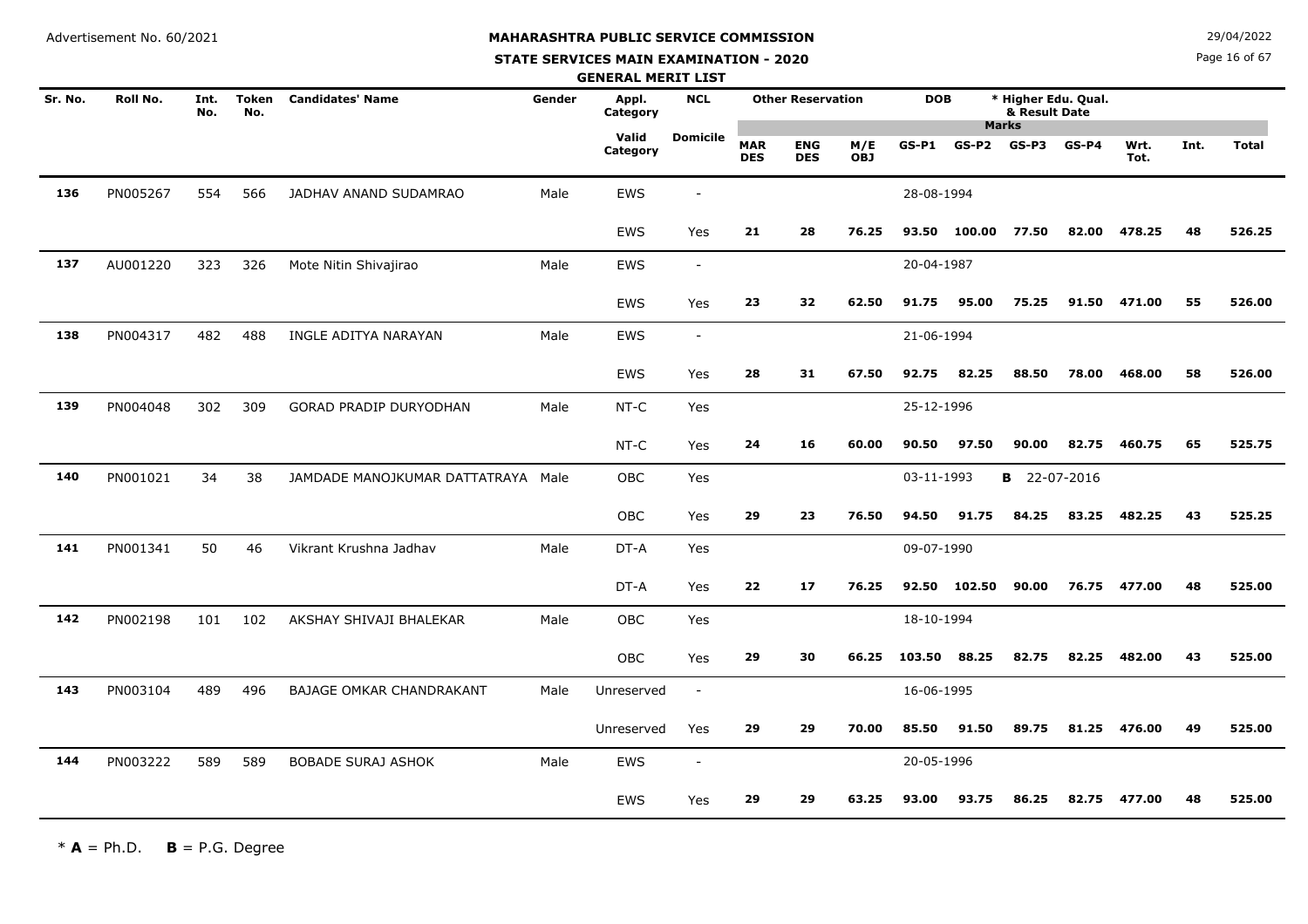**STATE SERVICES MAIN EXAMINATION - 2020**

**N**  $29/04/2022$ 

Page 17 of 67

|         |          |             |              |                          |        | <b>GENERAL MERIT LIST</b> |                          |                          |                          |                   |            |         |                                      |            |              |      |              |
|---------|----------|-------------|--------------|--------------------------|--------|---------------------------|--------------------------|--------------------------|--------------------------|-------------------|------------|---------|--------------------------------------|------------|--------------|------|--------------|
| Sr. No. | Roll No. | Int.<br>No. | Token<br>No. | <b>Candidates' Name</b>  | Gender | Appl.<br>Category         | <b>NCL</b>               |                          | <b>Other Reservation</b> |                   | <b>DOB</b> |         | * Higher Edu. Qual.<br>& Result Date |            |              |      |              |
|         |          |             |              |                          |        | Valid<br>Category         | <b>Domicile</b>          | <b>MAR</b><br><b>DES</b> | <b>ENG</b><br><b>DES</b> | M/E<br><b>OBJ</b> | $GS-P1$    | $GS-P2$ | <b>Marks</b><br>GS-P3                | $GS-P4$    | Wrt.<br>Tot. | Int. | <b>Total</b> |
| 145     | PN002387 | 593         | 588          | PADWAL VAIBHAV BALU      | Male   | <b>OBC</b>                | Yes                      |                          |                          |                   | 29-03-2001 |         |                                      |            |              |      |              |
|         |          |             |              |                          |        | <b>OBC</b>                | Yes                      | 27                       | 27                       | 69.25             | 92.75      | 89.50   | 85.50                                | 84.00      | 475.00       | 50   | 525.00       |
| 146     | PN001261 | 242         | 244          | <b>GAVAND SAGAR BALU</b> | Male   | <b>OBC</b>                | Yes                      |                          |                          |                   | 07-06-1996 |         |                                      |            |              |      |              |
|         |          |             |              |                          |        | OBC                       | Yes                      | 35                       | 31                       | 68.75             | 78.00      | 83.75   | 92.50                                | 87.75      | 476.75       | 48   | 524.75       |
| 147     | PN001123 | 102         | 105          | DHOPE AJIT GANPAT        | Male   | OBC                       | Yes                      |                          |                          |                   | 15-12-1993 |         |                                      |            |              |      |              |
|         |          |             |              |                          |        | OBC                       | Yes                      | 33                       | 24                       | 64.00             | 96.00      | 93.00   | 76.25                                | 81.25      | 467.50       | 57   | 524.50       |
| 148     | PN005019 | 479         | 483          | WAYKAR PRADEEP ASHOK     | Male   | OBC                       | Yes                      |                          |                          |                   | 25-12-1995 |         |                                      |            |              |      |              |
|         |          |             |              |                          |        | OBC                       | Yes                      | 29                       | 27                       | 63.25             | 95.00      | 89.25   | 90.75                                | 83.25      | 477.50       | 47   | 524.50       |
| 149     | PN001286 | 241         | 253          | KADAM BALAJI SHIVAJI     | Male   | <b>EWS</b>                | $\blacksquare$           |                          |                          |                   | 12-06-1994 |         |                                      |            |              |      |              |
|         |          |             |              |                          |        | EWS                       | Yes                      | 25                       | 24                       | 67.75             | 96.50      | 78.50   | 83.25                                | 89.25      | 464.25       | 60   | 524.25       |
| 150     | PN001146 | 190         | 184          | SHIRKE SAGAR BALU        | Male   | <b>OBC</b>                | Yes                      |                          |                          |                   | 17-03-1989 |         |                                      |            |              |      |              |
|         |          |             |              |                          |        | OBC                       | Yes                      | 28                       | 30                       | 68.75             | 88.00      | 97.50   | 91.25                                | 76.50      | 480.00       | 44   | 524.00       |
| 151     | AU001232 | 410         | 423          | MARATHE ASHWINI RAMESH   | Female | OBC                       | Yes                      |                          | Female                   |                   | 16-04-1994 |         |                                      |            |              |      |              |
|         |          |             |              |                          |        | OBC                       | Yes                      | 30                       | 22                       | 65.50             | 91.00      | 87.50   | 84.00                                | 85.00      | 465.00       | 59   | 524.00       |
| 152     | PN005057 | 254         | 245          | PAWAR RAJKUMAR SAMPAT    | Male   | <b>EWS</b>                | $\overline{\phantom{a}}$ |                          |                          |                   | 24-11-1993 |         | в                                    | 30-06-2017 |              |      |              |
|         |          |             |              |                          |        | <b>EWS</b>                | Yes                      | 26                       | 26                       | 60.00             | 96.00      | 84.00   | 88.75                                | 88.00      | 468.75       | 55   | 523.75       |
| 153     | PN005036 | 538         | 548          | Lodhe Avinash Vikram     | Male   | OBC                       | Yes                      |                          |                          |                   | 19-11-1992 |         |                                      |            |              |      |              |
|         |          |             |              |                          |        | <b>OBC</b>                | Yes                      | 28                       | 28                       | 51.25             | 83.25      | 97.50   | 85.00                                | 82.75      | 455.75       | 68   | 523.75       |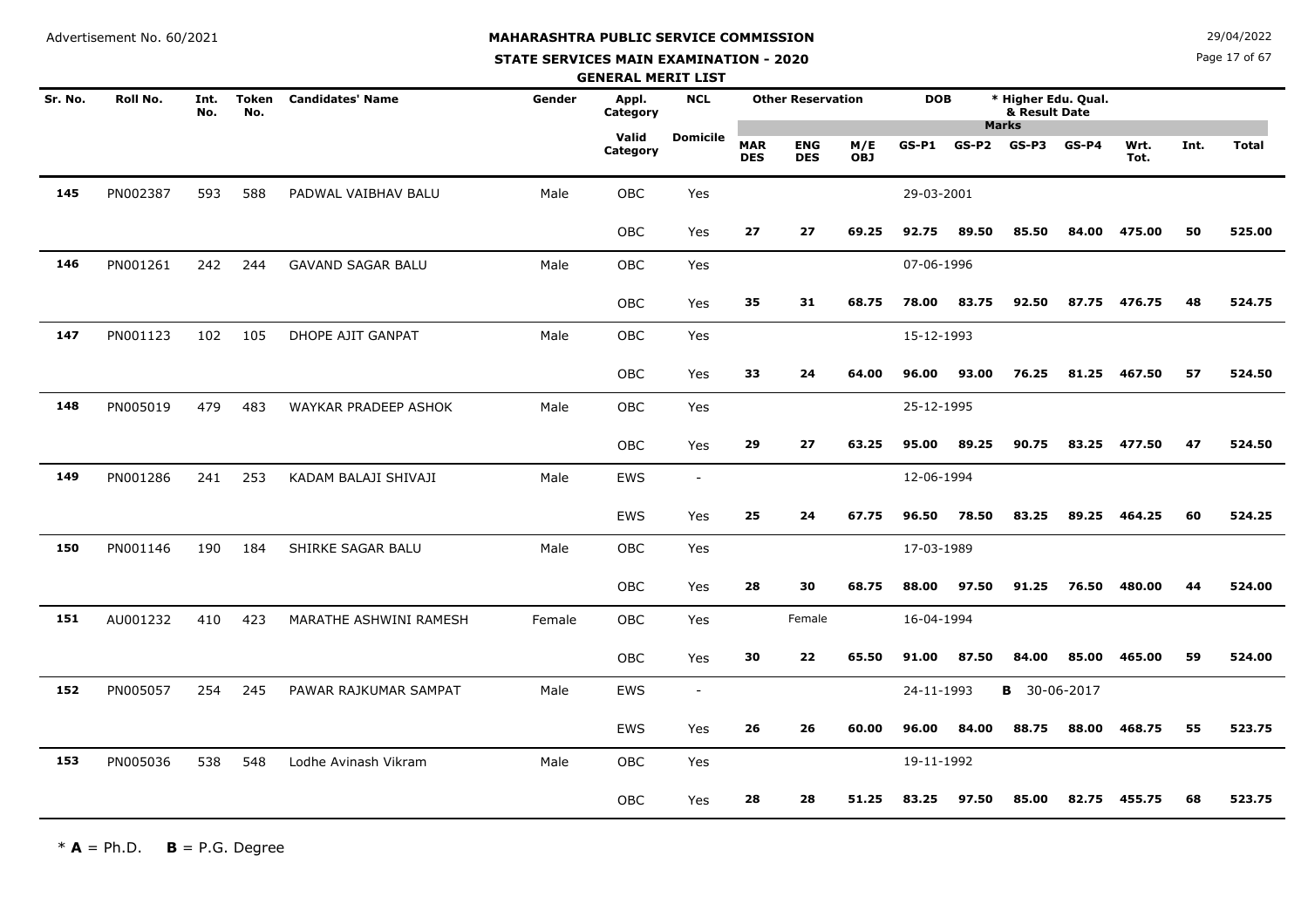#### **STATE SERVICES MAIN EXAMINATION - 2020**

**N**  $29/04/2022$ 

Page 18 of 67

|         |          |                |                     |                          |        | <b>GENERAL MERIT LIST</b> |                          |                          |                          |                   |            |              |                                                      |         |              |      |              |
|---------|----------|----------------|---------------------|--------------------------|--------|---------------------------|--------------------------|--------------------------|--------------------------|-------------------|------------|--------------|------------------------------------------------------|---------|--------------|------|--------------|
| Sr. No. | Roll No. | Int.<br>No.    | <b>Token</b><br>No. | <b>Candidates' Name</b>  | Gender | Appl.<br>Category         | <b>NCL</b>               |                          | <b>Other Reservation</b> |                   | <b>DOB</b> |              | * Higher Edu. Qual.<br>& Result Date<br><b>Marks</b> |         |              |      |              |
|         |          |                |                     |                          |        | Valid<br>Category         | <b>Domicile</b>          | <b>MAR</b><br><b>DES</b> | <b>ENG</b><br><b>DES</b> | M/E<br><b>OBJ</b> | $GS-P1$    | GS-P2        | $GS-P3$                                              | $GS-P4$ | Wrt.<br>Tot. | Int. | <b>Total</b> |
| 154     | PN002274 | 211            | 216                 | KADAM SAGAR YASHWANT     | Male   | OBC                       | Yes                      |                          |                          |                   | 28-01-1994 |              |                                                      |         |              |      |              |
|         |          |                |                     |                          |        | OBC                       | Yes                      | 26                       | 23                       | 67.00             | 94.25      | 96.50        | 92.50                                                | 81.50   | 480.75       | 43   | 523.75       |
| 155     | PN001010 | 178            | 167                 | AWACHAR VAIBHAV TUKARAM  | Male   | <b>OBC</b>                | Yes                      |                          |                          |                   | 30-05-1994 |              |                                                      |         |              |      |              |
|         |          |                |                     |                          |        | <b>OBC</b>                | Yes                      | 34                       | 34                       | 55.75             | 91.75      | 95.00        | 82.50                                                | 75.25   | 468.25       | 55   | 523.25       |
| 156     | PN003031 | 268            | 261                 | GADRE NIKITA NIVRUTTI    | Female | SC                        | $\overline{\phantom{a}}$ |                          | Female                   |                   | 09-02-1995 |              | <b>B</b> 06-02-2018                                  |         |              |      |              |
|         |          |                |                     |                          |        | SC                        | Yes                      | 28                       | 35                       | 76.25             | 79.25      | 82.50        | 77.50                                                | 81.50   | 460.00       | 63   | 523.00       |
| 157     | PN001088 | 31             | 44                  | RASKAR CHAKRADHAR ANKUSH | Male   | <b>OBC</b>                | Yes                      |                          |                          |                   | 04-07-1993 |              |                                                      |         |              |      |              |
|         |          |                |                     |                          |        | <b>OBC</b>                | Yes                      | 18                       | 25                       | 65.50             | 95.50      | 95.00        | 85.00                                                | 84.00   | 468.00       | 55   | 523.00       |
| 158     | AU001334 | 5              | 8                   | BHALKAR NIVRUTTI GANESH  | Male   | <b>EWS</b>                | $\overline{\phantom{a}}$ |                          |                          |                   | 20-06-1997 |              |                                                      |         |              |      |              |
|         |          |                |                     |                          |        | <b>EWS</b>                | Yes                      | 28                       | 37                       | 67.50             | 90.25      | 87.00        | 81.50                                                | 80.75   | 472.00       | 51   | 523.00       |
| 159     | PN005176 | 546            | 547                 | Sonje Durgesh Nilkanth   | Male   | <b>OBC</b>                | Yes                      |                          |                          |                   | 11-01-1992 |              | <b>B</b> 21-02-2020                                  |         |              |      |              |
|         |          |                |                     |                          |        | OBC                       | Yes                      | 25                       | 30                       | 66.25             | 83.00      | 91.25        | 96.25                                                | 79.00   | 470.75       | 52   | 522.75       |
| 160     | AU001030 | 103            | 101                 | NAGE AKSHAY GANGADHAR    | Male   | $NT-C$                    | Yes                      |                          |                          |                   | 22-12-1993 |              |                                                      |         |              |      |              |
|         |          |                |                     |                          |        | NT-C                      | Yes                      | 28                       | 28                       | 64.25             |            | 87.50 105.75 | 73.75                                                |         | 75.50 462.75 | 60   | 522.75       |
| 161     | PN001119 | 47             | 50                  | KALE SHUBHAM SANJAY      | Male   | SC                        | $\overline{\phantom{a}}$ |                          |                          |                   | 28-12-1994 |              |                                                      |         |              |      |              |
|         |          |                |                     |                          |        | SC                        | Yes                      | 31                       | 24                       | 72.50             | 88.00      | 90.25        | 83.50                                                | 78.50   | 467.75       | 55   | 522.75       |
| 162     | NS001192 | $\overline{7}$ | 12                  | PANDHARE BHARAT PRAKASH  | Male   | $NT-C$                    | Yes                      |                          |                          |                   | 18-05-1995 |              |                                                      |         |              |      |              |
|         |          |                |                     |                          |        | $NT-C$                    | Yes                      | 29                       | 27                       | 63.25             | 91.25      | 84.25        | 87.50                                                | 82.50   | 464.75       | 58   | 522.75       |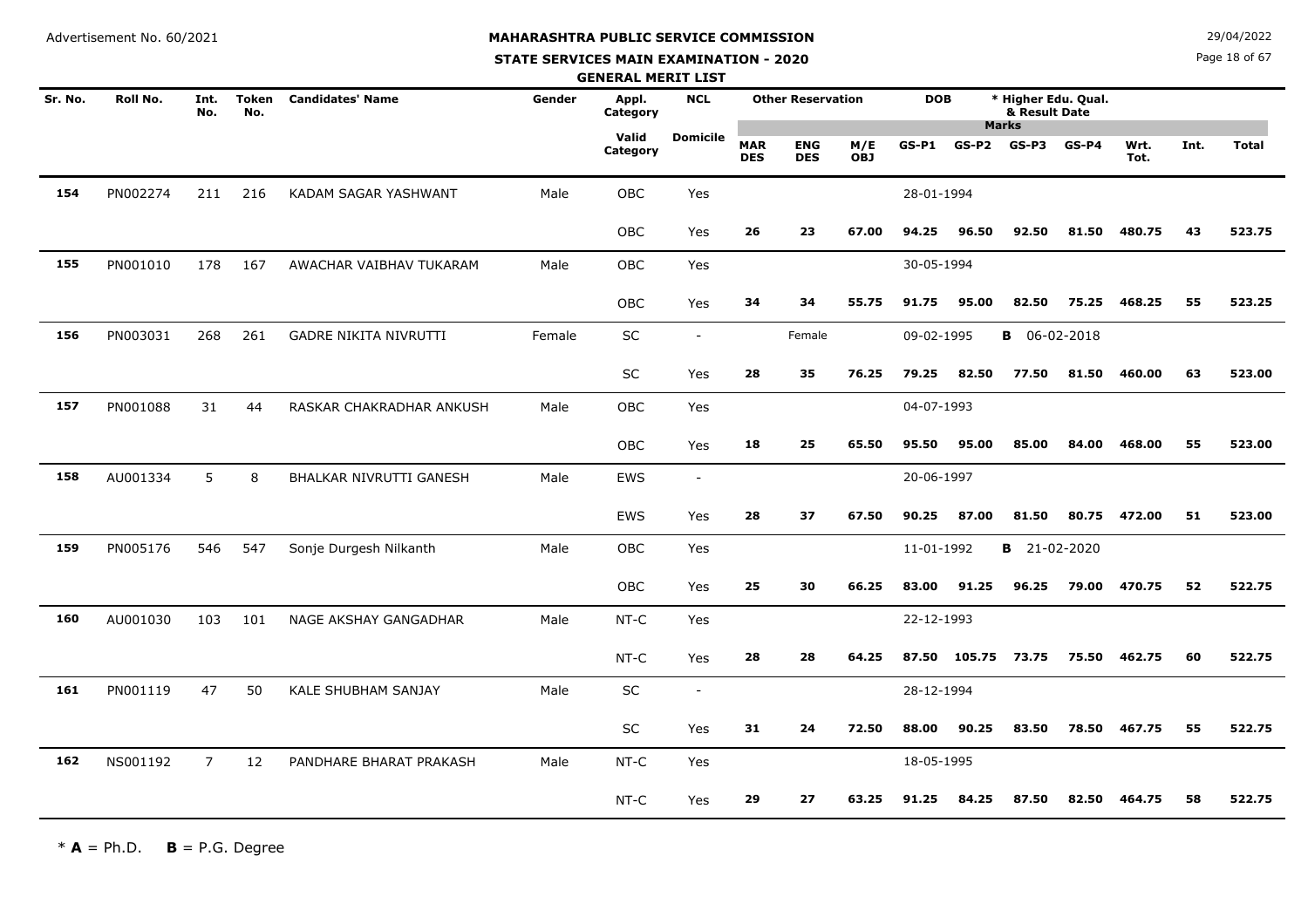#### **STATE SERVICES MAIN EXAMINATION - 2020**

**N**  $29/04/2022$ 

Page 19 of 67

|         |          |             |                     |                              |        | <b>GENERAL MERIT LIST</b> |                          |                          |                          |                   |            |                 |                                      |         |              |      |              |
|---------|----------|-------------|---------------------|------------------------------|--------|---------------------------|--------------------------|--------------------------|--------------------------|-------------------|------------|-----------------|--------------------------------------|---------|--------------|------|--------------|
| Sr. No. | Roll No. | Int.<br>No. | <b>Token</b><br>No. | <b>Candidates' Name</b>      | Gender | Appl.<br>Category         | <b>NCL</b>               |                          | <b>Other Reservation</b> |                   | <b>DOB</b> | <b>Marks</b>    | * Higher Edu. Qual.<br>& Result Date |         |              |      |              |
|         |          |             |                     |                              |        | Valid<br>Category         | Domicile                 | <b>MAR</b><br><b>DES</b> | <b>ENG</b><br><b>DES</b> | M/E<br><b>OBJ</b> | GS-P1      | $GS-P2$ $GS-P3$ |                                      | $GS-P4$ | Wrt.<br>Tot. | Int. | <b>Total</b> |
| 163     | PN004203 | 599         | 587                 | SHIRKE VIKRAM NANDKUMAR      | Male   | EWS                       |                          |                          |                          |                   | 13-04-1993 |                 |                                      |         |              |      |              |
|         |          |             |                     |                              |        | EWS                       | Yes                      | 29                       | 33                       | 63.25             | 94.25      | 87.25           | 88.50                                | 77.00   | 472.25       | 50   | 522.25       |
| 164     | PN002372 | 256         | 265                 | PATIL ANURAG SUNIL           | Male   | Unreserved                | $\blacksquare$           |                          |                          |                   | 30-03-1994 |                 |                                      |         |              |      |              |
|         |          |             |                     |                              |        | Unreserved                | Yes                      | 26                       | 28                       | 59.25             | 90.50      | 103.00          | 84.00                                | 85.50   | 476.25       | 46   | 522.25       |
| 165     | AU001296 | 507         | 518                 | <b>GAWALI GOVIND BHAGWAT</b> | Male   | <b>EWS</b>                | $\overline{\phantom{a}}$ |                          |                          |                   | 12-03-1996 |                 |                                      |         |              |      |              |
|         |          |             |                     |                              |        | EWS                       | Yes                      | 29                       | 17                       | 66.25             | 94.25      | 92.50           | 93.75                                | 86.50   | 479.25       | 43   | 522.25       |
| 166     | PN001475 | 171         | 180                 | JADHAV AARTI VISHNU          | Female | <b>EWS</b>                | $\overline{\phantom{a}}$ |                          | Female                   |                   | 20-11-1996 |                 |                                      |         |              |      |              |
|         |          |             |                     |                              |        | EWS                       | Yes                      | 33                       | 32                       | 66.75             | 82.75      | 83.75           | 77.50                                | 81.50   | 457.25       | 65   | 522.25       |
| 167     | PN001381 | 181         | 181                 | PATIL TUSHAR PRAKASH         | Male   | Unreserved                | $\blacksquare$           |                          |                          |                   | 22-03-1995 |                 |                                      |         |              |      |              |
|         |          |             |                     |                              |        | Unreserved                | Yes                      | 28                       | 24                       | 59.50             | 93.25      | 98.00           | 90.25                                | 83.00   | 476.00       | 46   | 522.00       |
| 168     | AU001042 | 115         | 119                 | JAYBHAYE AKSHAY SUNIL        | Male   | NT-D                      | Yes                      |                          |                          |                   | 18-10-1997 |                 |                                      |         |              |      |              |
|         |          |             |                     |                              |        | NT-D                      | Yes                      | 28                       | 29                       | 67.75             | 96.50      | 74.25           | 80.00                                | 81.50   | 457.00       | 65   | 522.00       |
| 169     | PN002461 | 502         | 491                 | <b>GAMBARE TEJAS ARUN</b>    | Male   | NT-D                      | Yes                      |                          |                          |                   | 11-06-1994 |                 |                                      |         |              |      |              |
|         |          |             |                     |                              |        | NT-D                      | Yes                      | 27                       | 32                       | 66.25             | 84.25      | 85.25           | 84.00                                | 83.00   | 461.75       | 60   | 521.75       |
| 170     | PN003216 | 557         | 558                 | SHITOLE PRASAD ANIL          | Male   | <b>EWS</b>                | $\overline{\phantom{a}}$ |                          |                          |                   | 29-01-1993 |                 |                                      |         |              |      |              |
|         |          |             |                     |                              |        | <b>EWS</b>                | Yes                      | 34                       | 23                       | 72.50             | 89.25      | 83.75           | 86.25                                | 82.75   | 471.50       | 50   | 521.50       |
| 171     | MB001245 | 590         | 585                 | SHINDE YOGRAJ VISHWAS        | Male   | <b>EWS</b>                | $\overline{\phantom{a}}$ |                          |                          |                   | 22-01-1996 |                 |                                      |         |              |      |              |
|         |          |             |                     |                              |        | EWS                       | Yes                      | 31                       | 27                       | 64.50             | 94.25      | 95.50           | 79.00                                | 77.25   | 468.50       | 53   | 521.50       |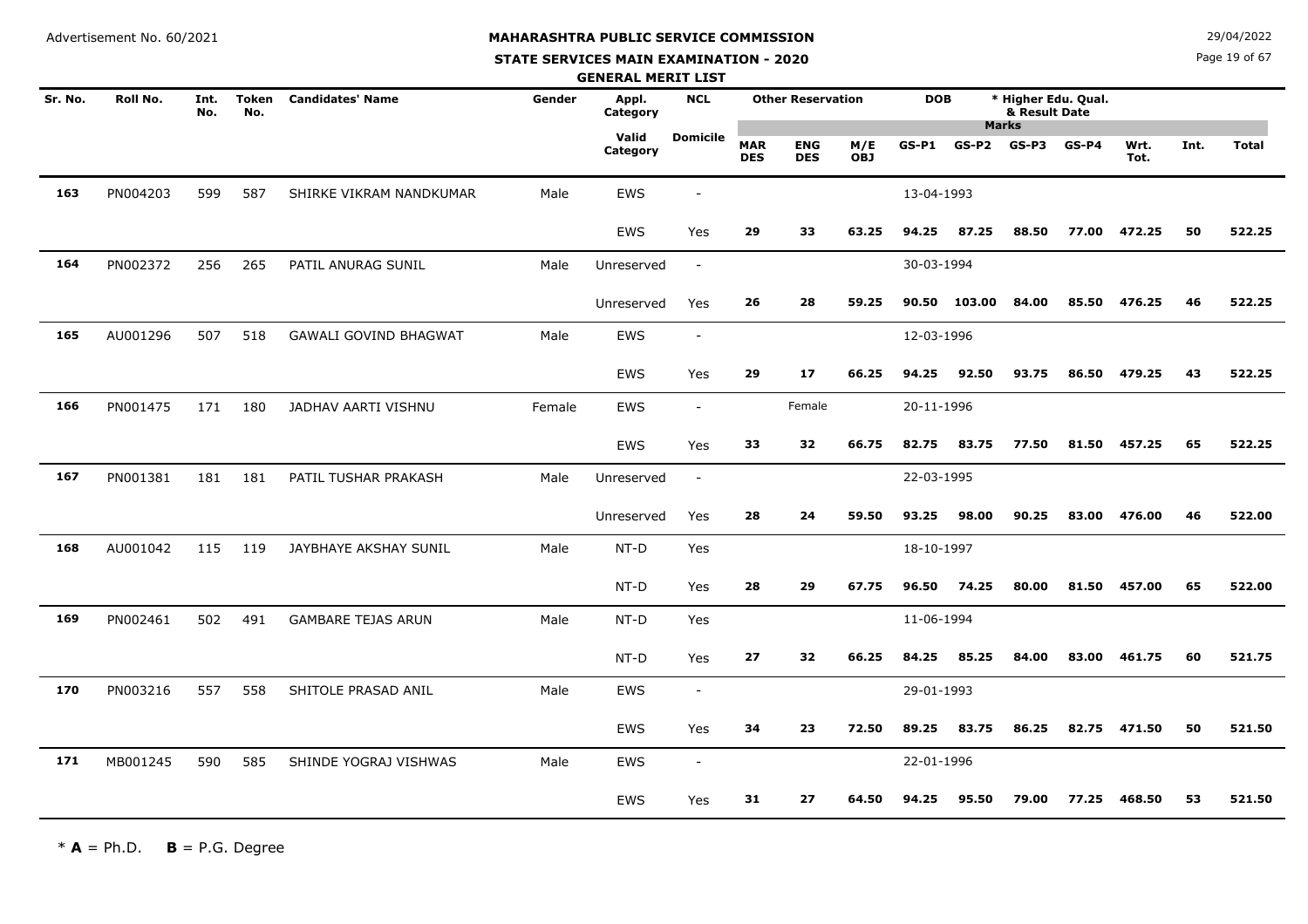#### **STATE SERVICES MAIN EXAMINATION - 2020**

**N**  $29/04/2022$ 

Page 20 of 67

|         |                 |             |                     |                             |        | <b>GENERAL MERIT LIST</b> |                          |                          |                          |                   |            |              |                                      |         |              |      |              |
|---------|-----------------|-------------|---------------------|-----------------------------|--------|---------------------------|--------------------------|--------------------------|--------------------------|-------------------|------------|--------------|--------------------------------------|---------|--------------|------|--------------|
| Sr. No. | <b>Roll No.</b> | Int.<br>No. | <b>Token</b><br>No. | <b>Candidates' Name</b>     | Gender | Appl.<br>Category         | <b>NCL</b>               |                          | <b>Other Reservation</b> |                   | <b>DOB</b> |              | * Higher Edu. Qual.<br>& Result Date |         |              |      |              |
|         |                 |             |                     |                             |        | Valid<br>Category         | <b>Domicile</b>          | <b>MAR</b><br><b>DES</b> | <b>ENG</b><br><b>DES</b> | M/E<br><b>OBJ</b> | $GS-P1$    | $GS-P2$      | <b>Marks</b><br>GS-P3                | $GS-P4$ | Wrt.<br>Tot. | Int. | <b>Total</b> |
| 172     | PN003142        | 279         | 274                 | SAGAR SURAJ RAMKISAN        | Male   | $NT-B$                    | Yes                      |                          |                          |                   | 08-07-1995 |              |                                      |         |              |      |              |
|         |                 |             |                     |                             |        | $NT-B$                    | Yes                      | 28                       | 21                       | 72.50             | 90.50      | 85.00        | 86.25                                | 78.00   | 461.25       | 60   | 521.25       |
| 173     | PN001108        | 235         | 227                 | KHADE SANTOSH AJINATH       | Male   | NT-D                      | Yes                      |                          |                          |                   | 11-07-1998 |              |                                      |         |              |      |              |
|         |                 |             |                     |                             |        | NT-D                      | Yes                      | 32                       | 28                       | 61.25             | 82.25      | 98.75        | 90.00                                | 84.00   | 476.25       | 45   | 521.25       |
| 174     | PN005230        | 434         | 432                 | MAHALE PUNAMSING SUBHASH    | Male   | Unreserved                | $\overline{\phantom{a}}$ |                          |                          |                   | 11-08-1995 |              |                                      |         |              |      |              |
|         |                 |             |                     |                             |        | Unreserved                | Yes                      | 24                       | 28                       | 65.50             | 93.25      | 82.75        | 94.25                                | 85.25   | 473.00       | 48   | 521.00       |
| 175     | PN003034        | 276         | 280                 | KADU PRATIK NANDKUMAR       | Male   | EWS                       | $\sim$                   |                          |                          |                   | 07-11-1995 |              |                                      |         |              |      |              |
|         |                 |             |                     |                             |        | <b>EWS</b>                | Yes                      | 26                       | 22                       | 72.50             | 93.50      | 99.75        | 84.50                                | 77.75   | 476.00       | 45   | 521.00       |
| 176     | AU001249        | 569         | 581                 | Patil Kunal Madhukar        | Male   | OBC                       | Yes                      |                          |                          |                   | 14-11-1993 |              | <b>B</b> 21-06-2016                  |         |              |      |              |
|         |                 |             |                     |                             |        | OBC                       | Yes                      | 26                       | 27                       | 65.00             | 104.25     | 84.25        | 83.00                                | 77.25   | 466.75       | 54   | 520.75       |
| 177     | PN002332        | 396         | 395                 | PATIL VAIBHAV SHIVAJI       | Male   | EWS                       | $\sim$                   |                          |                          |                   | 11-06-1993 |              |                                      |         |              |      |              |
|         |                 |             |                     |                             |        | EWS                       | Yes                      | 21                       | 29                       | 70.00             |            | 86.75 102.50 | 82.25                                | 79.25   | 470.75       | 50   | 520.75       |
| 178     | PN002101        | 83          | 77                  | KAMBALE SUREKHA SOUDAGAR    | Female | SC                        | $\sim$                   |                          | Female                   |                   | 13-06-1997 |              |                                      |         |              |      |              |
|         |                 |             |                     |                             |        | SC                        | Yes                      | 31                       | 29                       | 69.75             | 95.75      | 75.25        | 74.25                                | 79.50   | 454.50       | 66   | 520.50       |
| 179     | AU001299        | 521         | 529                 | SONAWANE SAURABH JAYWANTRAO | Male   | <b>OBC</b>                | Yes                      |                          |                          |                   | 20-07-1997 |              |                                      |         |              |      |              |
|         |                 |             |                     |                             |        | OBC                       | Yes                      | 32                       | 23                       | 58.75             | 103.00     | 82.50        | 77.50                                | 77.75   | 454.50       | 66   | 520.50       |
| 180     | PN002333        | 350         | 346                 | <b>UDHAN VIVEK BHAGAWAT</b> | Male   | <b>EWS</b>                | $\overline{\phantom{a}}$ |                          |                          |                   | 17-07-1986 |              | <b>B</b> 11-05-2011                  |         |              |      |              |
|         |                 |             |                     |                             |        | <b>EWS</b>                | Yes                      | 27                       | 25                       | 73.75             | 96.75      | 83.75        | 89.00                                | 80.00   | 475.25       | 45   | 520.25       |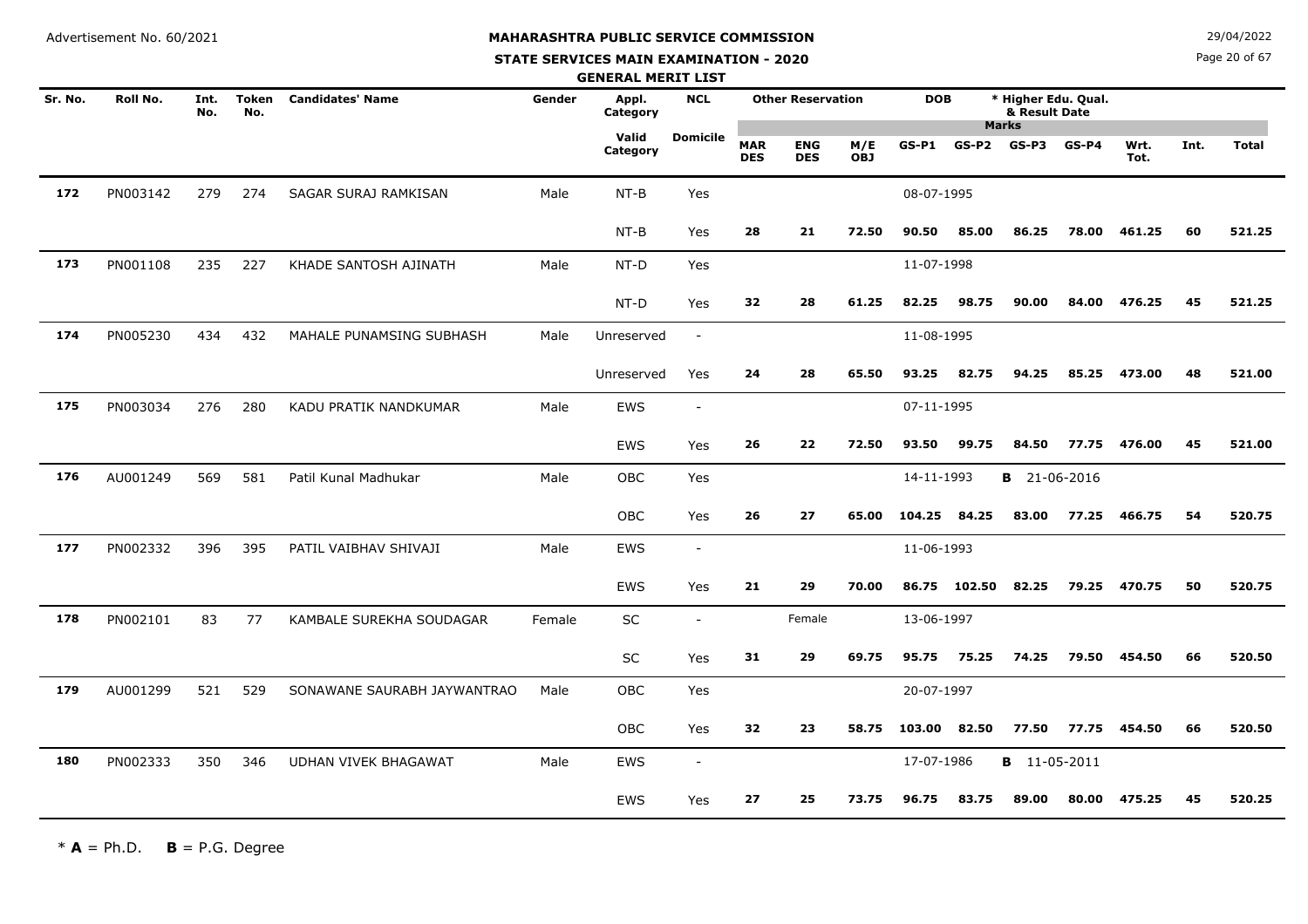**STATE SERVICES MAIN EXAMINATION - 2020**

Page 21 of 67

|         |                 |             |                     |                           |        | <b>GENERAL MERIT LIST</b> |                 |                          |                          |            |            |         |                                                      |         |              |      |              |
|---------|-----------------|-------------|---------------------|---------------------------|--------|---------------------------|-----------------|--------------------------|--------------------------|------------|------------|---------|------------------------------------------------------|---------|--------------|------|--------------|
| Sr. No. | <b>Roll No.</b> | Int.<br>No. | <b>Token</b><br>No. | <b>Candidates' Name</b>   | Gender | Appl.<br>Category         | <b>NCL</b>      |                          | <b>Other Reservation</b> |            | <b>DOB</b> |         | * Higher Edu. Qual.<br>& Result Date<br><b>Marks</b> |         |              |      |              |
|         |                 |             |                     |                           |        | Valid<br>Category         | <b>Domicile</b> | <b>MAR</b><br><b>DES</b> | <b>ENG</b><br><b>DES</b> | M/E<br>OBJ | $GS-P1$    | $GS-P2$ | GS-P3                                                | $GS-P4$ | Wrt.<br>Tot. | Int. | <b>Total</b> |
| 181     | PN004016        | 417         | 413                 | markande sanket bhausaheb | Male   | <b>OBC</b>                | Yes             |                          |                          |            | 03-01-1995 |         |                                                      |         |              |      |              |
|         |                 |             |                     |                           |        | OBC                       | Yes             | 32                       | 25                       | 65.00      | 91.75      | 90.00   | 75.00                                                | 86.50   | 465.25       | 55   | 520.25       |
| 182     | PN005308        | 451         | 446                 | KOTKAR ROHIT BALASAHEB    | Male   | <b>EWS</b>                | $\sim$          |                          |                          |            | 05-11-1988 |         | <b>B</b> 30-09-2020                                  |         |              |      |              |
|         |                 |             |                     |                           |        | <b>EWS</b>                | Yes             | 22                       | 20                       | 68.75      | 92.50      | 104.50  | 83.25                                                | 82.00   | 473.00       | 47   | 520.00       |
| 183     | PN002458        | 537         | 546                 | CHOUDHARI PRAFUL GOPALRAO | Male   | OBC                       | Yes             |                          |                          |            | 03-12-1993 |         |                                                      |         |              |      |              |
|         |                 |             |                     |                           |        | OBC                       | Yes             | 26                       | 29                       | 68.00      | 99.50      | 83.00   | 80.25                                                | 87.25   | 473.00       | 47   | 520.00       |
| 184     | PN002436        | 456         | 451                 | BHOSALE NILESH APPASAHEB  | Male   | <b>EWS</b>                | $\sim$          |                          |                          |            | 23-07-1993 |         |                                                      |         |              |      |              |
|         |                 |             |                     |                           |        | <b>EWS</b>                | Yes             | 28                       | 24                       | 66.25      | 91.75      | 83.75   | 85.00                                                | 89.00   | 467.75       | 52   | 519.75       |
| 185     | PN004029        | 444         | 449                 | MANE PRASHANT CHANDRAKANT | Male   | EWS                       | $\sim$          |                          |                          |            | 30-06-1994 |         |                                                      |         |              |      |              |
|         |                 |             |                     |                           |        | <b>EWS</b>                | Yes             | 28                       | 26                       | 58.75      | 88.75      | 91.75   | 90.50                                                | 95.00   | 478.75       | 41   | 519.75       |
| 186     | NS001071        | 140         | 146                 | DEORE JAYESH PRASHANT     | Male   | <b>OBC</b>                | Yes             |                          |                          |            | 13-07-1995 |         |                                                      |         |              |      |              |
|         |                 |             |                     |                           |        | OBC                       | Yes             | 30                       | 33                       | 66.25      | 92.25      | 74.00   | 93.75                                                | 81.50   | 470.75       | 49   | 519.75       |
| 187     | PN001072        | 48          | 60                  | SOLANKAR AMOL MAHADEO     | Male   | NT-C                      | Yes             |                          |                          |            | 02-09-1993 |         |                                                      |         |              |      |              |
|         |                 |             |                     |                           |        | NT-C                      | Yes             | 28                       | 28                       | 67.50      | 86.00      | 91.75   | 90.75                                                | 72.00   | 464.00       | 55   | 519.00       |
| 188     | PN004041        | 408         | 404                 | Phule Kiran Balaji        | Female | <b>OBC</b>                | Yes             |                          | Female                   |            | 12-07-1994 |         |                                                      |         |              |      |              |
|         |                 |             |                     |                           |        | OBC                       | Yes             | 35                       | 27                       | 64.25      | 99.50      | 85.50   | 74.00                                                | 73.75   | 459.00       | 60   | 519.00       |
| 189     | PN005094        | 386         | 386                 | KAVADE MAHESH JOTEERAM    | Male   | OBC                       | Yes             |                          |                          |            | 04-07-1995 |         |                                                      |         |              |      |              |
|         |                 |             |                     |                           |        | OBC                       | Yes             | 25                       | 35                       | 70.00      | 89.25      | 88.75   | 66.25                                                | 82.75   | 457.00       | 62   | 519.00       |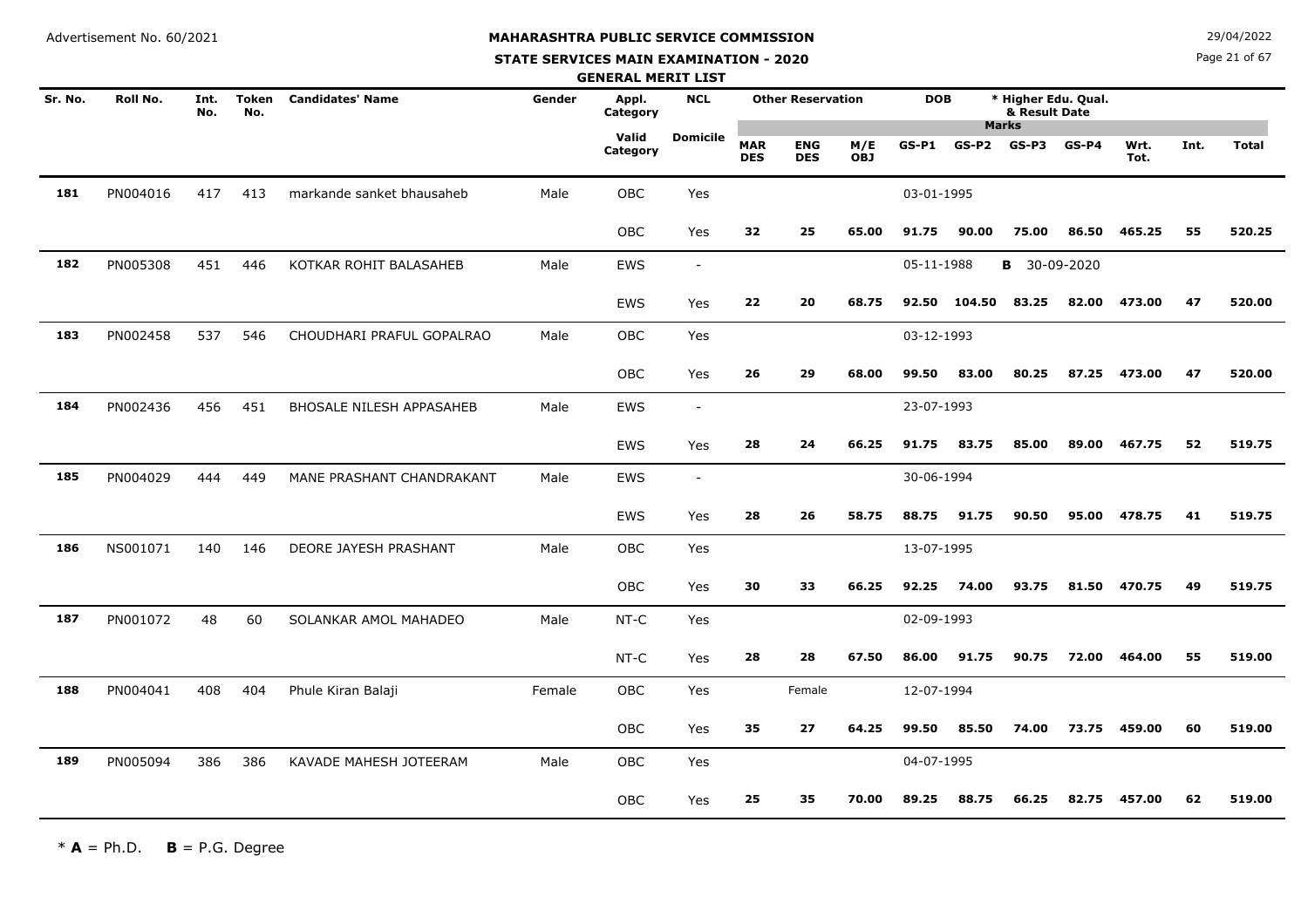# **MAHARASHTRA PUBLIC SERVICE COMMISSION**

#### **STATE SERVICES MAIN EXAMINATION - 2020**

**N**  $29/04/2022$ 

Page 22 of 67

|         |          |             |                     |                            |        | <b>GENERAL MERIT LIST</b> |                          |                          |                          |                   |            |         |                                      |         |              |      |              |
|---------|----------|-------------|---------------------|----------------------------|--------|---------------------------|--------------------------|--------------------------|--------------------------|-------------------|------------|---------|--------------------------------------|---------|--------------|------|--------------|
| Sr. No. | Roll No. | Int.<br>No. | <b>Token</b><br>No. | <b>Candidates' Name</b>    | Gender | Appl.<br>Category         | <b>NCL</b>               |                          | <b>Other Reservation</b> |                   | <b>DOB</b> |         | * Higher Edu. Qual.<br>& Result Date |         |              |      |              |
|         |          |             |                     |                            |        | Valid<br>Category         | <b>Domicile</b>          | <b>MAR</b><br><b>DES</b> | <b>ENG</b><br><b>DES</b> | M/E<br><b>OBJ</b> | $GS-P1$    | $GS-P2$ | <b>Marks</b><br>GS-P3                | $GS-P4$ | Wrt.<br>Tot. | Int. | <b>Total</b> |
| 190     | PN002424 | 503         | 489                 | ROKADE VIJAY DHANANJAY     | Male   | <b>OBC</b>                | Yes                      |                          |                          |                   | 10-02-1996 |         |                                      |         |              |      |              |
|         |          |             |                     |                            |        | <b>OBC</b>                | Yes                      | 25                       | 22                       | 66.25             | 90.50      | 91.25   | 80.00                                | 89.00   | 464.00       | 55   | 519.00       |
| 191     | AU001287 | 455         | 443                 | THIKANE SHRIKANT           | Male   | <b>EWS</b>                | $\overline{\phantom{a}}$ |                          |                          |                   | 19-01-1997 |         |                                      |         |              |      |              |
|         |          |             |                     |                            |        | EWS                       | Yes                      | 27                       | 25                       | 63.75             | 88.25      | 97.50   | 90.00                                | 79.50   | 471.00       | 48   | 519.00       |
| 192     | AU001250 | 318         | 320                 | SHARADA SARJANE            | Female | <b>OBC</b>                | Yes                      |                          | Female                   |                   | 18-10-1996 |         | <b>B</b> 01-06-2019                  |         |              |      |              |
|         |          |             |                     |                            |        | OBC                       | Yes                      | 27                       | 32                       | 60.50             | 90.00      | 87.00   | 82.50                                | 80.75   | 459.75       | 59   | 518.75       |
| 193     | PN005310 | 269         | 259                 | JAGDALE RATNADIP BALNATH   | Male   | Unreserved                | $\overline{\phantom{a}}$ |                          |                          |                   | 16-02-1995 |         |                                      |         |              |      |              |
|         |          |             |                     |                            |        | Unreserved                | Yes                      | 28                       | 22                       | 66.25             | 90.50      | 95.00   | 87.50                                | 85.25   | 474.50       | 44   | 518.50       |
| 194     | PN001149 | 119         | 113                 | gurav jayant prakash       | Male   | <b>OBC</b>                | Yes                      |                          |                          |                   | 15-11-1991 |         |                                      |         |              |      |              |
|         |          |             |                     |                            |        | OBC                       | Yes                      | 34                       | 29                       | 67.75             | 87.25      | 81.50   | 73.50                                | 75.25   | 448.25       | 70   | 518.25       |
| 195     | PN001085 | 184         | 191                 | CHAUDHARI DHANANJAY RAMESH | Male   | <b>OBC</b>                | Yes                      |                          |                          |                   | 14-07-1992 |         |                                      |         |              |      |              |
|         |          |             |                     |                            |        | OBC                       | Yes                      | 28                       | 27                       | 63.75             | 88.00      | 90.00   | 75.00                                | 81.50   | 453.25       | 65   | 518.25       |
| 196     | PN004452 | 324         | 329                 | TURNAR GAJANAN ASHROBA     | Male   | NT-C                      | Yes                      |                          |                          |                   | 10-06-1993 |         |                                      |         |              |      |              |
|         |          |             |                     |                            |        | NT-C                      | Yes                      | 26                       | 25                       | 58.75             | 83.00      | 91.25   | 96.25                                | 79.00   | 459.25       | 59   | 518.25       |
| 197     | PN001256 | 225         | 220                 | BENDGE KIRAN DILIP         | Male   | EWS                       | $\sim$                   |                          |                          |                   | 10-08-1995 |         |                                      |         |              |      |              |
|         |          |             |                     |                            |        | <b>EWS</b>                | Yes                      | 28                       | 28                       | 68.75             | 94.50      | 70.75   | 83.00                                | 87.25   | 460.25       | 58   | 518.25       |
| 198     | PN001273 | 560         | 556                 | KADAM SAGAR VISHWAS        | Male   | <b>EWS</b>                | $\sim$                   |                          |                          |                   | 12-07-1992 |         |                                      |         |              |      |              |
|         |          |             |                     |                            |        | EWS                       | Yes                      | 25                       | 29                       | 69.00             | 81.25      | 92.75   | 89.00                                | 88.00   | 474.00       | 44   | 518.00       |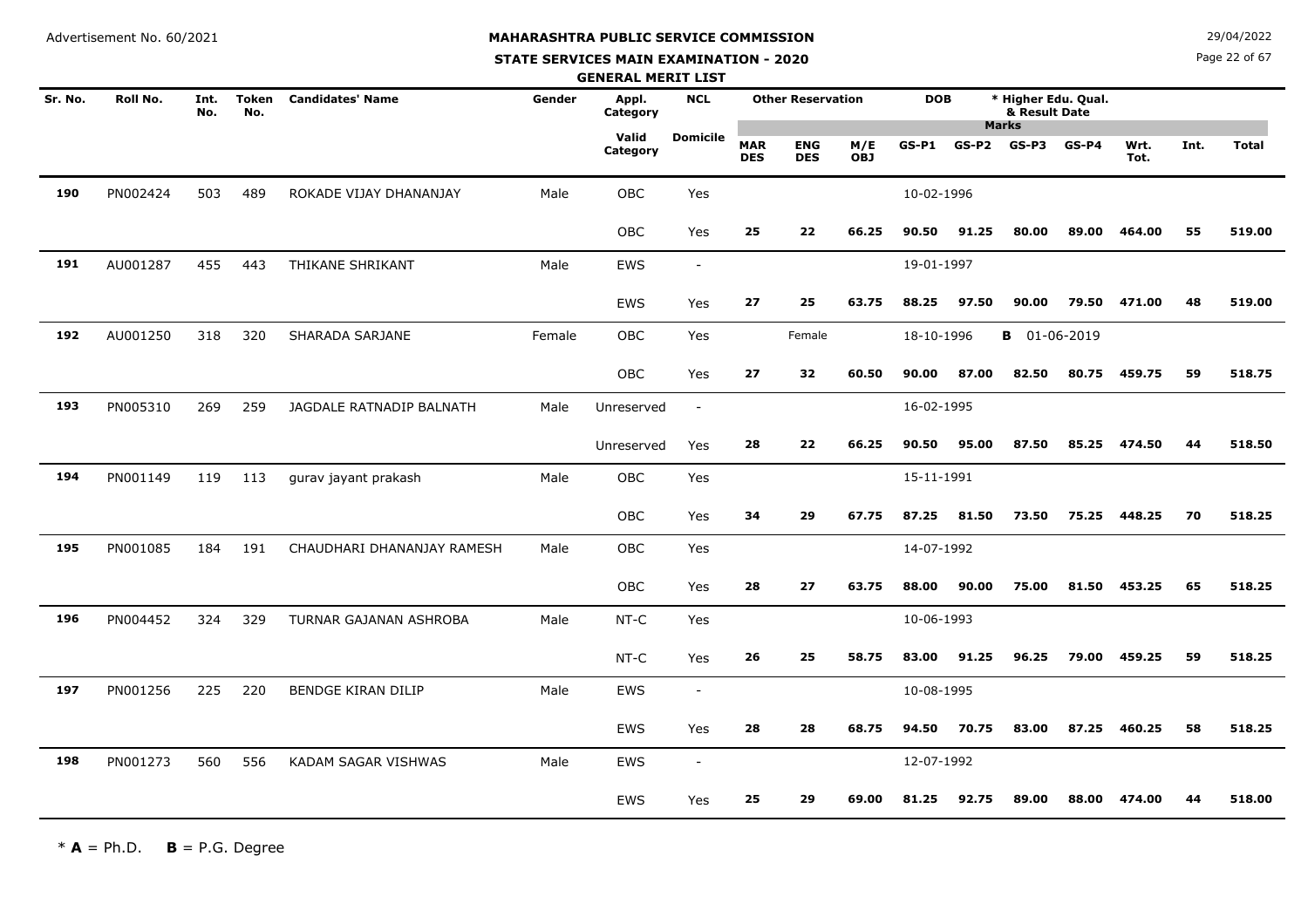**STATE SERVICES MAIN EXAMINATION - 2020**

**N**  $29/04/2022$ 

Page 23 of 67

|         |          |             |                     |                            |        | <b>GENERAL MERIT LIST</b> |                          |                          |                          |                   |            |         |                       |                     |              |      |              |
|---------|----------|-------------|---------------------|----------------------------|--------|---------------------------|--------------------------|--------------------------|--------------------------|-------------------|------------|---------|-----------------------|---------------------|--------------|------|--------------|
| Sr. No. | Roll No. | Int.<br>No. | <b>Token</b><br>No. | <b>Candidates' Name</b>    | Gender | Appl.<br>Category         | <b>NCL</b>               |                          | <b>Other Reservation</b> |                   | <b>DOB</b> |         | & Result Date         | * Higher Edu. Qual. |              |      |              |
|         |          |             |                     |                            |        | Valid<br>Category         | <b>Domicile</b>          | <b>MAR</b><br><b>DES</b> | <b>ENG</b><br><b>DES</b> | M/E<br><b>OBJ</b> | $GS-P1$    | $GS-P2$ | <b>Marks</b><br>GS-P3 | $GS-P4$             | Wrt.<br>Tot. | Int. | <b>Total</b> |
| 199     | PN003048 | 610         | 611                 | <b>BURATE GAUTAM AMAR</b>  | Male   | EWS                       | $\overline{\phantom{a}}$ |                          |                          |                   | 07-11-1992 |         |                       |                     |              |      |              |
|         |          |             |                     |                            |        | <b>EWS</b>                | Yes                      | 26                       | 29                       | 60.00             | 90.00      | 79.25   | 86.75                 | 91.00               | 462.00       | 56   | 518.00       |
| 200     | MB001048 | 588         | 586                 | NEVGE VISHAL SAMPAT        | Male   | <b>EWS</b>                | $\overline{\phantom{a}}$ |                          |                          |                   | 07-03-1997 |         |                       |                     |              |      |              |
|         |          |             |                     |                            |        | EWS                       | Yes                      | 28                       | 29                       | 54.50             | 95.50      | 86.75   | 82.00                 | 83.00               | 458.75       | 59   | 517.75       |
| 201     | PN004383 | 330         | 316                 | Mali Suraj Sawata          | Male   | <b>OBC</b>                | Yes                      |                          |                          |                   | 12-12-1991 |         |                       |                     |              |      |              |
|         |          |             |                     |                            |        | OBC                       | Yes                      | 33                       | 25                       | 67.50             | 85.50      | 92.50   | 82.50                 | 81.50               | 467.50       | 50   | 517.50       |
| 202     | PN002173 | 95          | 93                  | kore pradeep shivajirao    | Male   | NT-C                      | Yes                      |                          |                          |                   | 07-11-1988 |         |                       |                     |              |      |              |
|         |          |             |                     |                            |        | NT-C                      | Yes                      | 33                       | 26                       | 73.75             | 81.00      | 86.25   | 92.50                 | 72.75               | 465.25       | 52   | 517.25       |
| 203     | PN001448 | 136         | 138                 | BALWADKAR VISHAL DILIP     | Male   | <b>OBC</b>                | Yes                      |                          |                          |                   | 06-10-1991 |         |                       |                     |              |      |              |
|         |          |             |                     |                            |        | OBC                       | Yes                      | 28                       | 24                       | 77.75             | 87.25      | 87.75   | 79.25                 | 88.25               | 472.25       | 45   | 517.25       |
| 204     | PN004150 | 452         | 453                 | SHINDE NARENDRA DATTATRAYA | Male   | OBC                       | Yes                      |                          |                          |                   | 14-03-1995 |         |                       |                     |              |      |              |
|         |          |             |                     |                            |        | OBC                       | Yes                      | 28                       | 36                       | 76.25             | 84.50      | 85.25   | 79.75                 | 82.50               | 472.25       | 45   | 517.25       |
| 205     | NS001038 | 157         | 158                 | PATIL RUSHIKESH LOTAN      | Male   | OBC                       | Yes                      |                          |                          |                   | 15-11-1997 |         |                       |                     |              |      |              |
|         |          |             |                     |                            |        | OBC                       | Yes                      | 29                       | 35                       | 64.00             | 86.50      | 95.25   | 77.75                 | 81.75               | 469.25       | 48   | 517.25       |
| 206     | PN002314 | 262         | 269                 | NAIK AISHWARYA JAYSING     | Female | Unreserved                | Yes                      |                          | Female                   |                   | 11-10-1996 |         | <b>B</b> 13-01-2020   |                     |              |      |              |
|         |          |             |                     |                            |        | Unreserved                | Yes                      | 32                       | 27                       | 66.25             | 83.50      | 82.50   | 92.50                 | 80.25               | 464.00       | 53   | 517.00       |
| 207     | NS001004 | 167         | 172                 | AHIRE PUNAM BHILA          | Female | OBC                       | Yes                      |                          | Female                   |                   | 15-08-1995 |         | В                     | 18-11-2020          |              |      |              |
|         |          |             |                     |                            |        | <b>OBC</b>                | Yes                      | 24                       | 33                       | 73.75             | 81.75      | 80.50   | 82.50                 | 81.50               | 457.00       | 60   | 517.00       |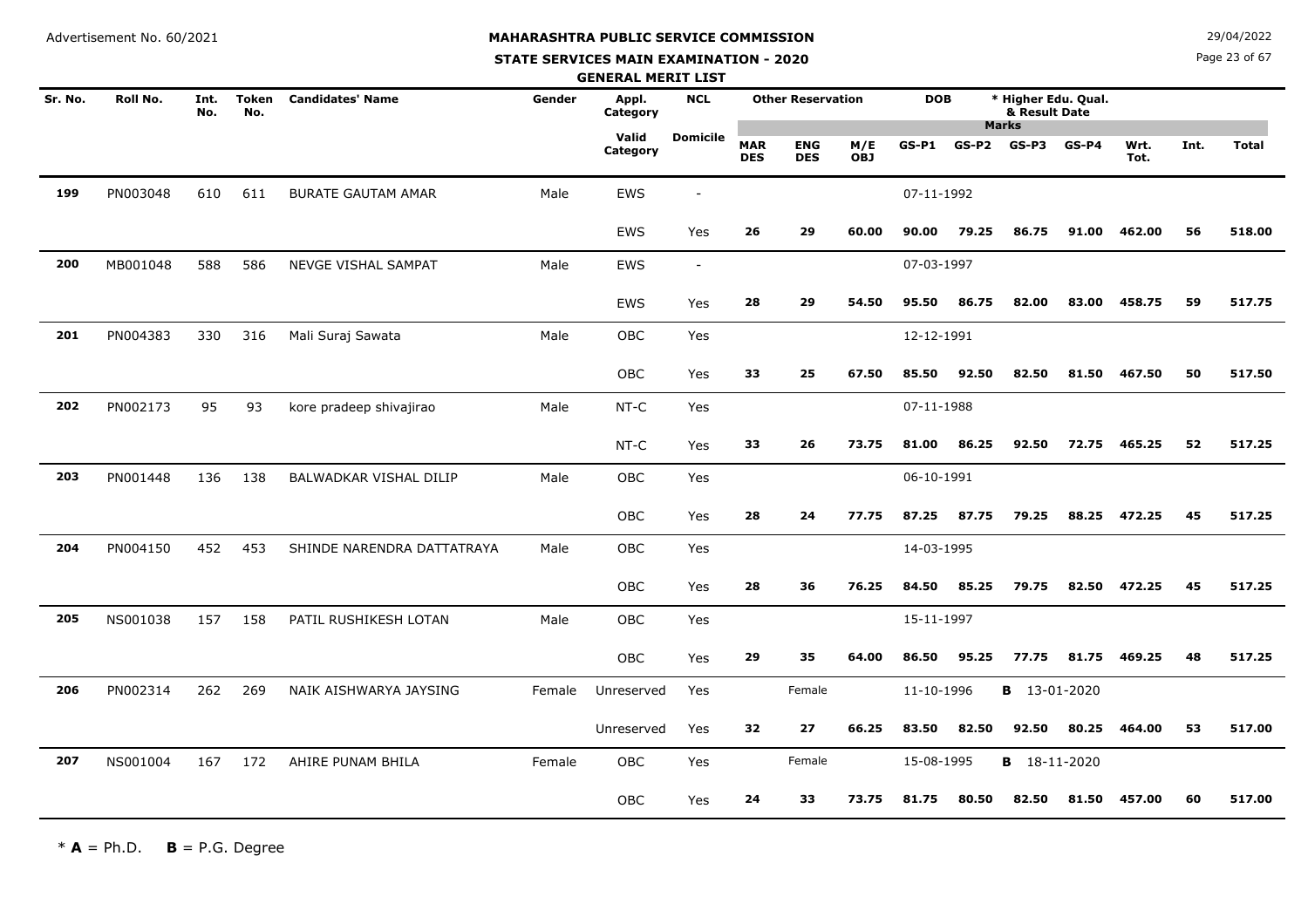#### **STATE SERVICES MAIN EXAMINATION - 2020**

**N**  $29/04/2022$ 

Page 24 of 67

|         |          |             |                     |                             |        | <b>GENERAL MERIT LIST</b> |                          |                          |                          |                   |              |         |                                      |         |              |      |              |
|---------|----------|-------------|---------------------|-----------------------------|--------|---------------------------|--------------------------|--------------------------|--------------------------|-------------------|--------------|---------|--------------------------------------|---------|--------------|------|--------------|
| Sr. No. | Roll No. | Int.<br>No. | <b>Token</b><br>No. | <b>Candidates' Name</b>     | Gender | Appl.<br>Category         | <b>NCL</b>               |                          | <b>Other Reservation</b> |                   | <b>DOB</b>   |         | * Higher Edu. Qual.<br>& Result Date |         |              |      |              |
|         |          |             |                     |                             |        | Valid<br>Category         | <b>Domicile</b>          | <b>MAR</b><br><b>DES</b> | <b>ENG</b><br><b>DES</b> | M/E<br><b>OBJ</b> | $GS-P1$      | $GS-P2$ | <b>Marks</b><br>GS-P3                | $GS-P4$ | Wrt.<br>Tot. | Int. | <b>Total</b> |
| 208     | PN004109 | 418         | 424                 | BHANDAWALKAR AKSHAY DEVIDAS | Male   | EWS                       | $\overline{\phantom{a}}$ |                          |                          |                   | 20-05-1995   |         | <b>B</b> 20-12-2019                  |         |              |      |              |
|         |          |             |                     |                             |        | EWS                       | Yes                      | 31                       | 33                       | 67.00             | 87.00        | 84.00   | 80.50                                | 76.00   | 458.50       | 58   | 516.50       |
| 209     | PN004090 | 336         | 342                 | More Dnyaneshwar Baban      | Male   | <b>EWS</b>                | $\overline{\phantom{a}}$ |                          |                          |                   | 07-05-1992   |         |                                      |         |              |      |              |
|         |          |             |                     |                             |        | EWS                       | Yes                      | 28                       | 29                       | 61.25             | 91.75        | 86.25   | 96.25                                | 74.00   | 466.50       | 50   | 516.50       |
| 210     | PN004430 | 385         | 378                 | CHAVAN SATISH RAMHARI       | Male   | <b>EWS</b>                | $\overline{\phantom{a}}$ |                          |                          |                   | 30-05-1991   |         |                                      |         |              |      |              |
|         |          |             |                     |                             |        | <b>EWS</b>                | Yes                      | 27                       | 25                       | 62.50             | 80.50        | 97.50   | 92.50                                | 78.00   | 463.00       | 53   | 516.00       |
| 211     | NS001152 | 544         | 550                 | <b>BHADANE AMIT PRAKASH</b> | Male   | OBC                       | Yes                      |                          |                          |                   | 02-05-1992   |         | <b>B</b> 20-08-2016                  |         |              |      |              |
|         |          |             |                     |                             |        | OBC                       | Yes                      | 29                       | 33                       | 66.25             | 88.00        | 84.25   | 82.50                                | 74.50   | 457.50       | 58   | 515.50       |
| 212     | AU001129 | 585         | 591                 | TELANGARE SUNIL TARACHAND   | Male   | <b>OBC</b>                | Yes                      |                          |                          |                   | 16-03-1992   |         |                                      |         |              |      |              |
|         |          |             |                     |                             |        | OBC                       | Yes                      | 30                       | 30                       | 68.75             | 89.25        | 88.75   | 78.00                                | 80.75   | 465.50       | 50   | 515.50       |
| 213     | PN005212 | 275         | 283                 | PATIL DIPANKAR BALASAO      | Male   | EWS                       | $\overline{\phantom{a}}$ |                          |                          |                   | 21-05-1993   |         |                                      |         |              |      |              |
|         |          |             |                     |                             |        | <b>EWS</b>                | Yes                      | 25                       | 31                       | 60.00             | 93.00        | 85.00   | 83.75                                | 82.75   | 460.50       | 55   | 515.50       |
| 214     | PN002480 | 398         | 408                 | BORATE AMIT LAXMAN          | Male   | OBC                       | Yes                      |                          |                          |                   | 20-07-1994   |         |                                      |         |              |      |              |
|         |          |             |                     |                             |        | OBC                       | Yes                      | 24                       | 27                       | 59.75             | 101.50 94.75 |         | 86.50                                | 77.00   | 470.50       | 45   | 515.50       |
| 215     | PN004183 | 572         | 575                 | SHOBHA ASHOK LAGAD          | Female | EWS                       | $\sim$                   |                          | Female                   |                   | 04-04-1995   |         |                                      |         |              |      |              |
|         |          |             |                     |                             |        | <b>EWS</b>                | Yes                      | 25                       | 35                       | 62.50             | 95.50        | 78.75   | 93.75                                | 79.00   | 469.50       | 46   | 515.50       |
| 216     | MB001309 | 563         | 555                 | ANUSE SHAMA GANPAT          | Female | NT-C                      | Yes                      |                          | Female                   |                   | 19-08-1995   |         |                                      |         |              |      |              |
|         |          |             |                     |                             |        | $NT-C$                    | Yes                      | 28                       | 23                       | 71.25             | 78.00        | 88.75   | 95.75                                | 77.75   | 462.50       | 53   | 515.50       |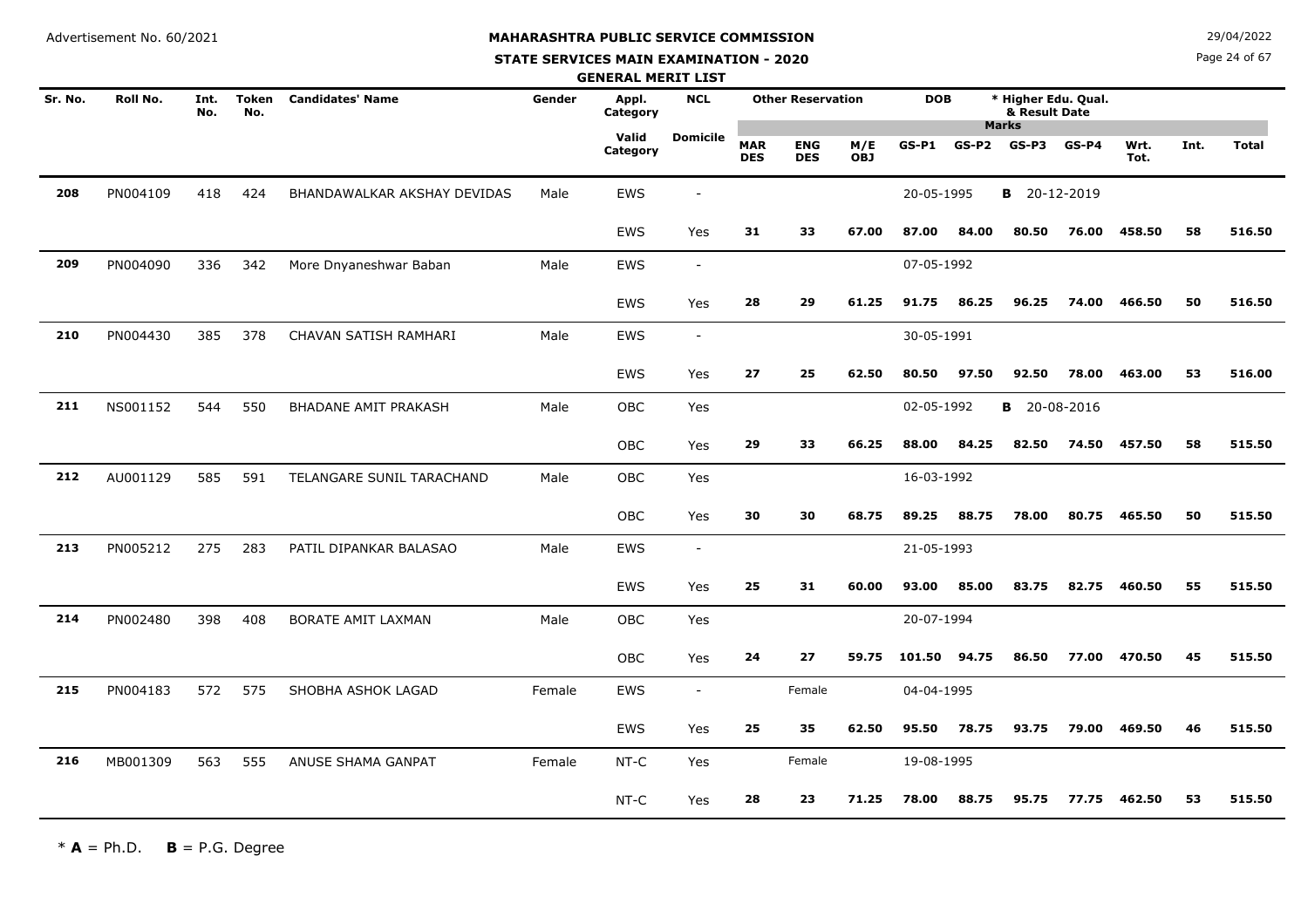**STATE SERVICES MAIN EXAMINATION - 2020**

Page 25 of 67

|         |          |             |                     |                              |        | <b>GENERAL MERIT LIST</b> |                          |                          |                          |            |            |         |                                                      |         |              |      |              |
|---------|----------|-------------|---------------------|------------------------------|--------|---------------------------|--------------------------|--------------------------|--------------------------|------------|------------|---------|------------------------------------------------------|---------|--------------|------|--------------|
| Sr. No. | Roll No. | Int.<br>No. | <b>Token</b><br>No. | <b>Candidates' Name</b>      | Gender | Appl.<br>Category         | <b>NCL</b>               |                          | <b>Other Reservation</b> |            | <b>DOB</b> |         | * Higher Edu. Qual.<br>& Result Date<br><b>Marks</b> |         |              |      |              |
|         |          |             |                     |                              |        | Valid<br>Category         | <b>Domicile</b>          | <b>MAR</b><br><b>DES</b> | <b>ENG</b><br><b>DES</b> | M/E<br>OBJ | $GS-P1$    | $GS-P2$ | GS-P3                                                | $GS-P4$ | Wrt.<br>Tot. | Int. | <b>Total</b> |
| 217     | AU001092 | 125         | 128                 | Khot Namdeo Baliram          | Male   | <b>EWS</b>                | $\overline{\phantom{a}}$ |                          |                          |            | 15-10-1989 |         |                                                      |         |              |      |              |
|         |          |             |                     |                              |        | EWS                       | Yes                      | 23                       | 22                       | 59.00      | 90.50      | 83.75   | 98.00                                                | 84.00   | 460.25       | 55   | 515.25       |
| 218     | MB001228 | 292         | 291                 | Dashpute Prathamesh Narendra | Male   | OBC                       | Yes                      |                          |                          |            | 20-10-1992 |         |                                                      |         |              |      |              |
|         |          |             |                     |                              |        | OBC                       | Yes                      | 22                       | 25                       | 69.75      | 87.50      | 83.00   | 86.50                                                | 79.50   | 453.25       | 62   | 515.25       |
| 219     | PN004227 | 357         | 356                 | MAHESH VASANT GHARGE         | Male   | <b>EWS</b>                | $\sim$                   |                          |                          |            | 21-02-1987 |         |                                                      |         |              |      |              |
|         |          |             |                     |                              |        | <b>EWS</b>                | Yes                      | 22                       | 23                       | 57.75      | 91.75      | 93.75   | 81.25                                                | 86.50   | 456.00       | 59   | 515.00       |
| 220     | PN004478 | 603         | 613                 | <b>BAND BADAM SHAHADEV</b>   | Male   | Unreserved                | $\sim$                   |                          |                          |            | 05-10-1994 |         |                                                      |         |              |      |              |
|         |          |             |                     |                              |        | Unreserved                | Yes                      | 29                       | 28                       | 67.50      | 90.50      | 84.00   | 86.25                                                | 82.75   | 468.00       | 47   | 515.00       |
| 221     | PN001166 | 57          | 51                  | SHENDE SHARMILA AJINATH      | Female | OBC                       | Yes                      |                          | Female                   |            | 22-09-1994 |         | <b>B</b> 26-04-2017                                  |         |              |      |              |
|         |          |             |                     |                              |        | OBC                       | Yes                      | 28                       | 33                       | 73.75      | 86.00      | 77.50   | 72.50                                                | 74.00   | 444.75       | 70   | 514.75       |
| 222     | AU001189 | 305         | 304                 | FUND SANDEEP RAOSAHEB        | Male   | <b>EWS</b>                | $\sim$                   |                          |                          |            | 05-05-1981 |         |                                                      |         |              |      |              |
|         |          |             |                     |                              |        | <b>EWS</b>                | Yes                      | 22                       | 24                       | 63.00      | 89.25      | 88.75   | 85.00                                                | 82.75   | 454.75       | 60   | 514.75       |
| 223     | PN005285 | 573         | 582                 | NALAWADE DHIRAJ ASHOK        | Male   | <b>EWS</b>                | $\sim$                   |                          |                          |            | 29-08-1993 |         |                                                      |         |              |      |              |
|         |          |             |                     |                              |        | <b>EWS</b>                | Yes                      | 28                       | 27                       | 60.00      | 95.00      | 82.50   | 82.75                                                | 84.50   | 459.75       | 55   | 514.75       |
| 224     | PN001032 | 252         | 246                 | TERANI RAJASHREE SIDHAPA     | Female | <b>EWS</b>                | $\sim$                   |                          | Female                   |            | 12-05-1994 |         |                                                      |         |              |      |              |
|         |          |             |                     |                              |        | <b>EWS</b>                | Yes                      | 33                       | 26                       | 70.00      | 76.25      | 88.75   | 81.25                                                | 81.50   | 456.75       | 58   | 514.75       |
| 225     | PN004245 | 284         | 277                 | <b>DUBAL SANGRAM UDAY</b>    | Male   | <b>EWS</b>                | $\sim$                   |                          |                          |            | 20-09-1994 |         |                                                      |         |              |      |              |
|         |          |             |                     |                              |        | <b>EWS</b>                | Yes                      | 27                       | 35                       | 65.00      | 94.25      | 73.75   | 93.75                                                | 79.00   | 467.75       | 47   | 514.75       |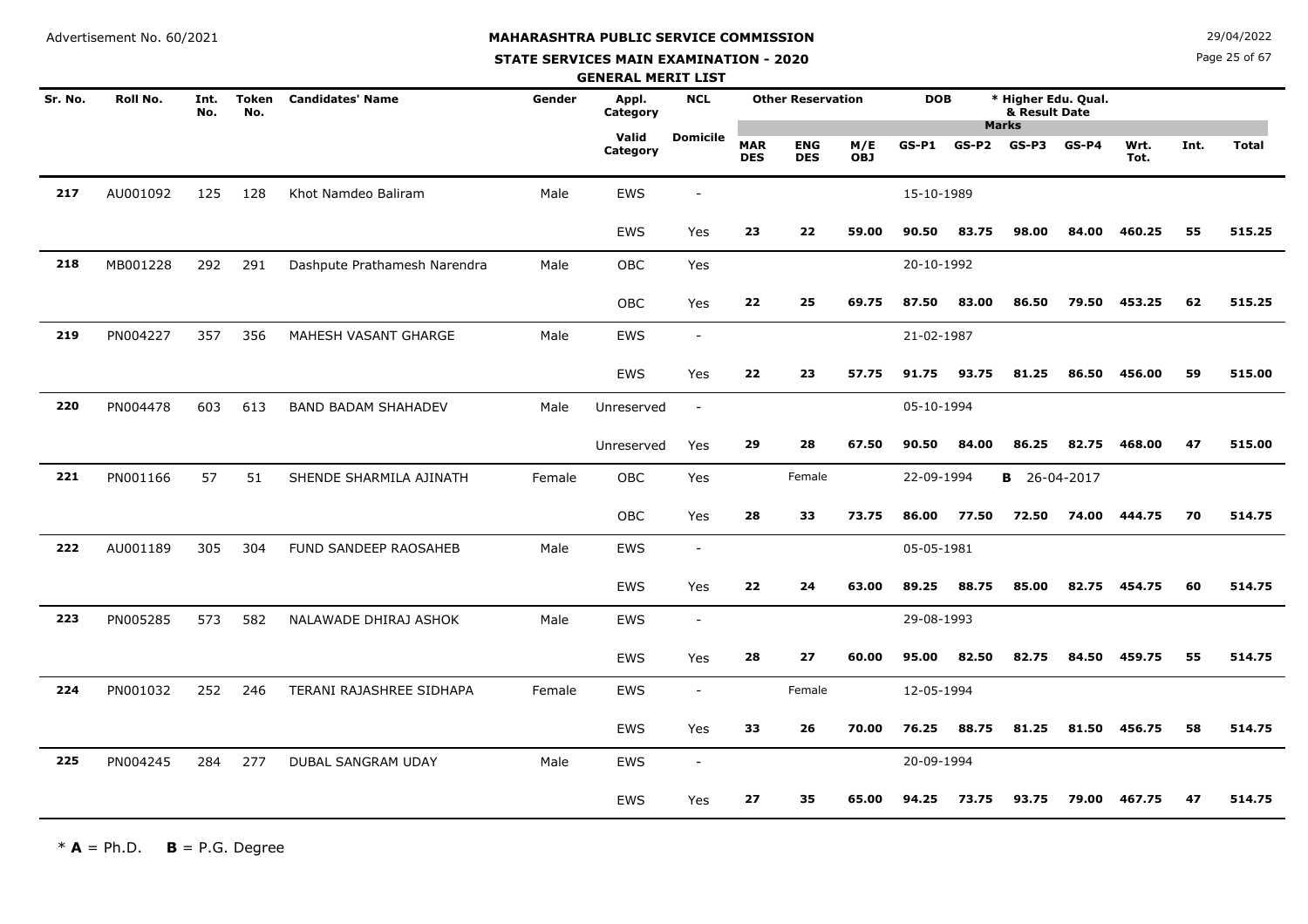**STATE SERVICES MAIN EXAMINATION - 2020**

**N**  $29/04/2022$ 

Page 26 of 67

|         |          |             |                     |                           |        | <b>GENERAL MERIT LIST</b> |                          |                          |                          |                   |                     |       |                                                      |         |              |      |              |
|---------|----------|-------------|---------------------|---------------------------|--------|---------------------------|--------------------------|--------------------------|--------------------------|-------------------|---------------------|-------|------------------------------------------------------|---------|--------------|------|--------------|
| Sr. No. | Roll No. | Int.<br>No. | <b>Token</b><br>No. | <b>Candidates' Name</b>   | Gender | Appl.<br>Category         | <b>NCL</b>               |                          | <b>Other Reservation</b> |                   | <b>DOB</b>          |       | * Higher Edu. Qual.<br>& Result Date<br><b>Marks</b> |         |              |      |              |
|         |          |             |                     |                           |        | Valid<br>Category         | <b>Domicile</b>          | <b>MAR</b><br><b>DES</b> | <b>ENG</b><br><b>DES</b> | M/E<br><b>OBJ</b> | GS-P1               | GS-P2 | GS-P3                                                | $GS-P4$ | Wrt.<br>Tot. | Int. | <b>Total</b> |
| 226     | PN004385 | 259         | 266                 | LAD ANKITA VILAS          | Female | <b>EWS</b>                |                          |                          | Female                   |                   | 20-05-1996          |       |                                                      |         |              |      |              |
|         |          |             |                     |                           |        | EWS                       | Yes                      | 29                       | 34                       | 74.25             | 73.50               | 86.00 | 88.50                                                | 75.50   | 460.75       | 54   | 514.75       |
| 227     | PN005107 | 458         | 469                 | PATHAN AZARUDDIN RAJUBHAI | Male   | EWS                       | $\sim$                   |                          |                          |                   | 19-02-1994          |       |                                                      |         |              |      |              |
|         |          |             |                     |                           |        | EWS                       | Yes                      | 25                       | 27                       | 57.25             | 84.25               | 95.00 | 85.00                                                | 84.00   | 457.50       | 57   | 514.50       |
| 228     | PN002180 | 100         | 104                 | YEWALE AKSHAY SHRIKANT    | Male   | SC                        | $\overline{\phantom{a}}$ |                          |                          |                   | 07-05-1994          |       |                                                      |         |              |      |              |
|         |          |             |                     |                           |        | SC                        | Yes                      | 29                       | 24                       | 70.00             | 84.25               | 80.75 | 90.25                                                | 83.25   | 461.50       | 53   | 514.50       |
| 229     | PN005235 | 255         | 248                 | MANE OMKAR BABANRAO       | Male   | EWS                       | $\overline{\phantom{a}}$ |                          |                          |                   | 20-06-1994          |       |                                                      |         |              |      |              |
|         |          |             |                     |                           |        | EWS                       | Yes                      | 28                       | 25                       | 49.75             | 100.50 100.25 78.75 |       |                                                      | 74.00   | 456.25       | 58   | 514.25       |
| 230     | PN005099 | 340         | 334                 | Bade Pravin Eknath        | Male   | NT-D                      | Yes                      |                          |                          |                   | 19-06-1992          |       |                                                      |         |              |      |              |
|         |          |             |                     |                           |        | NT-D                      | Yes                      | 39                       | 27                       | 68.75             | 87.00               | 74.75 | 77.75                                                | 79.75   | 454.00       | 60   | 514.00       |
| 231     | PN001097 | 30          | 23                  | GAT SANJAY SHIVAJI        | Male   | OBC                       | Yes                      |                          |                          |                   | 28-07-1990          |       |                                                      |         |              |      |              |
|         |          |             |                     |                           |        | OBC                       | Yes                      | 27                       | 24                       | 61.00             | 95.00               | 95.75 | 83.25                                                | 82.75   | 468.75       | 45   | 513.75       |
| 232     | AU001295 | 530         | 522                 | UGALE YOGESH NAMDEO       | Male   | OBC                       | Yes                      |                          |                          |                   | 26-05-1985          |       |                                                      |         |              |      |              |
|         |          |             |                     |                           |        | <b>OBC</b>                | Yes                      | 25                       | 25                       | 61.25             | 93.00               | 82.50 | 85.00                                                | 72.75   | 444.50       | 69   | 513.50       |
| 233     | PN002293 | 226         | 232                 | PAWAR PRANJAL SUDAM       | Female | OBC                       | Yes                      |                          | Female                   |                   | 03-08-1994          |       |                                                      |         |              |      |              |
|         |          |             |                     |                           |        | <b>OBC</b>                | Yes                      | 23                       | 27                       | 61.50             | 101.75              | 80.00 | 79.00                                                | 86.00   | 458.25       | 55   | 513.25       |
| 234     | MB001128 | 562         | 560                 | KUTE MEGHA VILAS          | Female | EWS                       | $\sim$                   |                          | Female                   |                   | 24-04-1997          |       |                                                      |         |              |      |              |
|         |          |             |                     |                           |        | EWS                       | Yes                      | 28                       | 34                       | 67.50             | 86.00               | 83.50 | 79.00                                                | 75.25   | 453.25       | 60   | 513.25       |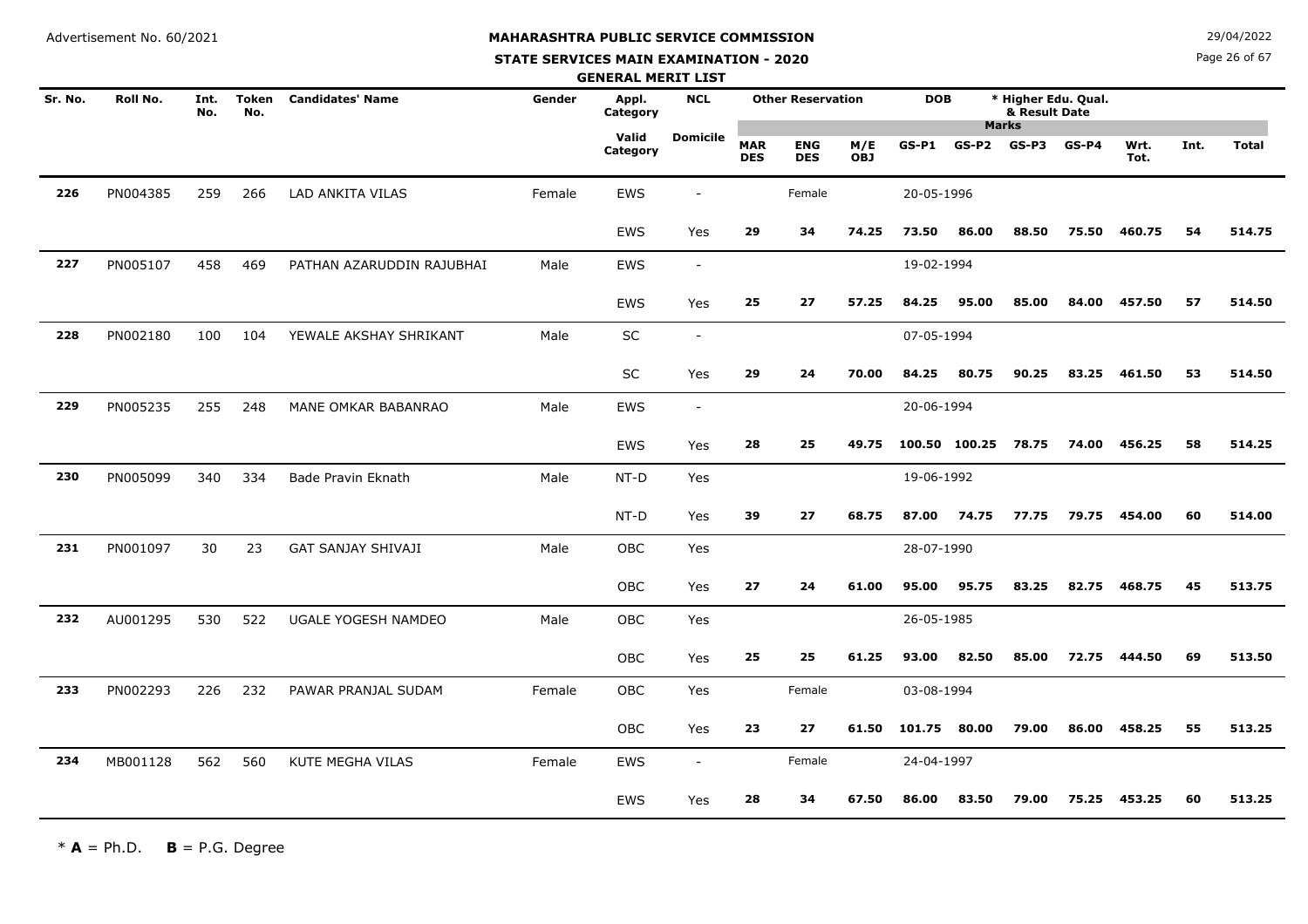#### **STATE SERVICES MAIN EXAMINATION - 2020**

**N**  $29/04/2022$ 

Page 27 of 67

|         |          |             |                |                              |        | <b>GENERAL MERIT LIST</b> |                          |                          |                          |                   |            |         |                                                      |         |              |      |              |
|---------|----------|-------------|----------------|------------------------------|--------|---------------------------|--------------------------|--------------------------|--------------------------|-------------------|------------|---------|------------------------------------------------------|---------|--------------|------|--------------|
| Sr. No. | Roll No. | Int.<br>No. | Token<br>No.   | <b>Candidates' Name</b>      | Gender | Appl.<br>Category         | <b>NCL</b>               |                          | <b>Other Reservation</b> |                   | <b>DOB</b> |         | * Higher Edu. Qual.<br>& Result Date<br><b>Marks</b> |         |              |      |              |
|         |          |             |                |                              |        | Valid<br>Category         | Domicile                 | <b>MAR</b><br><b>DES</b> | <b>ENG</b><br><b>DES</b> | M/E<br><b>OBJ</b> | $GS-P1$    | $GS-P2$ | GS-P3                                                | $GS-P4$ | Wrt.<br>Tot. | Int. | <b>Total</b> |
| 235     | PN004025 | 389         | 383            | KALE PRADIP RAJENDRA         | Male   | EWS                       | $\overline{\phantom{a}}$ |                          |                          |                   | 15-01-1989 |         |                                                      |         |              |      |              |
|         |          |             |                |                              |        | <b>EWS</b>                | Yes                      | 23                       | 29                       | 68.75             | 91.75      | 80.00   | 92.50                                                | 74.00   | 459.00       | 54   | 513.00       |
| 236     | PN002262 | 188         | 193            | chole aniket subhash         | Male   | OBC                       | Yes                      |                          |                          |                   | 20-10-1991 |         |                                                      |         |              |      |              |
|         |          |             |                |                              |        | OBC                       | Yes                      | 31                       | 31                       | 54.25             | 93.75      | 86.25   | 84.00                                                | 84.75   | 465.00       | 48   | 513.00       |
| 237     | PN001455 | 89          | 87             | SANGLE BHUSHAN MHALU         | Male   | NT-D                      | Yes                      |                          |                          |                   | 28-12-1996 |         |                                                      |         |              |      |              |
|         |          |             |                |                              |        | NT-D                      | Yes                      | 26                       | 21                       | 61.50             | 91.75      | 85.00   | 88.75                                                | 87.75   | 461.75       | 51   | 512.75       |
| 238     | PN001083 | 414         | 420            | TERANI MAHESH SIDDHAPA       | Male   | EWS                       | $\overline{\phantom{a}}$ |                          |                          |                   | 22-05-1997 |         |                                                      |         |              |      |              |
|         |          |             |                |                              |        | EWS                       | Yes                      | 22                       | 34                       | 66.25             | 86.75      | 80.00   | 85.00                                                | 82.75   | 456.75       | 56   | 512.75       |
| 239     | PN001103 | 220         | 222            | MANDE DIPAK SOPAN            | Male   | Unreserved                | $\blacksquare$           |                          |                          |                   | 10-04-1995 |         |                                                      |         |              |      |              |
|         |          |             |                |                              |        | Unreserved                | Yes                      | 21                       | 27                       | 62.50             | 98.00      | 88.75   | 82.50                                                | 87.75   | 467.50       | 45   | 512.50       |
| 240     | PN001095 | 39          | 40             | KAMBALE JYOTI HINDURAO       | Female | $NT-C$                    | Yes                      |                          | Female                   |                   | 04-06-1997 |         |                                                      |         |              |      |              |
|         |          |             |                |                              |        | $NT-C$                    | Yes                      | 28                       | 27                       | 57.75             | 94.25      | 93.75   | 71.00                                                | 75.50   | 447.25       | 65   | 512.25       |
| 241     | PN002074 | 179         | 170            | CHAVAN SANI RAM              | Male   | <b>EWS</b>                | $\overline{\phantom{a}}$ |                          |                          |                   | 06-03-1987 |         |                                                      |         |              |      |              |
|         |          |             |                |                              |        | EWS                       | Yes                      | 31                       | 25                       | 60.00             | 91.25      | 96.25   | 87.00                                                | 80.25   | 470.75       | 41   | 511.75       |
| 242     | PN004220 | 12          | $\overline{2}$ | <b>BANDAL TRUPTI MANSING</b> | Female | Unreserved                | Yes                      |                          | Female                   |                   | 03-07-1988 |         |                                                      |         |              |      |              |
|         |          |             |                |                              |        | Unreserved                | Yes                      | 29                       | 27                       | 53.75             | 95.75      | 92.00   | 87.00                                                | 72.25   | 456.75       | 55   | 511.75       |
| 243     | PN002016 | 212         | 212            | <b>VETAL SNEHAL ANKUSH</b>   | Female | OBC                       | Yes                      |                          | Female                   |                   | 30-05-1995 |         |                                                      |         |              |      |              |
|         |          |             |                |                              |        | OBC                       | Yes                      | 35                       | 37                       | 70.25             | 85.00      | 66.25   | 84.50                                                | 77.75   | 455.75       | 56   | 511.75       |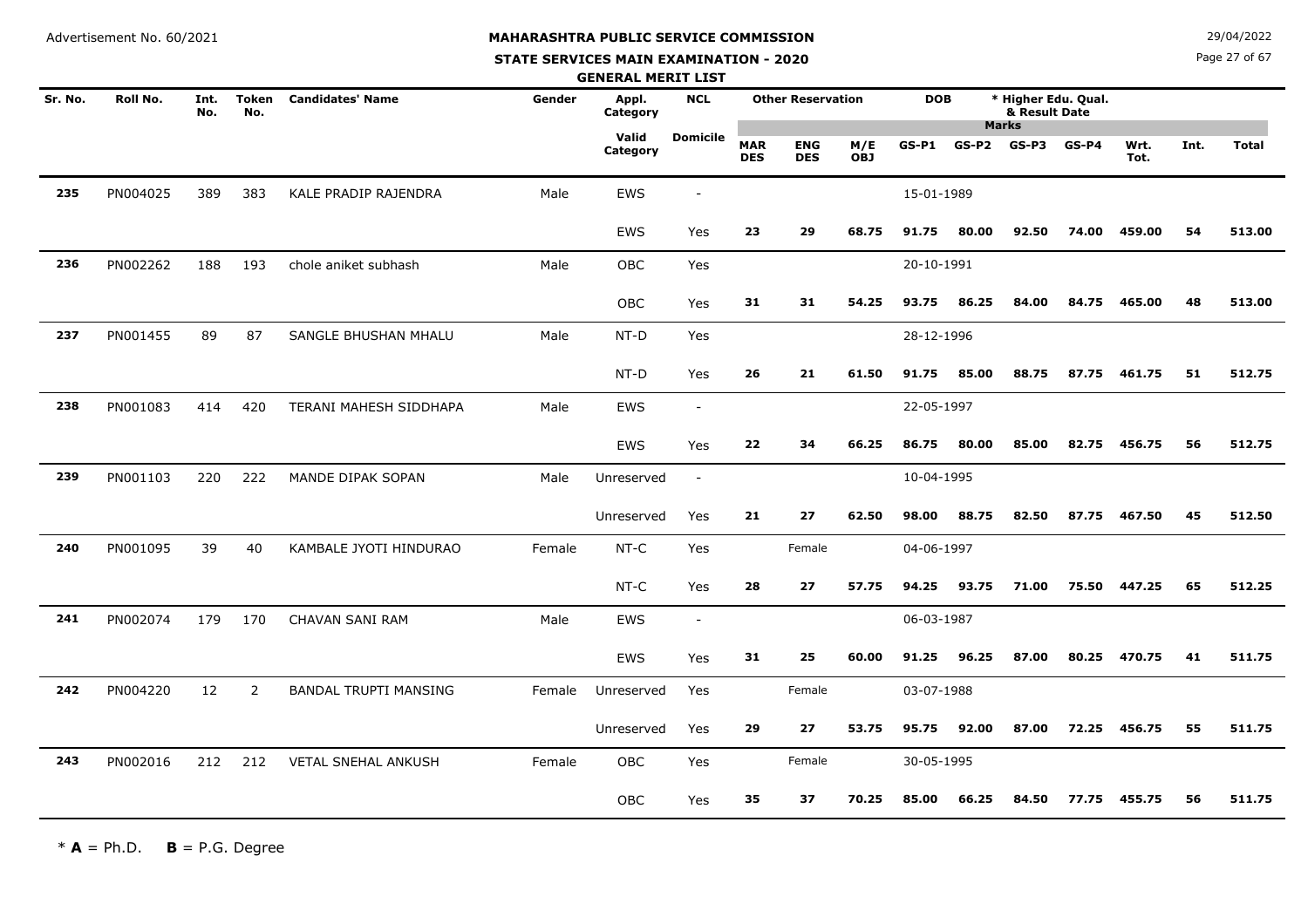# **MAHARASHTRA PUBLIC SERVICE COMMISSION**

#### **STATE SERVICES MAIN EXAMINATION - 2020**

**N**  $29/04/2022$ 

Page 28 of 67

|         |                 |             |                     |                          |        | <b>GENERAL MERIT LIST</b> |                          |                          |                          |                   |            |         |                                      |         |              |      |              |
|---------|-----------------|-------------|---------------------|--------------------------|--------|---------------------------|--------------------------|--------------------------|--------------------------|-------------------|------------|---------|--------------------------------------|---------|--------------|------|--------------|
| Sr. No. | <b>Roll No.</b> | Int.<br>No. | <b>Token</b><br>No. | <b>Candidates' Name</b>  | Gender | Appl.<br>Category         | <b>NCL</b>               |                          | <b>Other Reservation</b> |                   | <b>DOB</b> |         | * Higher Edu. Qual.<br>& Result Date |         |              |      |              |
|         |                 |             |                     |                          |        | Valid<br>Category         | <b>Domicile</b>          | <b>MAR</b><br><b>DES</b> | <b>ENG</b><br><b>DES</b> | M/E<br><b>OBJ</b> | $GS-P1$    | $GS-P2$ | <b>Marks</b><br>GS-P3                | $GS-P4$ | Wrt.<br>Tot. | Int. | <b>Total</b> |
| 244     | PN002361        | 407         | 398                 | PARKHE RUTUJA DASHARATH  | Female | NT-C                      | Yes                      |                          | Female                   |                   | 21-09-1995 |         |                                      |         |              |      |              |
|         |                 |             |                     |                          |        | $NT-C$                    | Yes                      | 37                       | 26                       | 64.50             | 81.50      | 90.00   | 85.75                                | 79.00   | 463.75       | 48   | 511.75       |
| 245     | PN002099        | 186         | 194                 | TURERAO AKSHAY BHIMRAO   | Male   | SC                        | $\overline{\phantom{a}}$ |                          |                          |                   | 22-01-1996 |         |                                      |         |              |      |              |
|         |                 |             |                     |                          |        | SC                        | Yes                      | 26                       | 22                       | 54.75             | 94.00      | 93.75   | 90.75                                | 80.50   | 461.75       | 50   | 511.75       |
| 246     | PN004156        | 496         | 497                 | NIKHIL ANKUSH LANDGE     | Male   | EWS                       | $\overline{\phantom{a}}$ |                          |                          |                   | 13-01-1997 |         |                                      |         |              |      |              |
|         |                 |             |                     |                          |        | EWS                       | Yes                      | 29                       | 26                       | 54.25             | 98.50      | 76.75   | 88.50                                | 84.75   | 457.75       | 54   | 511.75       |
| 247     | MB001135        | 450         | 442                 | SHINDE YOGESH MANOHAR    | Male   | OBC                       | Yes                      |                          |                          |                   | 04-01-1986 |         |                                      |         |              |      |              |
|         |                 |             |                     |                          |        | <b>OBC</b>                | Yes                      | 31                       | 30                       | 70.00             | 93.25      | 79.00   | 93.00                                | 70.25   | 466.50       | 45   | 511.50       |
| 248     | PN002398        | 604         | 606                 | PRADIP MAHADEV TUPPAT    | Male   | EWS                       | $\overline{\phantom{a}}$ |                          |                          |                   | 13-05-1994 |         |                                      |         |              |      |              |
|         |                 |             |                     |                          |        | EWS                       | Yes                      | 29                       | 24                       | 61.25             | 88.25      | 95.25   | 81.25                                | 79.50   | 458.50       | 53   | 511.50       |
| 249     | PN002311        | 99          | 103                 | JADHAV AKASHAY KAILASH   | Male   | <b>OBC</b>                | Yes                      |                          |                          |                   | 09-06-1994 |         |                                      |         |              |      |              |
|         |                 |             |                     |                          |        | OBC                       | Yes                      | 28                       | 29                       | 73.75             | 69.25      | 88.75   | 90.00                                | 82.75   | 461.50       | 50   | 511.50       |
| 250     | PN003170        | 606         | 609                 | HAIBATE KARAN SHRIKISHAN | Male   | $NT-C$                    | Yes                      |                          |                          |                   | 14-05-1995 |         |                                      |         |              |      |              |
|         |                 |             |                     |                          |        | NT-C                      | Yes                      | 27                       | 25                       | 66.00             | 89.75      | 95.00   | 91.25                                | 74.50   | 468.50       | 43   | 511.50       |
| 251     | PN003173        | 261         | 268                 | GODSE AISHWARYA MAHESH   | Female | Unreserved                | Yes                      |                          | Female                   |                   | 25-03-1996 |         |                                      |         |              |      |              |
|         |                 |             |                     |                          |        | Unreserved                | Yes                      | 25                       | 25                       | 72.50             | 92.00      | 85.50   | 81.75                                | 78.75   | 460.50       | 51   | 511.50       |
| 252     | PN005303        | 519         | 517                 | PATIL MAKARAND SAYAJIRAO | Male   | EWS                       | $\overline{\phantom{a}}$ |                          |                          |                   | 02-06-1994 |         |                                      |         |              |      |              |
|         |                 |             |                     |                          |        | EWS                       | Yes                      | 26                       | 24                       | 68.75             | 91.75      | 81.75   | 80.25                                | 86.50   | 459.00       | 52   | 511.00       |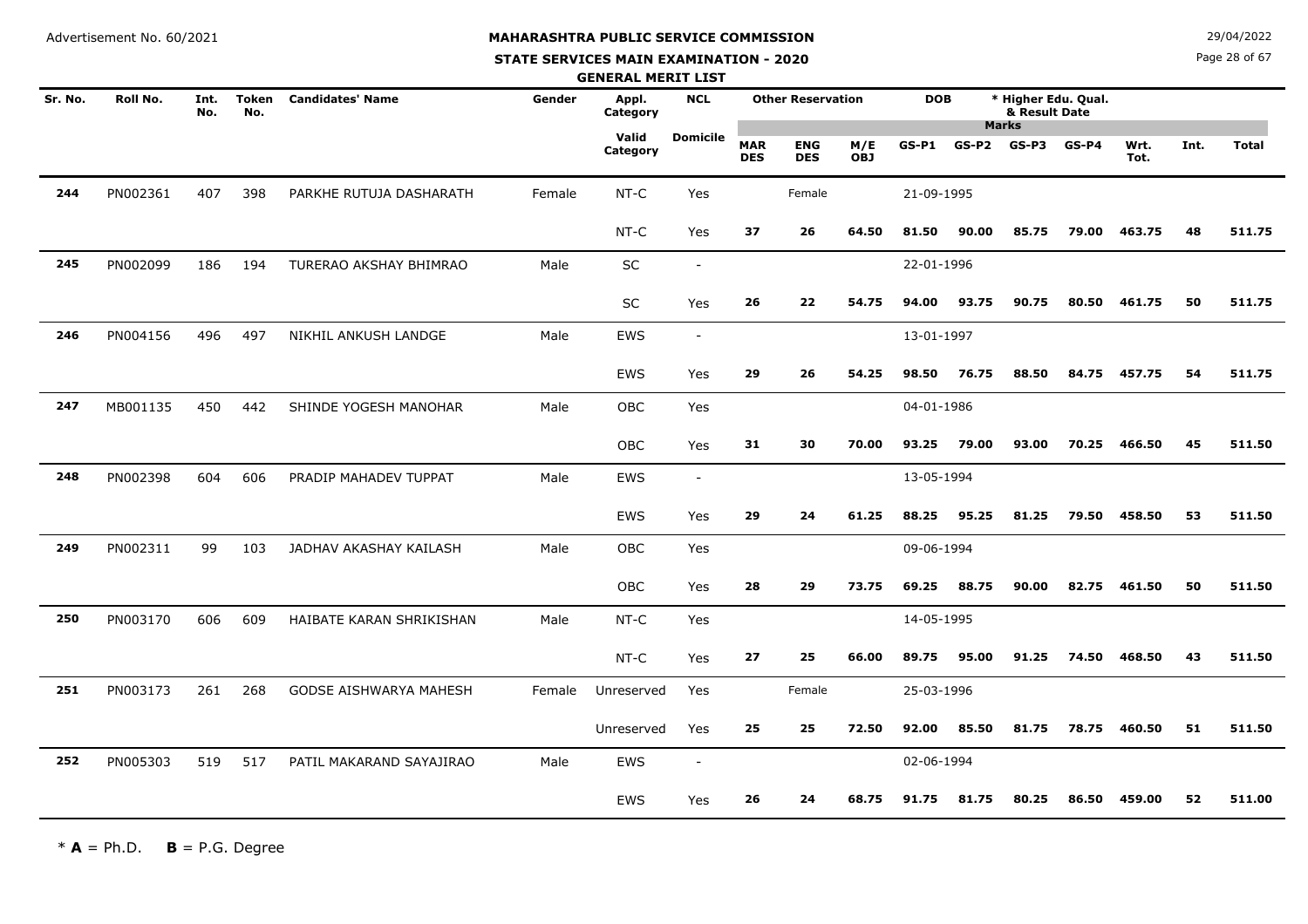# **STATE SERVICES MAIN EXAMINATION - 2020**

**N**  $29/04/2022$ 

Page 29 of 67

|         |          |             |                |                          |        | <b>GENERAL MERIT LIST</b> |                          |                          |                          |                   |            |       |                                      |         |              |      |              |
|---------|----------|-------------|----------------|--------------------------|--------|---------------------------|--------------------------|--------------------------|--------------------------|-------------------|------------|-------|--------------------------------------|---------|--------------|------|--------------|
| Sr. No. | Roll No. | Int.<br>No. | Token<br>No.   | <b>Candidates' Name</b>  | Gender | Appl.<br>Category         | <b>NCL</b>               |                          | <b>Other Reservation</b> |                   | <b>DOB</b> |       | * Higher Edu. Qual.<br>& Result Date |         |              |      |              |
|         |          |             |                |                          |        | Valid<br>Category         | <b>Domicile</b>          | <b>MAR</b><br><b>DES</b> | <b>ENG</b><br><b>DES</b> | M/E<br><b>OBJ</b> | $GS-P1$    |       | <b>Marks</b><br>$GS-P2$ $GS-P3$      | $GS-P4$ | Wrt.<br>Tot. | Int. | <b>Total</b> |
| 253     | PN004384 | 295         | 286            | NAIKWADI SURAJ DILIP     | Male   | <b>EWS</b>                |                          |                          |                          |                   | 26-08-1995 |       |                                      |         |              |      |              |
|         |          |             |                |                          |        | EWS                       | Yes                      | 24                       | 23                       | 59.50             | 90.00      | 93.25 | 90.75                                | 79.50   | 460.00       | 51   | 511.00       |
| 254     | PN003026 | 345         | 335            | ADHAV PRATIK MUKESH      | Male   | SC                        | $\sim$                   |                          |                          |                   | 06-12-1995 |       |                                      |         |              |      |              |
|         |          |             |                |                          |        | <b>SC</b>                 | Yes                      | 29                       | 33                       | 61.25             | 96.50      | 82.00 | 73.75                                | 70.25   | 445.75       | 65   | 510.75       |
| 255     | AU001302 | 551         | 549            | DHURPATE AMOL MOHAN      | Male   | OBC                       | Yes                      |                          |                          |                   | 29-12-1996 |       |                                      |         |              |      |              |
|         |          |             |                |                          |        | OBC                       | Yes                      | 31                       | 23                       | 58.75             | 83.00      | 82.50 | 85.00                                | 82.50   | 445.75       | 65   | 510.75       |
| 256     | PN004314 | 567         | 564            | KHANDERAI CHETANA NAMDEO | Female | Unreserved                | Yes                      |                          | Female                   |                   | 28-04-1995 |       |                                      |         |              |      |              |
|         |          |             |                |                          |        | Unreserved                | Yes                      | 31                       | 33                       | 70.00             | 85.50      | 90.00 | 76.25                                | 72.75   | 458.50       | 52   | 510.50       |
| 257     | PN001024 | 15          | $\overline{4}$ | PATIL SHRINIVAS AVINASH  | Male   | OBC                       | Yes                      |                          |                          |                   | 16-06-1995 |       |                                      |         |              |      |              |
|         |          |             |                |                          |        | OBC                       | Yes                      | 31                       | 33                       | 72.50             | 75.50      | 76.25 | 83.75                                | 76.50   | 448.50       | 62   | 510.50       |
| 258     | PN005231 | 425         | 426            | MOHITE SOMESH SATEJ      | Male   | <b>EWS</b>                | $\overline{\phantom{a}}$ |                          |                          |                   | 29-11-1995 |       |                                      |         |              |      |              |
|         |          |             |                |                          |        | EWS                       | Yes                      | 23                       | 31                       | 63.50             | 85.00      | 97.75 | 85.25                                | 84.75   | 470.25       | 40   | 510.25       |
| 259     | AU001075 | 175         | 174            | HON MUKUND KESHAVRAO     | Male   | <b>OBC</b>                | Yes                      |                          |                          |                   | 18-08-1993 |       | <b>B</b> 14-07-2017                  |         |              |      |              |
|         |          |             |                |                          |        | OBC                       | Yes                      | 24                       | 36                       | 65.25             | 68.75      | 94.25 | 73.25                                | 78.50   | 440.00       | 70   | 510.00       |
| 260     | NG001008 | 120         | 117            | Mohite Amol Ramchandra   | Male   | OBC                       | Yes                      |                          |                          |                   | 08-07-1992 |       |                                      |         |              |      |              |
|         |          |             |                |                          |        | OBC                       | Yes                      | 27                       | 22                       | 58.75             | 89.25      | 82.75 | 87.50                                | 87.75   | 455.00       | 55   | 510.00       |
| 261     | PN005118 | 348         | 353            | LANDE PALLAVI NANDKUMAR  | Female | Unreserved                | Yes                      |                          | Female                   |                   | 20-08-1992 |       |                                      |         |              |      |              |
|         |          |             |                |                          |        | Unreserved                | Yes                      | 38                       | 34                       | 67.50             | 78.00      | 87.50 | 78.75                                | 80.25   | 464.00       | 46   | 510.00       |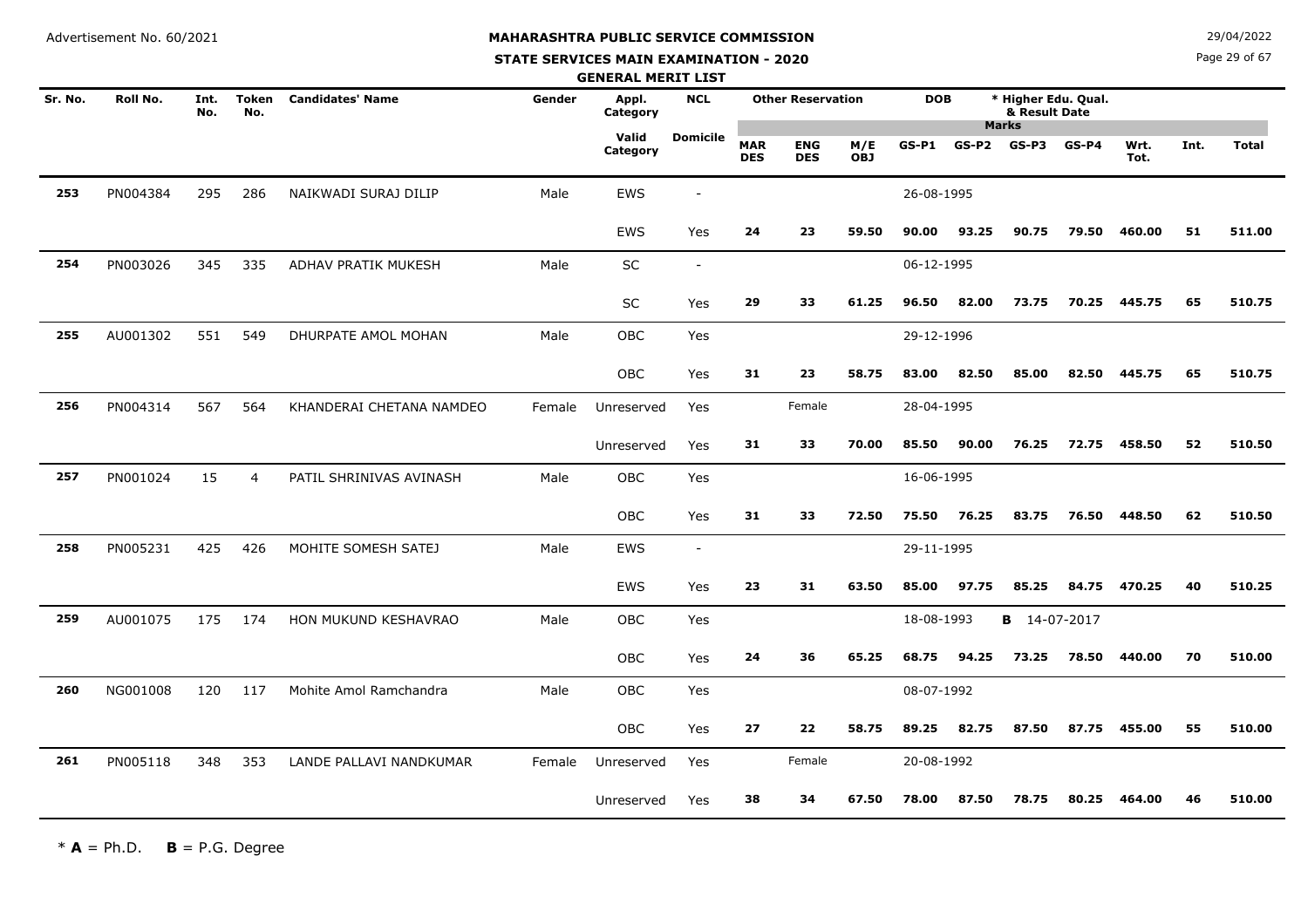**STATE SERVICES MAIN EXAMINATION - 2020**

**N**  $29/04/2022$ 

Page 30 of 67

|         |          |             |              |                         |        | <b>GENERAL MERIT LIST</b> |                 |                          |                          |                   |            |        |                                                      |         |              |      |              |
|---------|----------|-------------|--------------|-------------------------|--------|---------------------------|-----------------|--------------------------|--------------------------|-------------------|------------|--------|------------------------------------------------------|---------|--------------|------|--------------|
| Sr. No. | Roll No. | Int.<br>No. | Token<br>No. | <b>Candidates' Name</b> | Gender | Appl.<br>Category         | <b>NCL</b>      |                          | <b>Other Reservation</b> |                   | <b>DOB</b> |        | * Higher Edu. Qual.<br>& Result Date<br><b>Marks</b> |         |              |      |              |
|         |          |             |              |                         |        | Valid<br>Category         | <b>Domicile</b> | <b>MAR</b><br><b>DES</b> | <b>ENG</b><br><b>DES</b> | M/E<br><b>OBJ</b> | GS-P1      | GS-P2  | GS-P3                                                | $GS-P4$ | Wrt.<br>Tot. | Int. | <b>Total</b> |
| 262     | PN001399 | 77          | 81           | GORE SOMESHWAR BHANUDAS | Male   | NT-C                      | Yes             |                          |                          |                   | 27-05-1996 |        |                                                      |         |              |      |              |
|         |          |             |              |                         |        | $NT-C$                    | Yes             | 26                       | 23                       | 60.00             | 90.00      | 91.00  | 86.75                                                | 78.25   | 455.00       | 55   | 510.00       |
| 263     | AU001221 | 468         | 470          | CHATHE APPA KAILAS      | Male   | EWS                       | $\blacksquare$  |                          |                          |                   | 12-07-1998 |        |                                                      |         |              |      |              |
|         |          |             |              |                         |        | EWS                       | Yes             | 26                       | 26                       | 51.50             | 95.50      | 100.25 | 83.75                                                | 74.75   | 457.75       | 52   | 509.75       |
| 264     | PN005276 | 469         | 457          | HARALE VITTHAL GANPAT   | Male   | NT-C                      | Yes             |                          |                          |                   | 25-11-1989 |        | <b>B</b> 19-07-2014                                  |         |              |      |              |
|         |          |             |              |                         |        | NT-C                      | Yes             | 22                       | 28                       | 62.50             | 80.50      | 86.25  | 86.25                                                | 89.00   | 454.50       | 55   | 509.50       |
| 265     | PN001013 | 20          | 17           | AROTE SOPAN RANGNATH    | Male   | OBC                       | Yes             |                          |                          |                   | 03-10-1989 |        | <b>B</b> 30-12-2016                                  |         |              |      |              |
|         |          |             |              |                         |        | OBC                       | Yes             | 21                       | 23                       | 68.75             | 88.00      | 88.75  | 76.25                                                | 87.75   | 453.50       | 56   | 509.50       |
| 266     | PN001079 | 199         | 202          | Darekar Sagar Shivaji   | Male   | OBC                       | Yes             |                          |                          |                   | 09-08-1987 |        |                                                      |         |              |      |              |
|         |          |             |              |                         |        | OBC                       | Yes             | 32                       | 25                       | 52.75             | 95.50      | 82.50  | 91.25                                                | 76.50   | 455.50       | 54   | 509.50       |
| 267     | PN003234 | 565         | 562          | CHAVAN KEDAR KHANDERAO  | Male   | EWS                       | $\sim$          |                          |                          |                   | 03-08-1993 |        |                                                      |         |              |      |              |
|         |          |             |              |                         |        | EWS                       | Yes             | 38                       | 28                       | 62.00             | 85.50      | 89.00  | 82.50                                                | 76.50   | 461.50       | 48   | 509.50       |
| 268     | PN001243 | 161         | 156          | SABLE SAURABH BHAUSAHEB | Male   | OBC                       | Yes             |                          |                          |                   | 15-10-1993 |        |                                                      |         |              |      |              |
|         |          |             |              |                         |        | <b>OBC</b>                | Yes             | 27                       | 35                       | 58.00             | 78.00      | 82.50  | 91.25                                                | 82.75   | 454.50       | 55   | 509.50       |
| 269     | PN005039 | 423         | 415          | KHAN SAFAR AHAMAD       | Male   | EWS                       | $\sim$          |                          |                          |                   | 15-02-1994 |        |                                                      |         |              |      |              |
|         |          |             |              |                         |        | EWS                       | Yes             | 34                       | 21                       | 62.50             | 91.75      | 88.75  | 80.00                                                | 81.50   | 459.50       | 50   | 509.50       |
| 270     | PN004305 | 568         | 561          | SHINGADE KOMAL RAGHU    | Female | NT-C                      | Yes             |                          | Female                   |                   | 29-10-1996 |        |                                                      |         |              |      |              |
|         |          |             |              |                         |        | NT-C                      | Yes             | 19                       | 26                       | 57.50             | 84.25      | 93.75  | 82.50                                                | 86.50   | 449.50       | 60   | 509.50       |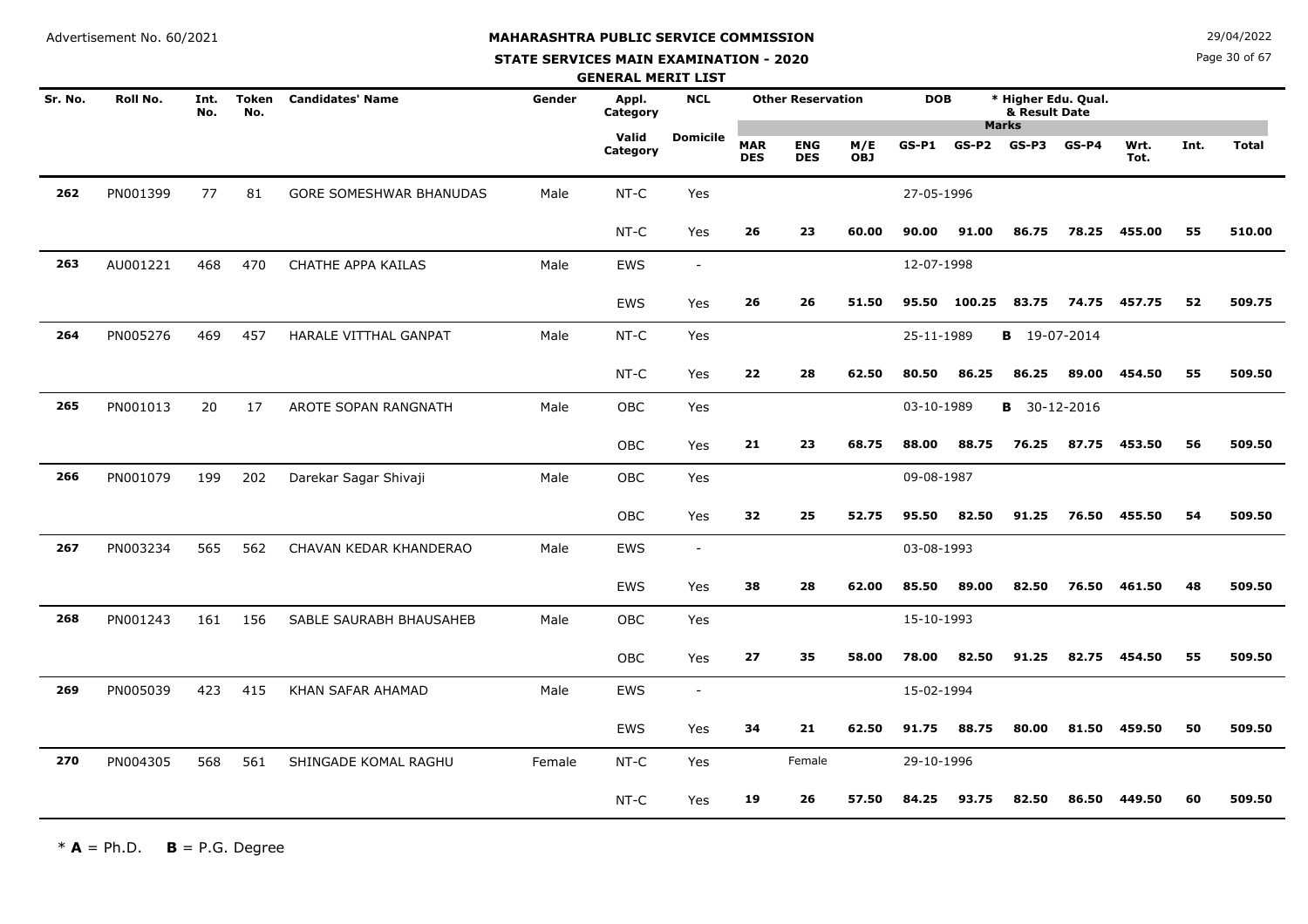**STATE SERVICES MAIN EXAMINATION - 2020**

**N**  $29/04/2022$ 

Page 31 of 67

|         |          |             |              |                         |        | <b>GENERAL MERIT LIST</b> |                          |                          |                          |                   |            |       |                                                      |         |              |      |              |
|---------|----------|-------------|--------------|-------------------------|--------|---------------------------|--------------------------|--------------------------|--------------------------|-------------------|------------|-------|------------------------------------------------------|---------|--------------|------|--------------|
| Sr. No. | Roll No. | Int.<br>No. | Token<br>No. | <b>Candidates' Name</b> | Gender | Appl.<br>Category         | <b>NCL</b>               |                          | <b>Other Reservation</b> |                   | <b>DOB</b> |       | * Higher Edu. Qual.<br>& Result Date<br><b>Marks</b> |         |              |      |              |
|         |          |             |              |                         |        | Valid<br>Category         | <b>Domicile</b>          | <b>MAR</b><br><b>DES</b> | <b>ENG</b><br><b>DES</b> | M/E<br><b>OBJ</b> | $GS-P1$    | GS-P2 | GS-P3                                                | $GS-P4$ | Wrt.<br>Tot. | Int. | <b>Total</b> |
| 271     | PN001218 | 131         | 135          | NADAF ABUBAKAR IQBAL    | Male   | OBC                       | Yes                      |                          |                          |                   | 23-03-1997 |       |                                                      |         |              |      |              |
|         |          |             |              |                         |        | OBC                       | Yes                      | 31                       | 29                       | 75.00             | 86.75      | 67.00 | 83.75                                                | 79.00   | 451.50       | 58   | 509.50       |
| 272     | PN004311 | 371         | 362          | HATTE SUJIT SUBHASH     | Male   | EWS                       | $\overline{\phantom{a}}$ |                          |                          |                   | 09-06-1986 |       |                                                      |         |              |      |              |
|         |          |             |              |                         |        | <b>EWS</b>                | Yes                      | 23                       | 19                       | 71.50             | 93.50      | 85.00 | 83.00                                                | 88.25   | 463.25       | 46   | 509.25       |
| 273     | PN005324 | 477         | 480          | TAVARE ROHAN RAJENDRA   | Male   | <b>SBC</b>                | Yes                      |                          |                          |                   | 13-06-1995 |       |                                                      |         |              |      |              |
|         |          |             |              |                         |        | <b>SBC</b>                | Yes                      | 23                       | 29                       | 68.75             | 82.25      | 78.50 | 90.00                                                | 78.50   | 450.00       | 59   | 509.00       |
| 274     | PN004167 | 403         | 407          | ATUL ANKUSH JAGTAP      | Male   | <b>EWS</b>                | $\overline{\phantom{a}}$ |                          |                          |                   | 11-04-1990 |       |                                                      |         |              |      |              |
|         |          |             |              |                         |        | <b>EWS</b>                | Yes                      | 19                       | 34                       | 62.50             | 84.25      | 90.25 | 79.50                                                | 86.25   | 455.75       | 53   | 508.75       |
| 275     | PN004146 | 320         | 318          | BANDAL SHITAL SHANTARAM | Female | <b>EWS</b>                | $\overline{\phantom{a}}$ |                          | Female                   |                   | 17-08-1992 |       |                                                      |         |              |      |              |
|         |          |             |              |                         |        | EWS                       | Yes                      | 28                       | 23                       | 70.00             | 85.25      | 78.00 | 87.50                                                | 77.00   | 448.75       | 60   | 508.75       |
| 276     | PN004354 | 314         | 314          | KANDE ANAND LAXMAN      | Male   | NT-D                      | Yes                      |                          |                          |                   | 29-11-1993 |       |                                                      |         |              |      |              |
|         |          |             |              |                         |        | NT-D                      | Yes                      | 23                       | 28                       | 70.00             | 88.00      | 96.25 | 75.50                                                | 83.00   | 463.75       | 45   | 508.75       |
| 277     | PN004155 | 316         | 330          | RAJPUT AMOL DAYANAND    | Male   | $NT-B$                    | Yes                      |                          |                          |                   | 07-11-1994 |       |                                                      |         |              |      |              |
|         |          |             |              |                         |        | $NT-B$                    | Yes                      | 28                       | 23                       | 62.50             | 85.50      | 85.00 | 87.50                                                | 75.25   | 446.75       | 62   | 508.75       |
| 278     | PN003209 | 605         | 614          | YADAV APARNA JAYSING    | Female | <b>EWS</b>                | $\blacksquare$           |                          | Female                   |                   | 30-09-1995 |       |                                                      |         |              |      |              |
|         |          |             |              |                         |        | <b>EWS</b>                | Yes                      | 33                       | 34                       | 51.75             | 94.25      | 81.75 | 73.25                                                | 88.75   | 456.75       | 52   | 508.75       |
| 279     | PN001173 | 192         | 195          | AJIT LAXMANRAO TARWATE  | Male   | <b>EWS</b>                | $\blacksquare$           |                          |                          |                   | 13-11-1995 |       |                                                      |         |              |      |              |
|         |          |             |              |                         |        | EWS                       | Yes                      | 31                       | 35                       | 60.00             | 85.50      | 87.50 | 82.50                                                | 79.00   | 460.50       | 48   | 508.50       |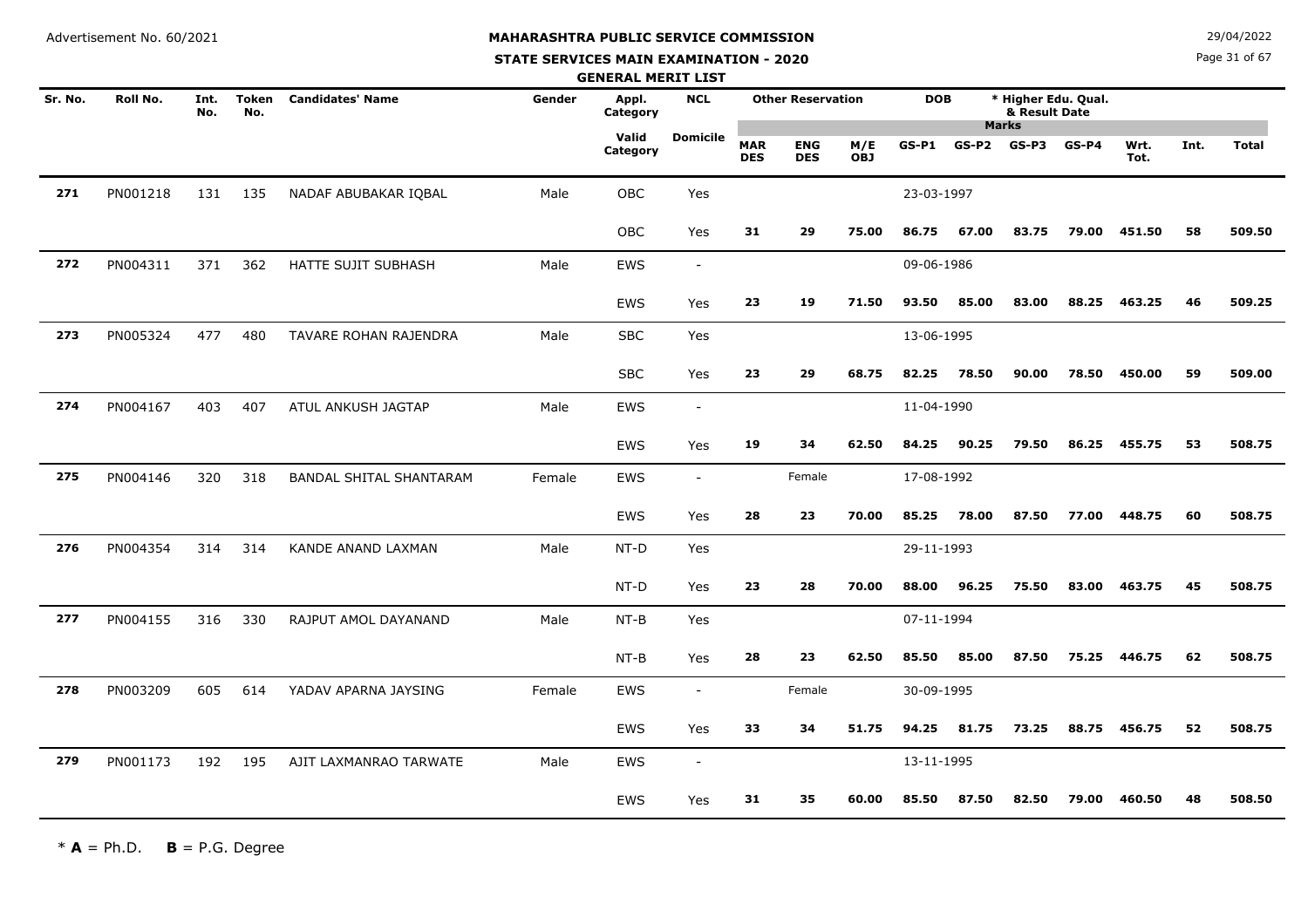**STATE SERVICES MAIN EXAMINATION - 2020**

Page 32 of 67

|         |          |             |                     |                            |        | <b>GENERAL MERIT LIST</b> |                          |                          |                          |                   |            |              |                       |                     |              |      |              |
|---------|----------|-------------|---------------------|----------------------------|--------|---------------------------|--------------------------|--------------------------|--------------------------|-------------------|------------|--------------|-----------------------|---------------------|--------------|------|--------------|
| Sr. No. | Roll No. | Int.<br>No. | <b>Token</b><br>No. | <b>Candidates' Name</b>    | Gender | Appl.<br>Category         | <b>NCL</b>               |                          | <b>Other Reservation</b> |                   | <b>DOB</b> |              | & Result Date         | * Higher Edu. Qual. |              |      |              |
|         |          |             |                     |                            |        | Valid<br>Category         | <b>Domicile</b>          | <b>MAR</b><br><b>DES</b> | <b>ENG</b><br><b>DES</b> | M/E<br><b>OBJ</b> | $GS-P1$    | $GS-P2$      | <b>Marks</b><br>GS-P3 | $GS-P4$             | Wrt.<br>Tot. | Int. | <b>Total</b> |
| 280     | MB001017 | 28          | 19                  | KALE SHREYASH RAMCHANDRA   | Male   | $NT-C$                    | Yes                      |                          |                          |                   | 22-08-1993 |              |                       |                     |              |      |              |
|         |          |             |                     |                            |        | $NT-C$                    | Yes                      | 28                       | 22                       | 58.75             | 79.25      | 93.75        | 87.50                 | 84.00               | 453.25       | 55   | 508.25       |
| 281     | PN002167 | 215         | 219                 | JAGTAP KRISHNA VINAYAK     | Male   | <b>EWS</b>                | $\overline{\phantom{a}}$ |                          |                          |                   | 06-07-1994 |              |                       |                     |              |      |              |
|         |          |             |                     |                            |        | EWS                       | Yes                      | 29                       | 27                       | 54.50             | 94.25      | 87.75        | 84.00                 | 85.75               | 462.25       | 46   | 508.25       |
| 282     | PN001026 | 32          | 39                  | JETHE KISHOR ANIL          | Male   | DT-A                      | Yes                      |                          |                          |                   | 01-08-1995 |              |                       |                     |              |      |              |
|         |          |             |                     |                            |        | DT-A                      | Yes                      | 31                       | 31                       | 58.00             | 91.75      | 87.50        | 72.50                 | 76.50               | 448.25       | 60   | 508.25       |
| 283     | PN003098 | 520         | 507                 | Shah Sonal Vikas           | Female | Unreserved                | Yes                      |                          | Female                   |                   | 29-01-1988 |              |                       |                     |              |      |              |
|         |          |             |                     |                            |        | Unreserved                | Yes                      | 28                       | 35                       | 72.00             | 72.00      | 85.50        | 83.00                 | 76.50               | 452.00       | 56   | 508.00       |
| 284     | AU001160 | 485         | 479                 | KARALE RUSHIKESH DEEPAK    | Male   | <b>EWS</b>                | $\overline{\phantom{a}}$ |                          |                          |                   | 21-07-1994 |              |                       |                     |              |      |              |
|         |          |             |                     |                            |        | EWS                       | Yes                      | 24                       | 28                       | 56.25             | 77.75      | 98.75        | 97.75                 | 76.50               | 459.00       | 49   | 508.00       |
| 285     | PN002304 | 221         | 211                 | BALKAWADE VISHAKHA AVINASH | Female | Unreserved                | Yes                      |                          | Female                   |                   | 04-04-1996 |              |                       |                     |              |      |              |
|         |          |             |                     |                            |        | Unreserved                | Yes                      | 29                       | 29                       | 64.50             | 89.50      | 79.50        | 83.50                 | 71.00               | 446.00       | 62   | 508.00       |
| 286     | NS001001 | 33          | 33                  | BURANGE SACHIN SHIVAJI     | Male   | NT-C                      | Yes                      |                          |                          |                   | 27-11-1987 |              |                       |                     |              |      |              |
|         |          |             |                     |                            |        | NT-C                      | Yes                      | 25                       | 24                       | 68.00             | 93.75      | 79.25        | 91.75                 | 76.00               | 457.75       | 50   | 507.75       |
| 287     | PN001281 | 250         | 250                 | mogal mayur annasaheb      | Male   | <b>EWS</b>                | $\overline{\phantom{a}}$ |                          |                          |                   | 11-06-1991 |              |                       |                     |              |      |              |
|         |          |             |                     |                            |        | <b>EWS</b>                | Yes                      | 29                       | 13                       | 63.75             |            | 89.25 106.25 | 82.50                 | 84.00               | 467.75       | 40   | 507.75       |
| 288     | NS001073 | 126         | 121                 | KHAIRNAR VINAYAK VIJAY     | Male   | OBC                       | Yes                      |                          |                          |                   | 15-06-1995 |              |                       |                     |              |      |              |
|         |          |             |                     |                            |        | <b>OBC</b>                | Yes                      | 27                       | 29                       | 60.50             | 90.00      | 81.25        | 78.75                 | 79.00               | 445.50       | 62   | 507.50       |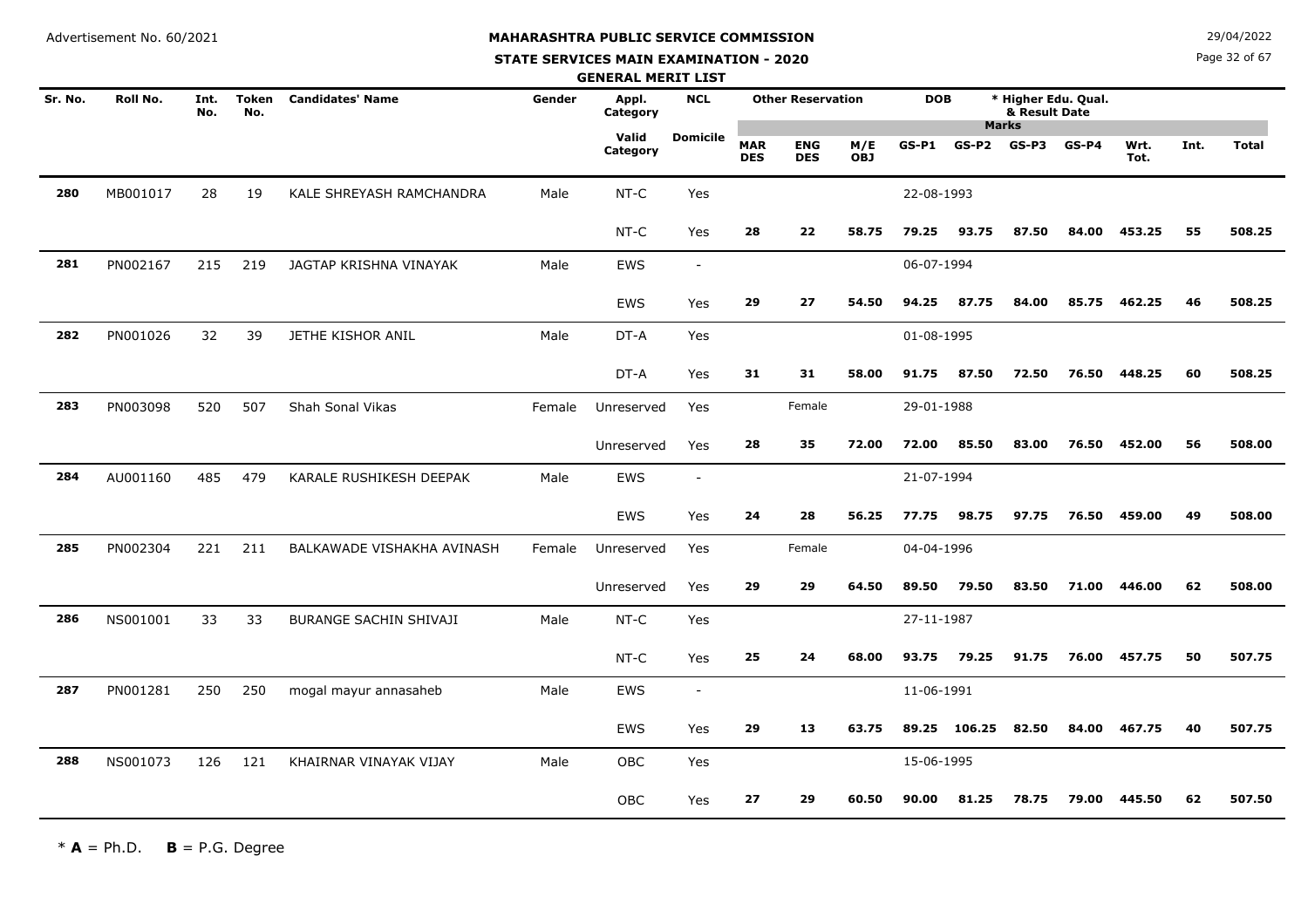# **MAHARASHTRA PUBLIC SERVICE COMMISSION**

#### **STATE SERVICES MAIN EXAMINATION - 2020**

**N**  $29/04/2022$ 

Page 33 of 67

|         |          |             |              |                         |        | <b>GENERAL MERIT LIST</b> |                          |                          |                          |                   |            |       |                                                      |         |              |      |              |
|---------|----------|-------------|--------------|-------------------------|--------|---------------------------|--------------------------|--------------------------|--------------------------|-------------------|------------|-------|------------------------------------------------------|---------|--------------|------|--------------|
| Sr. No. | Roll No. | Int.<br>No. | Token<br>No. | <b>Candidates' Name</b> | Gender | Appl.<br>Category         | <b>NCL</b>               |                          | <b>Other Reservation</b> |                   | <b>DOB</b> |       | * Higher Edu. Qual.<br>& Result Date<br><b>Marks</b> |         |              |      |              |
|         |          |             |              |                         |        | Valid<br>Category         | <b>Domicile</b>          | <b>MAR</b><br><b>DES</b> | <b>ENG</b><br><b>DES</b> | M/E<br><b>OBJ</b> | GS-P1      | GS-P2 | GS-P3                                                | $GS-P4$ | Wrt.<br>Tot. | Int. | <b>Total</b> |
| 289     | MB001114 | 495         | 502          | LOKARE DEEPAK SURESH    | Male   | SC                        | $\overline{\phantom{a}}$ |                          |                          |                   | 11-04-1992 |       |                                                      |         |              |      |              |
|         |          |             |              |                         |        | <b>SC</b>                 | Yes                      | 30                       | 26                       | 65.00             | 96.25      | 70.00 | 76.25                                                | 79.75   | 443.25       | 64   | 507.25       |
| 290     | PN002067 | 49          | 47           | SABLE SWAPNIL VASANT    | Male   | SC                        | $\blacksquare$           |                          |                          |                   | 17-08-1994 |       |                                                      |         |              |      |              |
|         |          |             |              |                         |        | SC                        | Yes                      | 26                       | 25                       | 70.00             | 91.00      | 79.25 | 85.00                                                | 81.00   | 457.25       | 50   | 507.25       |
| 291     | PN005221 | 301         | 302          | PATIL SONALI SURESH     | Female | EWS                       | $\sim$                   |                          | Female                   |                   | 30-07-1986 |       |                                                      |         |              |      |              |
|         |          |             |              |                         |        | <b>EWS</b>                | Yes                      | 34                       | 23                       | 70.25             | 95.00      | 84.25 | 73.25                                                | 69.25   | 449.00       | 58   | 507.00       |
| 292     | PN002103 | 151         | 160          | WAGASKAR KIRAN BHASKAR  | Male   | OBC                       | Yes                      |                          |                          |                   | 20-08-1992 |       |                                                      |         |              |      |              |
|         |          |             |              |                         |        | <b>OBC</b>                | Yes                      | 27                       | 27                       | 70.00             | 89.25      | 79.00 | 92.50                                                | 75.25   | 460.00       | 47   | 507.00       |
| 293     | PN004210 | 392         | 392          | BAVALE AJINKYA BABANRAO | Male   | <b>OBC</b>                | Yes                      |                          |                          |                   | 05-07-1993 |       |                                                      |         |              |      |              |
|         |          |             |              |                         |        | OBC                       | Yes                      | 29                       | 28                       | 62.50             | 89.00      | 89.75 | 75.00                                                | 74.75   | 448.00       | 59   | 507.00       |
| 294     | PN001440 | 94          | 98           | JADHAV DHEERAJ RAMESH   | Male   | <b>OBC</b>                | Yes                      |                          |                          |                   | 25-12-1994 |       |                                                      |         |              |      |              |
|         |          |             |              |                         |        | <b>OBC</b>                | Yes                      | 30                       | 26                       | 45.00             | 95.50      | 80.00 | 80.00                                                | 89.00   | 445.50       | 61   | 506.50       |
| 295     | PN001112 | 36          | 32           | WAGHMARE SAGAR NAMDEO   | Male   | <b>OBC</b>                | Yes                      |                          |                          |                   | 31-12-1990 |       |                                                      |         |              |      |              |
|         |          |             |              |                         |        | <b>OBC</b>                | Yes                      | 31                       | 32                       | 58.75             | 81.75      | 85.00 | 77.50                                                | 85.25   | 451.25       | 55   | 506.25       |
| 296     | PN004414 | 515         | 512          | SHINDE PRERANA AVINASH  | Female | Unreserved                | Yes                      |                          | Female                   |                   | 27-10-1992 |       |                                                      |         |              |      |              |
|         |          |             |              |                         |        | Unreserved                | Yes                      | 15                       | 40                       | 75.00             | 85.00      | 77.50 | 76.00                                                | 82.75   | 451.25       | 55   | 506.25       |
| 297     | AU001122 | 387         | 390          | PARDESHI AKSHAY ANIL    | Male   | DT-A                      | Yes                      |                          |                          |                   | 28-09-1994 |       |                                                      |         |              |      |              |
|         |          |             |              |                         |        | DT-A                      | Yes                      | 28                       | 25                       | 60.50             | 96.50      | 81.25 | 71.25                                                | 88.50   | 451.00       | 55   | 506.00       |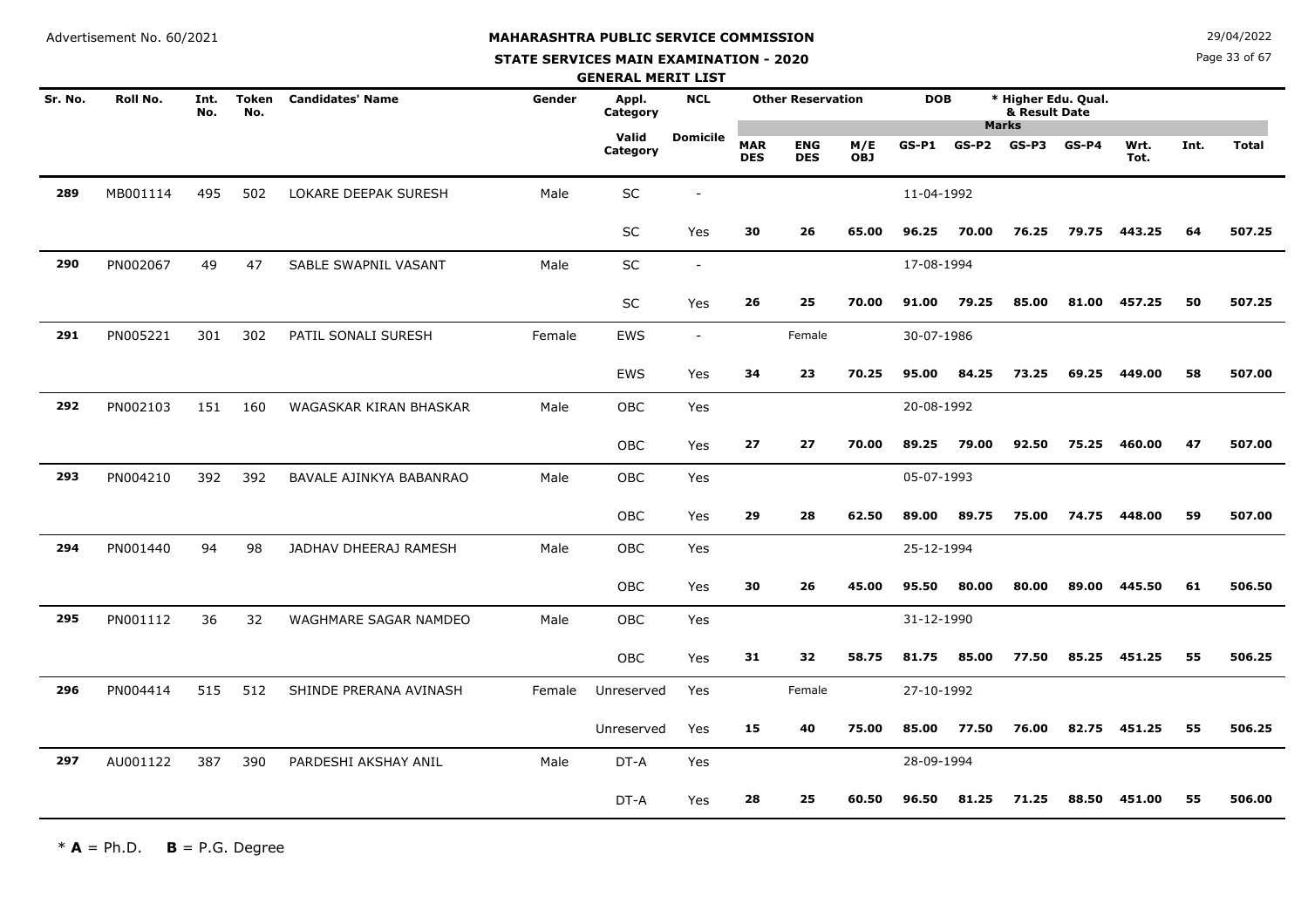#### **STATE SERVICES MAIN EXAMINATION - 2020**

**N**  $29/04/2022$ 

Page 34 of 67

|         |          |             |              |                         |        | <b>GENERAL MERIT LIST</b> |                          |                          |                          |                   |            |         |                                      |            |              |      |              |
|---------|----------|-------------|--------------|-------------------------|--------|---------------------------|--------------------------|--------------------------|--------------------------|-------------------|------------|---------|--------------------------------------|------------|--------------|------|--------------|
| Sr. No. | Roll No. | Int.<br>No. | Token<br>No. | <b>Candidates' Name</b> | Gender | Appl.<br>Category         | <b>NCL</b>               |                          | <b>Other Reservation</b> |                   | <b>DOB</b> |         | * Higher Edu. Qual.<br>& Result Date |            |              |      |              |
|         |          |             |              |                         |        | Valid<br>Category         | <b>Domicile</b>          | <b>MAR</b><br><b>DES</b> | <b>ENG</b><br><b>DES</b> | M/E<br><b>OBJ</b> | $GS-P1$    | $GS-P2$ | <b>Marks</b><br>GS-P3                | $GS-P4$    | Wrt.<br>Tot. | Int. | <b>Total</b> |
| 298     | PN003178 | 528         | 532          | GIRAME PRAVIN SURYAKANT | Male   | <b>OBC</b>                | Yes                      |                          |                          |                   | 26-06-1993 |         |                                      |            |              |      |              |
|         |          |             |              |                         |        | <b>OBC</b>                | Yes                      | 27                       | 24                       | 71.25             | 81.50      | 90.00   | 71.25                                | 80.75      | 445.75       | 60   | 505.75       |
| 299     | PN004392 | 306         | 306          | DABHADE PUJA DATTATRAY  | Female | Unreserved                | Yes                      |                          | Female                   |                   | 24-05-1997 |         |                                      |            |              |      |              |
|         |          |             |              |                         |        | Unreserved                | Yes                      | 26                       | 28                       | 63.25             | 76.00      | 86.75   | 88.75                                | 81.00      | 449.75       | 56   | 505.75       |
| 300     | PN004348 | 416         | 417          | Dhage Nitin Jagannath   | Male   | OBC                       | Yes                      |                          |                          |                   | 04-12-1987 |         |                                      |            |              |      |              |
|         |          |             |              |                         |        | OBC                       | Yes                      | 28                       | 25                       | 68.75             | 74.25      | 81.25   | 87.50                                | 80.75      | 445.50       | 60   | 505.50       |
| 301     | PN005330 | 493         | 495          | RAHUL BABURAO KHADGIR   | Male   | OBC                       | Yes                      |                          |                          |                   | 02-12-1993 |         |                                      |            |              |      |              |
|         |          |             |              |                         |        | OBC                       | Yes                      | 33                       | 26                       | 66.25             | 78.00      | 93.75   | 77.50                                | 72.75      | 447.25       | 58   | 505.25       |
| 302     | MB001207 | 547         | 551          | SHINDE ABHIJEET PRADEEP | Male   | <b>OBC</b>                | Yes                      |                          |                          |                   | 07-12-1995 |         |                                      |            |              |      |              |
|         |          |             |              |                         |        | OBC                       | Yes                      | 34                       | 23                       | 53.75             | 82.75      | 96.75   | 94.25                                | 74.75      | 459.25       | 46   | 505.25       |
| 303     | PN003185 | 449         | 455          | KOLSE HANUMANT SUBHASH  | Male   | <b>OBC</b>                | Yes                      |                          |                          |                   | 06-08-1994 |         | В                                    | 30-06-2019 |              |      |              |
|         |          |             |              |                         |        | OBC                       | Yes                      | 37                       | 27                       | 61.75             | 93.25      | 84.25   | 81.25                                | 75.50      | 460.00       | 45   | 505.00       |
| 304     | NS001171 | 312         | 311          | SONAWANE GAURAV ARUN    | Male   | OBC                       | Yes                      |                          |                          |                   | 24-09-1995 |         |                                      |            |              |      |              |
|         |          |             |              |                         |        | OBC                       | Yes                      | 24                       | 27                       | 63.75             | 85.50      | 83.75   | 85.00                                | 82.75      | 451.75       | 53   | 504.75       |
| 305     | PN003108 | 377         | 377          | YEWALE VISHAL DATTATRAY | Male   | OBC                       | Yes                      |                          |                          |                   | 22-11-1989 |         |                                      |            |              |      |              |
|         |          |             |              |                         |        | OBC                       | <b>Yes</b>               | 28                       | 31                       | 65.25             | 79.25      | 92.50   | 87.75                                | 72.75      | 456.50       | 48   | 504.50       |
| 306     | PN002469 | 258         | 258          | MANE ROHIT SAMBHAJI     | Male   | <b>EWS</b>                | $\overline{\phantom{a}}$ |                          |                          |                   | 14-02-1991 |         |                                      |            |              |      |              |
|         |          |             |              |                         |        | EWS                       | Yes                      | 33                       | 28                       | 65.00             | 83.75      | 90.00   | 86.25                                | 70.25      | 456.25       | 48   | 504.25       |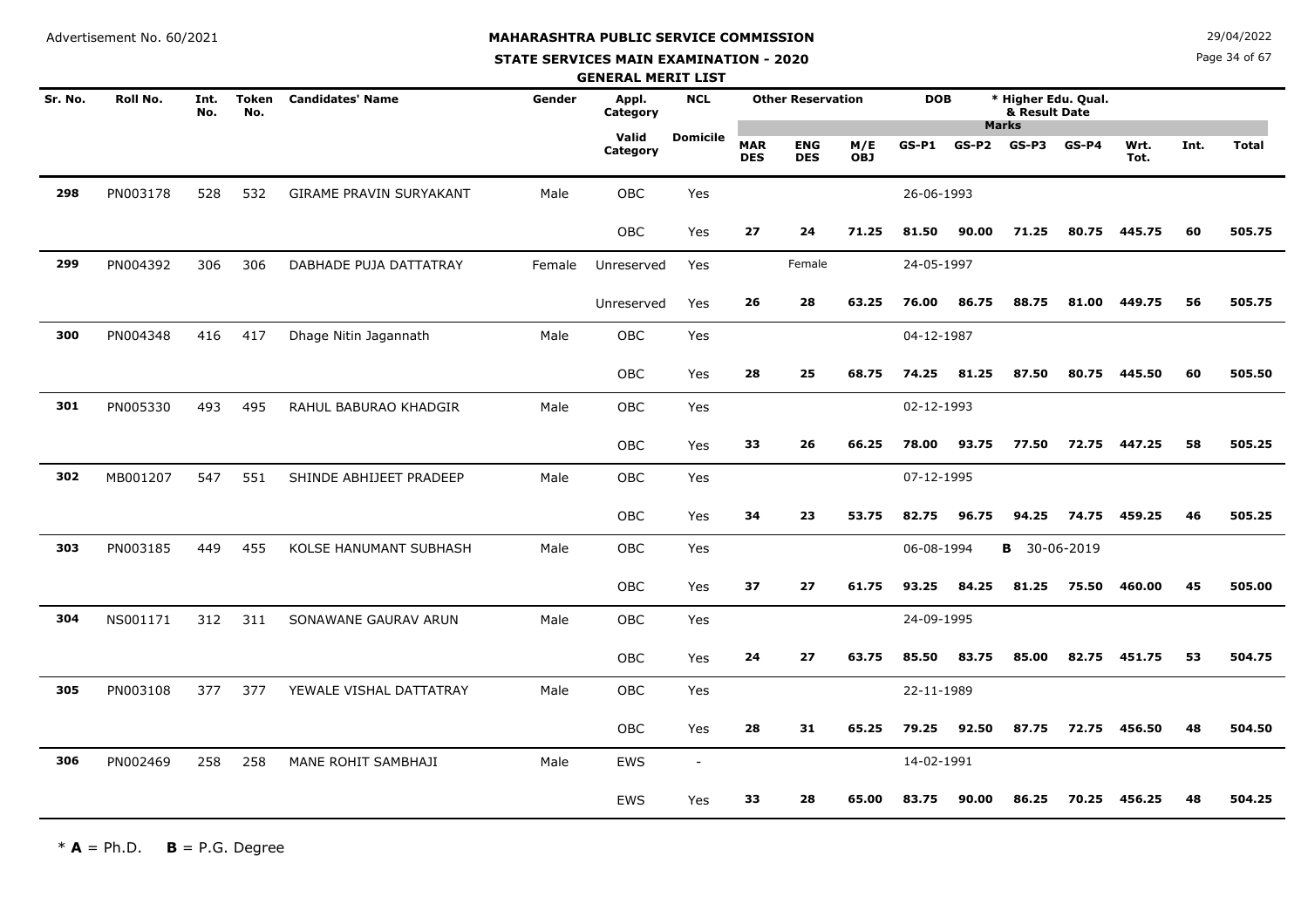**STATE SERVICES MAIN EXAMINATION - 2020**

Page 35 of 67

|         |          |             |                     |                            |        | <b>GENERAL MERIT LIST</b> |                 |                          |                          |                   |            |         |                                      |         |              |      |              |
|---------|----------|-------------|---------------------|----------------------------|--------|---------------------------|-----------------|--------------------------|--------------------------|-------------------|------------|---------|--------------------------------------|---------|--------------|------|--------------|
| Sr. No. | Roll No. | Int.<br>No. | <b>Token</b><br>No. | <b>Candidates' Name</b>    | Gender | Appl.<br>Category         | <b>NCL</b>      |                          | <b>Other Reservation</b> |                   | <b>DOB</b> |         | * Higher Edu. Qual.<br>& Result Date |         |              |      |              |
|         |          |             |                     |                            |        | Valid<br>Category         | <b>Domicile</b> | <b>MAR</b><br><b>DES</b> | <b>ENG</b><br><b>DES</b> | M/E<br><b>OBJ</b> | $GS-P1$    | $GS-P2$ | <b>Marks</b><br>GS-P3                | $GS-P4$ | Wrt.<br>Tot. | Int. | <b>Total</b> |
| 307     | NG001079 | 366         | 370                 | DESHMUKH MAYURI PRATAP     | Female | EWS                       |                 |                          | Female                   |                   | 24-12-1993 |         |                                      |         |              |      |              |
|         |          |             |                     |                            |        | <b>EWS</b>                | Yes             | 28                       | 33                       | 66.00             | 82.50      | 77.75   | 80.00                                | 75.75   | 443.00       | 61   | 504.00       |
| 308     | NS001095 | 349         | 357                 | DESALE KAMLESH VISHWASRAO  | Male   | OBC                       | Yes             |                          |                          |                   | 26-06-1987 |         | <b>B</b> 30-06-2015                  |         |              |      |              |
|         |          |             |                     |                            |        | OBC                       | Yes             | 23                       | 22                       | 70.75             | 82.00      | 78.25   | 82.50                                | 83.25   | 441.75       | 62   | 503.75       |
| 309     | PN002124 | 201         | 207                 | NIRMALA NETAJI MANE        | Female | DT-A                      | Yes             |                          | Female                   |                   | 13-11-1997 |         |                                      |         |              |      |              |
|         |          |             |                     |                            |        | DT-A                      | Yes             | 32                       | 28                       | 67.75             | 81.00      | 79.75   | 85.50                                | 74.75   | 448.75       | 55   | 503.75       |
| 310     | PN001182 | 232         | 229                 | RAKH SACHIN SAMPAT         | Male   | NT-D                      | Yes             |                          |                          |                   | 02-04-1989 |         |                                      |         |              |      |              |
|         |          |             |                     |                            |        | NT-D                      | Yes             | 24                       | 23                       | 67.25             | 77.75      | 95.25   | 94.25                                | 78.00   | 459.50       | 44   | 503.50       |
| 311     | PN005091 | 341         | 345                 | MARATHE AJINKYA ANANDRAO   | Male   | <b>EWS</b>                | $\sim$          |                          |                          |                   | 08-12-1995 |         |                                      |         |              |      |              |
|         |          |             |                     |                            |        | <b>EWS</b>                | Yes             | 40                       | 31                       | 61.00             | 90.25      | 81.00   | 89.50                                | 75.75   | 468.50       | 35   | 503.50       |
| 312     | PN002201 | 209         | 205                 | RAJMANE PRADNYA VIJAY      | Female | <b>OBC</b>                | Yes             |                          | Female                   |                   | 29-01-2000 |         |                                      |         |              |      |              |
|         |          |             |                     |                            |        | OBC                       | Yes             | 26                       | 35                       | 61.25             | 84.75      | 93.00   | 73.75                                | 64.50   | 438.25       | 65   | 503.25       |
| 313     | PN003036 | 591         | 599                 | RAYKAR DEVRAM DASHRATH     | Male   | OBC                       | Yes             |                          |                          |                   | 04-02-1994 |         |                                      |         |              |      |              |
|         |          |             |                     |                            |        | OBC                       | Yes             | 24                       | 23                       | 60.25             | 81.75      | 91.75   | 91.00                                | 78.25   | 450.00       | 53   | 503.00       |
| 314     | PN004471 | 272         | 278                 | PATIL SANDEEP MAHAVIR      | Male   | <b>OBC</b>                | Yes             |                          |                          |                   | 18-05-1994 |         |                                      |         |              |      |              |
|         |          |             |                     |                            |        | OBC                       | Yes             | 29                       | 27                       | 48.75             | 96.75      | 87.50   | 78.75                                | 85.25   | 453.00       | 50   | 503.00       |
| 315     | PN002227 | 113         | 106                 | <b>BANKAR VISHAL POPAT</b> | Male   | OBC                       | Yes             |                          |                          |                   | 17-06-1994 |         |                                      |         |              |      |              |
|         |          |             |                     |                            |        | <b>OBC</b>                | Yes             | 27                       | 26                       | 52.75             | 93.50      | 90.75   | 76.00                                | 83.00   | 449.00       | 54   | 503.00       |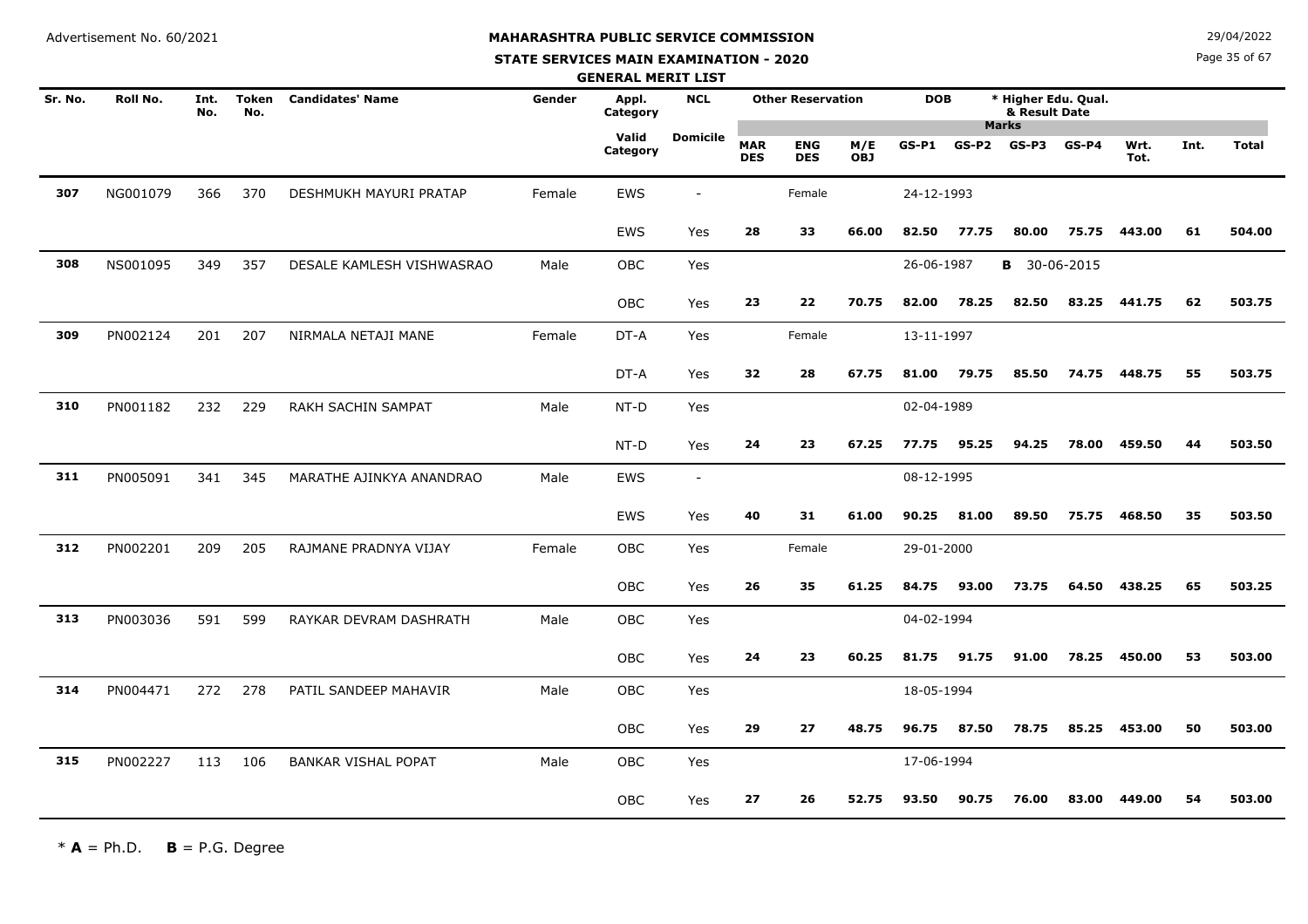#### **STATE SERVICES MAIN EXAMINATION - 2020**

**N**  $29/04/2022$ 

Page 36 of 67

|         |          |             |                     |                             |        | <b>GENERAL MERIT LIST</b> |                 |                          |                          |                   |            |                                 |                                      |         |              |      |              |
|---------|----------|-------------|---------------------|-----------------------------|--------|---------------------------|-----------------|--------------------------|--------------------------|-------------------|------------|---------------------------------|--------------------------------------|---------|--------------|------|--------------|
| Sr. No. | Roll No. | Int.<br>No. | <b>Token</b><br>No. | <b>Candidates' Name</b>     | Gender | Appl.<br>Category         | <b>NCL</b>      |                          | <b>Other Reservation</b> |                   | <b>DOB</b> |                                 | * Higher Edu. Qual.<br>& Result Date |         |              |      |              |
|         |          |             |                     |                             |        | Valid<br>Category         | <b>Domicile</b> | <b>MAR</b><br><b>DES</b> | <b>ENG</b><br><b>DES</b> | M/E<br><b>OBJ</b> | $GS-P1$    | <b>Marks</b><br>$GS-P2$ $GS-P3$ |                                      | $GS-P4$ | Wrt.<br>Tot. | Int. | <b>Total</b> |
| 316     | PN001476 | 176         | 169                 | KHANDEKAR SARANG SURESH     | Male   | $NT-C$                    | Yes             |                          |                          |                   | 24-05-1987 |                                 |                                      |         |              |      |              |
|         |          |             |                     |                             |        | $NT-C$                    | Yes             | 19                       | 24                       | 72.00             | 96.00      | 90.25                           | 75.00                                | 76.25   | 452.50       | 50   | 502.50       |
| 317     | PN002366 | 436         | 425                 | NAGARGOJE VINODKUMAR RAMRAO | Male   | NT-D                      | Yes             |                          |                          |                   | 06-09-1993 |                                 |                                      |         |              |      |              |
|         |          |             |                     |                             |        | NT-D                      | Yes             | 30                       | 29                       | 70.00             | 86.25      | 77.50                           | 90.00                                | 77.75   | 460.50       | 42   | 502.50       |
| 318     | PN002459 | 420         | 414                 | KASVID SAGAR SURESH         | Male   | OBC                       | Yes             |                          |                          |                   | 15-10-1994 |                                 |                                      |         |              |      |              |
|         |          |             |                     |                             |        | OBC                       | Yes             | 28                       | 35                       | 61.25             | 87.75      | 86.50                           | 76.75                                | 80.25   | 455.50       | 47   | 502.50       |
| 319     | PN001093 | 122         | 132                 | PATIL KAUSHAL PRAMOD        | Male   | OBC                       | Yes             |                          |                          |                   | 20-12-1994 |                                 |                                      |         |              |      |              |
|         |          |             |                     |                             |        | OBC                       | Yes             | 27                       | 28                       | 69.00             | 79.50      | 84.75                           | 80.25                                | 71.75   | 440.25       | 62   | 502.25       |
| 320     | PN002093 | 183         | 187                 | JADHAV RACHANA KISHOR       | Female | $NT-B$                    | Yes             |                          | Female                   |                   | 07-10-1997 |                                 |                                      |         |              |      |              |
|         |          |             |                     |                             |        | $NT-B$                    | Yes             | 25                       | 26                       | 68.75             | 75.50      | 83.75                           | 73.75                                | 89.00   | 441.75       | 60   | 501.75       |
| 321     | AM001020 | 137         | 150                 | PATIL ABHIJIT PURUSHOTTAM   | Male   | OBC                       | Yes             |                          |                          |                   | 05-07-1991 |                                 |                                      |         |              |      |              |
|         |          |             |                     |                             |        | OBC                       | Yes             | 34                       | 27                       | 64.25             | 91.50      | 86.25                           | 76.00                                | 75.50   | 454.50       | 47   | 501.50       |
| 322     | MB001014 | 128         | 131                 | PAWAR KETAN BALWANT         | Male   | OBC                       | Yes             |                          |                          |                   | 11-09-1993 |                                 |                                      |         |              |      |              |
|         |          |             |                     |                             |        | OBC                       | Yes             | 31                       | 38                       | 59.75             | 75.75      | 81.25                           | 85.75                                | 70.00   | 441.50       | 60   | 501.50       |
| 323     | PN004443 | 394         | 394                 | SHIRKE VINEET VIKRANT       | Male   | OBC                       | Yes             |                          |                          |                   | 17-12-1993 |                                 |                                      |         |              |      |              |
|         |          |             |                     |                             |        | OBC                       | Yes             | 41                       | 25                       | 70.00             | 78.00      | 94.00                           | 76.75                                | 61.75   | 446.50       | 55   | 501.50       |
| 324     | PN003049 | 367         | 374                 | PATIL AVINASH SHIVRAJ       | Male   | <b>SBC</b>                | Yes             |                          |                          |                   | 17-07-1995 |                                 |                                      |         |              |      |              |
|         |          |             |                     |                             |        | <b>SBC</b>                | Yes             | 25                       | 33                       | 58.75             | 83.00      | 81.25                           | 86.25                                | 84.00   | 451.25       | 50   | 501.25       |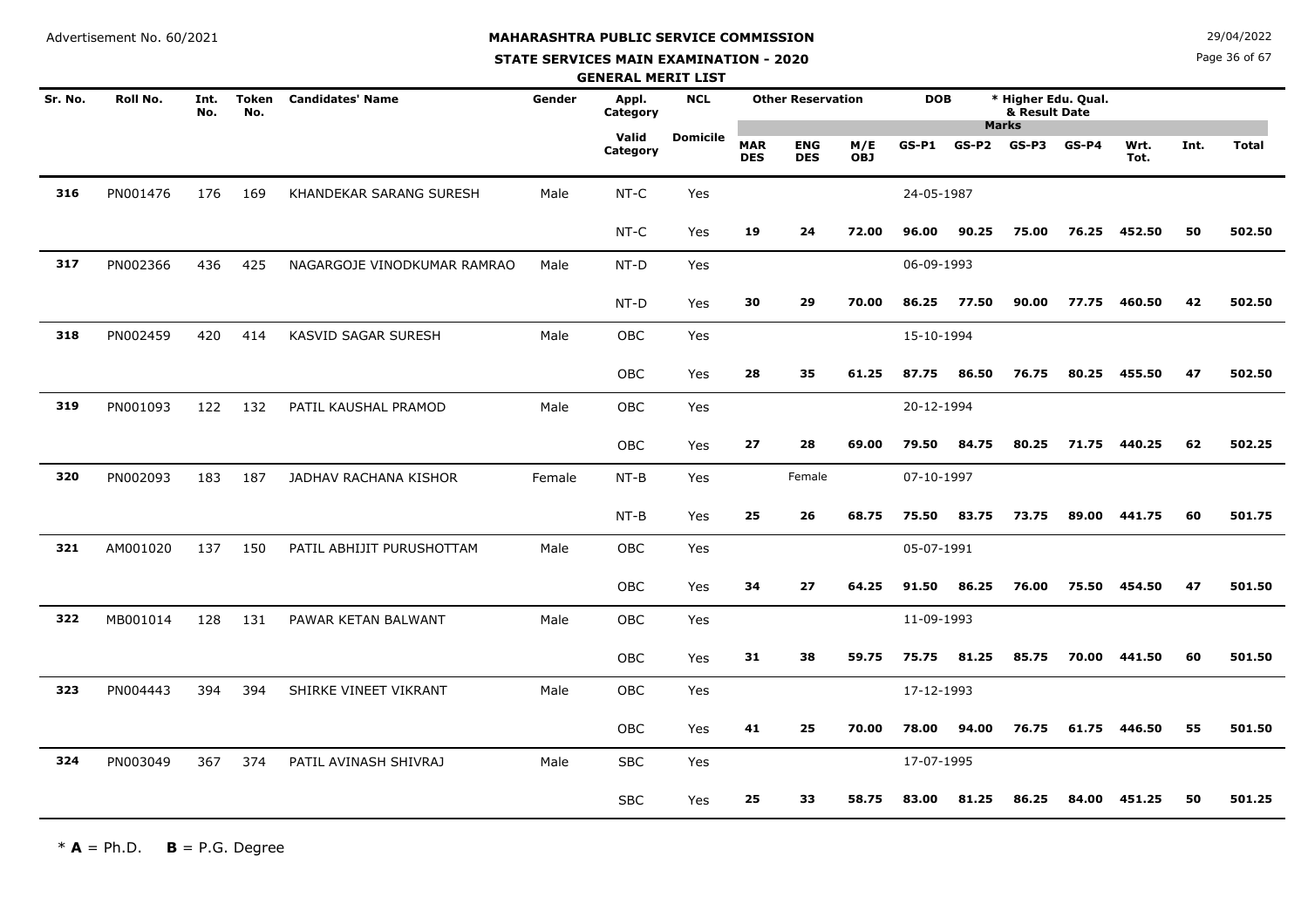**STATE SERVICES MAIN EXAMINATION - 2020**

**N**  $29/04/2022$ 

Page 37 of 67

|         |          |             |                     |                                   |        | <b>GENERAL MERIT LIST</b> |                          |                          |                          |                   |            |       |                                      |         |              |      |              |
|---------|----------|-------------|---------------------|-----------------------------------|--------|---------------------------|--------------------------|--------------------------|--------------------------|-------------------|------------|-------|--------------------------------------|---------|--------------|------|--------------|
| Sr. No. | Roll No. | Int.<br>No. | <b>Token</b><br>No. | <b>Candidates' Name</b>           | Gender | Appl.<br>Category         | <b>NCL</b>               |                          | <b>Other Reservation</b> |                   | <b>DOB</b> |       | * Higher Edu. Qual.<br>& Result Date |         |              |      |              |
|         |          |             |                     |                                   |        | Valid<br>Category         | <b>Domicile</b>          | <b>MAR</b><br><b>DES</b> | <b>ENG</b><br><b>DES</b> | M/E<br><b>OBJ</b> | $GS-P1$    |       | <b>Marks</b><br>$GS-P2$ $GS-P3$      | $GS-P4$ | Wrt.<br>Tot. | Int. | <b>Total</b> |
| 325     | PN004142 | 266         | 267                 | BHISE AKSHAY UDDHAV               | Male   | <b>EWS</b>                |                          |                          |                          |                   | 13-09-1996 |       |                                      |         |              |      |              |
|         |          |             |                     |                                   |        | EWS                       | Yes                      | 22                       | 29                       | 56.25             | 92.00      | 82.50 | 89.75                                | 86.75   | 458.25       | 43   | 501.25       |
| 326     | PN001414 | 169         | 166                 | Patil Vishwajeet Vijay            | Male   | <b>EWS</b>                | $\overline{\phantom{a}}$ |                          |                          |                   | 28-10-1992 |       |                                      |         |              |      |              |
|         |          |             |                     |                                   |        | EWS                       | Yes                      | 29                       | 24                       | 66.25             | 79.00      | 86.50 | 89.00                                | 81.50   | 455.25       | 45   | 500.25       |
| 327     | PN005321 | 308         | 301                 | <b>BANGALE YOGESH SHRIKRUSHNA</b> | Male   | OBC                       | Yes                      |                          |                          |                   | 03-10-1994 |       |                                      |         |              |      |              |
|         |          |             |                     |                                   |        | <b>OBC</b>                | Yes                      | 26                       | 19                       | 61.50             | 84.00      | 97.00 | 86.50                                | 81.25   | 455.25       | 45   | 500.25       |
| 328     | PN002084 | 158         | 157                 | GAIKWAD SANKET RAHUL              | Male   | SC                        | $\overline{\phantom{a}}$ |                          |                          |                   | 22-09-1996 |       |                                      |         |              |      |              |
|         |          |             |                     |                                   |        | SC                        | Yes                      | 28                       | 36                       | 62.25             | 91.75      | 80.00 | 81.50                                | 73.75   | 453.25       | 47   | 500.25       |
| 329     | MB001241 | 395         | 393                 | CHAVHAN VRUSHALI PRABHAKAR        | Female | <b>EWS</b>                | $\sim$                   |                          | Female                   |                   | 12-08-1993 |       | <b>B</b> 04-08-2016                  |         |              |      |              |
|         |          |             |                     |                                   |        | EWS                       | Yes                      | 28                       | 35                       | 57.50             | 81.00      | 87.25 | 74.50                                | 78.75   | 442.00       | 58   | 500.00       |
| 330     | PN002034 | 432         | 435                 | <b>GODASE NAVNATH DIGAMBAR</b>    | Male   | <b>OBC</b>                | Yes                      |                          |                          |                   | 01-01-1993 |       |                                      |         |              |      |              |
|         |          |             |                     |                                   |        | OBC                       | Yes                      | 27                       | 17                       | 54.75             | 82.50      | 91.75 | 79.25                                | 89.75   | 442.00       | 58   | 500.00       |
| 331     | PN001275 | 195         | 186                 | NAIKAWADI RESHMA BALASAHEB        | Female | Unreserved                | Yes                      |                          | Female                   |                   | 28-11-1991 |       |                                      |         |              |      |              |
|         |          |             |                     |                                   |        | Unreserved                | Yes                      | 26                       | 24                       | 58.00             | 96.75      | 90.00 | 79.75                                | 71.25   | 445.75       | 54   | 499.75       |
| 332     | PN005333 | 453         | 454                 | RATHOD INDRAJIT SUBHASH           | Male   | DT-A                      | Yes                      |                          |                          |                   | 09-06-1993 |       |                                      |         |              |      |              |
|         |          |             |                     |                                   |        | DT-A                      | Yes                      | 29                       | 25                       | 63.75             | 83.00      | 88.75 | 80.00                                | 83.25   | 452.75       | 47   | 499.75       |
| 333     | MB001034 | 130         | 129                 | SHIRSAT MRUNALI ASHOKRAO          | Female | NT-D                      | Yes                      |                          | Female                   |                   | 01-08-1995 |       |                                      |         |              |      |              |
|         |          |             |                     |                                   |        | NT-D                      | Yes                      | 33                       | 34                       | 66.25             | 78.75      | 85.00 | 69.00                                | 72.75   | 438.75       | 61   | 499.75       |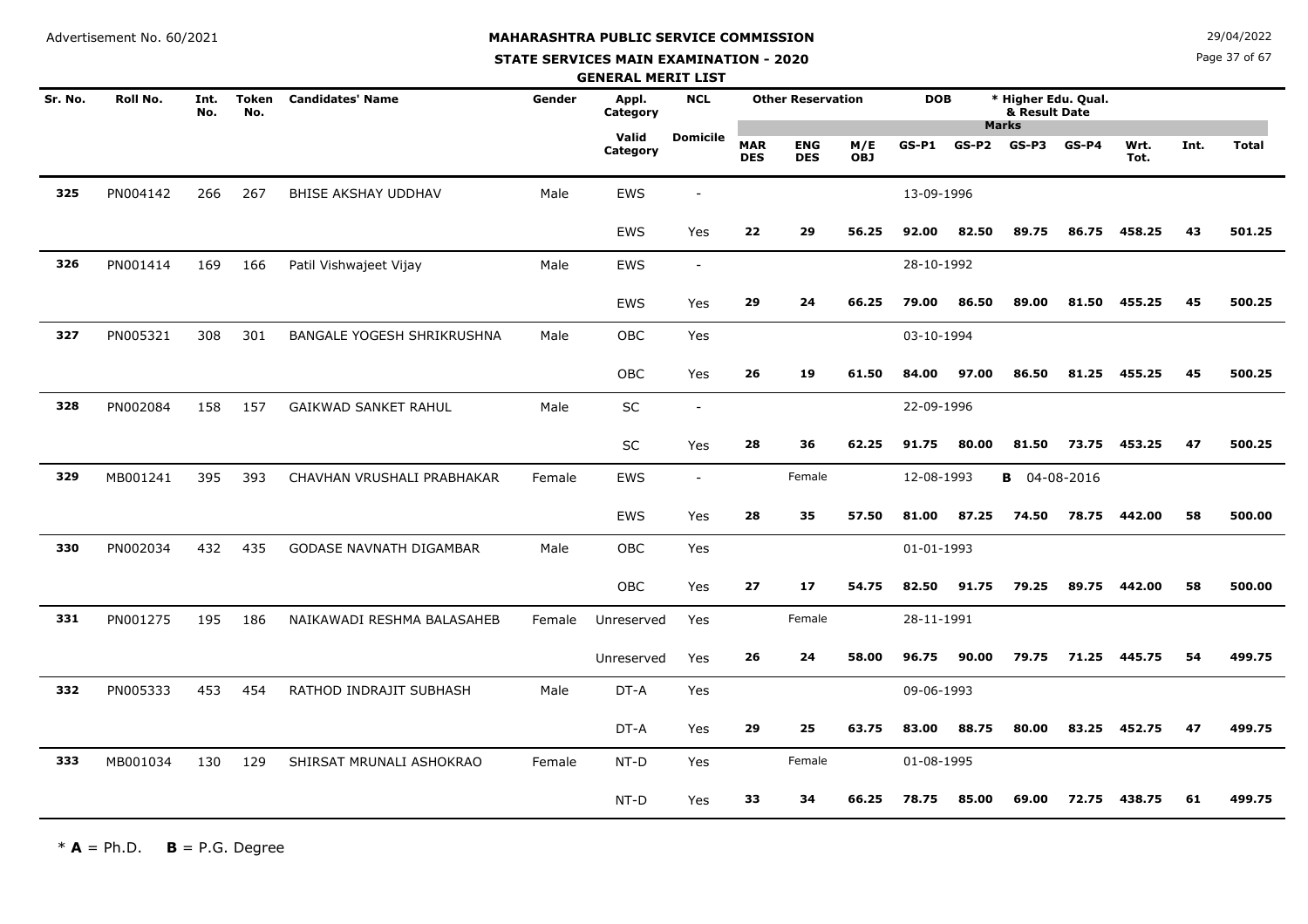#### **STATE SERVICES MAIN EXAMINATION - 2020**

**N**  $29/04/2022$ 

Page 38 of 67

|         |          |             |              |                                     |        | <b>GENERAL MERIT LIST</b> |                          |                          |                          |                   |            |       |                                                      |         |              |      |              |
|---------|----------|-------------|--------------|-------------------------------------|--------|---------------------------|--------------------------|--------------------------|--------------------------|-------------------|------------|-------|------------------------------------------------------|---------|--------------|------|--------------|
| Sr. No. | Roll No. | Int.<br>No. | Token<br>No. | <b>Candidates' Name</b>             | Gender | Appl.<br>Category         | <b>NCL</b>               |                          | <b>Other Reservation</b> |                   | <b>DOB</b> |       | * Higher Edu. Qual.<br>& Result Date<br><b>Marks</b> |         |              |      |              |
|         |          |             |              |                                     |        | Valid<br>Category         | <b>Domicile</b>          | <b>MAR</b><br><b>DES</b> | <b>ENG</b><br><b>DES</b> | M/E<br><b>OBJ</b> | $GS-P1$    | GS-P2 | GS-P3                                                | $GS-P4$ | Wrt.<br>Tot. | Int. | <b>Total</b> |
| 334     | AM001004 | 24          | 25           | PRAVIN RAMKRUSHNA DHADSE            | Male   | OBC                       | Yes                      |                          |                          |                   | 28-07-1978 |       |                                                      |         |              |      |              |
|         |          |             |              |                                     |        | OBC                       | Yes                      | 26                       | 27                       | 55.50             | 97.00      | 77.50 | 82.25                                                | 81.25   | 446.50       | 53   | 499.50       |
| 335     | PN001400 | 61          | 72           | <b>GADAKH MAHESH KAILAS</b>         | Male   | OBC                       | Yes                      |                          |                          |                   | 12-09-1994 |       |                                                      |         |              |      |              |
|         |          |             |              |                                     |        | OBC                       | Yes                      | 28                       | 31                       | 61.50             | 90.00      | 82.75 | 80.25                                                | 73.75   | 447.25       | 52   | 499.25       |
| 336     | AU001269 | 373         | 361          | KAITWAD YOGESH DATTA                | Male   | NT-B                      | Yes                      |                          |                          |                   | 27-05-1997 |       |                                                      |         |              |      |              |
|         |          |             |              |                                     |        | $NT-B$                    | Yes                      | 28                       | 25                       | 61.00             | 87.50      | 75.75 | 82.50                                                | 77.25   | 437.00       | 62   | 499.00       |
| 337     | PN001197 | 200         | 197          | KANWATE VINOD MURLIDHAR             | Male   | <b>EWS</b>                | $\overline{\phantom{a}}$ |                          |                          |                   | 18-08-1992 |       |                                                      |         |              |      |              |
|         |          |             |              |                                     |        | <b>EWS</b>                | Yes                      | 34                       | 24                       | 76.25             | 88.75      | 84.00 | 80.75                                                | 76.00   | 463.75       | 35   | 498.75       |
| 338     | MB001071 | 193         | 190          | MALI MAHESH AMBRUSHI                | Male   | OBC                       | Yes                      |                          |                          |                   | 25-01-1996 |       |                                                      |         |              |      |              |
|         |          |             |              |                                     |        | OBC                       | Yes                      | 25                       | 28                       | 60.00             | 85.50      | 83.75 | 88.75                                                | 82.75   | 453.75       | 45   | 498.75       |
| 339     | PN001288 | 166         | 176          | TOLMARE DNYANESHWARI SURYAKANTEmale |        | <b>EWS</b>                | $\overline{\phantom{a}}$ |                          | Female                   |                   | 02-08-1998 |       |                                                      |         |              |      |              |
|         |          |             |              |                                     |        | <b>EWS</b>                | Yes                      | 30                       | 29                       | 66.75             | 81.50      | 86.00 | 65.00                                                | 82.25   | 440.50       | 58   | 498.50       |
| 340     | AU001076 | 239         | 237          | JIVANE GANGADHAR SANTOBA            | Male   | OBC                       | Yes                      |                          |                          |                   | 10-05-1988 |       |                                                      |         |              |      |              |
|         |          |             |              |                                     |        | <b>OBC</b>                | Yes                      | 23                       | 28                       | 66.50             | 80.50      | 83.50 | 89.00                                                | 71.50   | 442.00       | 56   | 498.00       |
| 341     | PN004003 | 365         | 369          | VANJARI POOJA ARUN                  | Female | NT-D                      | Yes                      |                          | Female                   |                   | 15-06-1992 |       |                                                      |         |              |      |              |
|         |          |             |              |                                     |        | NT-D                      | Yes                      | 33                       | 34                       | 64.25             | 79.00      | 86.75 | 83.00                                                | 69.00   | 449.00       | 49   | 498.00       |
| 342     | PN005313 | 500         | 499          | POPALAGHAT KIRAN DEVIDAS            | Male   | $NT-B$                    | Yes                      |                          |                          |                   | 12-08-1991 |       |                                                      |         |              |      |              |
|         |          |             |              |                                     |        | $NT-B$                    | Yes                      | 28                       | 24                       | 57.50             | 90.50      | 90.25 | 73.75                                                | 82.75   | 446.75       | 51   | 497.75       |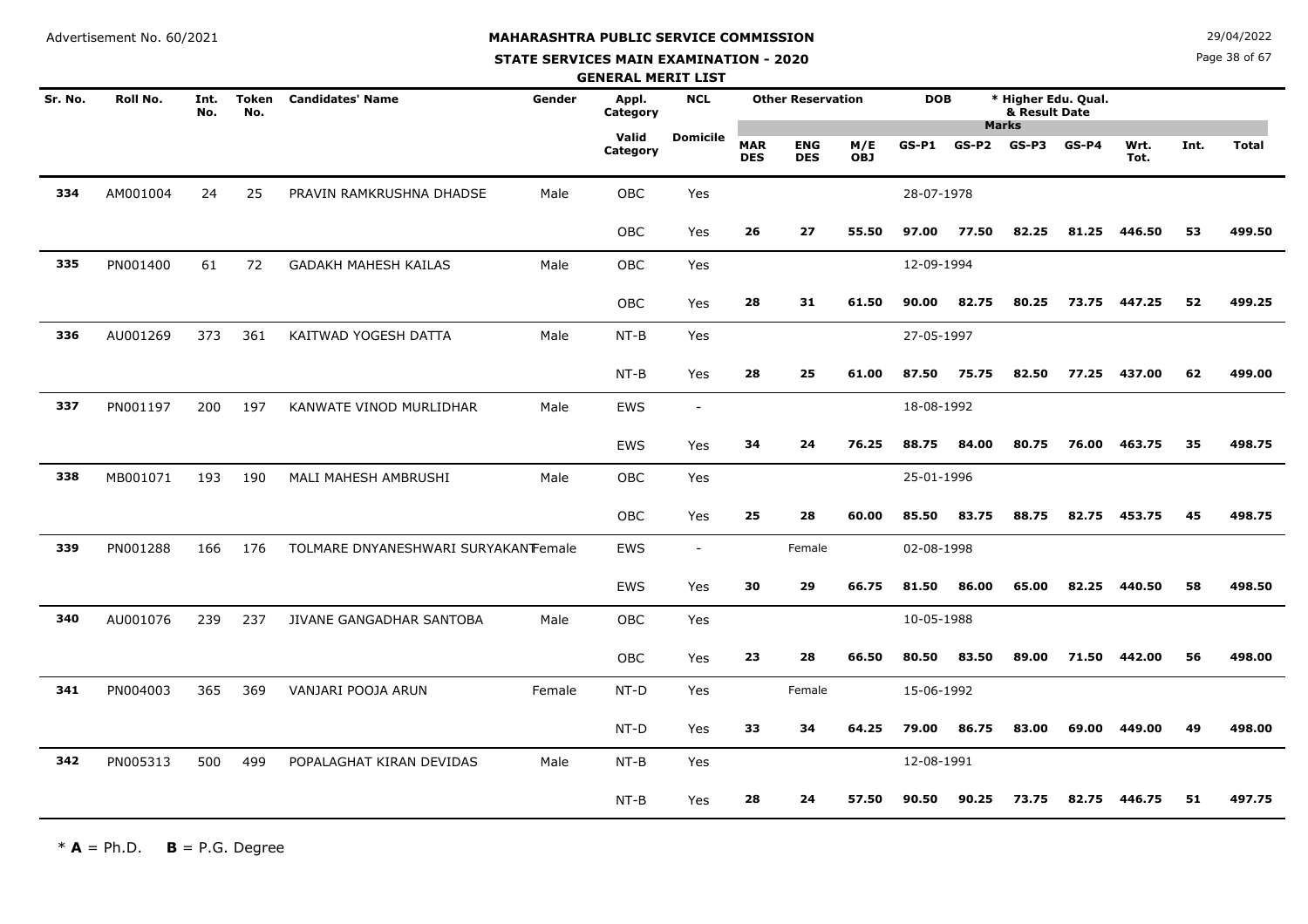#### **STATE SERVICES MAIN EXAMINATION - 2020**

**N**  $29/04/2022$ 

Page 39 of 67

|         |          |             |              |                                |        | <b>GENERAL MERIT LIST</b> |                          |                          |                          |                   |            |                 |                                                      |         |              |      |              |
|---------|----------|-------------|--------------|--------------------------------|--------|---------------------------|--------------------------|--------------------------|--------------------------|-------------------|------------|-----------------|------------------------------------------------------|---------|--------------|------|--------------|
| Sr. No. | Roll No. | Int.<br>No. | Token<br>No. | <b>Candidates' Name</b>        | Gender | Appl.<br>Category         | <b>NCL</b>               |                          | <b>Other Reservation</b> |                   | <b>DOB</b> |                 | * Higher Edu. Qual.<br>& Result Date<br><b>Marks</b> |         |              |      |              |
|         |          |             |              |                                |        | Valid<br>Category         | <b>Domicile</b>          | <b>MAR</b><br><b>DES</b> | <b>ENG</b><br><b>DES</b> | M/E<br><b>OBJ</b> | $GS-P1$    | $GS-P2$ $GS-P3$ |                                                      | $GS-P4$ | Wrt.<br>Tot. | Int. | <b>Total</b> |
| 343     | PN004113 | 513         | 516          | JAGDALE MEERA ASHOK            | Female | Unreserved                | Yes                      |                          | Female                   |                   | 01-06-1989 |                 |                                                      |         |              |      |              |
|         |          |             |              |                                |        | Unreserved                | Yes                      | 31                       | 28                       | 62.00             | 84.50      | 78.75           | 74.50                                                | 86.75   | 445.50       | 52   | 497.50       |
| 344     | PN001395 | 73          | 63           | Wagaskar Suraj Bhaskar         | Male   | OBC                       | Yes                      |                          |                          |                   | 23-10-1991 |                 |                                                      |         |              |      |              |
|         |          |             |              |                                |        | <b>OBC</b>                | Yes                      | 29                       | 15                       | 68.75             | 84.50      | 83.75           | 88.75                                                | 77.75   | 447.50       | 50   | 497.50       |
| 345     | PN002280 | 111         | 112          | PATIL SHAILESH UTTAMRAO        | Male   | <b>EWS</b>                | $\overline{\phantom{a}}$ |                          |                          |                   | 10-02-1994 |                 |                                                      |         |              |      |              |
|         |          |             |              |                                |        | <b>EWS</b>                | Yes                      | 27                       | 20                       | 60.00             | 91.25      | 91.25           | 90.75                                                | 79.25   | 459.50       | 38   | 497.50       |
| 346     | PN005093 | 542         | 539          | <b>GAVALI VAIBHAV KISAN</b>    | Male   | <b>OBC</b>                | Yes                      |                          |                          |                   | 23-05-1985 |                 |                                                      |         |              |      |              |
|         |          |             |              |                                |        | OBC                       | Yes                      | 31                       | 35                       | 70.00             | 79.00      | 76.50           | 84.50                                                | 75.25   | 451.25       | 46   | 497.25       |
| 347     | NG001035 | 123         | 130          | DABLE MAHESH JAGNNATH          | Male   | OBC                       | Yes                      |                          |                          |                   | 20-05-1991 |                 |                                                      |         |              |      |              |
|         |          |             |              |                                |        | OBC                       | Yes                      | 16                       | 13                       | 59.00             | 86.75      | 93.75           | 87.50                                                | 92.25   | 448.25       | 49   | 497.25       |
| 348     | PN004364 | 579         | 569          | shelke yogita nivratti         | Female | <b>EWS</b>                | $\sim$                   |                          | Female                   |                   | 23-07-1991 |                 |                                                      |         |              |      |              |
|         |          |             |              |                                |        | <b>EWS</b>                | Yes                      | 29                       | 32                       | 63.75             | 73.75      | 86.25           | 76.75                                                | 77.50   | 439.00       | 58   | 497.00       |
| 349     | PN003097 | 332         | 336          | SHINDE PANKAJ LAXMAN           | Male   | <b>OBC</b>                | Yes                      |                          |                          |                   | 19-09-1992 |                 |                                                      |         |              |      |              |
|         |          |             |              |                                |        | OBC                       | Yes                      | 28                       | 27                       | 65.00             | 83.00      | 83.75           | 78.75                                                | 91.50   | 457.00       | 40   | 497.00       |
| 350     | NS001160 | 516         | 519          | <b>GAWALI DINESH DATTATRAY</b> | Male   | OBC                       | Yes                      |                          |                          |                   | 01-06-1993 |                 |                                                      |         |              |      |              |
|         |          |             |              |                                |        | <b>OBC</b>                | Yes                      | 38                       | 26                       | 71.25             | 81.75      | 86.25           | 72.50                                                | 70.25   | 446.00       | 51   | 497.00       |
| 351     | PN002472 | 576         | 584          | KOLHE AKSHAYKUMAR SHIVAJI      | Male   | <b>EWS</b>                | $\overline{\phantom{a}}$ |                          |                          |                   | 28-05-1994 |                 |                                                      |         |              |      |              |
|         |          |             |              |                                |        | <b>EWS</b>                | Yes                      | 28                       | 28                       | 61.25             | 89.25      | 93.75           | 77.50                                                | 84.25   | 462.00       | 35   | 497.00       |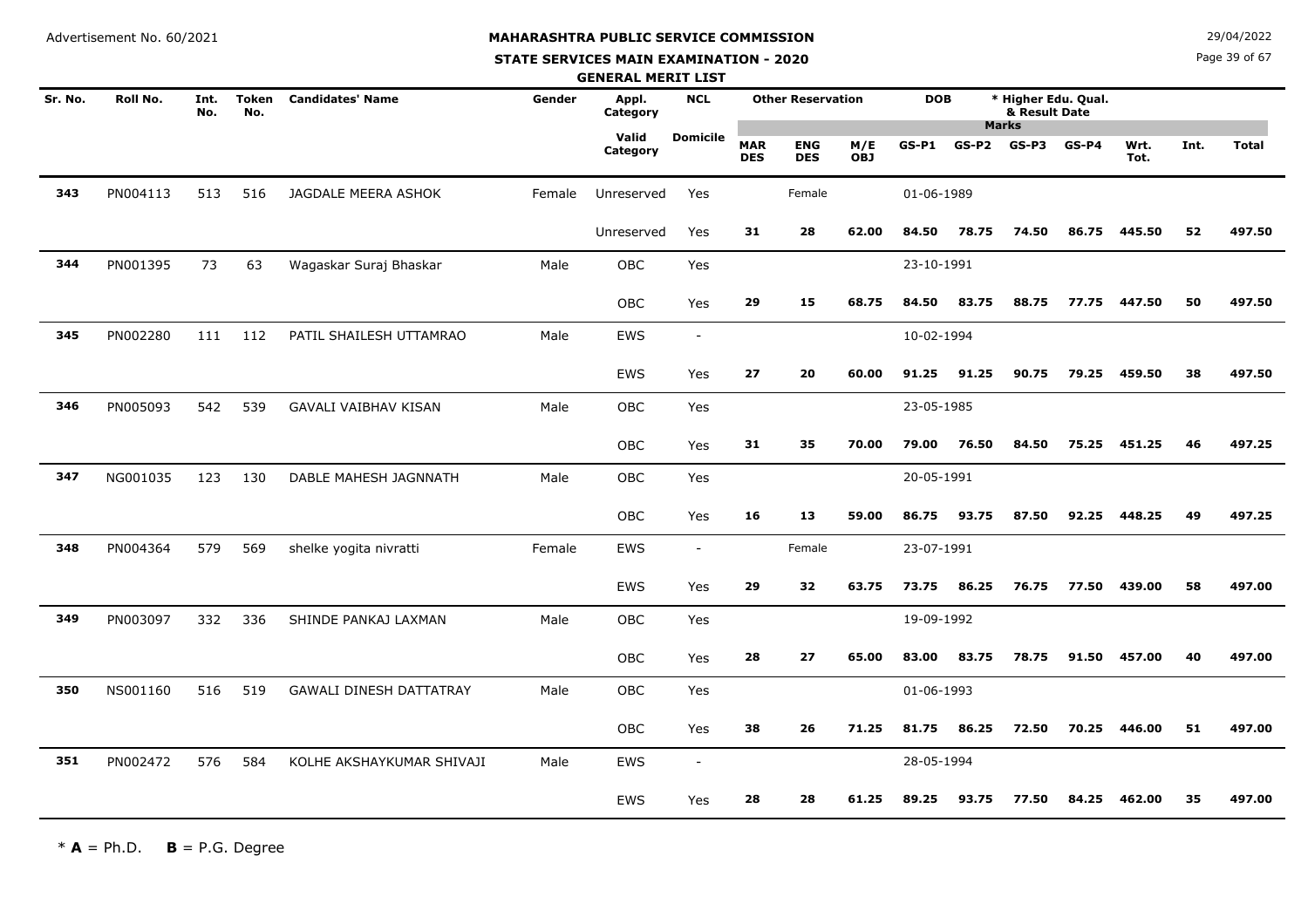#### **STATE SERVICES MAIN EXAMINATION - 2020**

**N**  $29/04/2022$ 

Page 40 of 67

|         |          |             |                     |                           |        | <b>GENERAL MERIT LIST</b> |                          |                          |                          |                   |            |         |                                                      |         |              |      |              |
|---------|----------|-------------|---------------------|---------------------------|--------|---------------------------|--------------------------|--------------------------|--------------------------|-------------------|------------|---------|------------------------------------------------------|---------|--------------|------|--------------|
| Sr. No. | Roll No. | Int.<br>No. | <b>Token</b><br>No. | <b>Candidates' Name</b>   | Gender | Appl.<br>Category         | <b>NCL</b>               |                          | <b>Other Reservation</b> |                   | <b>DOB</b> |         | * Higher Edu. Qual.<br>& Result Date<br><b>Marks</b> |         |              |      |              |
|         |          |             |                     |                           |        | Valid<br>Category         | <b>Domicile</b>          | <b>MAR</b><br><b>DES</b> | <b>ENG</b><br><b>DES</b> | M/E<br><b>OBJ</b> | $GS-P1$    | $GS-P2$ | $GS-P3$                                              | $GS-P4$ | Wrt.<br>Tot. | Int. | <b>Total</b> |
| 352     | NS001194 | 405         | 401                 | PAVAN VISHWANATH AHER     | Male   | OBC                       | Yes                      |                          |                          |                   | 27-03-1992 |         |                                                      |         |              |      |              |
|         |          |             |                     |                           |        | <b>OBC</b>                | Yes                      | 39                       | 34                       | 52.25             | 78.00      | 82.50   | 82.50                                                | 71.50   | 439.75       | 57   | 496.75       |
| 353     | PN002466 | 307         | 315                 | PAGAR AKSHAY SANJAY       | Male   | <b>OBC</b>                | Yes                      |                          |                          |                   | 09-10-1996 |         |                                                      |         |              |      |              |
|         |          |             |                     |                           |        | <b>OBC</b>                | Yes                      | 28                       | 27                       | 67.50             | 91.75      | 81.75   | 73.75                                                | 72.75   | 442.50       | 54   | 496.50       |
| 354     | PN001215 | 203         | 201                 | DHAGE SHIVAJI MAHADEV     | Male   | OBC                       | Yes                      |                          |                          |                   | 16-12-1992 |         |                                                      |         |              |      |              |
|         |          |             |                     |                           |        | OBC                       | Yes                      | 30                       | 27                       | 66.25             | 80.75      | 87.00   | 85.75                                                | 81.50   | 458.25       | 38   | 496.25       |
| 355     | PN004242 | 598         | 600                 | PATIL DEVENDRA SURYAKANT  | Male   | <b>OBC</b>                | Yes                      |                          |                          |                   | 03-03-1995 |         |                                                      |         |              |      |              |
|         |          |             |                     |                           |        | <b>OBC</b>                | Yes                      | 28                       | 22                       | 67.50             | 80.75      | 73.00   | 87.75                                                | 83.25   | 442.25       | 54   | 496.25       |
| 356     | PN002110 | 67          | 66                  | SHELKE PRATIK SUNIL       | Male   | OBC                       | Yes                      |                          |                          |                   | 15-12-1994 |         |                                                      |         |              |      |              |
|         |          |             |                     |                           |        | OBC                       | Yes                      | 29                       | 28                       | 73.75             | 90.00      | 85.00   | 82.50                                                | 68.75   | 457.00       | 39   | 496.00       |
| 357     | PN002240 | 84          | 86                  | POWAR RAHUL SHASHIKANT    | Male   | SC                        | $\overline{\phantom{a}}$ |                          |                          |                   | 15-11-1995 |         |                                                      |         |              |      |              |
|         |          |             |                     |                           |        | <b>SC</b>                 | Yes                      | 28                       | 29                       | 64.75             | 89.75      | 76.00   | 82.00                                                | 76.50   | 446.00       | 50   | 496.00       |
| 358     | PN004085 | 540         | 541                 | KALE SUNIL SHESHRAO       | Male   | OBC                       | Yes                      |                          |                          |                   | 04-11-1996 |         |                                                      |         |              |      |              |
|         |          |             |                     |                           |        | OBC                       | Yes                      | 23                       | 22                       | 51.25             | 90.50      | 97.50   | 82.75                                                | 77.00   | 444.00       | 52   | 496.00       |
| 359     | PN004373 | 331         | 339                 | YELGATTE MAHESH SHRINIWAS | Male   | <b>OBC</b>                | Yes                      |                          |                          |                   | 18-02-1997 |         | <b>B</b> 24-05-2019                                  |         |              |      |              |
|         |          |             |                     |                           |        | OBC                       | Yes                      | 26                       | 22                       | 51.75             | 87.75      | 86.75   | 78.75                                                | 87.75   | 440.75       | 55   | 495.75       |
| 360     | PN003129 | 329         | 324                 | JADHAV PRAMOD BAPURAO     | Male   | OBC                       | Yes                      |                          |                          |                   | 27-09-1994 |         |                                                      |         |              |      |              |
|         |          |             |                     |                           |        | <b>OBC</b>                | Yes                      | 29                       | 33                       | 67.50             | 81.75      | 78.50   | 82.50                                                | 76.50   | 448.75       | 47   | 495.75       |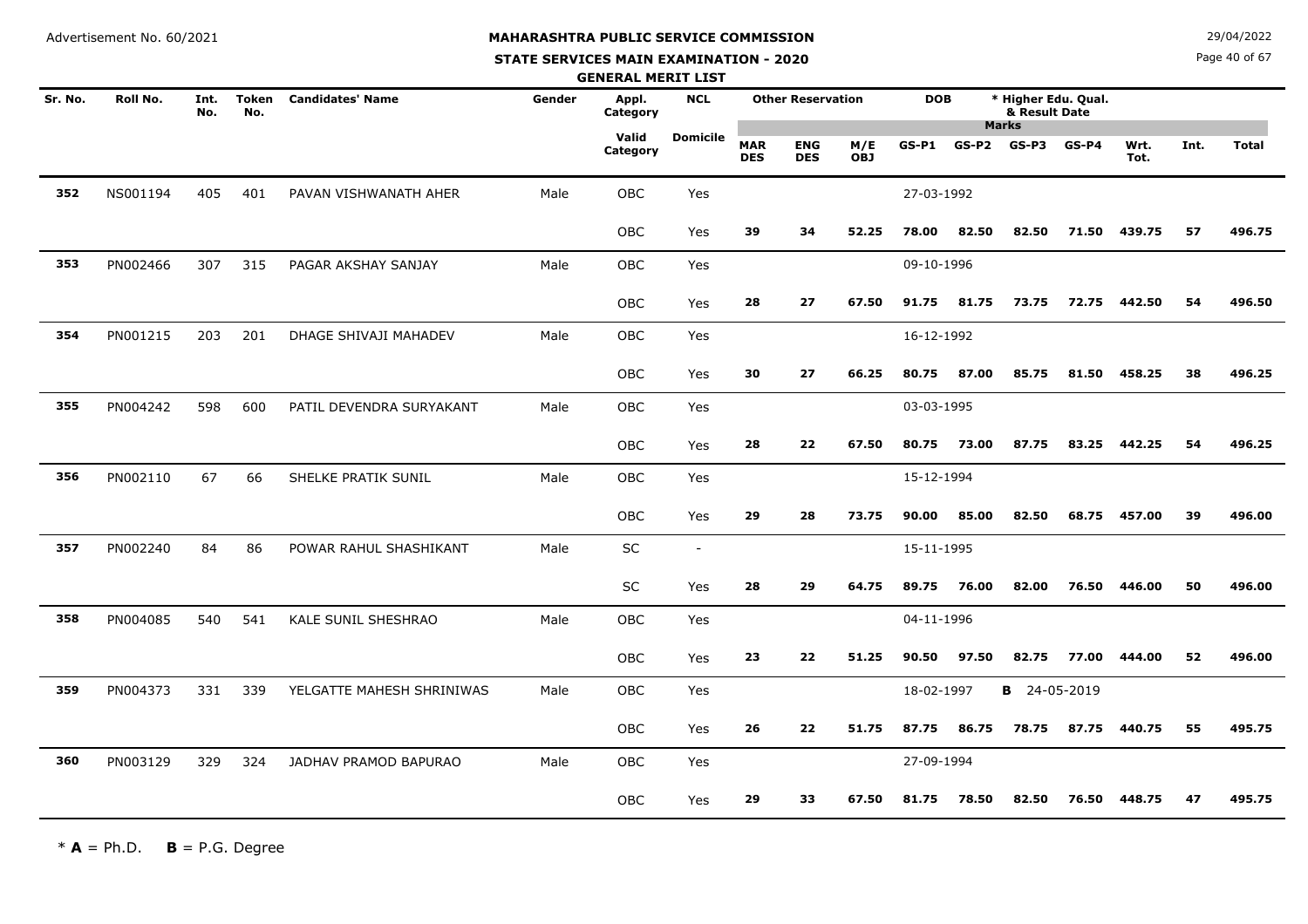#### **STATE SERVICES MAIN EXAMINATION - 2020**

**N**  $29/04/2022$ 

Page 41 of 67

|         |          |             |                     |                               |        | <b>GENERAL MERIT LIST</b> |                          |                          |                          |                   |            |       |                                      |         |              |      |              |
|---------|----------|-------------|---------------------|-------------------------------|--------|---------------------------|--------------------------|--------------------------|--------------------------|-------------------|------------|-------|--------------------------------------|---------|--------------|------|--------------|
| Sr. No. | Roll No. | Int.<br>No. | <b>Token</b><br>No. | <b>Candidates' Name</b>       | Gender | Appl.<br>Category         | <b>NCL</b>               |                          | <b>Other Reservation</b> |                   | <b>DOB</b> |       | * Higher Edu. Qual.<br>& Result Date |         |              |      |              |
|         |          |             |                     |                               |        | Valid<br>Category         | <b>Domicile</b>          | <b>MAR</b><br><b>DES</b> | <b>ENG</b><br><b>DES</b> | M/E<br><b>OBJ</b> | $GS-P1$    |       | <b>Marks</b><br>$GS-P2$ $GS-P3$      | $GS-P4$ | Wrt.<br>Tot. | Int. | <b>Total</b> |
| 361     | AM001054 | 559         | 567                 | <b>GADLING AKSHAY BABARAO</b> | Male   | $\sf SC$                  |                          |                          |                          |                   | 22-09-1994 |       |                                      |         |              |      |              |
|         |          |             |                     |                               |        | SC                        | Yes                      | 32                       | 33                       | 55.50             | 88.50      | 79.00 | 83.00                                | 71.50   | 442.50       | 53   | 495.50       |
| 362     | PN003107 | 492         | 500                 | WASEKAR KARISHMA PANDURANG    | Female | OBC                       | Yes                      |                          | Female                   |                   | 21-02-1995 |       |                                      |         |              |      |              |
|         |          |             |                     |                               |        | OBC                       | Yes                      | 27                       | 29                       | 56.50             | 85.75      | 83.50 | 84.50                                | 77.00   | 443.25       | 52   | 495.25       |
| 363     | PN002241 | 88          | 79                  | PANSARE SONALI SUBHASH        | Female | NT-C                      | Yes                      |                          | Female                   |                   | 17-04-1989 |       | <b>B</b> 15-07-2011                  |         |              |      |              |
|         |          |             |                     |                               |        | NT-C                      | Yes                      | 32                       | 29                       | 61.25             | 71.75      | 75.00 | 83.75                                | 80.25   | 433.00       | 62   | 495.00       |
| 364     | NG001080 | 379         | 382                 | RAUT RAHUL NARESHRAO          | Male   | SC                        | $\overline{\phantom{a}}$ |                          |                          |                   | 13-12-1994 |       |                                      |         |              |      |              |
|         |          |             |                     |                               |        | <b>SC</b>                 | Yes                      | 21                       | 25                       | 70.00             | 97.25      | 83.00 | 71.50                                | 85.25   | 453.00       | 42   | 495.00       |
| 365     | AM001043 | 532         | 534                 | Talhar Gaurav Gangadharrao    | Male   | <b>OBC</b>                | Yes                      |                          |                          |                   | 20-09-1992 |       |                                      |         |              |      |              |
|         |          |             |                     |                               |        | <b>OBC</b>                | Yes                      | 26                       | 31                       | 71.25             | 79.00      | 69.25 | 85.25                                | 81.00   | 442.75       | 52   | 494.75       |
| 366     | PN005347 | 490         | 504                 | KUMBHAR ABHIJIT VASANT        | Male   | OBC                       | Yes                      |                          | Visual impairment        |                   | 11-02-1996 |       |                                      |         |              |      |              |
|         |          |             |                     |                               |        | OBC                       | Yes                      | 25                       | 24                       | 52.00             | 83.25      | 95.00 | 92.00                                | 75.50   | 446.75       | 48   | 494.75       |
| 367     | PN005223 | 325         | 322                 | Rahul Shivnath Shinde         | Male   | NT-B                      | Yes                      |                          |                          |                   | 17-02-1992 |       |                                      |         |              |      |              |
|         |          |             |                     |                               |        | $NT-B$                    | Yes                      | 28                       | 24                       | 50.50             | 80.50      | 91.75 | 89.00                                | 77.75   | 441.50       | 53   | 494.50       |
| 368     | PN005216 | 508         | 508                 | SHRIKANT RAMESH DARADE        | Male   | NT-D                      | Yes                      |                          |                          |                   | 21-06-1997 |       |                                      |         |              |      |              |
|         |          |             |                     |                               |        | NT-D                      | Yes                      | 21                       | 23                       | 67.50             | 90.75      | 86.25 | 83.75                                | 80.25   | 452.50       | 42   | 494.50       |
| 369     | MB001004 | 22          | 24                  | <b>OVHAL ROHIT GAUTAM</b>     | Male   | SC                        | $\overline{\phantom{a}}$ |                          |                          |                   | 26-08-1994 |       |                                      |         |              |      |              |
|         |          |             |                     |                               |        | SC                        | Yes                      | 28                       | 23                       | 55.00             | 89.25      | 88.75 | 78.75                                | 66.50   | 429.25       | 65   | 494.25       |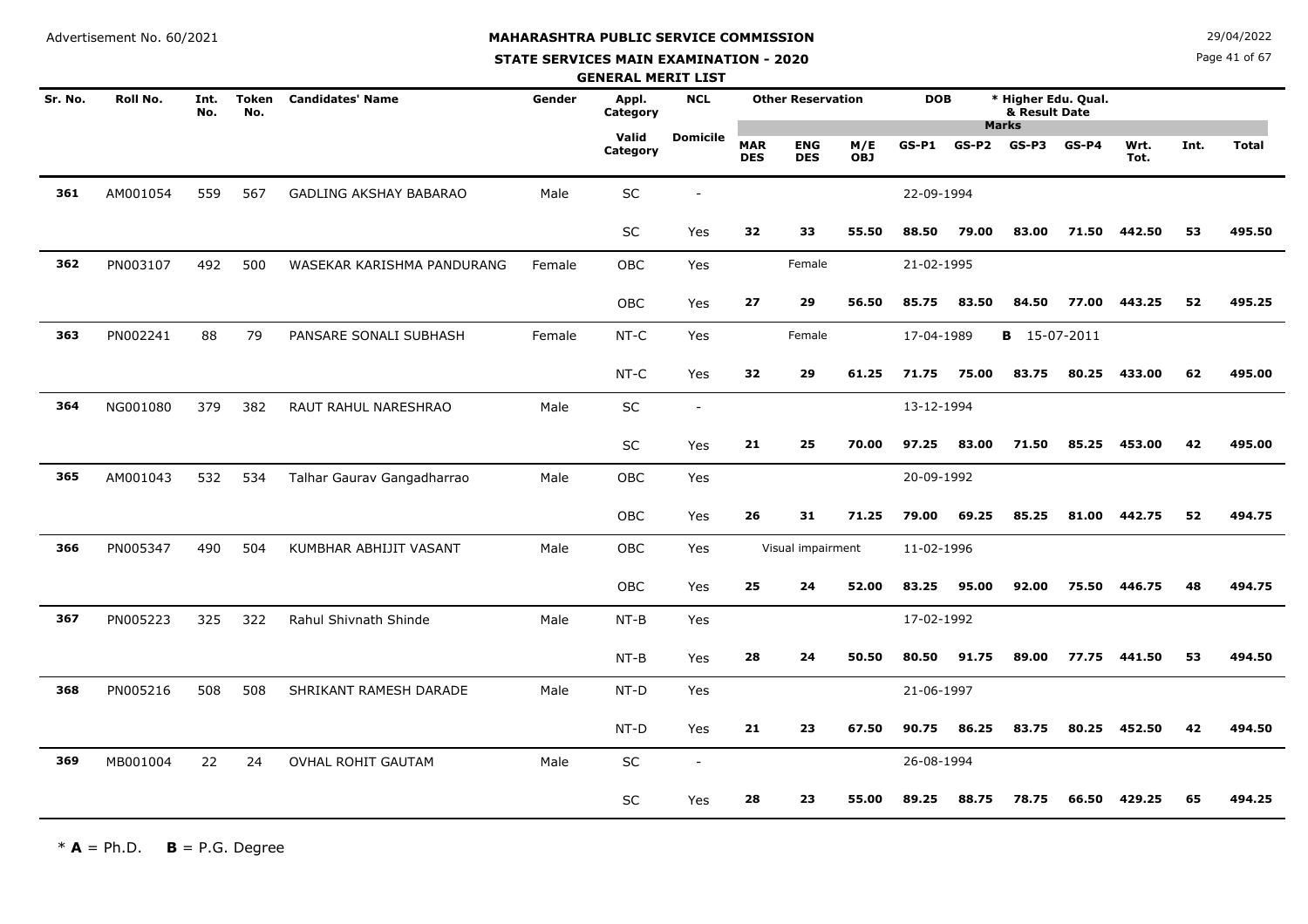# **MAHARASHTRA PUBLIC SERVICE COMMISSION**

#### **STATE SERVICES MAIN EXAMINATION - 2020**

**N**  $29/04/2022$ 

Page 42 of 67

|         |                 |             |                     |                            |        | <b>GENERAL MERIT LIST</b> |                          |                          |                          |                   |            |         |                                      |         |              |      |              |
|---------|-----------------|-------------|---------------------|----------------------------|--------|---------------------------|--------------------------|--------------------------|--------------------------|-------------------|------------|---------|--------------------------------------|---------|--------------|------|--------------|
| Sr. No. | <b>Roll No.</b> | Int.<br>No. | <b>Token</b><br>No. | <b>Candidates' Name</b>    | Gender | Appl.<br>Category         | <b>NCL</b>               |                          | <b>Other Reservation</b> |                   | <b>DOB</b> |         | * Higher Edu. Qual.<br>& Result Date |         |              |      |              |
|         |                 |             |                     |                            |        | Valid<br>Category         | Domicile                 | <b>MAR</b><br><b>DES</b> | <b>ENG</b><br><b>DES</b> | M/E<br><b>OBJ</b> | $GS-P1$    | $GS-P2$ | <b>Marks</b><br>GS-P3                | $GS-P4$ | Wrt.<br>Tot. | Int. | <b>Total</b> |
| 370     | PN002160        | 204         | 200                 | PAWAR TEJASVINI PRAKASH    | Female | Unreserved                | Yes                      |                          | Female                   |                   | 15-01-1996 |         |                                      |         |              |      |              |
|         |                 |             |                     |                            |        | Unreserved                | Yes                      | 28                       | 22                       | 59.50             | 89.50      | 83.00   | 80.25                                | 77.00   | 439.25       | 55   | 494.25       |
| 371     | PN005243        | 501         | 498                 | ZAREKAR MONICA BALASAHEB   | Female | EWS                       | $\overline{\phantom{a}}$ |                          | Female                   |                   | 02-06-1991 |         |                                      |         |              |      |              |
|         |                 |             |                     |                            |        | <b>EWS</b>                | Yes                      | 21                       | 38                       | 58.75             | 75.75      | 90.25   | 83.00                                | 68.25   | 435.00       | 59   | 494.00       |
| 372     | PN003037        | 435         | 438                 | KUMBHAR ASHISH ANANDRAO    | Male   | OBC                       | Yes                      |                          |                          |                   | 28-09-1995 |         |                                      |         |              |      |              |
|         |                 |             |                     |                            |        | <b>OBC</b>                | Yes                      | 25                       | 26                       | 54.00             | 86.00      | 89.00   | 88.50                                | 78.50   | 447.00       | 47   | 494.00       |
| 373     | PN002371        | 384         | 388                 | DAHAKE DURGESH DAMODAR     | Male   | <b>OBC</b>                | Yes                      |                          |                          |                   | 21-02-1996 |         |                                      |         |              |      |              |
|         |                 |             |                     |                            |        | <b>OBC</b>                | Yes                      | 27                       | 22                       | 65.00             | 89.75      | 78.50   | 79.00                                | 81.75   | 443.00       | 51   | 494.00       |
| 374     | MB001232        | 362         | 373                 | KADAM BHAGYASHREE BHASKAR  | Female | EWS                       | $\overline{\phantom{a}}$ |                          | Female                   |                   | 10-10-1994 |         | <b>B</b> 23-08-2017                  |         |              |      |              |
|         |                 |             |                     |                            |        | EWS                       | Yes                      | 24                       | 23                       | 60.00             | 87.75      | 72.50   | 88.25                                | 81.25   | 436.75       | 57   | 493.75       |
| 375     | AU001339        | 86          | 76                  | CHAUDHARI VINOD VISHWANATH | Male   | <b>OBC</b>                | Yes                      |                          | Locomotor disability     |                   | 01-06-1987 |         | <b>B</b> 18-02-2019                  |         |              |      |              |
|         |                 |             |                     |                            |        | OBC                       | Yes                      | 34                       | 25                       | 61.50             | 89.00      | 76.00   | 80.75                                | 72.25   | 438.50       | 55   | 493.50       |
| 376     | PN001290        | 240         | 236                 | CHAVAN KIRAN BANDHU        | Male   | EWS                       | $\sim$                   |                          |                          |                   | 28-03-1994 |         | <b>B</b> 30-04-2021                  |         |              |      |              |
|         |                 |             |                     |                            |        | EWS                       | Yes                      | 29                       | 24                       | 64.00             | 79.50      | 96.25   | 79.50                                | 83.25   | 455.50       | 38   | 493.50       |
| 377     | PN001311        | 165         | 153                 | <b>KARNE TEJAS SURESH</b>  | Male   | <b>OBC</b>                | Yes                      |                          |                          |                   | 21-03-1992 |         |                                      |         |              |      |              |
|         |                 |             |                     |                            |        | OBC                       | Yes                      | 25                       | 29                       | 65.00             | 83.25      | 85.25   | 84.00                                | 73.75   | 445.25       | 48   | 493.25       |
| 378     | PN004436        | 267         | 257                 | JADHAV SUMIT SUNIL         | Male   | <b>SC</b>                 | $\sim$                   |                          |                          |                   | 01-07-1994 |         |                                      |         |              |      |              |
|         |                 |             |                     |                            |        | <b>SC</b>                 | Yes                      | 24                       | 21                       | 61.25             | 85.50      | 90.00   | 77.50                                | 84.00   | 443.25       | 50   | 493.25       |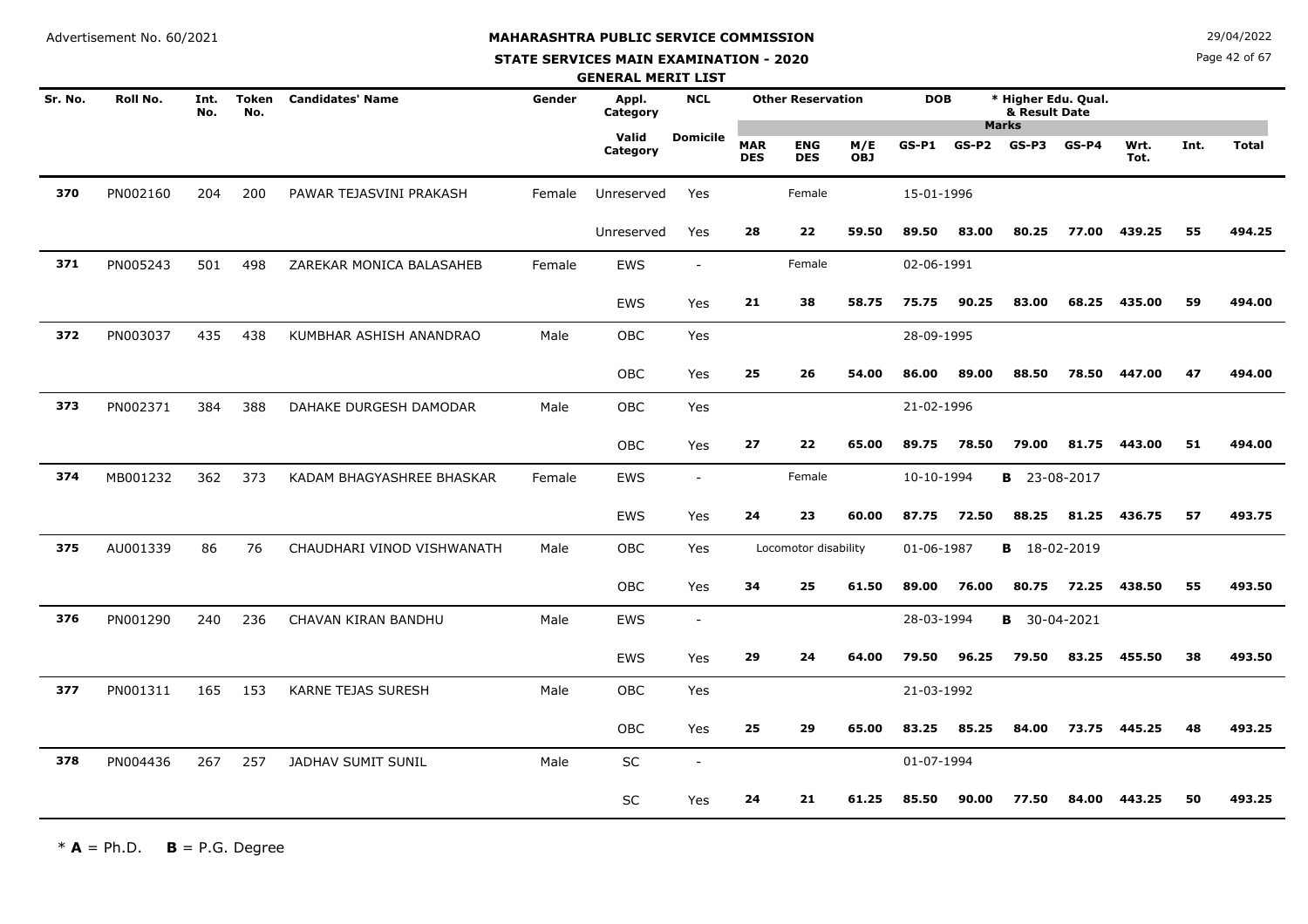# **MAHARASHTRA PUBLIC SERVICE COMMISSION**

#### **STATE SERVICES MAIN EXAMINATION - 2020**

**N**  $29/04/2022$ 

Page 43 of 67

|         |                 |             |                     |                          |        | <b>GENERAL MERIT LIST</b> |                          |                          |                          |                   |            |         |                                      |         |              |      |              |
|---------|-----------------|-------------|---------------------|--------------------------|--------|---------------------------|--------------------------|--------------------------|--------------------------|-------------------|------------|---------|--------------------------------------|---------|--------------|------|--------------|
| Sr. No. | <b>Roll No.</b> | Int.<br>No. | <b>Token</b><br>No. | <b>Candidates' Name</b>  | Gender | Appl.<br>Category         | <b>NCL</b>               |                          | <b>Other Reservation</b> |                   | <b>DOB</b> |         | * Higher Edu. Qual.<br>& Result Date |         |              |      |              |
|         |                 |             |                     |                          |        | Valid<br>Category         | <b>Domicile</b>          | <b>MAR</b><br><b>DES</b> | <b>ENG</b><br><b>DES</b> | M/E<br><b>OBJ</b> | $GS-P1$    | $GS-P2$ | <b>Marks</b><br>$GS-P3$              | $GS-P4$ | Wrt.<br>Tot. | Int. | <b>Total</b> |
| 379     | AU001178        | 406         | 402                 | SHAIKH NAZIMA ISAKSAB    | Female | <b>EWS</b>                | $\overline{\phantom{a}}$ |                          | Female                   |                   | 20-02-1988 |         | <b>B</b> 07-07-2012                  |         |              |      |              |
|         |                 |             |                     |                          |        | EWS                       | Yes                      | 23                       | 25                       | 65.00             | 74.75      | 79.25   | 92.25                                | 80.75   | 440.00       | 53   | 493.00       |
| 380     | PN001405        | 116         | 116                 | SHASTRI AMRUTA SANJAY    | Female | Unreserved                | Yes                      |                          | Female                   |                   | 19-02-1988 |         |                                      |         |              |      |              |
|         |                 |             |                     |                          |        | Unreserved                | Yes                      | 29                       | 26                       | 59.75             | 80.00      | 80.25   | 80.25                                | 79.50   | 434.75       | 58   | 492.75       |
| 381     | MB001037        | 592         | 590                 | SHINDE SUPRIYA BALASAHEB | Female | EWS                       | $\overline{\phantom{a}}$ |                          | Female                   |                   | 21-05-1993 |         |                                      |         |              |      |              |
|         |                 |             |                     |                          |        | <b>EWS</b>                | Yes                      | 37                       | 25                       | 67.75             | 81.50      | 83.00   | 67.75                                | 72.75   | 434.75       | 58   | 492.75       |
| 382     | PN005246        | 399         | 406                 | SONAWANE BELA SHANTILAL  | Female | <b>OBC</b>                | Yes                      |                          | Female                   |                   | 05-10-1993 |         |                                      |         |              |      |              |
|         |                 |             |                     |                          |        | OBC                       | Yes                      | 25                       | 36                       | 60.00             | 88.00      | 69.50   | 74.75                                | 74.50   | 427.75       | 65   | 492.75       |
| 383     | NG001113        | 273         | 282                 | KAPGATE MAYUR JAGAN      | Male   | <b>OBC</b>                | Yes                      |                          |                          |                   | 28-08-1992 |         |                                      |         |              |      |              |
|         |                 |             |                     |                          |        | <b>OBC</b>                | Yes                      | 25                       | 22                       | 50.25             | 88.25      | 86.25   | 88.75                                | 80.00   | 440.50       | 52   | 492.50       |
| 384     | PN003163        | 484         | 485                 | Sayed Iliyas Rahim       | Male   | OBC                       | Yes                      |                          |                          |                   | 29-06-1991 |         |                                      |         |              |      |              |
|         |                 |             |                     |                          |        | <b>OBC</b>                | Yes                      | 22                       | 27                       | 63.75             | 80.50      | 91.25   | 83.75                                | 84.00   | 452.25       | 40   | 492.25       |
| 385     | PN005299        | 488         | 477                 | NULAKE SACHIN VISHNU     | Male   | <b>OBC</b>                | Yes                      |                          |                          |                   | 01-07-1997 |         |                                      |         |              |      |              |
|         |                 |             |                     |                          |        | <b>OBC</b>                | Yes                      | 22                       | 23                       | 62.50             | 86.75      | 83.75   | 82.50                                |         | 81.75 442.25 | 50   | 492.25       |
| 386     | PN001061        | 143         | 143                 | MUNDE PRANJALI BAJIRAO   | Female | NT-D                      | Yes                      |                          | Female                   |                   | 07-06-1998 |         |                                      |         |              |      |              |
|         |                 |             |                     |                          |        | NT-D                      | Yes                      | 27                       | 27                       | 66.75             | 78.00      | 83.75   | 83.25                                | 76.50   | 442.25       | 50   | 492.25       |
| 387     | PN004093        | 375         | 365                 | SAWALE SNEHA RAVISHANKAR | Female | SC                        | $\blacksquare$           |                          | Female                   |                   | 02-06-1993 |         |                                      |         |              |      |              |
|         |                 |             |                     |                          |        | SC                        | Yes                      | 33                       | 29                       | 66.25             | 85.50      | 82.50   | 60.00                                | 77.75   | 434.00       | 58   | 492.00       |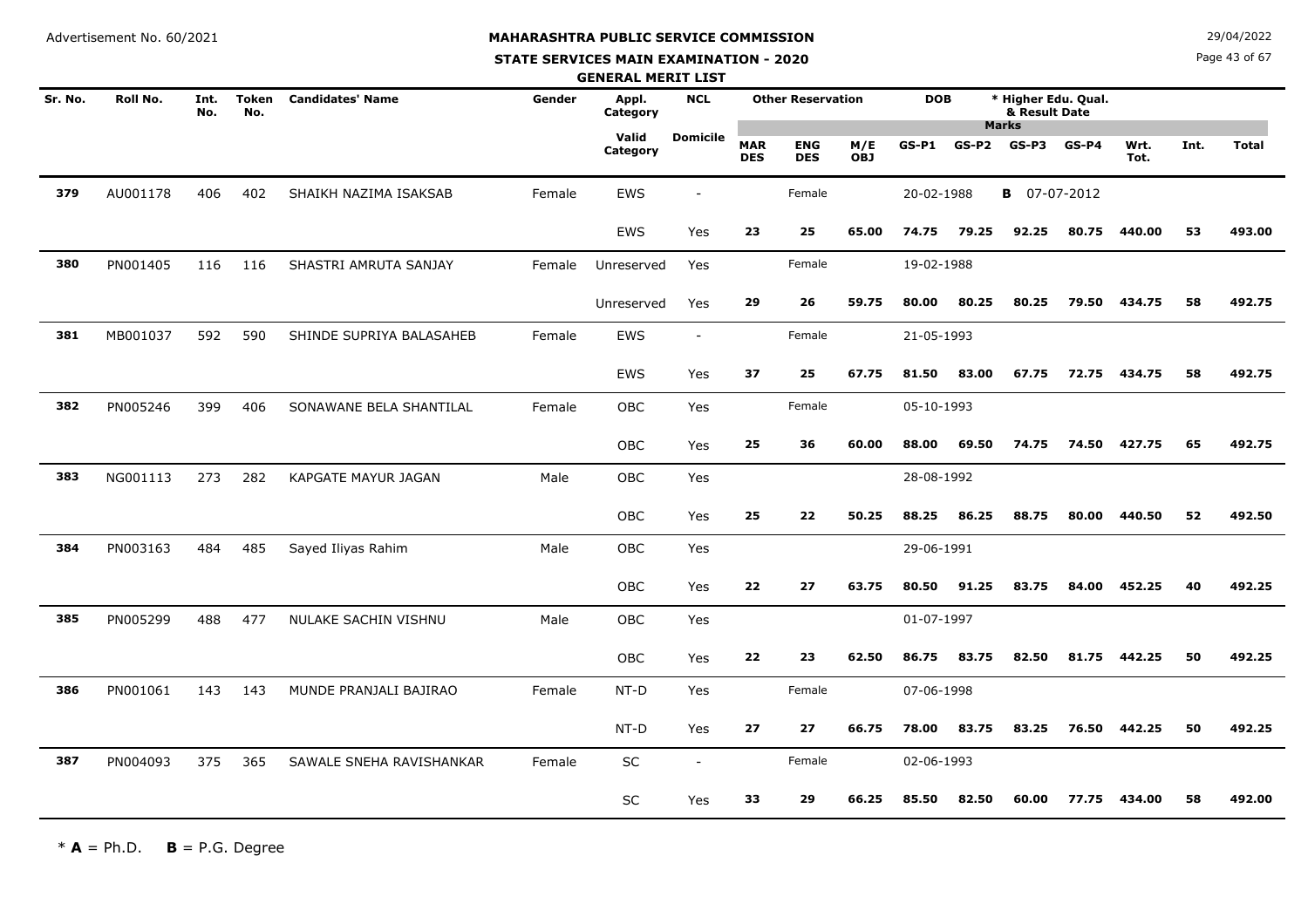#### **STATE SERVICES MAIN EXAMINATION - 2020**

**N**  $29/04/2022$ 

Page 44 of 67

|         |          |             |                     |                            |        | <b>GENERAL MERIT LIST</b> |                          |                          |                          |                   |            |         |                                                      |         |              |      |              |
|---------|----------|-------------|---------------------|----------------------------|--------|---------------------------|--------------------------|--------------------------|--------------------------|-------------------|------------|---------|------------------------------------------------------|---------|--------------|------|--------------|
| Sr. No. | Roll No. | Int.<br>No. | <b>Token</b><br>No. | <b>Candidates' Name</b>    | Gender | Appl.<br>Category         | <b>NCL</b>               |                          | <b>Other Reservation</b> |                   | <b>DOB</b> |         | * Higher Edu. Qual.<br>& Result Date<br><b>Marks</b> |         |              |      |              |
|         |          |             |                     |                            |        | Valid<br>Category         | <b>Domicile</b>          | <b>MAR</b><br><b>DES</b> | <b>ENG</b><br><b>DES</b> | M/E<br><b>OBJ</b> | $GS-P1$    | $GS-P2$ | $GS-P3$                                              | $GS-P4$ | Wrt.<br>Tot. | Int. | <b>Total</b> |
| 388     | PN002239 | 93          | 94                  | MANJARE PADMA TANAJI       | Female | <b>EWS</b>                | $\overline{\phantom{a}}$ |                          | Female                   |                   | 06-08-1994 |         |                                                      |         |              |      |              |
|         |          |             |                     |                            |        | <b>EWS</b>                | Yes                      | 25                       | 27                       | 59.25             | 82.00      | 80.50   | 85.00                                                | 78.75   | 437.50       | 54   | 491.50       |
| 389     | PN003019 | 346         | 347                 | NALAWADE VIJAY VILAS       | Male   | <b>OBC</b>                | Yes                      |                          |                          |                   | 15-05-1983 |         | <b>B</b> 16-06-2009                                  |         |              |      |              |
|         |          |             |                     |                            |        | OBC                       | Yes                      | 25                       | 27                       | 61.25             | 84.25      | 83.75   | 80.00                                                | 89.00   | 450.25       | 41   | 491.25       |
| 390     | PN003109 | 280         | 275                 | CHAVAN SUPRIYA DILIP       | Female | <b>EWS</b>                | $\sim$                   |                          | Female                   |                   | 19-02-1993 |         |                                                      |         |              |      |              |
|         |          |             |                     |                            |        | EWS                       | Yes                      | 28                       | 26                       | 74.50             | 77.75      | 84.75   | 76.50                                                | 74.50   | 442.00       | 49   | 491.00       |
| 391     | PN001278 | 118         | 108                 | NIMBALKAR SUVARNA RAJENDRA | Female | <b>EWS</b>                | $\overline{\phantom{a}}$ |                          | Female                   |                   | 27-06-1996 |         | <b>B</b> 26-06-2018                                  |         |              |      |              |
|         |          |             |                     |                            |        | <b>EWS</b>                | Yes                      | 30                       | 28                       | 61.75             | 91.75      | 87.25   | 69.00                                                | 82.00   | 449.75       | 41   | 490.75       |
| 392     | MB001078 | 283         | 272                 | LANGOTE VINAYAK SHANKAR    | Male   | <b>SBC</b>                | Yes                      |                          |                          |                   | 18-09-1993 |         | <b>B</b> 15-02-2019                                  |         |              |      |              |
|         |          |             |                     |                            |        | <b>SBC</b>                | Yes                      | 34                       | 29                       | 60.00             | 85.50      | 73.00   | 81.75                                                | 74.75   | 438.00       | 52   | 490.00       |
| 393     | AU001019 | 58          | 58                  | PAWAR DHANASHRI SUDHAKAR   | Female | OBC                       | Yes                      |                          | Female                   |                   | 21-10-1991 |         |                                                      |         |              |      |              |
|         |          |             |                     |                            |        | <b>OBC</b>                | Yes                      | 29                       | 31                       | 67.50             | 76.50      | 70.50   | 71.50                                                | 76.00   | 422.00       | 68   | 490.00       |
| 394     | PN001174 | 75          | 69                  | SHINDE PRAMILA SURESH      | Female | <b>EWS</b>                | $\sim$                   |                          | Female                   |                   | 05-10-1993 |         |                                                      |         |              |      |              |
|         |          |             |                     |                            |        | <b>EWS</b>                | Yes                      | 24                       | 28                       | 63.75             | 66.75      | 80.00   | 93.75                                                | 81.50   | 437.75       | 52   | 489.75       |
| 395     | NS001007 | 182         | 185                 | SONAWANE ROHIT BHAGAVAN    | Male   | <b>OBC</b>                | Yes                      |                          |                          |                   | 26-09-1990 |         |                                                      |         |              |      |              |
|         |          |             |                     |                            |        | OBC                       | Yes                      | 22                       | 26                       | 64.75             | 81.00      | 81.25   | 88.00                                                | 79.50   | 442.50       | 47   | 489.50       |
| 396     | PN002429 | 393         | 400                 | AVAGHADE POOJA SANJAY      | Female | SC                        | $\sim$                   |                          | Female                   |                   | 15-12-1994 |         | <b>B</b> 07-07-2017                                  |         |              |      |              |
|         |          |             |                     |                            |        | SC                        | Yes                      | 34                       | 23                       | 59.75             | 71.25      | 73.75   | 87.00                                                | 75.25   | 424.00       | 65   | 489.00       |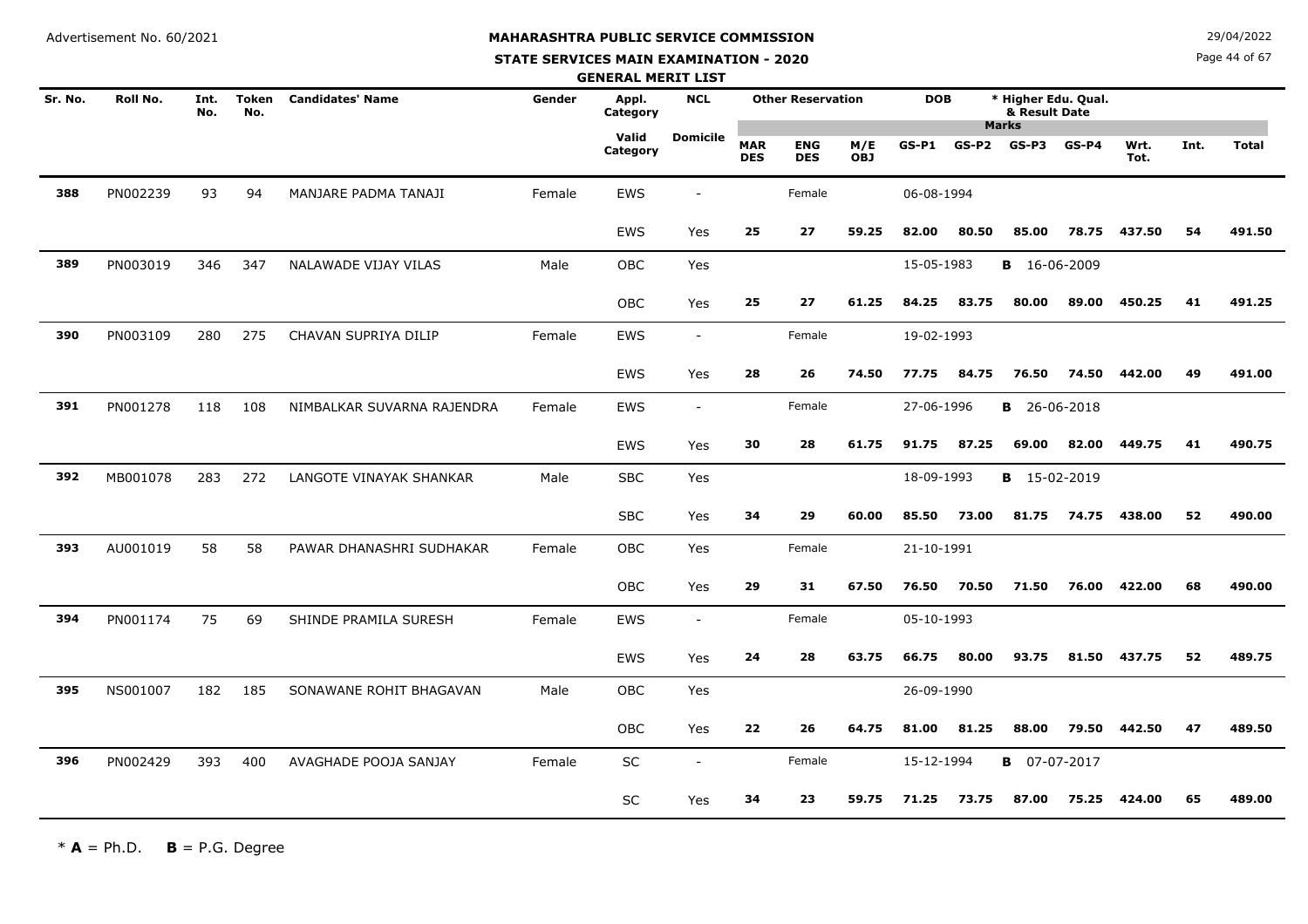#### **STATE SERVICES MAIN EXAMINATION - 2020**

**N**  $29/04/2022$ 

Page 45 of 67

|         |          |             |              |                             |        | <b>GENERAL MERIT LIST</b> |                          |                          |                          |                   |            |         |                                      |            |              |      |              |
|---------|----------|-------------|--------------|-----------------------------|--------|---------------------------|--------------------------|--------------------------|--------------------------|-------------------|------------|---------|--------------------------------------|------------|--------------|------|--------------|
| Sr. No. | Roll No. | Int.<br>No. | Token<br>No. | <b>Candidates' Name</b>     | Gender | Appl.<br>Category         | <b>NCL</b>               |                          | <b>Other Reservation</b> |                   | <b>DOB</b> |         | * Higher Edu. Qual.<br>& Result Date |            |              |      |              |
|         |          |             |              |                             |        | Valid<br>Category         | <b>Domicile</b>          | <b>MAR</b><br><b>DES</b> | <b>ENG</b><br><b>DES</b> | M/E<br><b>OBJ</b> | $GS-P1$    | $GS-P2$ | <b>Marks</b><br>GS-P3                | $GS-P4$    | Wrt.<br>Tot. | Int. | <b>Total</b> |
| 397     | PN002078 | 430         | 440          | <b>BANGAR AKASH NARAYAN</b> | Male   | <b>OBC</b>                | Yes                      |                          |                          |                   | 30-07-1994 |         |                                      |            |              |      |              |
|         |          |             |              |                             |        | <b>OBC</b>                | Yes                      | 22                       | 21                       | 57.50             | 96.75      | 87.50   | 85.00                                | 84.00      | 453.75       | 35   | 488.75       |
| 398     | PN004300 | 531         | 528          | VARWATE SONALI SHRIMANT     | Female | <b>EWS</b>                | $\overline{\phantom{a}}$ |                          | Female                   |                   | 20-07-1989 |         |                                      |            |              |      |              |
|         |          |             |              |                             |        | EWS                       | Yes                      | 25                       | 31                       | 55.00             | 81.00      | 82.75   | 85.75                                | 75.00      | 435.50       | 53   | 488.50       |
| 399     | MB001297 | 517         | 515          | JADHAV NAMITA KISHOR        | Female | EWS                       | $\overline{\phantom{a}}$ |                          | Female                   |                   | 07-05-1993 |         |                                      |            |              |      |              |
|         |          |             |              |                             |        | <b>EWS</b>                | Yes                      | 21                       | 24                       | 62.00             | 77.00      | 88.00   | 80.00                                | 81.50      | 433.50       | 55   | 488.50       |
| 400     | PN002473 | 9           | 10           | MADHURI ASHRU MARKAD        | Female | NT-C                      | Yes                      |                          | Female                   |                   | 10-03-1994 |         |                                      |            |              |      |              |
|         |          |             |              |                             |        | NT-C                      | Yes                      | 19                       | 25                       | 50.00             | 77.75      | 83.00   | 88.00                                | 80.75      | 423.50       | 65   | 488.50       |
| 401     | PN005257 | 8           | 15           | KATE AMRUTA MOHAN           | Female | <b>EWS</b>                | $\blacksquare$           |                          | Female                   |                   | 12-03-1990 |         |                                      |            |              |      |              |
|         |          |             |              |                             |        | EWS                       | Yes                      | 31                       | 27                       | 62.00             | 78.75      | 81.50   | 72.50                                | 78.00      | 430.75       | 57   | 487.75       |
| 402     | PN001007 | 478         | 486          | LONDHE GANESH POPAT         | Male   | SC                        | $\overline{\phantom{a}}$ |                          |                          |                   | 18-09-1994 |         |                                      |            |              |      |              |
|         |          |             |              |                             |        | SC                        | Yes                      | 25                       | 9                        | 65.00             | 96.50      | 78.75   | 82.00                                | 89.50      | 445.75       | 42   | 487.75       |
| 403     | NS001077 | 189         | 189          | MAGAR MANISHA POPAT         | Female | EWS                       | $\overline{\phantom{a}}$ |                          | Female                   |                   | 05-11-1992 |         | <b>B</b> 28-10-2016                  |            |              |      |              |
|         |          |             |              |                             |        | <b>EWS</b>                | Yes                      | 28                       | 26                       | 61.50             | 83.00      | 72.75   | 79.75                                | 76.50      | 427.50       | 60   | 487.50       |
| 404     | NG001016 | 219         | 214          | MESHRAM SHUBHAM RUPCHAND    | Male   | SC                        | $\sim$                   |                          |                          |                   | 05-08-1996 |         |                                      |            |              |      |              |
|         |          |             |              |                             |        | <b>SC</b>                 | Yes                      | 31                       | 29                       | 62.50             | 93.00      | 76.50   | 80.00                                | 61.50      | 433.50       | 54   | 487.50       |
| 405     | PN005078 | 596         | 598          | JADHAV KANCHAN LAXMAN       | Female | OBC                       | Yes                      |                          | Female                   |                   | 23-07-1987 |         | В                                    | 23-12-2010 |              |      |              |
|         |          |             |              |                             |        | <b>OBC</b>                | Yes                      | 28                       | 29                       | 66.25             | 86.75      | 68.75   | 80.00                                | 73.25      | 432.00       | 55   | 487.00       |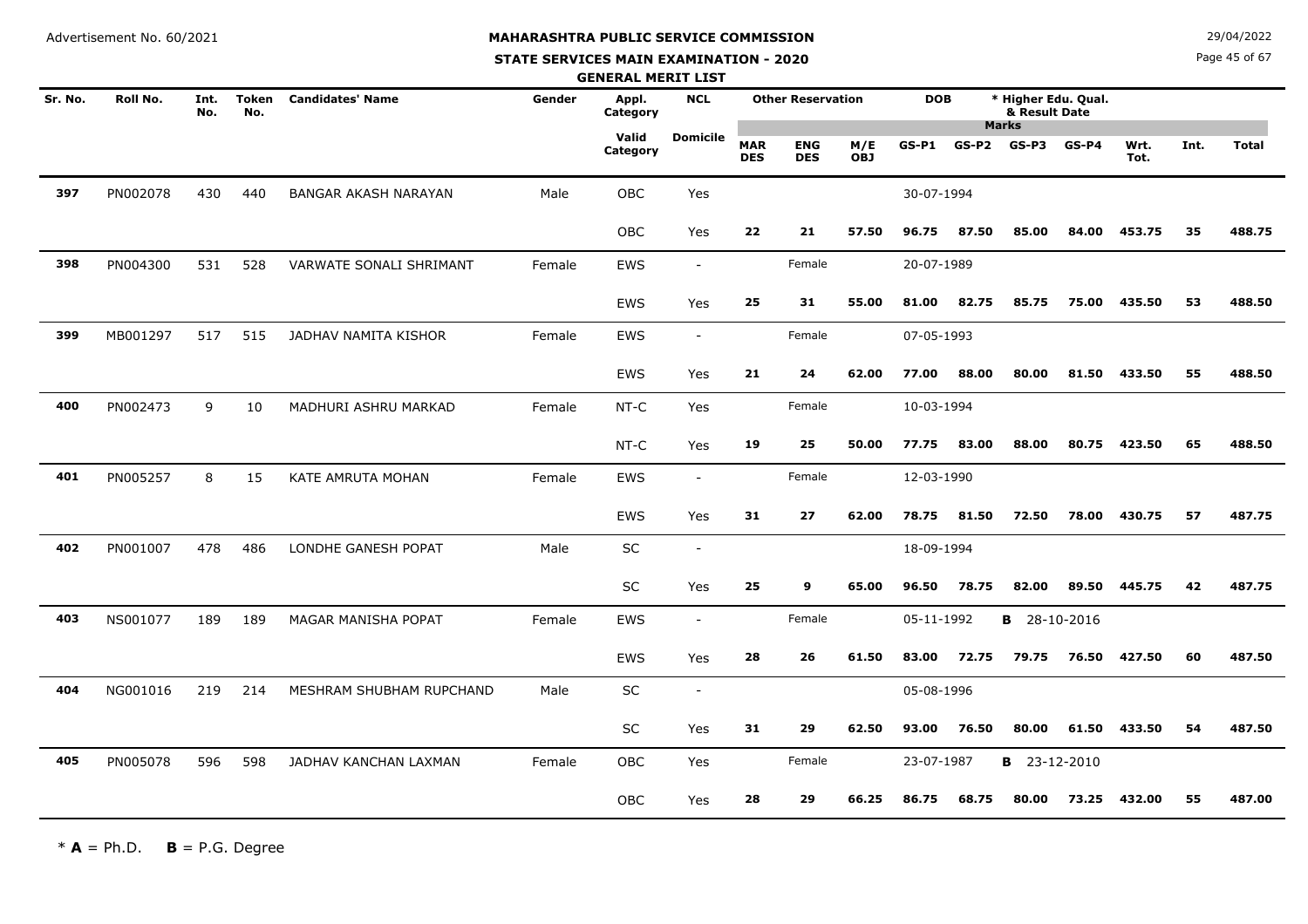# **MAHARASHTRA PUBLIC SERVICE COMMISSION**

#### **STATE SERVICES MAIN EXAMINATION - 2020**

**N**  $29/04/2022$ 

Page 46 of 67

|         |          |             |                     |                          |        | <b>GENERAL MERIT LIST</b> |                          |                          |                          |                   |            |         |                                                      |         |              |      |              |
|---------|----------|-------------|---------------------|--------------------------|--------|---------------------------|--------------------------|--------------------------|--------------------------|-------------------|------------|---------|------------------------------------------------------|---------|--------------|------|--------------|
| Sr. No. | Roll No. | Int.<br>No. | <b>Token</b><br>No. | <b>Candidates' Name</b>  | Gender | Appl.<br>Category         | <b>NCL</b>               |                          | <b>Other Reservation</b> |                   | <b>DOB</b> |         | * Higher Edu. Qual.<br>& Result Date<br><b>Marks</b> |         |              |      |              |
|         |          |             |                     |                          |        | Valid<br>Category         | <b>Domicile</b>          | <b>MAR</b><br><b>DES</b> | <b>ENG</b><br><b>DES</b> | M/E<br><b>OBJ</b> | $GS-P1$    | $GS-P2$ | $GS-P3$                                              | $GS-P4$ | Wrt.<br>Tot. | Int. | <b>Total</b> |
| 406     | PN004277 | 356         | 359                 | BORHADE ANKITA SANTOSH   | Female | $NT-B$                    | Yes                      |                          | Female                   |                   | 25-12-1995 |         |                                                      |         |              |      |              |
|         |          |             |                     |                          |        | $NT-B$                    | Yes                      | 22                       | 25                       | 62.50             | 80.50      | 83.50   | 83.50                                                | 77.00   | 434.00       | 53   | 487.00       |
| 407     | NS001017 | 233         | 233                 | SANGALE POOJA SUNIL      | Female | NT-D                      | Yes                      |                          | Female                   |                   | 19-10-1998 |         |                                                      |         |              |      |              |
|         |          |             |                     |                          |        | $NT-D$                    | Yes                      | 33                       | 32                       | 66.25             | 84.25      | 64.75   | 77.25                                                | 75.50   | 433.00       | 54   | 487.00       |
| 408     | PN004477 | 291         | 295                 | SHINDE PALLAVI SIDRAM    | Female | EWS                       | $\overline{\phantom{a}}$ |                          | Female                   |                   | 17-06-1994 |         |                                                      |         |              |      |              |
|         |          |             |                     |                          |        | <b>EWS</b>                | Yes                      | 30                       | 21                       | 64.00             | 71.00      | 77.50   | 86.50                                                | 76.75   | 426.75       | 60   | 486.75       |
| 409     | AM001029 | 90          | 90                  | KARAWATE AKASH GAJANAN   | Male   | <b>ST</b>                 | $\overline{\phantom{a}}$ |                          |                          |                   | 17-07-1997 |         |                                                      |         |              |      |              |
|         |          |             |                     |                          |        | <b>ST</b>                 | Yes                      | 32                       | 23                       | 56.25             | 81.75      | 84.75   | 71.25                                                |         | 85.75 434.75 | 52   | 486.75       |
| 410     | PN001319 | 66          | 73                  | KANADI KUSUMKUMARI BABU  | Female | SC                        | $\overline{\phantom{a}}$ |                          | Female                   |                   | 21-10-1997 |         |                                                      |         |              |      |              |
|         |          |             |                     |                          |        | $\sf SC$                  | Yes                      | 18                       | 28                       | 63.75             | 77.00      | 89.00   | 82.25                                                | 73.75   | 431.75       | 55   | 486.75       |
| 411     | AU001031 | 74          | 64                  | KAKARWAL SURAJ CHAMPALAL | Male   | DT-A                      | Yes                      |                          |                          |                   | 23-07-1998 |         |                                                      |         |              |      |              |
|         |          |             |                     |                          |        | DT-A                      | Yes                      | 26                       | 23                       | 66.25             | 83.75      | 82.50   | 83.75                                                | 76.50   | 441.75       | 45   | 486.75       |
| 412     | AU001117 | 91          | 100                 | PAWARA ARJUN GUNJARYA    | Male   | <b>ST</b>                 | $\sim$                   |                          |                          |                   | 01-06-1987 |         |                                                      |         |              |      |              |
|         |          |             |                     |                          |        | ST                        | Yes                      | 23                       | 26                       | 57.75             | 84.25      | 81.25   | 83.25                                                | 82.00   | 437.50       | 49   | 486.50       |
| 413     | PN002184 | 243         | 251                 | MOHURLE LOKESH SHALIK    | Male   | OBC                       | Yes                      |                          |                          |                   | 27-09-1991 |         |                                                      |         |              |      |              |
|         |          |             |                     |                          |        | OBC                       | Yes                      | 25                       | 26                       | 60.00             | 81.75      | 81.25   | 85.00                                                | 81.50   | 440.50       | 46   | 486.50       |
| 414     | PN004278 | 527         | 536                 | NADAF AMIR SARDAR        | Male   | OBC                       | Yes                      |                          |                          |                   | 01-07-1995 |         |                                                      |         |              |      |              |
|         |          |             |                     |                          |        | OBC                       | Yes                      | 39                       | 21                       | 58.50             | 84.00      | 81.50   | 75.00                                                | 82.25   | 441.25       | 45   | 486.25       |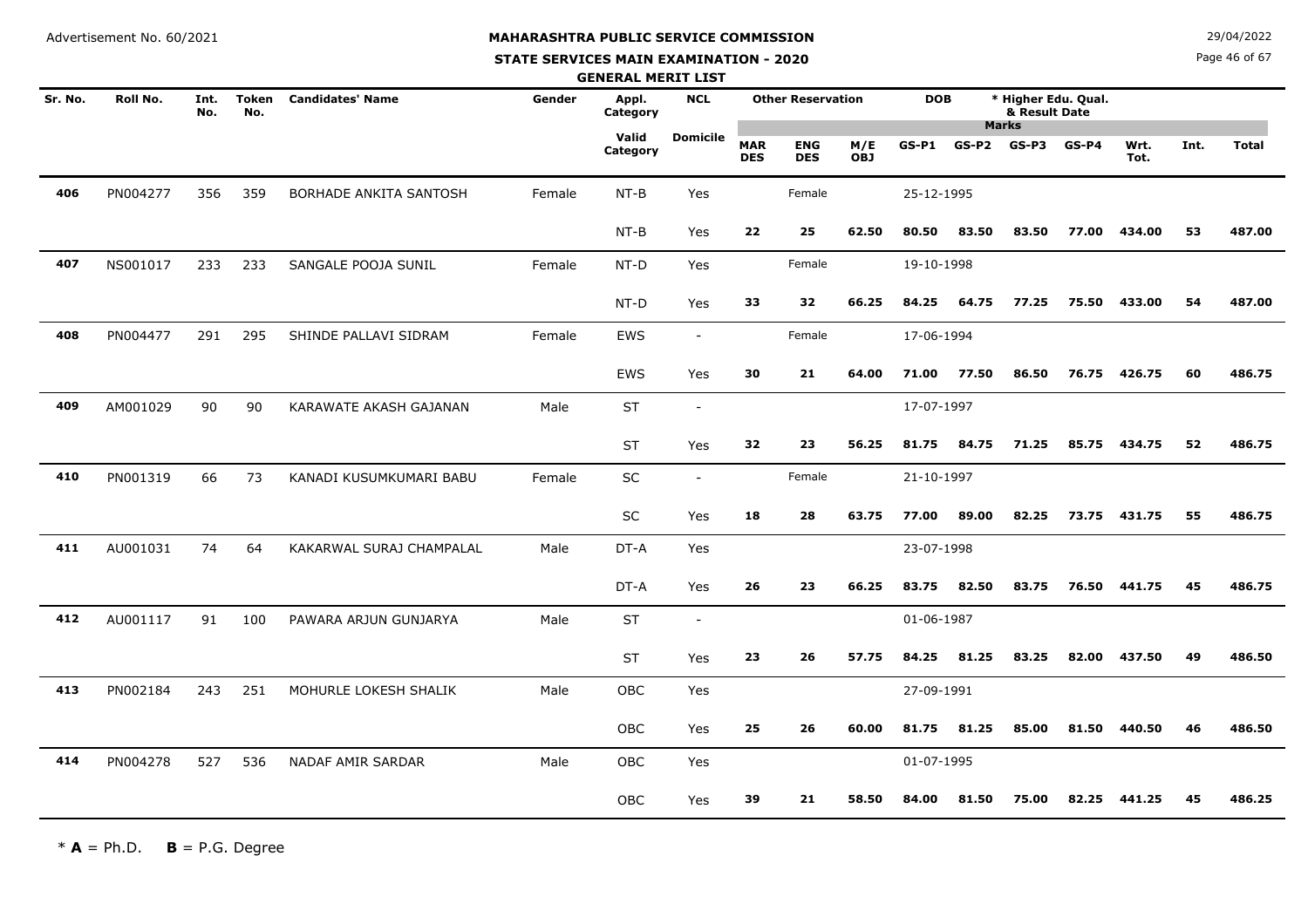#### **STATE SERVICES MAIN EXAMINATION - 2020**

**N**  $29/04/2022$ 

Page 47 of 67

|         |          |             |                     |                                     |        | <b>GENERAL MERIT LIST</b> |                          |                          |                          |                   |            |         |                                      |         |              |      |              |
|---------|----------|-------------|---------------------|-------------------------------------|--------|---------------------------|--------------------------|--------------------------|--------------------------|-------------------|------------|---------|--------------------------------------|---------|--------------|------|--------------|
| Sr. No. | Roll No. | Int.<br>No. | <b>Token</b><br>No. | <b>Candidates' Name</b>             | Gender | Appl.<br>Category         | <b>NCL</b>               |                          | <b>Other Reservation</b> |                   | <b>DOB</b> |         | * Higher Edu. Qual.<br>& Result Date |         |              |      |              |
|         |          |             |                     |                                     |        | Valid<br>Category         | <b>Domicile</b>          | <b>MAR</b><br><b>DES</b> | <b>ENG</b><br><b>DES</b> | M/E<br><b>OBJ</b> | GS-P1      | $GS-P2$ | <b>Marks</b><br>GS-P3                | $GS-P4$ | Wrt.<br>Tot. | Int. | <b>Total</b> |
| 415     | PN002279 | 64          | 62                  | WAYADANDE TUSHAR DHONDIRAM          | Male   | <b>SC</b>                 |                          |                          |                          |                   | 25-11-1995 |         | <b>B</b> 18-11-2020                  |         |              |      |              |
|         |          |             |                     |                                     |        | SC                        | Yes                      | 26                       | 26                       | 67.50             | 87.25      | 67.25   | 86.00                                | 70.75   | 430.75       | 55   | 485.75       |
| 416     | AU001317 | 566         | 563                 | KAILASH DAMODHAR KHEDEKAR           | Male   | OBC                       | Yes                      |                          |                          |                   | 05-09-1982 |         |                                      |         |              |      |              |
|         |          |             |                     |                                     |        | <b>OBC</b>                | Yes                      | 25                       | 26                       | 62.50             | 83.25      | 83.75   | 85.50                                | 77.75   | 443.75       | 42   | 485.75       |
| 417     | AM001023 | 59          | 59                  | NEMADE ASHWINI ASHOK                | Female | OBC                       | Yes                      |                          | Female                   |                   | 26-02-1995 |         |                                      |         |              |      |              |
|         |          |             |                     |                                     |        | <b>OBC</b>                | Yes                      | 32                       | 31                       | 47.00             | 80.50      | 76.25   | 75.25                                | 87.75   | 429.75       | 56   | 485.75       |
| 418     | MB001244 | 300         | 294                 | MHASE PALLAVI HARICHANDRA           | Female | <b>OBC</b>                | Yes                      |                          | Female                   |                   | 30-09-1992 |         |                                      |         |              |      |              |
|         |          |             |                     |                                     |        | <b>OBC</b>                | Yes                      | 27                       | 26                       | 66.00             | 83.75      | 89.00   | 75.50                                | 64.00   | 431.25       | 54   | 485.25       |
| 419     | PN003215 | 299         | 292                 | PATIL POONAM NEMGONDA               | Female | EWS                       | $\overline{\phantom{a}}$ |                          | Female                   |                   | 28-07-1995 |         |                                      |         |              |      |              |
|         |          |             |                     |                                     |        | EWS                       | Yes                      | 28                       | 24                       | 58.50             | 78.50      | 83.00   | 81.25                                | 81.00   | 434.25       | 51   | 485.25       |
| 420     | MB001148 | 609         | 601                 | CHAVAN YOGESH ASHOK                 | Male   | DT-A                      | Yes                      |                          |                          |                   | 22-12-1995 |         |                                      |         |              |      |              |
|         |          |             |                     |                                     |        | DT-A                      | Yes                      | 18                       | 26                       | 56.00             | 78.50      | 88.25   | 81.75                                | 78.75   | 427.25       | 58   | 485.25       |
| 421     | AU001124 | 552         | 542                 | AULWAR SAIKIRAN SAILU               | Male   | <b>ST</b>                 | $\overline{\phantom{a}}$ |                          |                          |                   | 13-01-1996 |         |                                      |         |              |      |              |
|         |          |             |                     |                                     |        | <b>ST</b>                 | Yes                      | 28                       | 31                       | 53.75             | 67.00      | 87.50   | 80.00                                | 76.00   | 423.25       | 62   | 485.25       |
| 422     | PN004234 | 409         | 422                 | GODASE DNYANESHWARI ABASAHEB Female |        | <b>OBC</b>                | Yes                      |                          | Female                   |                   | 25-06-1996 |         | <b>B</b> 28-11-2020                  |         |              |      |              |
|         |          |             |                     |                                     |        | OBC                       | Yes                      | 31                       | 26                       | 59.00             | 74.00      | 77.50   | 87.25                                | 77.25   | 432.00       | 53   | 485.00       |
| 423     | NG001063 | 374         | 368                 | JAGTAP PRAGATI SUNIL                | Female | SC                        |                          |                          | Female                   |                   | 02-11-1995 |         |                                      |         |              |      |              |
|         |          |             |                     |                                     |        | <b>SC</b>                 | Yes                      | 27                       | 29                       | 72.50             | 90.25      | 84.00   | 51.50                                | 81.00   | 435.25       | 49   | 484.25       |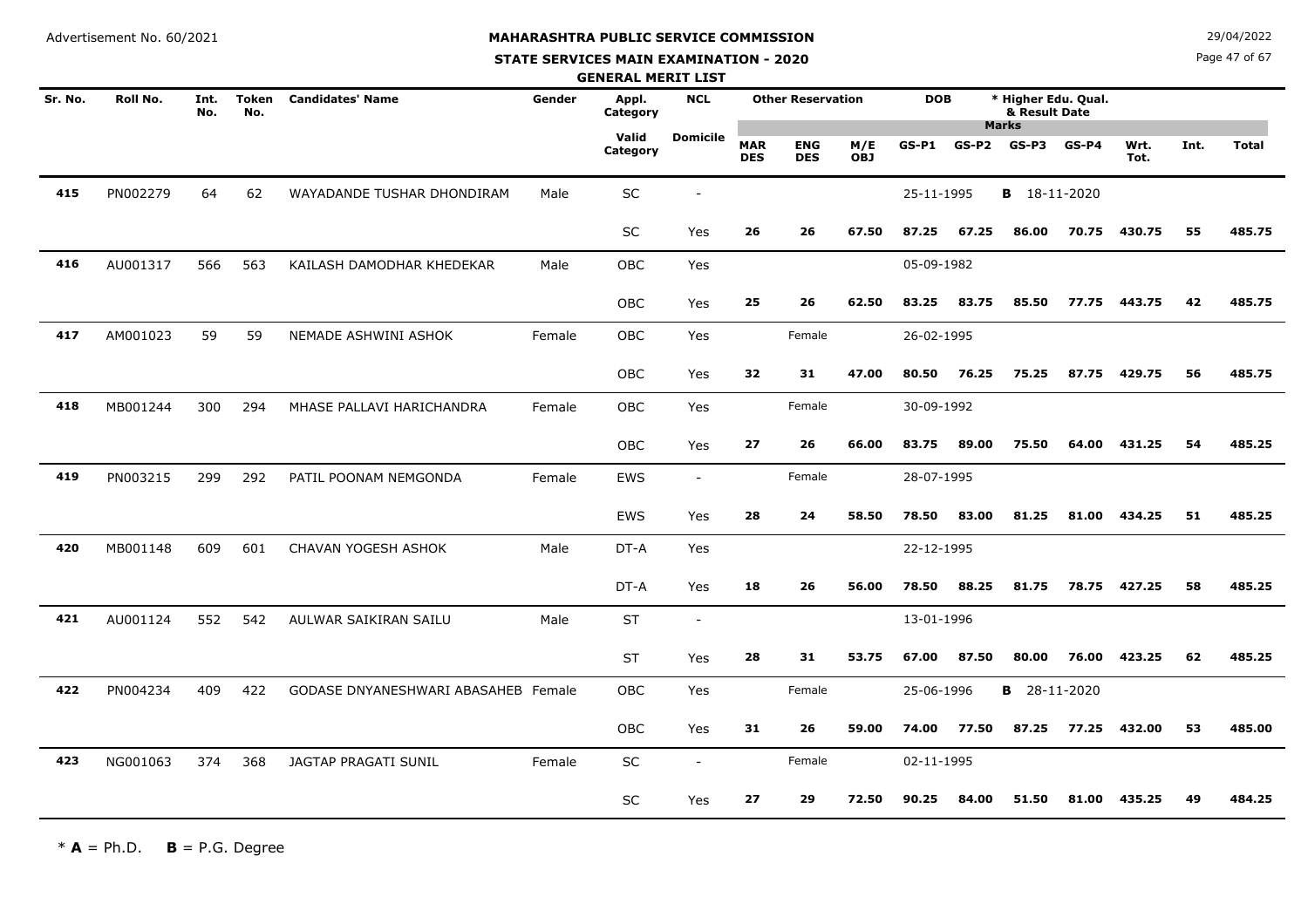#### **STATE SERVICES MAIN EXAMINATION - 2020**

**N**  $29/04/2022$ 

Page 48 of 67

|         |          |             |                     |                             |        | <b>GENERAL MERIT LIST</b> |                 |                          |                          |                   |            |         |                                                      |         |              |      |              |
|---------|----------|-------------|---------------------|-----------------------------|--------|---------------------------|-----------------|--------------------------|--------------------------|-------------------|------------|---------|------------------------------------------------------|---------|--------------|------|--------------|
| Sr. No. | Roll No. | Int.<br>No. | <b>Token</b><br>No. | <b>Candidates' Name</b>     | Gender | Appl.<br>Category         | <b>NCL</b>      |                          | <b>Other Reservation</b> |                   | <b>DOB</b> |         | * Higher Edu. Qual.<br>& Result Date<br><b>Marks</b> |         |              |      |              |
|         |          |             |                     |                             |        | Valid<br>Category         | <b>Domicile</b> | <b>MAR</b><br><b>DES</b> | <b>ENG</b><br><b>DES</b> | M/E<br><b>OBJ</b> | $GS-P1$    | $GS-P2$ | $GS-P3$                                              | $GS-P4$ | Wrt.<br>Tot. | Int. | <b>Total</b> |
| 424     | PN002247 | 96          | 91                  | KHANDARE VISHWAJIT ASHOKRAO | Male   | SC                        |                 |                          |                          |                   | 01-04-1995 |         |                                                      |         |              |      |              |
|         |          |             |                     |                             |        | <b>SC</b>                 | Yes             | 22                       | 29                       | 66.25             | 76.00      | 81.75   | 84.75                                                | 81.75   | 441.50       | 42   | 483.50       |
| 425     | PN001274 | 206         | 209                 | MORAMPALLE DEEPALI DNYANOBA | Female | <b>OBC</b>                | Yes             |                          | Female                   |                   | 07-08-1995 |         |                                                      |         |              |      |              |
|         |          |             |                     |                             |        | OBC                       | Yes             | 24                       | 26                       | 57.50             | 82.00      | 82.50   | 76.75                                                | 79.75   | 428.50       | 55   | 483.50       |
| 426     | PN004306 | 465         | 466                 | PHATAK PRADEEP DAYAL        | Male   | OBC                       | Yes             |                          |                          |                   | 06-05-1989 |         |                                                      |         |              |      |              |
|         |          |             |                     |                             |        | <b>OBC</b>                | Yes             | 27                       | 25                       | 61.25             | 89.25      | 80.00   | 88.75                                                | 69.00   | 440.25       | 43   | 483.25       |
| 427     | PN002175 | 162         | 161                 | MADANE KANCHAN RAMCHANDRA   | Female | NT-C                      | Yes             |                          | Female                   |                   | 12-04-1994 |         |                                                      |         |              |      |              |
|         |          |             |                     |                             |        | NT-C                      | Yes             | 28                       | 24                       | 66.50             | 77.75      | 87.25   | 69.50                                                | 74.25   | 427.25       | 56   | 483.25       |
| 428     | AU001168 | 514         | 505                 | KAWALE VIJAY WAMANRAO       | Male   | SC                        | $\sim$          |                          |                          |                   | 24-06-1990 |         |                                                      |         |              |      |              |
|         |          |             |                     |                             |        | SC                        | Yes             | 24                       | 22                       | 63.75             | 73.50      | 87.50   | 75.00                                                | 74.00   | 419.75       | 63   | 482.75       |
| 429     | PN003203 | 369         | 364                 | KHANDAVE SONAL BHAGUJI      | Female | <b>EWS</b>                | $\sim$          |                          | Female                   |                   | 07-03-1997 |         |                                                      |         |              |      |              |
|         |          |             |                     |                             |        | EWS                       | Yes             | 22                       | 30                       | 55.50             | 82.25      | 89.25   | 73.75                                                | 73.00   | 425.75       | 57   | 482.75       |
| 430     | PN002161 | 304         | 313                 | BARGE ANJALI RAVINDRA       | Female | Unreserved                | Yes             |                          | Female                   |                   | 09-05-1992 |         |                                                      |         |              |      |              |
|         |          |             |                     |                             |        | Unreserved                | Yes             | 29                       | 23                       | 64.25             | 82.00      | 74.25   | 83.50                                                | 79.50   | 435.50       | 47   | 482.50       |
| 431     | PN004213 | 586         | 594                 | DESAI SAYALI SANTAJIRAO     | Female | EWS                       |                 |                          | Female                   |                   | 22-12-1993 |         |                                                      |         |              |      |              |
|         |          |             |                     |                             |        | EWS                       | Yes             | 36                       | 28                       | 65.00             | 83.75      | 70.25   | 74.00                                                | 65.00   | 422.00       | 60   | 482.00       |
| 432     | PN002007 | 257         | 260                 | SHIVARKAR NILESH BALASAHEB  | Male   | <b>OBC</b>                | Yes             |                          |                          |                   | 01-11-1992 |         |                                                      |         |              |      |              |
|         |          |             |                     |                             |        | <b>OBC</b>                | Yes             | 25                       | 29                       | 68.00             | 81.75      | 95.00   | 71.25                                                | 76.75   | 446.75       | 35   | 481.75       |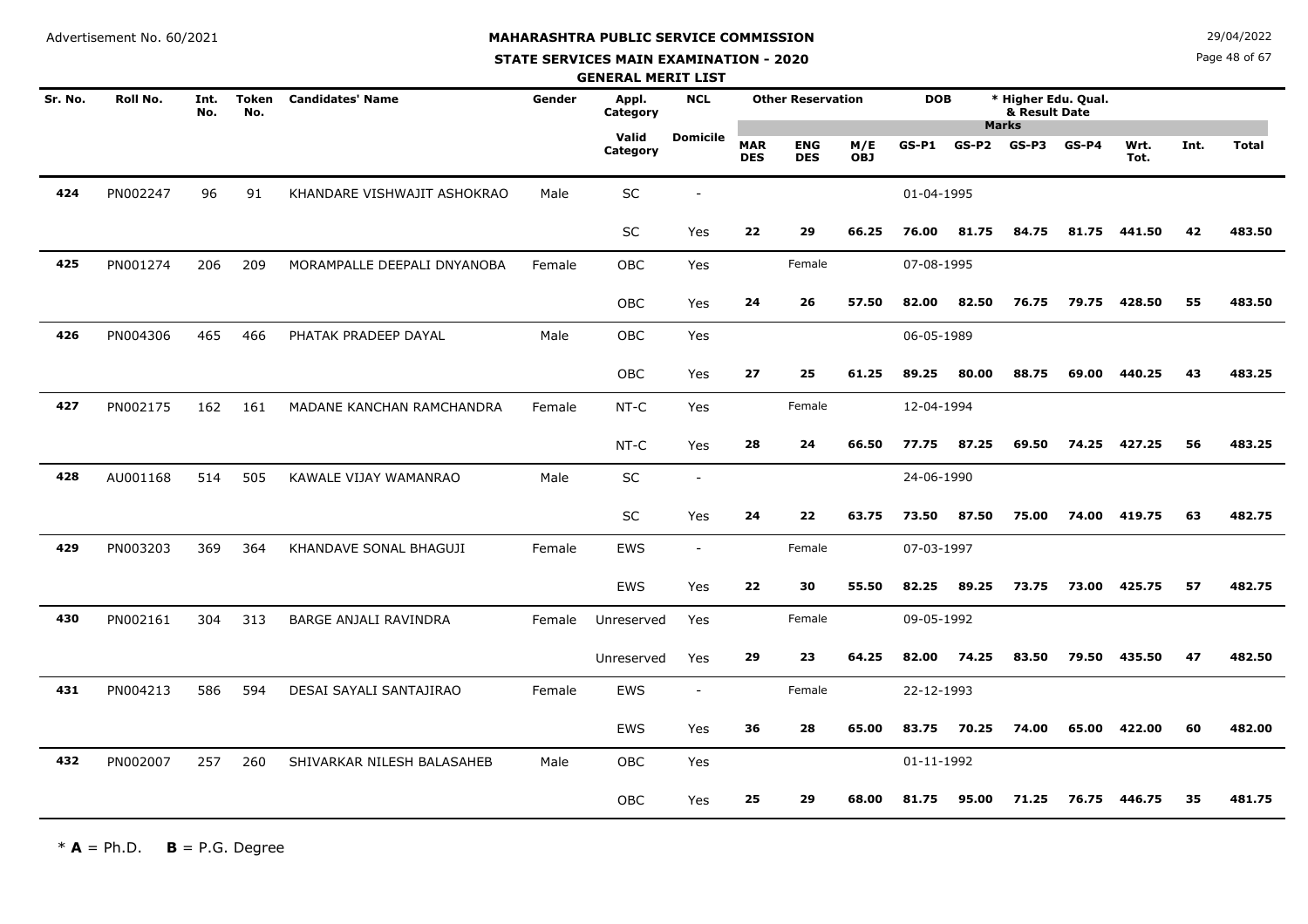# **MAHARASHTRA PUBLIC SERVICE COMMISSION**

#### **STATE SERVICES MAIN EXAMINATION - 2020**

**N**  $29/04/2022$ 

Page 49 of 67

|         |                 |             |                     |                                    |        | <b>GENERAL MERIT LIST</b> |            |                          |                          |                   |            |                         |                                      |         |              |      |              |
|---------|-----------------|-------------|---------------------|------------------------------------|--------|---------------------------|------------|--------------------------|--------------------------|-------------------|------------|-------------------------|--------------------------------------|---------|--------------|------|--------------|
| Sr. No. | <b>Roll No.</b> | Int.<br>No. | <b>Token</b><br>No. | <b>Candidates' Name</b>            | Gender | Appl.<br>Category         | <b>NCL</b> |                          | <b>Other Reservation</b> |                   | <b>DOB</b> |                         | * Higher Edu. Qual.<br>& Result Date |         |              |      |              |
|         |                 |             |                     |                                    |        | Valid<br>Category         | Domicile   | <b>MAR</b><br><b>DES</b> | <b>ENG</b><br><b>DES</b> | M/E<br><b>OBJ</b> | $GS-P1$    | <b>Marks</b><br>$GS-P2$ | GS-P3                                | $GS-P4$ | Wrt.<br>Tot. | Int. | <b>Total</b> |
| 433     | PN004095        | 401         | 405                 | DIGGIKAR HARSHVARDHAN BHIMRAO Male |        | SC                        |            |                          |                          |                   | 05-03-1993 |                         |                                      |         |              |      |              |
|         |                 |             |                     |                                    |        | SC                        | Yes        | 34                       | 28                       | 65.00             | 79.00      | 76.25                   | 67.75                                | 74.25   | 424.25       | 57   | 481.25       |
| 434     | PN002287        | 149         | 139                 | BANASODE SOMANATH RAMCHANDRA Male  |        | SC                        | $\sim$     |                          |                          |                   | 09-05-1994 |                         |                                      |         |              |      |              |
|         |                 |             |                     |                                    |        | SC                        | Yes        | 25                       | 12                       | 60.25             | 95.00      | 86.00                   | 90.75                                | 72.25   | 441.25       | 40   | 481.25       |
| 435     | PN004259        | 427         | 434                 | WALKE PRAJAKTA SANJAY              | Female | OBC                       | Yes        |                          | Female                   |                   | 24-07-1992 |                         |                                      |         |              |      |              |
|         |                 |             |                     |                                    |        | <b>OBC</b>                | Yes        | 27                       | 25                       | 59.50             | 87.75      | 80.25                   | 78.25                                | 76.50   | 434.25       | 46   | 480.25       |
| 436     | PN001360        | 248         | 247                 | DHAS POOJA VIKRAM                  | Female | EWS                       | $\sim$     |                          | Female                   |                   | 19-11-1994 |                         |                                      |         |              |      |              |
|         |                 |             |                     |                                    |        | <b>EWS</b>                | Yes        | 26                       | 21                       | 56.00             | 85.50      | 76.25                   | 77.50                                | 81.75   | 424.00       | 56   | 480.00       |
| 437     | PN003029        | 525         | 527                 | DHIMATE SUNITA PANDURANG           | Female | <b>SBC</b>                | Yes        |                          | Female                   |                   | 17-07-1984 |                         |                                      |         |              |      |              |
|         |                 |             |                     |                                    |        | <b>SBC</b>                | Yes        | 29                       | 34                       | 61.50             | 76.50      | 69.25                   | 84.50                                | 74.00   | 428.75       | 51   | 479.75       |
| 438     | AM001065        | 297         | 300                 | Rathod Ashish Subhash              | Male   | DT-A                      | Yes        |                          |                          |                   | 02-07-1989 |                         |                                      |         |              |      |              |
|         |                 |             |                     |                                    |        | DT-A                      | Yes        | 27                       | 20                       | 67.00             | 86.75      | 78.75                   | 77.50                                | 77.75   | 434.75       | 45   | 479.75       |
| 439     | PN003114        | 3           | 11                  | RAJE LAHURAJ VASANT                | Male   | <b>OBC</b>                | Yes        |                          |                          |                   | 04-01-1994 |                         |                                      |         |              |      |              |
|         |                 |             |                     |                                    |        | OBC                       | Yes        | 25                       | 21                       | 50.50             | 98.75      | 88.00                   | 86.25                                | 70.25   | 439.75       | 40   | 479.75       |
| 440     | PN001137        | 218         | 215                 | JADHAV SHARAD NAVNATH              | Male   | <b>OBC</b>                | Yes        |                          |                          |                   | 27-05-1994 |                         |                                      |         |              |      |              |
|         |                 |             |                     |                                    |        | OBC                       | Yes        | 25                       | 23                       | 56.50             | 80.75      | 87.00                   | 86.50                                | 83.00   | 441.75       | 38   | 479.75       |
| 441     | PN004380        | 326         | 323                 | VASAVE RAHUL BHUPENDRA             | Male   | <b>ST</b>                 | $\sim$     |                          |                          |                   | 24-08-1993 |                         |                                      |         |              |      |              |
|         |                 |             |                     |                                    |        | <b>ST</b>                 | Yes        | 29                       | 27                       | 53.00             | 84.50      | 74.25                   | 78.75                                | 83.00   | 429.50       | 50   | 479.50       |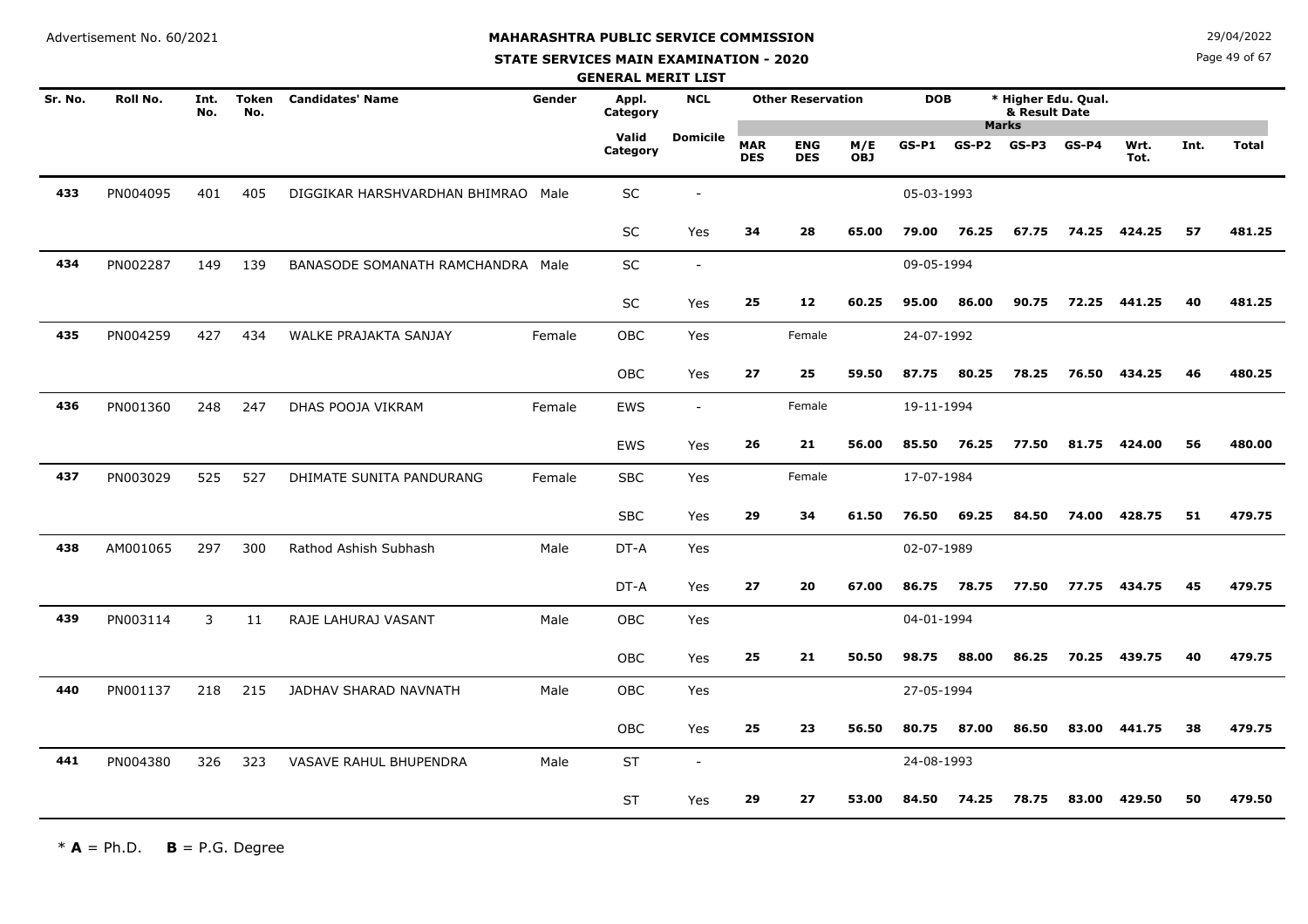#### **STATE SERVICES MAIN EXAMINATION - 2020**

**N**  $29/04/2022$ 

Page 50 of 67

|         |          |             |                     |                          |        | <b>GENERAL MERIT LIST</b> |                          |                          |                          |                   |            |         |                                      |         |              |      |              |
|---------|----------|-------------|---------------------|--------------------------|--------|---------------------------|--------------------------|--------------------------|--------------------------|-------------------|------------|---------|--------------------------------------|---------|--------------|------|--------------|
| Sr. No. | Roll No. | Int.<br>No. | <b>Token</b><br>No. | <b>Candidates' Name</b>  | Gender | Appl.<br>Category         | <b>NCL</b>               |                          | <b>Other Reservation</b> |                   | <b>DOB</b> |         | * Higher Edu. Qual.<br>& Result Date |         |              |      |              |
|         |          |             |                     |                          |        | Valid<br>Category         | <b>Domicile</b>          | <b>MAR</b><br><b>DES</b> | <b>ENG</b><br><b>DES</b> | M/E<br><b>OBJ</b> | $GS-P1$    | $GS-P2$ | <b>Marks</b><br>GS-P3                | $GS-P4$ | Wrt.<br>Tot. | Int. | <b>Total</b> |
| 442     | PN002415 | 445         | 452                 | MAHADIK NILAM DATTATRAYA | Female | EWS                       |                          |                          | Female                   |                   | 13-02-1996 |         | <b>B</b> 28-11-2020                  |         |              |      |              |
|         |          |             |                     |                          |        | EWS                       | Yes                      | 32                       | 34                       | 67.75             | 77.25      | 66.00   | 73.50                                | 72.25   | 422.75       | 56   | 478.75       |
| 443     | PN004198 | 433         | 439                 | Jadhav Ashish Vasant     | Male   | DT-A                      | Yes                      |                          |                          |                   | 29-08-1988 |         |                                      |         |              |      |              |
|         |          |             |                     |                          |        | DT-A                      | Yes                      | 21                       | 27                       | 56.00             | 78.00      | 91.25   | 91.25                                | 70.25   | 434.75       | 44   | 478.75       |
| 444     | PN003150 | 400         | 399                 | SHINDE PRIYANKA PRAKASH  | Female | EWS                       | $\overline{\phantom{a}}$ |                          | Female                   |                   | 27-02-1994 |         |                                      |         |              |      |              |
|         |          |             |                     |                          |        | EWS                       | Yes                      | 27                       | 36                       | 68.75             | 76.75      | 68.25   | 71.25                                | 80.25   | 428.25       | 50   | 478.25       |
| 445     | PN002051 | 79          | 89                  | THOKAL AKSHAY SARANGDHAR | Male   | SC                        | $\blacksquare$           |                          |                          |                   | 11-09-1993 |         |                                      |         |              |      |              |
|         |          |             |                     |                          |        | <b>SC</b>                 | Yes                      | 25                       | 27                       | 50.25             | 77.00      | 86.00   | 79.50                                | 75.25   | 420.00       | 58   | 478.00       |
| 446     | PN004116 | 487         | 478                 | SHINDE RUTUJA HIMMATRAO  | Female | EWS                       | $\overline{\phantom{a}}$ |                          | Female                   |                   | 13-07-1994 |         |                                      |         |              |      |              |
|         |          |             |                     |                          |        | EWS                       | Yes                      | 26                       | 31                       | 77.50             | 81.00      | 71.50   | 73.50                                | 67.50   | 428.00       | 50   | 478.00       |
| 447     | PN001356 | 207         | 206                 | KHADTARE POOJA AMBADAS   | Female | SC                        | $\sim$                   |                          | Female                   |                   | 07-01-1995 |         |                                      |         |              |      |              |
|         |          |             |                     |                          |        | SC                        | Yes                      | 40                       | 27                       | 58.75             | 84.00      | 69.25   | 72.25                                | 63.50   | 414.75       | 63   | 477.75       |
| 448     | PN002089 | 202         | 203                 | PHAD ROHINI VISHWAMBHAR  | Female | NT-D                      | Yes                      |                          | Female                   |                   | 27-02-1997 |         |                                      |         |              |      |              |
|         |          |             |                     |                          |        | NT-D                      | Yes                      | 28                       | 25                       | 52.00             | 83.50      | 76.50   | 77.25                                | 75.50   | 417.75       | 60   | 477.75       |
| 449     | PN001214 | 222         | 218                 | KADAM RAVIRAJ SURESH     | Male   | SC                        | $\overline{\phantom{a}}$ |                          |                          |                   | 11-06-1991 |         |                                      |         |              |      |              |
|         |          |             |                     |                          |        | SC                        | Yes                      | 23                       | 27                       | 51.25             | 91.25      | 87.50   | 74.75                                | 77.75   | 432.50       | 45   | 477.50       |
| 450     | PN002001 | 163         | 159                 | KALEWAGH PRATIK BALBHIM  | Male   | SC                        | $\overline{\phantom{a}}$ |                          |                          |                   | 03-08-1996 |         |                                      |         |              |      |              |
|         |          |             |                     |                          |        | SC                        | Yes                      | 26                       | 28                       | 64.00             | 75.50      | 73.25   | 93.50                                | 77.00   | 437.25       | 40   | 477.25       |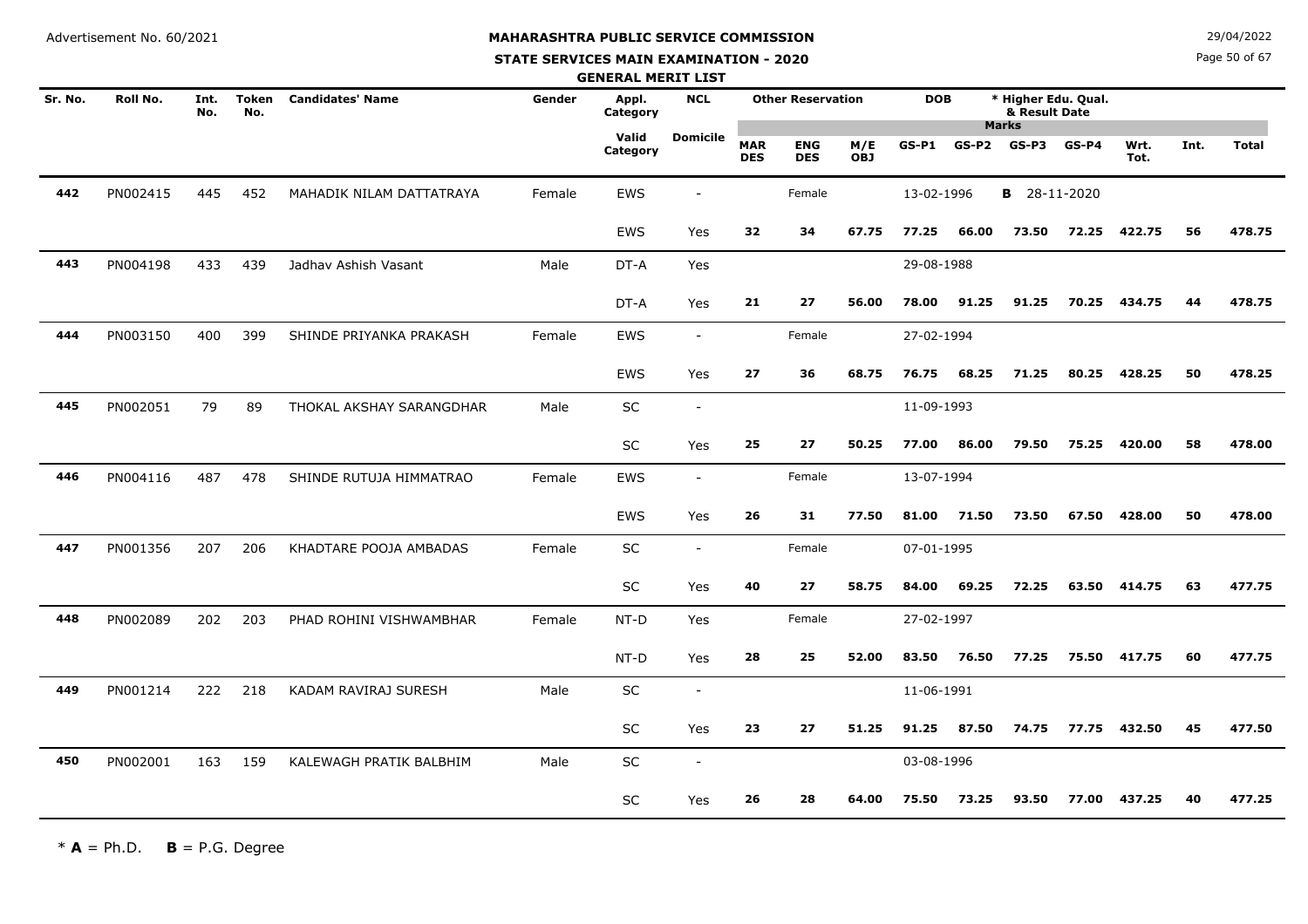#### **STATE SERVICES MAIN EXAMINATION - 2020**

**N**  $29/04/2022$ 

Page 51 of 67

|         |          |             |                     |                                |        | <b>GENERAL MERIT LIST</b> |                          |                          |                          |                   |            |       |                                      |         |              |      |              |
|---------|----------|-------------|---------------------|--------------------------------|--------|---------------------------|--------------------------|--------------------------|--------------------------|-------------------|------------|-------|--------------------------------------|---------|--------------|------|--------------|
| Sr. No. | Roll No. | Int.<br>No. | <b>Token</b><br>No. | <b>Candidates' Name</b>        | Gender | Appl.<br>Category         | <b>NCL</b>               |                          | <b>Other Reservation</b> |                   | <b>DOB</b> |       | * Higher Edu. Qual.<br>& Result Date |         |              |      |              |
|         |          |             |                     |                                |        | Valid<br>Category         | <b>Domicile</b>          | <b>MAR</b><br><b>DES</b> | <b>ENG</b><br><b>DES</b> | M/E<br><b>OBJ</b> | $GS-P1$    |       | <b>Marks</b><br>$GS-P2$ $GS-P3$      | $GS-P4$ | Wrt.<br>Tot. | Int. | <b>Total</b> |
| 451     | PN001306 | 245         | 254                 | Gawand Anuja Ramdas            | Female | <b>OBC</b>                | Yes                      |                          | Female                   |                   | 31-03-1992 |       |                                      |         |              |      |              |
|         |          |             |                     |                                |        | <b>OBC</b>                | Yes                      | 20                       | 23                       | 58.75             | 84.50      | 79.75 | 72.75                                | 76.25   | 415.00       | 62   | 477.00       |
| 452     | PN005315 | 475         | 484                 | <b>BHAROSE NEETA BALASAHEB</b> | Female | <b>EWS</b>                | $\overline{\phantom{a}}$ |                          | Female                   |                   | 14-05-1991 |       |                                      |         |              |      |              |
|         |          |             |                     |                                |        | EWS                       | Yes                      | 30                       | 28                       | 73.75             | 84.00      | 75.00 | 74.75                                | 63.25   | 428.75       | 48   | 476.75       |
| 453     | PN005120 | 447         | 447                 | Parihar Ravindra Panjabrao     | Male   | DT-A                      | Yes                      |                          |                          |                   | 20-11-1988 |       |                                      |         |              |      |              |
|         |          |             |                     |                                |        | DT-A                      | Yes                      | 22                       | 22                       | 51.50             | 95.75      | 88.00 | 74.00                                | 79.25   | 432.50       | 44   | 476.50       |
| 454     | NG001048 | 339         | 343                 | DAHIWALE DIPAM HARISHCHANDRA   | Male   | SC                        | $\sim$                   |                          |                          |                   | 02-09-1996 |       |                                      |         |              |      |              |
|         |          |             |                     |                                |        | SC                        | Yes                      | 28                       | 24                       | 49.75             | 83.75      | 82.50 | 83.50                                | 79.75   | 431.25       | 45   | 476.25       |
| 455     | AU001225 | 483         | 475                 | WAGHMARE SURESH DEVRAO         | Male   | SC                        | $\overline{\phantom{a}}$ |                          |                          |                   | 01-06-1986 |       |                                      |         |              |      |              |
|         |          |             |                     |                                |        | SC                        | Yes                      | 29                       | 27                       | 58.50             | 79.00      | 76.75 | 75.00                                | 74.50   | 419.75       | 56   | 475.75       |
| 456     | PN001316 | 105         | 95                  | NAGESHA RAMU BAMANE            | Male   | SC                        | $\sim$                   |                          |                          |                   | 02-08-1986 |       | <b>B</b> 13-02-2014                  |         |              |      |              |
|         |          |             |                     |                                |        | SC                        | Yes                      | 19                       | 31                       | 56.25             | 90.50      | 73.75 | 76.25                                | 72.75   | 419.50       | 56   | 475.50       |
| 457     | PN004335 | 13          | $\overline{7}$      | Shingade Prajakta Ramchandra   | Female | NT-C                      | Yes                      |                          | Female                   |                   | 17-07-1992 |       |                                      |         |              |      |              |
|         |          |             |                     |                                |        | NT-C                      | Yes                      | 27                       | 25                       | 72.00             | 78.50      | 69.50 | 75.00                                | 74.25   | 421.25       | 54   | 475.25       |
| 458     | PN001272 | 213         | 221                 | DHAKNE DIPEEKA SOPANRAO        | Female | NT-D                      | Yes                      |                          | Female                   |                   | 28-07-1992 |       |                                      |         |              |      |              |
|         |          |             |                     |                                |        | NT-D                      | Yes                      | 24                       | 21                       | 57.50             | 76.75      | 71.25 | 87.50                                | 79.00   | 417.00       | 58   | 475.00       |
| 459     | PN004104 | 368         | 367                 | VANJARI PRAJAKTA ARUN          | Female | NT-D                      | Yes                      |                          | Female                   |                   | 15-03-1994 |       |                                      |         |              |      |              |
|         |          |             |                     |                                |        | NT-D                      | Yes                      | 31                       | 29                       | 62.50             | 82.00      | 85.75 | 72.50                                | 67.25   | 430.00       | 45   | 475.00       |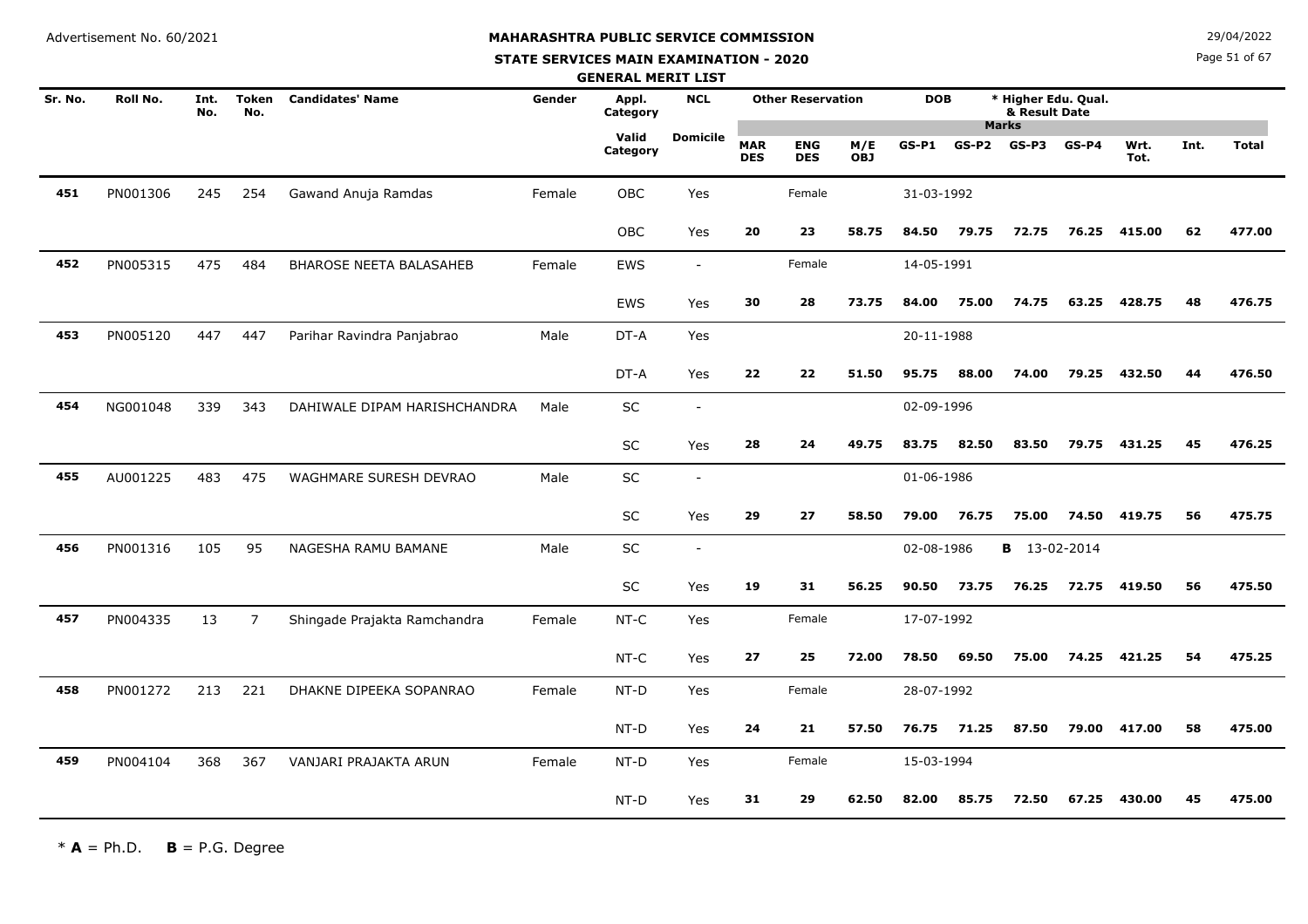# **MAHARASHTRA PUBLIC SERVICE COMMISSION**

#### **STATE SERVICES MAIN EXAMINATION - 2020**

**N**  $29/04/2022$ 

Page 52 of 67

|         |          |                |                     |                              |        | <b>GENERAL MERIT LIST</b> |                          |                          |                          |                   |            |         |                                      |         |              |      |              |
|---------|----------|----------------|---------------------|------------------------------|--------|---------------------------|--------------------------|--------------------------|--------------------------|-------------------|------------|---------|--------------------------------------|---------|--------------|------|--------------|
| Sr. No. | Roll No. | Int.<br>No.    | <b>Token</b><br>No. | <b>Candidates' Name</b>      | Gender | Appl.<br>Category         | <b>NCL</b>               |                          | <b>Other Reservation</b> |                   | <b>DOB</b> |         | * Higher Edu. Qual.<br>& Result Date |         |              |      |              |
|         |          |                |                     |                              |        | Valid<br>Category         | <b>Domicile</b>          | <b>MAR</b><br><b>DES</b> | <b>ENG</b><br><b>DES</b> | M/E<br><b>OBJ</b> | GS-P1      | $GS-P2$ | <b>Marks</b><br>GS-P3                | $GS-P4$ | Wrt.<br>Tot. | Int. | <b>Total</b> |
| 460     | PN001229 | 69             | 71                  | WADHAI MAHESH SURESH         | Male   | SC                        |                          |                          |                          |                   | 16-06-1991 |         |                                      |         |              |      |              |
|         |          |                |                     |                              |        | SC                        | Yes                      | 23                       | 24                       | 61.25             | 90.50      | 78.75   | 81.25                                | 74.00   | 432.75       | 42   | 474.75       |
| 461     | PN005070 | 263            | 270                 | Thorat Abhijeet chandrakant  | Male   | SC                        | $\overline{\phantom{a}}$ |                          |                          |                   | 26-04-1995 |         |                                      |         |              |      |              |
|         |          |                |                     |                              |        | <b>SC</b>                 | Yes                      | 27                       | 22                       | 61.25             | 89.75      | 70.75   | 82.50                                | 72.25   | 425.50       | 49   | 474.50       |
| 462     | PN004018 | 354            | 355                 | NARSALE MANISHA SHAHAJI      | Female | EWS                       | $\overline{\phantom{a}}$ |                          | Female                   |                   | 21-12-1995 |         |                                      |         |              |      |              |
|         |          |                |                     |                              |        | EWS                       | Yes                      | 23                       | 22                       | 60.50             | 86.00      | 79.75   | 81.00                                | 72.75   | 425.00       | 49   | 474.00       |
| 463     | PN004235 | 505            | 520                 | <b>GHODAKE DEEPAK ANKUSH</b> | Male   | $NT-B$                    | Yes                      |                          |                          |                   | 20-10-1983 |         | <b>B</b> 18-12-2006                  |         |              |      |              |
|         |          |                |                     |                              |        | $NT-B$                    | Yes                      | 25                       | 28                       | 66.25             | 89.25      | 68.75   | 82.50                                | 74.00   | 433.75       | 40   | 473.75       |
| 464     | AM001074 | $\overline{4}$ | 14                  | BOKEY ASHWINI PRAKASHRAO     | Female | OBC                       | Yes                      |                          | Female                   |                   | 23-06-1995 |         | <b>B</b> 25-08-2018                  |         |              |      |              |
|         |          |                |                     |                              |        | OBC                       | Yes                      | 29                       | 22                       | 47.25             | 87.75      | 85.00   | 74.50                                | 72.25   | 417.75       | 56   | 473.75       |
| 465     | PN002226 | 499            | 492                 | SURYAVANSHI SONAL RAMESH     | Female | <b>OBC</b>                | Yes                      |                          | Female                   |                   | 12-05-1998 |         |                                      |         |              |      |              |
|         |          |                |                     |                              |        | OBC                       | Yes                      | 29                       | 19                       | 52.25             | 89.50      | 74.50   | 77.50                                | 78.75   | 420.50       | 53   | 473.50       |
| 466     | AU001156 | 467            | 468                 | DHALE BHANUDAS DNYANOBA      | Male   | SC                        | $\overline{\phantom{a}}$ |                          |                          |                   | 02-02-1982 |         | <b>B</b> 18-07-2014                  |         |              |      |              |
|         |          |                |                     |                              |        | SC                        | Yes                      | 28                       | 34                       | 58.25             | 78.00      | 78.75   | 73.75                                | 74.25   | 425.00       | 48   | 473.00       |
| 467     | PN001237 | 109            | 120                 | SHINDE ADWITA MOHAN          | Female | SC                        | $\overline{\phantom{a}}$ |                          | Female                   |                   | 28-02-1994 |         |                                      |         |              |      |              |
|         |          |                |                     |                              |        | SC                        | Yes                      | 30                       | 28                       | 67.75             | 77.50      | 75.25   | 76.25                                | 72.00   | 426.75       | 46   | 472.75       |
| 468     | PN001221 | 65             | 67                  | BHAGAT PRASHIK BHOJRAJ       | Male   | SC                        | $\overline{\phantom{a}}$ |                          |                          |                   | 27-09-1995 |         |                                      |         |              |      |              |
|         |          |                |                     |                              |        | SC                        | Yes                      | 23                       | 27                       | 64.00             | 72.25      | 81.50   | 76.25                                | 70.75   | 414.75       | 58   | 472.75       |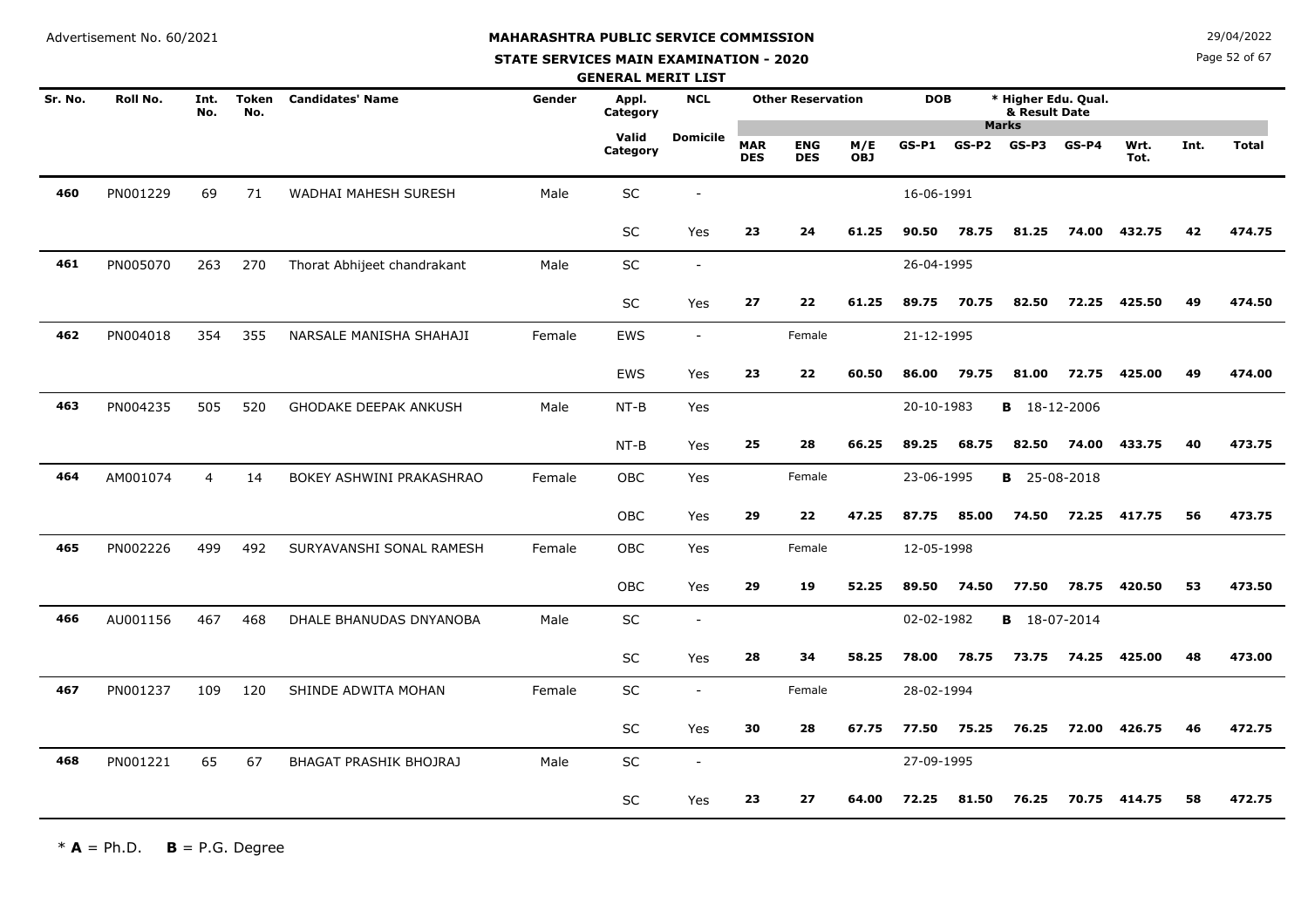#### **STATE SERVICES MAIN EXAMINATION - 2020**

**N**  $29/04/2022$ 

Page 53 of 67

|         |          |             |                     |                                      |        | <b>GENERAL MERIT LIST</b> |                          |                          |                          |                   |            |         |                                      |         |              |      |              |
|---------|----------|-------------|---------------------|--------------------------------------|--------|---------------------------|--------------------------|--------------------------|--------------------------|-------------------|------------|---------|--------------------------------------|---------|--------------|------|--------------|
| Sr. No. | Roll No. | Int.<br>No. | <b>Token</b><br>No. | <b>Candidates' Name</b>              | Gender | Appl.<br>Category         | <b>NCL</b>               |                          | <b>Other Reservation</b> |                   | <b>DOB</b> |         | * Higher Edu. Qual.<br>& Result Date |         |              |      |              |
|         |          |             |                     |                                      |        | Valid<br>Category         | <b>Domicile</b>          | <b>MAR</b><br><b>DES</b> | <b>ENG</b><br><b>DES</b> | M/E<br><b>OBJ</b> | $GS-P1$    | $GS-P2$ | <b>Marks</b><br>GS-P3                | $GS-P4$ | Wrt.<br>Tot. | Int. | <b>Total</b> |
| 469     | NS001167 | 534         | 523                 | SALVE YOGESH VILASRAO                | Male   | $\sf SC$                  |                          |                          |                          |                   | 05-05-1988 |         |                                      |         |              |      |              |
|         |          |             |                     |                                      |        | <b>SC</b>                 | Yes                      | 24                       | 23                       | 65.00             | 78.25      | 83.00   | 83.50                                | 70.25   | 427.00       | 45   | 472.00       |
| 470     | PN005295 | 448         | 450                 | MOHITE PRANOTI SANJIVAN              | Female | <b>OBC</b>                | Yes                      |                          | Female                   |                   | 07-08-1995 |         |                                      |         |              |      |              |
|         |          |             |                     |                                      |        | OBC                       | Yes                      | 29                       | 26                       | 74.25             | 80.25      | 73.00   | 68.00                                | 69.25   | 419.75       | 52   | 471.75       |
| 471     | NS001144 | 523         | 526                 | AHER TEJASVINI PRAFULLA              | Female | OBC                       | Yes                      |                          | Female                   |                   | 22-03-1996 |         |                                      |         |              |      |              |
|         |          |             |                     |                                      |        | OBC                       | Yes                      | 34                       | 32                       | 65.00             | 73.00      | 73.75   | 77.50                                | 61.50   | 416.75       | 55   | 471.75       |
| 472     | PN005300 | 334         | 332                 | GAVAKAR RAHUL BALKRISHNA             | Male   | $NT-B$                    | Yes                      |                          |                          |                   | 11-05-1997 |         |                                      |         |              |      |              |
|         |          |             |                     |                                      |        | $NT-B$                    | Yes                      | 29                       | 25                       | 60.75             | 77.25      | 78.25   | 88.00                                | 72.75   | 431.00       | 40   | 471.00       |
| 473     | PN005089 | 429         | 429                 | KALE RUTUJA MADHUKAR                 | Female | EWS                       | $\sim$                   |                          | Female                   |                   | 21-10-1998 |         |                                      |         |              |      |              |
|         |          |             |                     |                                      |        | <b>EWS</b>                | Yes                      | 33                       | 29                       | 60.75             | 81.75      | 72.75   | 76.75                                | 68.00   | 422.00       | 48   | 470.00       |
| 474     | PN002090 | 142         | 141                 | MALKUNAIK RAVIKIRAN MALLIKARJUN Male |        | $NT-B$                    | Yes                      |                          |                          |                   | 17-10-1992 |         |                                      |         |              |      |              |
|         |          |             |                     |                                      |        | $NT-B$                    | Yes                      | 23                       | 21                       | 60.00             | 89.25      | 83.75   | 70.00                                | 76.50   | 423.50       | 46   | 469.50       |
| 475     | MB001243 | 578         | 571                 | RASAM SONALI RAMESH                  | Female | EWS                       | $\overline{\phantom{a}}$ |                          | Female                   |                   | 27-06-1994 |         | <b>B</b> 01-09-2016                  |         |              |      |              |
|         |          |             |                     |                                      |        | EWS                       | Yes                      | 23                       | 28                       | 66.50             | 80.00      | 79.50   | 77.75                                | 67.50   | 422.25       | 47   | 469.25       |
| 476     | PN002081 | 56          | 53                  | SONAWALE PRASHANT LALASO             | Male   | SC                        | $\overline{\phantom{a}}$ |                          |                          |                   | 05-09-1997 |         | <b>B</b> 18-11-2020                  |         |              |      |              |
|         |          |             |                     |                                      |        | <b>SC</b>                 | Yes                      | 27                       | 24                       | 61.25             | 72.75      | 84.25   | 82.50                                | 65.75   | 417.50       | 50   | 467.50       |
| 477     | PN004214 | 296         | 288                 | VANAVE RUTUJA ASHRU                  | Female | NT-D                      | Yes                      |                          | Female                   |                   | 28-10-1997 |         |                                      |         |              |      |              |
|         |          |             |                     |                                      |        | NT-D                      | Yes                      | 29                       | 28                       | 55.25             | 80.25      | 76.00   | 70.25                                | 68.75   | 407.50       | 60   | 467.50       |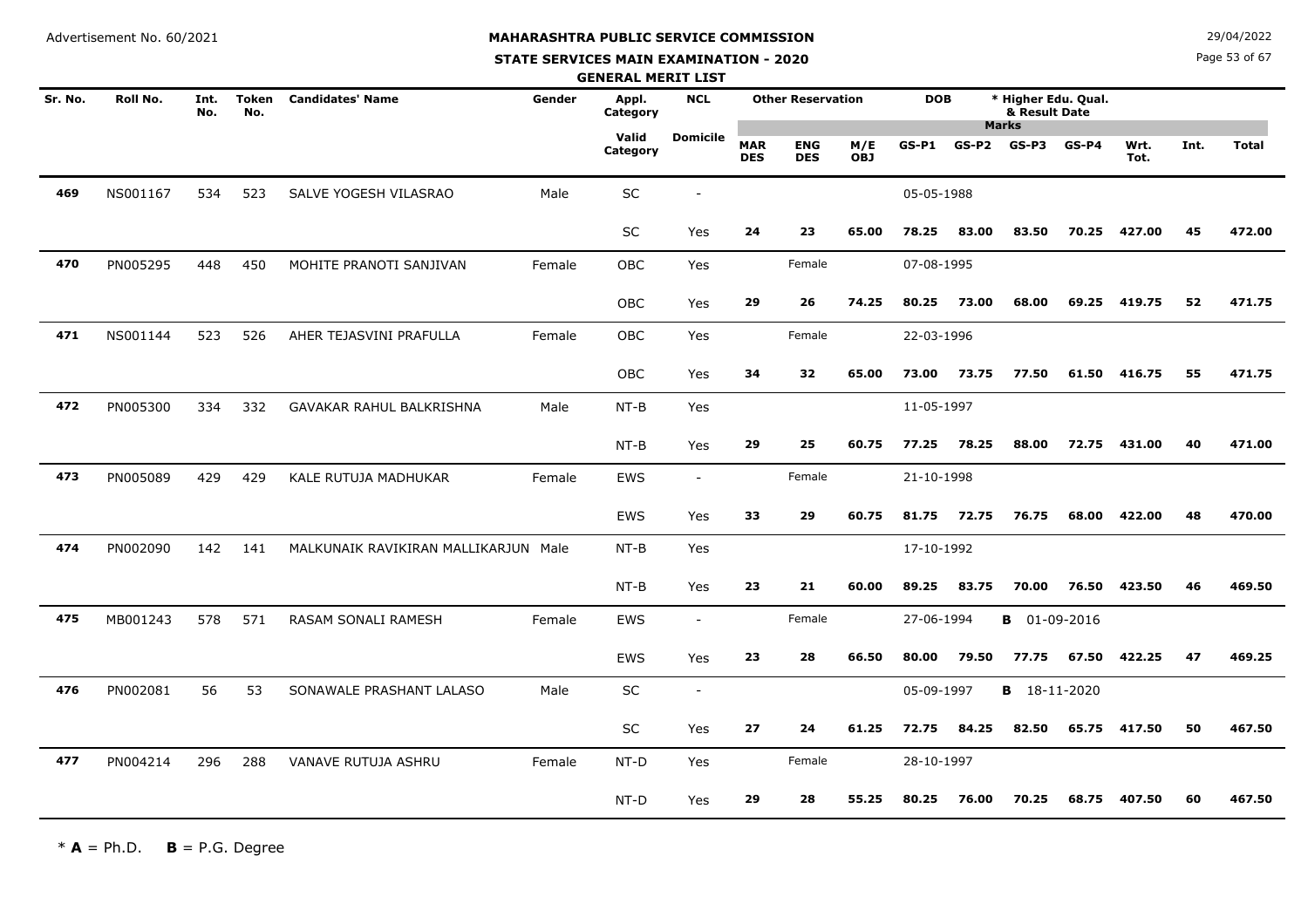#### **STATE SERVICES MAIN EXAMINATION - 2020**

**N**  $29/04/2022$ 

Page 54 of 67

|         |          |             |              |                              |        | <b>GENERAL MERIT LIST</b> |                          |                          |                          |                   |            |       |                                                      |         |              |      |              |
|---------|----------|-------------|--------------|------------------------------|--------|---------------------------|--------------------------|--------------------------|--------------------------|-------------------|------------|-------|------------------------------------------------------|---------|--------------|------|--------------|
| Sr. No. | Roll No. | Int.<br>No. | Token<br>No. | <b>Candidates' Name</b>      | Gender | Appl.<br>Category         | <b>NCL</b>               |                          | <b>Other Reservation</b> |                   | <b>DOB</b> |       | * Higher Edu. Qual.<br>& Result Date<br><b>Marks</b> |         |              |      |              |
|         |          |             |              |                              |        | Valid<br>Category         | <b>Domicile</b>          | <b>MAR</b><br><b>DES</b> | <b>ENG</b><br><b>DES</b> | M/E<br><b>OBJ</b> | $GS-P1$    | GS-P2 | GS-P3                                                | $GS-P4$ | Wrt.<br>Tot. | Int. | <b>Total</b> |
| 478     | PN004096 | 383         | 379          | HANDE SANJEEVANI SHARAD      | Female | NT-C                      | Yes                      |                          | Female                   |                   | 06-12-1996 |       |                                                      |         |              |      |              |
|         |          |             |              |                              |        | NT-C                      | Yes                      | 35                       | 26                       | 54.75             | 68.75      | 85.25 | 75.00                                                | 67.00   | 411.75       | 55   | 466.75       |
| 479     | PN004401 | 426         | 433          | KALE PRANITA KAILAS          | Female | <b>OBC</b>                | Yes                      |                          | Female                   |                   | 03-10-1997 |       |                                                      |         |              |      |              |
|         |          |             |              |                              |        | OBC                       | Yes                      | 29                       | 26                       | 63.75             | 67.75      | 83.75 | 73.75                                                | 66.75   | 410.75       | 55   | 465.75       |
| 480     | PN001194 | 361         | 363          | kadam sonali suresh          | Female | SC                        | $\overline{\phantom{a}}$ |                          | Female                   |                   | 22-06-1992 |       |                                                      |         |              |      |              |
|         |          |             |              |                              |        | <b>SC</b>                 | Yes                      | 27                       | 26                       | 63.00             | 85.75      | 70.50 | 72.00                                                | 66.25   | 410.50       | 55   | 465.50       |
| 481     | PN002302 | 198         | 208          | SABALE DIPALI DILIP          | Female | <b>EWS</b>                | $\sim$                   |                          | Female                   |                   | 14-05-1992 |       |                                                      |         |              |      |              |
|         |          |             |              |                              |        | EWS                       | Yes                      | 25                       | 38                       | 68.75             | 68.00      | 75.50 | 75.25                                                | 72.75   | 423.25       | 42   | 465.25       |
| 482     | PN001369 | 129         | 134          | INGAWALE AJINKYA DEELIP      | Male   | SC                        | $\overline{\phantom{a}}$ |                          |                          |                   | 01-07-1991 |       |                                                      |         |              |      |              |
|         |          |             |              |                              |        | <b>SC</b>                 | Yes                      | 30                       | 25                       | 58.75             | 77.25      | 80.00 | 68.50                                                | 70.25   | 409.75       | 55   | 464.75       |
| 483     | PN005151 | 457         | 458          | VAISHNAVI DILIP PUJARI       | Female | <b>OBC</b>                | Yes                      |                          | Female                   |                   | 03-07-1993 |       | <b>B</b> 13-06-2016                                  |         |              |      |              |
|         |          |             |              |                              |        | OBC                       | Yes                      | 26                       | 24                       | 67.75             | 72.00      | 67.50 | 83.25                                                | 80.00   | 420.50       | 44   | 464.50       |
| 484     | PN001441 | 210         | 199          | DANDGE TUSHAR NARAYANRAO     | Male   | SC                        | $\sim$                   |                          |                          |                   | 30-12-1991 |       |                                                      |         |              |      |              |
|         |          |             |              |                              |        | SC                        | Yes                      | 29                       | 25                       | 57.50             | 76.50      | 70.50 | 72.75                                                | 77.25   | 408.50       | 56   | 464.50       |
| 485     | NG001042 | 246         | 255          | AMIT DRONACHARYA NANDESHWAR  | Male   | SC                        | $\sim$                   |                          |                          |                   | 22-06-1993 |       |                                                      |         |              |      |              |
|         |          |             |              |                              |        | <b>SC</b>                 | Yes                      | 25                       | 24                       | 61.25             | 83.00      | 57.50 | 81.25                                                | 76.50   | 408.50       | 56   | 464.50       |
| 486     | NS001099 | 461         | 465          | KHAIRNAR PRATIKSHA SHANTARAM | Female | OBC                       | Yes                      |                          | Female                   |                   | 15-05-1997 |       |                                                      |         |              |      |              |
|         |          |             |              |                              |        | OBC                       | Yes                      | 33                       | 25                       | 51.00             | 72.50      | 70.75 | 80.75                                                | 70.00   | 403.00       | 61   | 464.00       |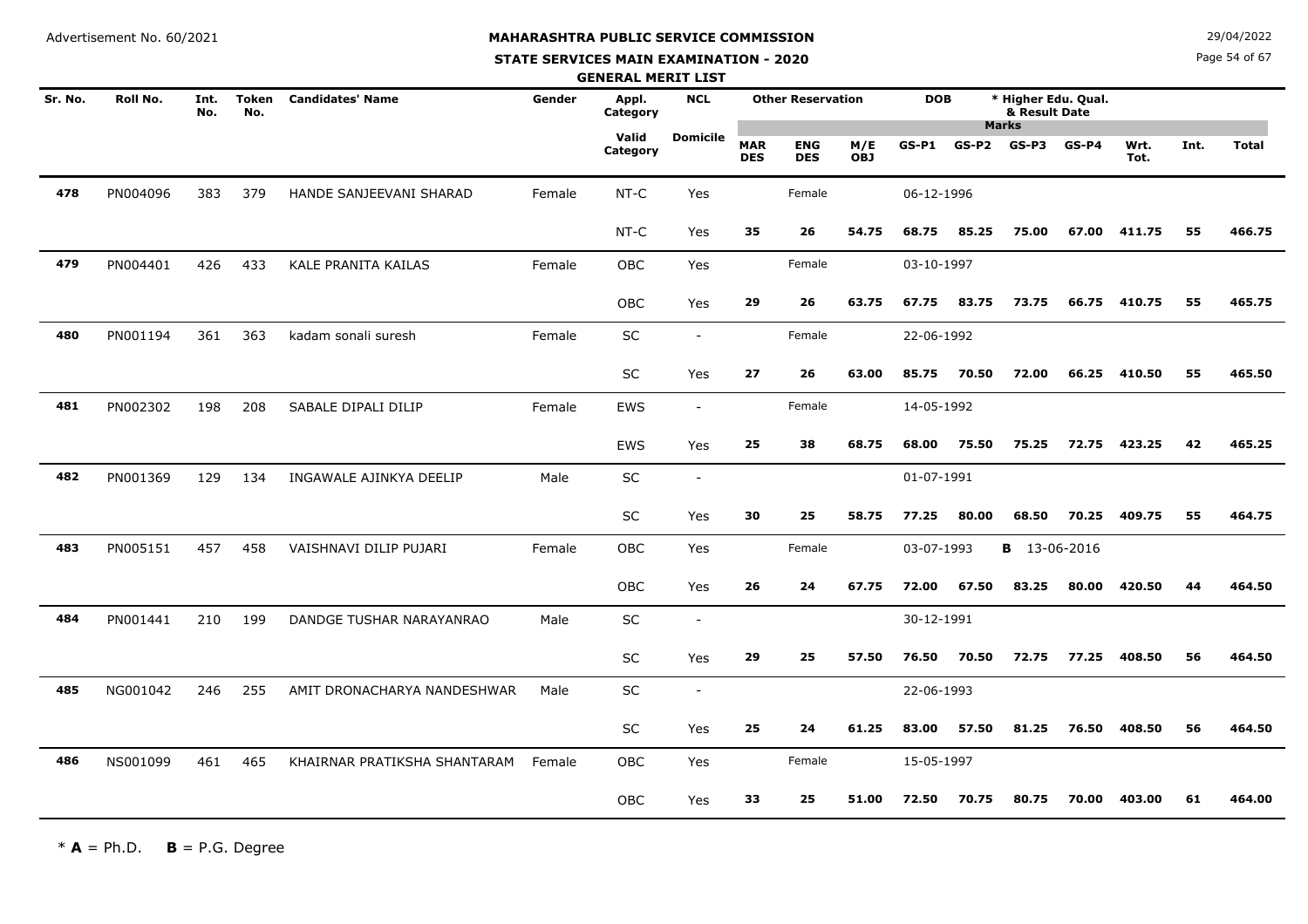#### **STATE SERVICES MAIN EXAMINATION - 2020**

**N**  $29/04/2022$ 

Page 55 of 67

|         |          |             |                     |                            |        | <b>GENERAL MERIT LIST</b> |                          |                          |                          |                   |            |         |                                                      |         |              |      |              |
|---------|----------|-------------|---------------------|----------------------------|--------|---------------------------|--------------------------|--------------------------|--------------------------|-------------------|------------|---------|------------------------------------------------------|---------|--------------|------|--------------|
| Sr. No. | Roll No. | Int.<br>No. | <b>Token</b><br>No. | <b>Candidates' Name</b>    | Gender | Appl.<br>Category         | <b>NCL</b>               |                          | <b>Other Reservation</b> |                   | <b>DOB</b> |         | * Higher Edu. Qual.<br>& Result Date<br><b>Marks</b> |         |              |      |              |
|         |          |             |                     |                            |        | Valid<br>Category         | <b>Domicile</b>          | <b>MAR</b><br><b>DES</b> | <b>ENG</b><br><b>DES</b> | M/E<br><b>OBJ</b> | $GS-P1$    | $GS-P2$ | $GS-P3$                                              | $GS-P4$ | Wrt.<br>Tot. | Int. | <b>Total</b> |
| 487     | MB001150 | 462         | 467                 | PATIL DARSHANA JAGANNATH   | Female | <b>OBC</b>                | Yes                      |                          | Female                   |                   | 17-04-1986 |         | <b>B</b> 16-08-2013                                  |         |              |      |              |
|         |          |             |                     |                            |        | <b>OBC</b>                | Yes                      | 36                       | 31                       | 68.25             | 79.25      | 63.50   | 62.50                                                | 64.25   | 404.75       | 59   | 463.75       |
| 488     | PN002357 | 298         | 293                 | ANDHALE POOJA BHIMASHANKAR | Female | NT-D                      | Yes                      |                          | Female                   |                   | 22-04-1992 |         | <b>B</b> 22-03-2016                                  |         |              |      |              |
|         |          |             |                     |                            |        | NT-D                      | Yes                      | 29                       | 25                       | 69.25             | 67.50      | 73.25   | 85.25                                                | 68.50   | 417.75       | 46   | 463.75       |
| 489     | PN002292 | 217         | 223                 | ADHAGALE AKSHATA ASHOK     | Female | <b>SC</b>                 | $\blacksquare$           |                          | Female                   |                   | 27-04-1993 |         |                                                      |         |              |      |              |
|         |          |             |                     |                            |        | SC                        | Yes                      | 27                       | 34                       | 56.50             | 73.75      | 71.25   | 78.75                                                | 74.75   | 416.00       | 47   | 463.00       |
| 490     | PN004360 | 442         | 456                 | CHAUTMOL DINESH ATMARAM    | Male   | SC                        | $\overline{\phantom{a}}$ |                          |                          |                   | 14-06-1993 |         |                                                      |         |              |      |              |
|         |          |             |                     |                            |        | <b>SC</b>                 | Yes                      | 22                       | 22                       | 55.00             | 83.00      | 72.50   | 70.50                                                | 84.00   | 409.00       | 54   | 463.00       |
| 491     | NS001080 | 104         | 96                  | MOULE MAHESH EKNATH        | Male   | <b>ST</b>                 | $\overline{\phantom{a}}$ |                          |                          |                   | 10-01-1996 |         |                                                      |         |              |      |              |
|         |          |             |                     |                            |        | <b>ST</b>                 | Yes                      | 25                       | 30                       | 54.00             | 70.75      | 83.50   | 74.00                                                | 70.00   | 407.25       | 55   | 462.25       |
| 492     | NS001105 | 337         | 338                 | MORANKAR MANISHA RAVINDRA  | Female | <b>OBC</b>                | Yes                      |                          | Female                   |                   | 15-08-1996 |         |                                                      |         |              |      |              |
|         |          |             |                     |                            |        | <b>OBC</b>                | Yes                      | 17                       | 22                       | 72.50             | 71.50      | 91.75   | 65.25                                                | 74.00   | 414.00       | 48   | 462.00       |
| 493     | AU001316 | 278         | 284                 | PUPULWAD BALOJI SURYABHAN  | Male   | <b>ST</b>                 | $\sim$                   |                          |                          |                   | 13-01-1997 |         |                                                      |         |              |      |              |
|         |          |             |                     |                            |        | <b>ST</b>                 | Yes                      | 27                       | 26                       | 32.25             | 86.75      | 81.00   | 84.00                                                | 73.75   | 410.75       | 51   | 461.75       |
| 494     | PN003091 | 328         | 325                 | PAURNIMA VITHOBA GAVIT     | Female | <b>ST</b>                 | $\blacksquare$           |                          | Female                   |                   | 19-02-1995 |         | <b>B</b> 04-06-2018                                  |         |              |      |              |
|         |          |             |                     |                            |        | <b>ST</b>                 | Yes                      | 26                       | 28                       | 50.25             | 85.75      | 70.75   | 59.75                                                | 80.75   | 401.25       | 60   | 461.25       |
| 495     | NG001009 | 25          | 20                  | WAGHMARE SHRADDHA RAMBHAU  | Female | SC                        | $\blacksquare$           |                          | Female                   |                   | 24-06-1987 |         | <b>B</b> 05-07-2012                                  |         |              |      |              |
|         |          |             |                     |                            |        | <b>SC</b>                 | Yes                      | 27                       | 37                       | 57.50             | 58.00      | 85.25   | 68.25                                                | 65.25   | 398.25       | 62   | 460.25       |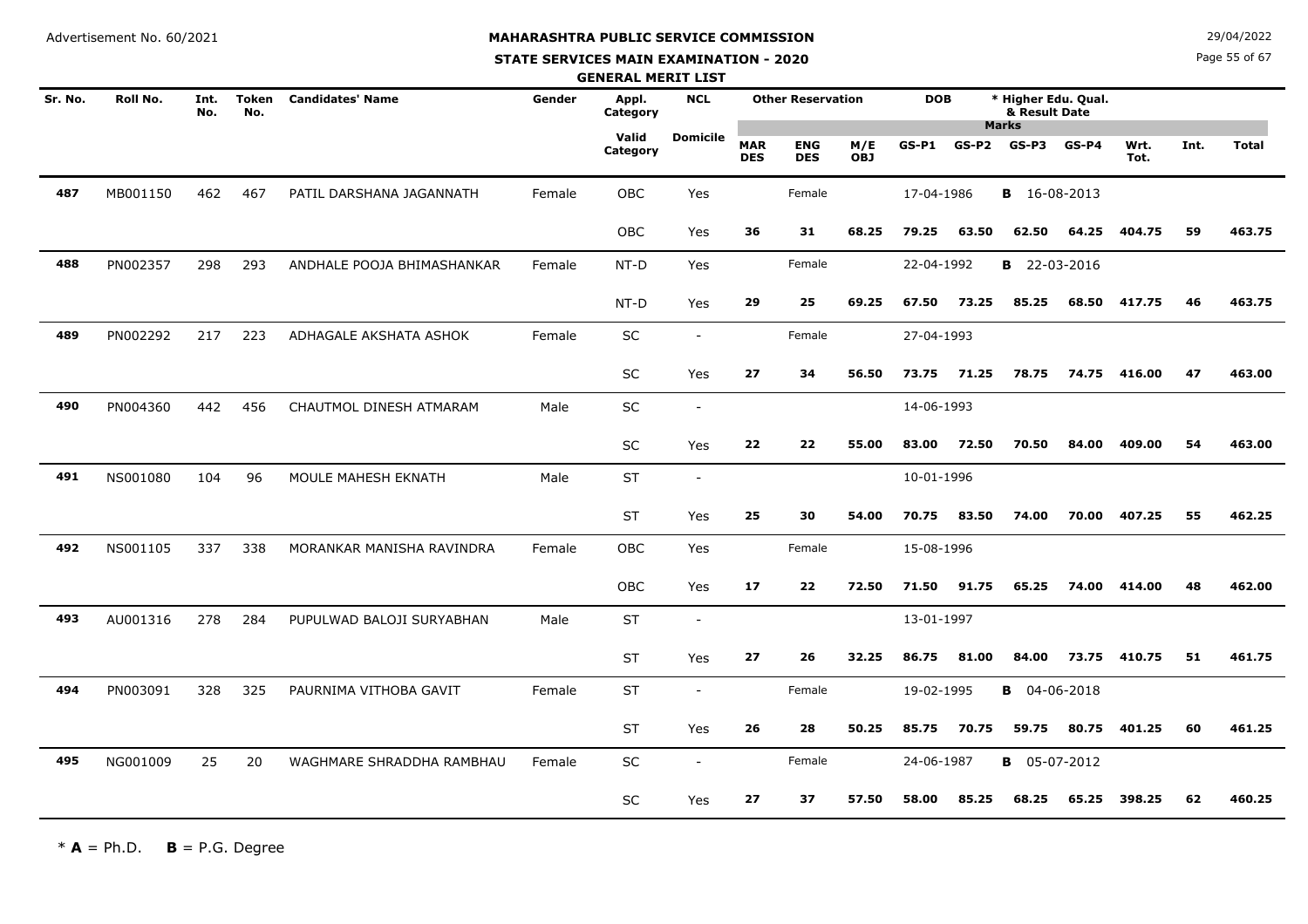#### **STATE SERVICES MAIN EXAMINATION - 2020**

**N**  $29/04/2022$ 

Page 56 of 67

|         |          |             |                     |                                |        | <b>GENERAL MERIT LIST</b> |                 |                          |                          |                                        |            |       |                                                      |         |              |      |              |
|---------|----------|-------------|---------------------|--------------------------------|--------|---------------------------|-----------------|--------------------------|--------------------------|----------------------------------------|------------|-------|------------------------------------------------------|---------|--------------|------|--------------|
| Sr. No. | Roll No. | Int.<br>No. | <b>Token</b><br>No. | <b>Candidates' Name</b>        | Gender | Appl.<br>Category         | <b>NCL</b>      |                          | <b>Other Reservation</b> |                                        | <b>DOB</b> |       | * Higher Edu. Qual.<br>& Result Date<br><b>Marks</b> |         |              |      |              |
|         |          |             |                     |                                |        | Valid<br>Category         | <b>Domicile</b> | <b>MAR</b><br><b>DES</b> | <b>ENG</b><br><b>DES</b> | M/E<br><b>OBJ</b>                      | $GS-P1$    | GS-P2 | $GS-P3$                                              | $GS-P4$ | Wrt.<br>Tot. | Int. | <b>Total</b> |
| 496     | PN005350 | 491         | 493                 | PATIL SAMRUDDHI PRAKASH        | Female | Unreserved                | Yes             |                          |                          | Female Locomotor disability 27-01-1982 |            |       |                                                      |         |              |      |              |
|         |          |             |                     |                                |        | Unreserved                | Yes             | 27                       | 28                       | 61.00                                  | 77.00      | 77.75 | 72.00                                                | 67.50   | 410.25       | 50   | 460.25       |
| 497     | NG001155 | 372         | 372                 | PANSE CHETAN GOKUL             | Male   | <b>OBC</b>                | Yes             |                          | Locomotor disability     |                                        | 10-09-1989 |       |                                                      |         |              |      |              |
|         |          |             |                     |                                |        | OBC                       | Yes             | 31                       | 28                       | 56.00                                  | 93.75      | 68.25 | 58.50                                                | 67.75   | 403.25       | 57   | 460.25       |
| 498     | PN002224 | 134         | 122                 | Gavali Tushar Pratap           | Male   | SC                        | $\sim$          |                          |                          |                                        | 26-07-1992 |       |                                                      |         |              |      |              |
|         |          |             |                     |                                |        | SC                        | Yes             | 26                       | 29                       | 52.25                                  | 79.25      | 78.75 | 73.50                                                | 70.50   | 409.25       | 51   | 460.25       |
| 499     | PN005159 | 470         | 463                 | <b>GHOLAP SHITAL BALASAHEB</b> | Female | <b>OBC</b>                | Yes             |                          | Female                   |                                        | 23-03-1996 |       |                                                      |         |              |      |              |
|         |          |             |                     |                                |        | OBC                       | Yes             | 19                       | 25                       | 68.00                                  | 80.00      | 74.50 | 64.75                                                | 74.75   | 406.00       | 54   | 460.00       |
| 500     | PN003237 | 343         | 333                 | PAWAR PRITEE DATTATRAY         | Female | OBC                       | Yes             |                          | Female                   |                                        | 13-09-1995 |       |                                                      |         |              |      |              |
|         |          |             |                     |                                |        | <b>OBC</b>                | Yes             | 34                       | 26                       | 63.25                                  | 81.75      | 67.00 | 80.25                                                | 69.50   | 421.75       | 38   | 459.75       |
| 501     | NS001036 | 238         | 231                 | GADEKAR PRATIKSHA BAPU         | Female | <b>OBC</b>                | Yes             |                          | Female                   |                                        | 26-11-1994 |       |                                                      |         |              |      |              |
|         |          |             |                     |                                |        | OBC                       | Yes             | 32                       | 32                       | 52.50                                  | 63.00      | 72.50 | 81.25                                                | 68.25   | 401.50       | 58   | 459.50       |
| 502     | PN002276 | 191         | 182                 | SHIDORE SHIVANI RAMESH         | Female | OBC                       | Yes             |                          | Female                   |                                        | 17-02-1996 |       |                                                      |         |              |      |              |
|         |          |             |                     |                                |        | OBC                       | Yes             | 29                       | 35                       | 68.00                                  | 72.00      | 63.00 | 76.75                                                |         | 63.75 407.50 | 52   | 459.50       |
| 503     | NG001044 | 223         | 225                 | WESKADE ADITYA YUVRAJ          | Male   | SC                        | $\sim$          |                          |                          |                                        | 07-09-1993 |       |                                                      |         |              |      |              |
|         |          |             |                     |                                |        | <b>SC</b>                 | Yes             | 23                       | 27                       | 49.25                                  | 87.25      | 82.25 | 78.50                                                | 60.00   | 407.25       | 52   | 459.25       |
| 504     | AU001235 | 347         | 350                 | SAHU RASHMITA SHARADA PRASAD   | Female | <b>OBC</b>                | Yes             |                          | Sports Female            |                                        | 30-10-1994 |       |                                                      |         |              |      |              |
|         |          |             |                     |                                |        | OBC                       | Yes             | 33                       | 29                       | 60.25                                  | 67.50      | 59.25 | 73.00                                                | 77.00   | 399.00       | 60   | 459.00       |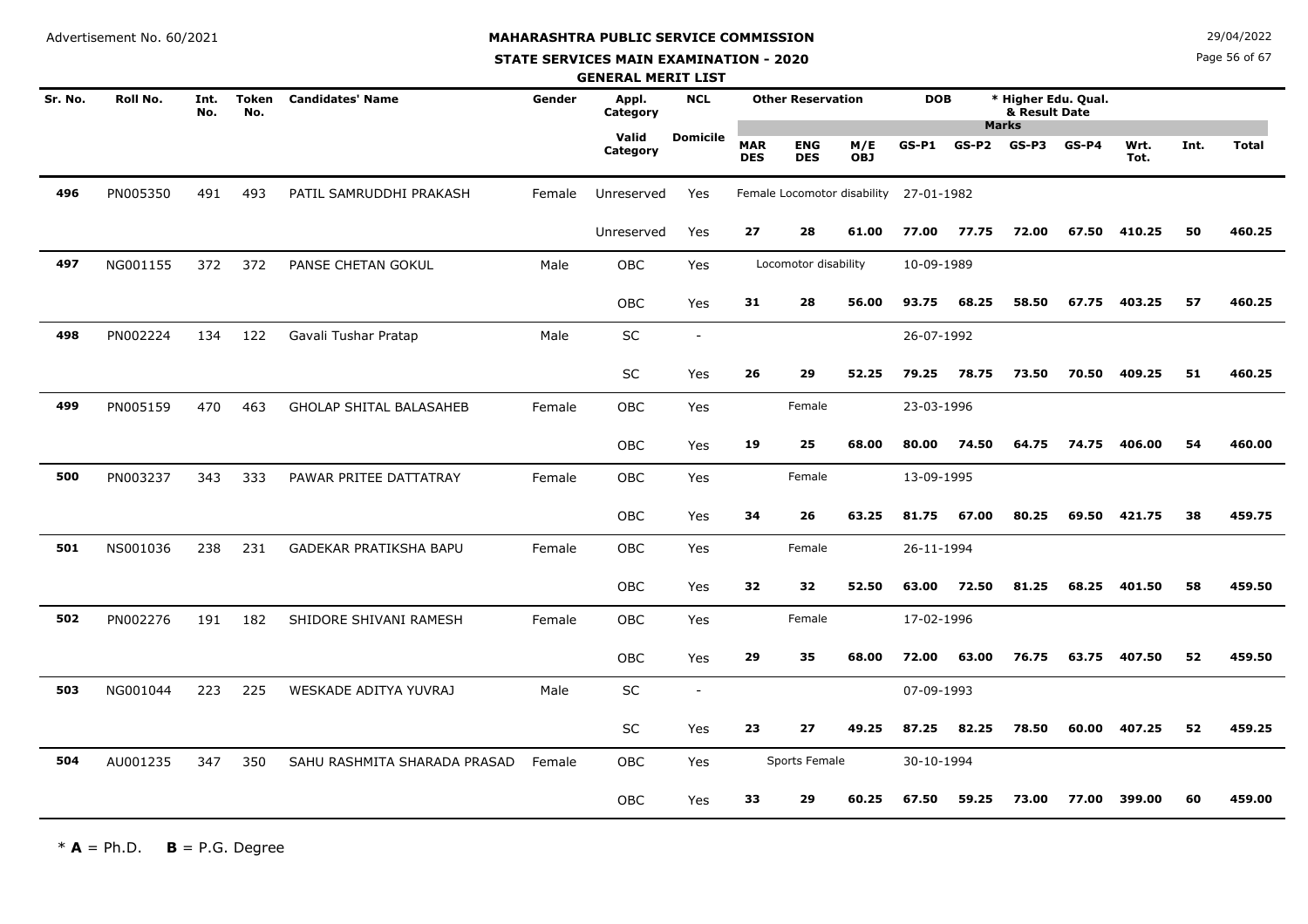#### **STATE SERVICES MAIN EXAMINATION - 2020**

**N**  $29/04/2022$ 

Page 57 of 67

|         |                 |             |                     |                           |        | <b>GENERAL MERIT LIST</b> |                          |                          |                          |                   |            |         |                                      |         |              |      |              |
|---------|-----------------|-------------|---------------------|---------------------------|--------|---------------------------|--------------------------|--------------------------|--------------------------|-------------------|------------|---------|--------------------------------------|---------|--------------|------|--------------|
| Sr. No. | <b>Roll No.</b> | Int.<br>No. | <b>Token</b><br>No. | <b>Candidates' Name</b>   | Gender | Appl.<br>Category         | <b>NCL</b>               |                          | <b>Other Reservation</b> |                   | <b>DOB</b> |         | * Higher Edu. Qual.<br>& Result Date |         |              |      |              |
|         |                 |             |                     |                           |        | Valid<br>Category         | <b>Domicile</b>          | <b>MAR</b><br><b>DES</b> | <b>ENG</b><br><b>DES</b> | M/E<br><b>OBJ</b> | $GS-P1$    | $GS-P2$ | <b>Marks</b><br>GS-P3                | $GS-P4$ | Wrt.<br>Tot. | Int. | <b>Total</b> |
| 505     | AM001012        | 253         | 241                 | BHADKE VRUSHALI UTTAMRAO  | Female | <b>OBC</b>                | Yes                      |                          | Female                   |                   | 15-09-1994 |         |                                      |         |              |      |              |
|         |                 |             |                     |                           |        | OBC                       | Yes                      | 29                       | 23                       | 57.50             | 71.50      | 78.25   | 73.75                                | 70.75   | 403.75       | 55   | 458.75       |
| 506     | MB001067        | 156         | 162                 | BHAGAT HARSHADA TUKARAM   | Female | OBC                       | Yes                      |                          | Female                   |                   | 18-03-1989 |         | <b>B</b> 18-02-2019                  |         |              |      |              |
|         |                 |             |                     |                           |        | OBC                       | Yes                      | 25                       | 26                       | 67.50             | 89.50      | 72.00   | 62.00                                | 63.00   | 405.00       | 53   | 458.00       |
| 507     | NS001070        | 535         | 530                 | PATIL RUTUJA JAYAWANTRAO  | Female | OBC                       | Yes                      |                          | Female                   |                   | 17-09-1995 |         |                                      |         |              |      |              |
|         |                 |             |                     |                           |        | <b>OBC</b>                | Yes                      | 24                       | 31                       | 75.25             | 68.75      | 76.75   | 67.75                                | 59.50   | 403.00       | 55   | 458.00       |
| 508     | NG001121        | 285         | 279                 | MADAVI RAHUL MAHADEV      | Male   | <b>ST</b>                 | $\blacksquare$           |                          |                          |                   | 21-11-1993 |         |                                      |         |              |      |              |
|         |                 |             |                     |                           |        | <b>ST</b>                 | Yes                      | 29                       | 34                       | 58.00             | 88.00      | 79.25   | 62.50                                | 59.00   | 409.75       | 48   | 457.75       |
| 509     | MB001219        | 437         | 428                 | PATIL SALONI KRISHNADATTA | Female | OBC                       | Yes                      |                          | Female                   |                   | 16-09-1992 |         |                                      |         |              |      |              |
|         |                 |             |                     |                           |        | OBC                       | Yes                      | 27                       | 28                       | 51.75             | 80.00      | 60.25   | 81.25                                | 76.75   | 405.00       | 52   | 457.00       |
| 510     | PN001203        | 97          | 97                  | ROGE KIRAN HARIPRASAD     | Female | <b>OBC</b>                | Yes                      |                          | Female                   |                   | 19-02-1994 |         |                                      |         |              |      |              |
|         |                 |             |                     |                           |        | OBC                       | Yes                      | 31                       | 22                       | 62.25             | 68.50      | 73.25   | 81.50                                | 73.25   | 411.75       | 45   | 456.75       |
| 511     | PN004450        | 564         | 559                 | Dhainje Pramod Arjun      | Male   | SC                        | $\overline{\phantom{a}}$ |                          |                          |                   | 18-02-1993 |         |                                      |         |              |      |              |
|         |                 |             |                     |                           |        | SC                        | Yes                      | 24                       | 27                       | 53.25             | 79.75      | 73.50   | 80.25                                | 70.75   | 408.50       | 48   | 456.50       |
| 512     | PN002288        | 230         | 228                 | SAKAT SANJIVKUMAR NANASO  | Male   | SC                        | $\overline{\phantom{a}}$ |                          |                          |                   | 07-08-1994 |         |                                      |         |              |      |              |
|         |                 |             |                     |                           |        | SC                        | Yes                      | 19                       | 26                       | 61.75             | 80.50      | 80.00   | 78.75                                | 75.25   | 421.25       | 35   | 456.25       |
| 513     | NG001015        | 68          | 75                  | PATIL ANSHAYA ANIL        | Female | SC                        | $\sim$                   |                          | Female                   |                   | 12-08-1996 |         |                                      |         |              |      |              |
|         |                 |             |                     |                           |        | <b>SC</b>                 | Yes                      | 22                       | 40                       | 64.25             | 70.00      | 71.00   | 64.50                                | 62.00   | 393.75       | 62   | 455.75       |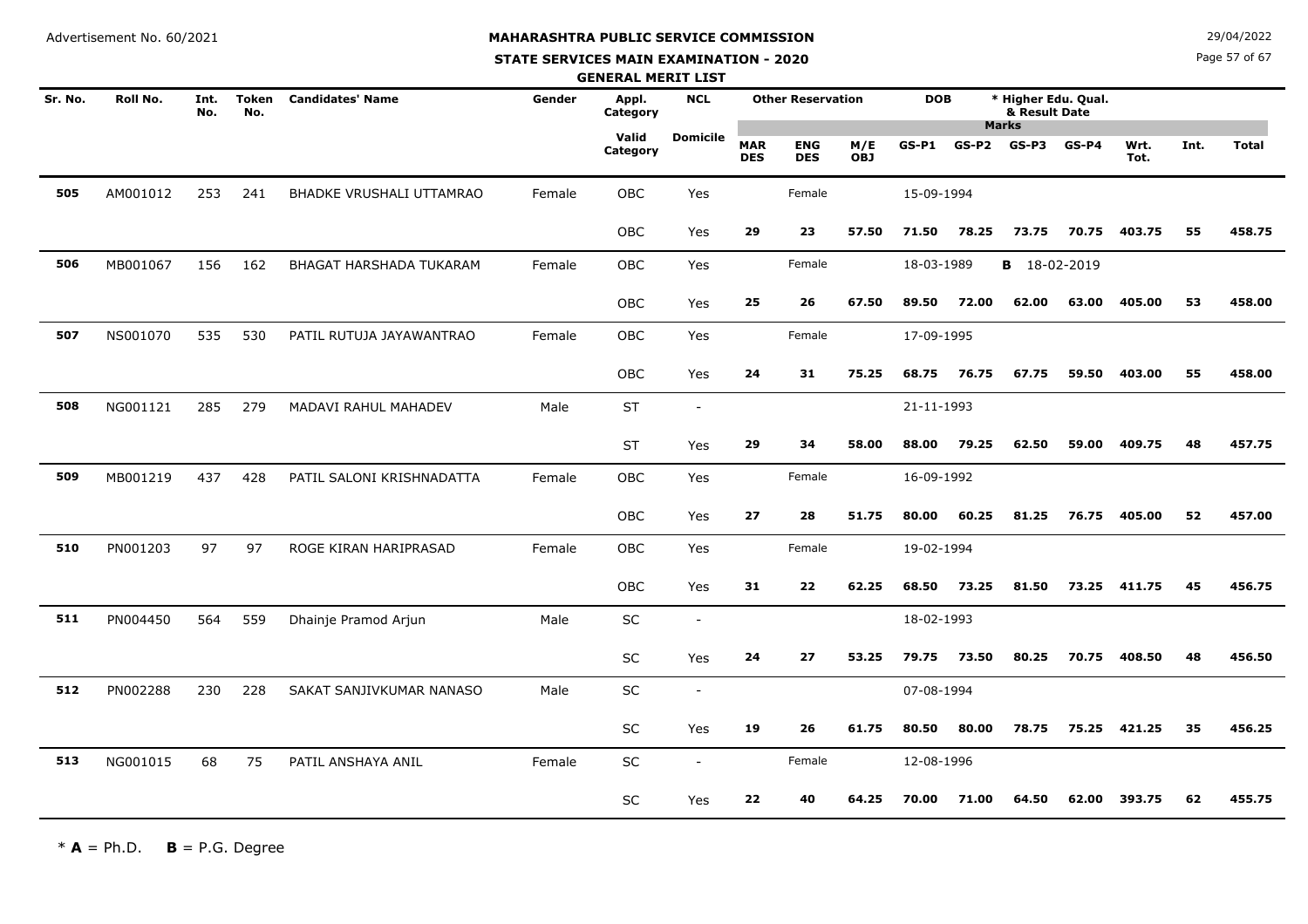# **MAHARASHTRA PUBLIC SERVICE COMMISSION**

#### **STATE SERVICES MAIN EXAMINATION - 2020**

**N**  $29/04/2022$ 

Page 58 of 67

|         |          |             |                     |                                       |        | <b>GENERAL MERIT LIST</b> |                          |                          |                          |                   |            |         |                                                      |         |              |      |              |
|---------|----------|-------------|---------------------|---------------------------------------|--------|---------------------------|--------------------------|--------------------------|--------------------------|-------------------|------------|---------|------------------------------------------------------|---------|--------------|------|--------------|
| Sr. No. | Roll No. | Int.<br>No. | <b>Token</b><br>No. | <b>Candidates' Name</b>               | Gender | Appl.<br>Category         | <b>NCL</b>               |                          | <b>Other Reservation</b> |                   | <b>DOB</b> |         | * Higher Edu. Qual.<br>& Result Date<br><b>Marks</b> |         |              |      |              |
|         |          |             |                     |                                       |        | Valid<br>Category         | <b>Domicile</b>          | <b>MAR</b><br><b>DES</b> | <b>ENG</b><br><b>DES</b> | M/E<br><b>OBJ</b> | $GS-P1$    | $GS-P2$ | $GS-P3$                                              | $GS-P4$ | Wrt.<br>Tot. | Int. | <b>Total</b> |
| 514     | PN001060 | 144         | 147                 | KOLEKAR GITANJALI RAVINDRANATH Female |        | $NT-C$                    | Yes                      |                          | Female                   |                   | 01-11-1998 |         |                                                      |         |              |      |              |
|         |          |             |                     |                                       |        | NT-C                      | Yes                      | 33                       | 28                       | 59.50             | 74.75      | 68.75   | 75.75                                                | 77.00   | 416.75       | 39   | 455.75       |
| 515     | AU001089 | 124         | 124                 | WATHORE SHUBHAM DADARAO               | Male   | SC                        | $\blacksquare$           |                          |                          |                   | 19-01-1999 |         |                                                      |         |              |      |              |
|         |          |             |                     |                                       |        | SC                        | Yes                      | 29                       | 29                       | 57.25             | 71.25      | 65.25   | 78.75                                                | 75.25   | 405.75       | 50   | 455.75       |
| 516     | PN001162 | 60          | 52                  | KIRAVE RAJU DUNDA                     | Male   | <b>ST</b>                 | $\overline{\phantom{a}}$ |                          |                          |                   | 03-02-1994 |         |                                                      |         |              |      |              |
|         |          |             |                     |                                       |        | <b>ST</b>                 | Yes                      | 33                       | 32                       | 45.25             | 82.75      | 75.75   | 67.25                                                | 71.50   | 407.50       | 48   | 455.50       |
| 517     | PN001022 | 17          | 21                  | AIWALE SHITAL VITTHAL                 | Female | SC                        | $\blacksquare$           |                          | Female                   |                   | 15-05-1994 |         |                                                      |         |              |      |              |
|         |          |             |                     |                                       |        | <b>SC</b>                 | Yes                      | 23                       | 32                       | 62.50             | 67.00      | 70.00   | 70.75                                                | 80.25   | 405.50       | 50   | 455.50       |
| 518     | PN001366 | 173         | 175                 | DEDAGE MOKINDA ANIL                   | Male   | SC                        | $\overline{\phantom{a}}$ |                          |                          |                   | 01-06-1995 |         |                                                      |         |              |      |              |
|         |          |             |                     |                                       |        | SC                        | Yes                      | 22                       | 24                       | 60.00             | 85.50      | 71.25   | 87.50                                                |         | 69.00 419.25 | 35   | 454.25       |
| 519     | PN002106 | 229         | 230                 | THOMBARE RAHUL DATTARAO               | Male   | <b>ST</b>                 | $\overline{\phantom{a}}$ |                          |                          |                   | 28-11-1992 |         |                                                      |         |              |      |              |
|         |          |             |                     |                                       |        | <b>ST</b>                 | Yes                      | 29                       | 29                       | 60.00             | 66.75      | 61.25   | 83.75                                                | 70.25   | 400.00       | 52   | 452.00       |
| 520     | NG001031 | 247         | 242                 | MESHRAM SANGHARSH RAMCHANDRA Male     |        | SC                        | $\overline{\phantom{a}}$ |                          |                          |                   | 27-07-1997 |         |                                                      |         |              |      |              |
|         |          |             |                     |                                       |        | SC                        | Yes                      | 22                       | 22                       | 56.50             | 89.25      | 62.50   | 70.75                                                | 77.00   | 400.00       | 52   | 452.00       |
| 521     | MB001063 | 72          | 70                  | Sonawane Nisha Haresh                 | Female | <b>SC</b>                 | $\blacksquare$           |                          | Female                   |                   | 12-07-1992 |         |                                                      |         |              |      |              |
|         |          |             |                     |                                       |        | SC                        | Yes                      | 32                       | 26                       | 56.25             | 78.50      | 73.75   | 67.00                                                |         | 61.75 395.25 | 56   | 451.25       |
| 522     | PN003083 | 10          | 5                   | SHINGANE SARLA PRATAP                 | Female | OBC                       | Yes                      |                          | Female                   |                   | 23-03-1998 |         |                                                      |         |              |      |              |
|         |          |             |                     |                                       |        | OBC                       | Yes                      | 33                       | 21                       | 62.00             | 81.50      | 74.25   | 62.25                                                | 70.25   | 404.25       | 47   | 451.25       |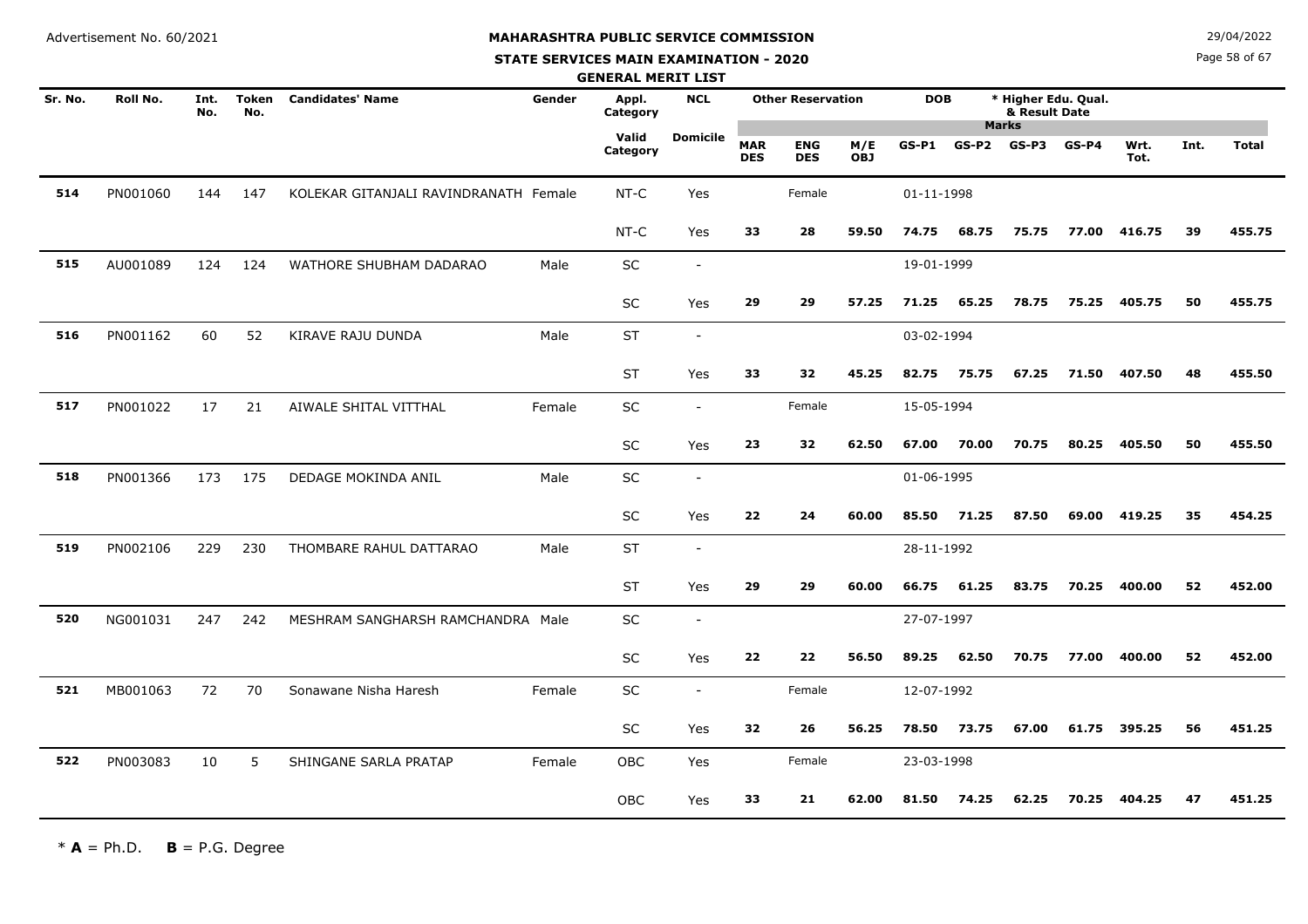# **STATE SERVICES MAIN EXAMINATION - 2020**

**N**  $29/04/2022$ 

Page 59 of 67

|         |          |             |                     |                                 |        | <b>GENERAL MERIT LIST</b> |                          |                          |                          |                   |            |         |                                      |         |              |      |              |
|---------|----------|-------------|---------------------|---------------------------------|--------|---------------------------|--------------------------|--------------------------|--------------------------|-------------------|------------|---------|--------------------------------------|---------|--------------|------|--------------|
| Sr. No. | Roll No. | Int.<br>No. | <b>Token</b><br>No. | <b>Candidates' Name</b>         | Gender | Appl.<br>Category         | <b>NCL</b>               |                          | <b>Other Reservation</b> |                   | <b>DOB</b> |         | * Higher Edu. Qual.<br>& Result Date |         |              |      |              |
|         |          |             |                     |                                 |        | Valid<br>Category         | <b>Domicile</b>          | <b>MAR</b><br><b>DES</b> | <b>ENG</b><br><b>DES</b> | M/E<br><b>OBJ</b> | $GS-P1$    | $GS-P2$ | <b>Marks</b><br>GS-P3                | $GS-P4$ | Wrt.<br>Tot. | Int. | <b>Total</b> |
| 523     | AU001039 | 214         | 213                 | BHOJANE SITARAM PANDURANG       | Male   | <b>ST</b>                 |                          |                          |                          |                   | 10-07-1988 |         |                                      |         |              |      |              |
|         |          |             |                     |                                 |        | <b>ST</b>                 | Yes                      | 38                       | 30                       | 60.00             | 58.00      | 75.00   | 65.00                                | 69.00   | 395.00       | 56   | 451.00       |
| 524     | PN001291 | 112         | 109                 | MATE SNEHAL SHIVDATTA           | Female | SC                        | $\blacksquare$           |                          | Female                   |                   | 05-04-1995 |         |                                      |         |              |      |              |
|         |          |             |                     |                                 |        | SC                        | Yes                      | 23                       | 26                       | 55.50             | 71.75      | 70.00   | 71.25                                | 71.50   | 389.00       | 62   | 451.00       |
| 525     | PN001081 | 81          | 78                  | KOLI SUREKHA DASHARATH          | Female | <b>SBC</b>                | Yes                      |                          | Female                   |                   | 07-06-1991 |         |                                      |         |              |      |              |
|         |          |             |                     |                                 |        | <b>SBC</b>                | Yes                      | 30                       | 27                       | 60.00             | 70.75      | 76.00   | 71.50                                | 60.00   | 395.25       | 55   | 450.25       |
| 526     | MB001092 | 180         | 178                 | PAWAR AMUL BAYAJI               | Male   | SC                        | $\overline{\phantom{a}}$ |                          |                          |                   | 09-06-1988 |         |                                      |         |              |      |              |
|         |          |             |                     |                                 |        | SC                        | Yes                      | 29                       | 29                       | 63.75             | 74.75      | 91.75   | 68.75                                | 62.75   | 419.75       | 30   | 449.75       |
| 527     | PN004044 | 415         | 410                 | BORATE SUPRIYA SHRIRANG         | Female | OBC                       | Yes                      |                          | Female                   |                   | 12-02-1991 |         |                                      |         |              |      |              |
|         |          |             |                     |                                 |        | <b>OBC</b>                | Yes                      | 31                       | 29                       | 60.25             | 71.50      | 67.25   | 67.50                                | 69.25   | 395.75       | 54   | 449.75       |
| 528     | PN004042 | 510         | 513                 | <b>GAVALI PALLAVI BABASAHEB</b> | Female | SC                        | $\sim$                   |                          | Female                   |                   | 10-08-1991 |         |                                      |         |              |      |              |
|         |          |             |                     |                                 |        | <b>SC</b>                 | Yes                      | 28                       | 22                       | 44.50             | 88.00      | 61.75   | 77.75                                | 69.25   | 391.25       | 58   | 449.25       |
| 529     | PN004363 | 412         | 419                 | Mahajan Mukund Vishnu           | Male   | SC                        | $\sim$                   |                          |                          |                   | 04-08-1984 |         | <b>B</b> 23-06-2009                  |         |              |      |              |
|         |          |             |                     |                                 |        | SC                        | Yes                      | 18                       | 28                       | 65.00             | 86.75      | 61.25   | 70.00                                | 70.25   | 399.25       | 49   | 448.25       |
| 530     | PN005126 | 422         | 416                 | GAYGOPAL ROHINI ARJUN           | Female | OBC                       | Yes                      |                          | Female                   |                   | 25-10-1995 |         | <b>B</b> 03-07-2018                  |         |              |      |              |
|         |          |             |                     |                                 |        | <b>OBC</b>                | Yes                      | 31                       | 26                       | 60.00             | 67.00      | 60.25   | 81.25                                | 74.50   | 400.00       | 48   | 448.00       |
| 531     | NS001146 | 460         | 459                 | AHER VAISHNAVI BAPUSAHEB        | Female | <b>OBC</b>                | Yes                      |                          | Female                   |                   | 02-06-1996 |         |                                      |         |              |      |              |
|         |          |             |                     |                                 |        | OBC                       | Yes                      | 27                       | 26                       | 61.75             | 71.25      | 77.00   | 67.00                                | 73.00   | 403.00       | 45   | 448.00       |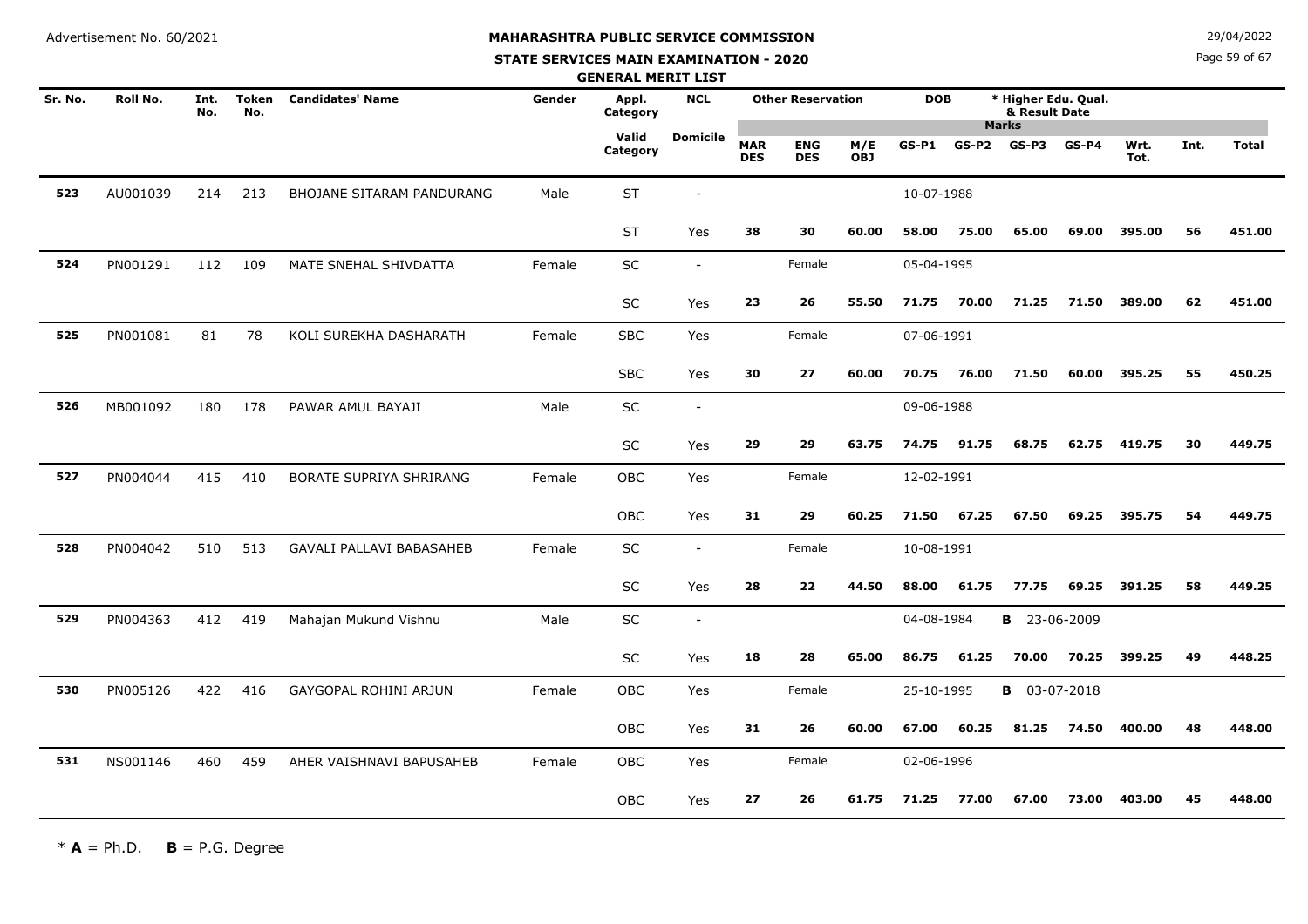#### **STATE SERVICES MAIN EXAMINATION - 2020**

**N**  $29/04/2022$ 

Page 60 of 67

|         |          |             |                     |                               |        | <b>GENERAL MERIT LIST</b> |                          |                          |                          |                   |            |         |                                                      |         |              |      |              |
|---------|----------|-------------|---------------------|-------------------------------|--------|---------------------------|--------------------------|--------------------------|--------------------------|-------------------|------------|---------|------------------------------------------------------|---------|--------------|------|--------------|
| Sr. No. | Roll No. | Int.<br>No. | <b>Token</b><br>No. | <b>Candidates' Name</b>       | Gender | Appl.<br>Category         | <b>NCL</b>               |                          | <b>Other Reservation</b> |                   | <b>DOB</b> |         | * Higher Edu. Qual.<br>& Result Date<br><b>Marks</b> |         |              |      |              |
|         |          |             |                     |                               |        | Valid<br>Category         | <b>Domicile</b>          | <b>MAR</b><br><b>DES</b> | <b>ENG</b><br><b>DES</b> | M/E<br><b>OBJ</b> | $GS-P1$    | $GS-P2$ | GS-P3                                                | $GS-P4$ | Wrt.<br>Tot. | Int. | <b>Total</b> |
| 532     | PN005177 | 533         | 535                 | KORDE ARCHANA ASHOK           | Female | OBC                       | Yes                      |                          | Female                   |                   | 19-05-1991 |         | <b>B</b> 20-10-2015                                  |         |              |      |              |
|         |          |             |                     |                               |        | <b>OBC</b>                | Yes                      | 29                       | 21                       | 65.75             | 68.50      | 78.25   | 74.00                                                | 69.00   | 405.50       | 42   | 447.50       |
| 533     | AU001064 | 138         | 145                 | KAVDE KISHOR PANDHARINATH     | Male   | SC                        | $\sim$                   |                          |                          |                   | 03-05-1995 |         |                                                      |         |              |      |              |
|         |          |             |                     |                               |        | SC                        | Yes                      | 21                       | 21                       | 63.75             | 75.50      | 81.25   | 72.75                                                | 74.00   | 409.25       | 38   | 447.25       |
| 534     | AM001070 | 355         | 354                 | AKODE NEHA YOGESHWARRAO       | Female | SC                        | $\sim$                   |                          | Female                   |                   | 05-06-1994 |         |                                                      |         |              |      |              |
|         |          |             |                     |                               |        | SC                        | Yes                      | 33                       | 32                       | 56.25             | 71.25      | 64.50   | 66.00                                                | 79.00   | 402.00       | 44   | 446.00       |
| 535     | AU001046 | 108         | 111                 | TATE SHRADHA DEEPAK           | Female | SC                        | $\sim$                   |                          | Female                   |                   | 03-09-1999 |         |                                                      |         |              |      |              |
|         |          |             |                     |                               |        | <b>SC</b>                 | Yes                      | 29                       | 24                       | 61.50             | 80.00      | 62.75   | 60.75                                                | 67.25   | 385.25       | 60   | 445.25       |
| 536     | PN005348 | 607         | 610                 | PATIL JAYDIP SARJERAO         | Male   | <b>EWS</b>                | $\sim$                   |                          | Visual impairment        |                   | 25-06-1994 |         |                                                      |         |              |      |              |
|         |          |             |                     |                               |        | <b>EWS</b>                | Yes                      | 26                       | 27                       | 47.25             | 86.50      | 86.25   | 73.00                                                | 56.50   | 402.50       | 42   | 444.50       |
| 537     | NS001044 | 92          | 92                  | <b>GABHALE ROSHAN SHANKAR</b> | Male   | <b>ST</b>                 | $\sim$                   |                          |                          |                   | 30-07-1994 |         |                                                      |         |              |      |              |
|         |          |             |                     |                               |        | <b>ST</b>                 | Yes                      | 28                       | 25                       | 65.00             | 74.00      | 80.00   | 62.50                                                | 68.75   | 403.25       | 40   | 443.25       |
| 538     | PN002118 | 44          | 43                  | DESHMUKH GANESH SHANTARAM     | Male   | <b>ST</b>                 |                          |                          |                          |                   | 29-08-1995 |         |                                                      |         |              |      |              |
|         |          |             |                     |                               |        | <b>ST</b>                 | Yes                      | 23                       | 13                       | 47.00             | 79.00      | 77.50   | 76.75                                                | 65.00   | 381.25       | 62   | 443.25       |
| 539     | PN002122 | 170         | 177                 | MISAL AVINASH VIKRAM          | Male   | SC                        | $\blacksquare$           |                          |                          |                   | 05-06-1990 |         |                                                      |         |              |      |              |
|         |          |             |                     |                               |        | SC                        | Yes                      | 24                       | 17                       | 61.25             | 75.75      | 73.75   | 76.25                                                | 74.00   | 402.00       | 40   | 442.00       |
| 540     | NG001054 | 459         | 471                 | WAGHMARE ANUPAM ZITRUJI       | Male   | <b>SC</b>                 | $\overline{\phantom{a}}$ |                          |                          |                   | 23-07-1988 |         |                                                      |         |              |      |              |
|         |          |             |                     |                               |        | SC                        | Yes                      | 27                       | 28                       | 62.00             | 89.00      | 47.50   | 70.75                                                | 75.25   | 399.50       | 42   | 441.50       |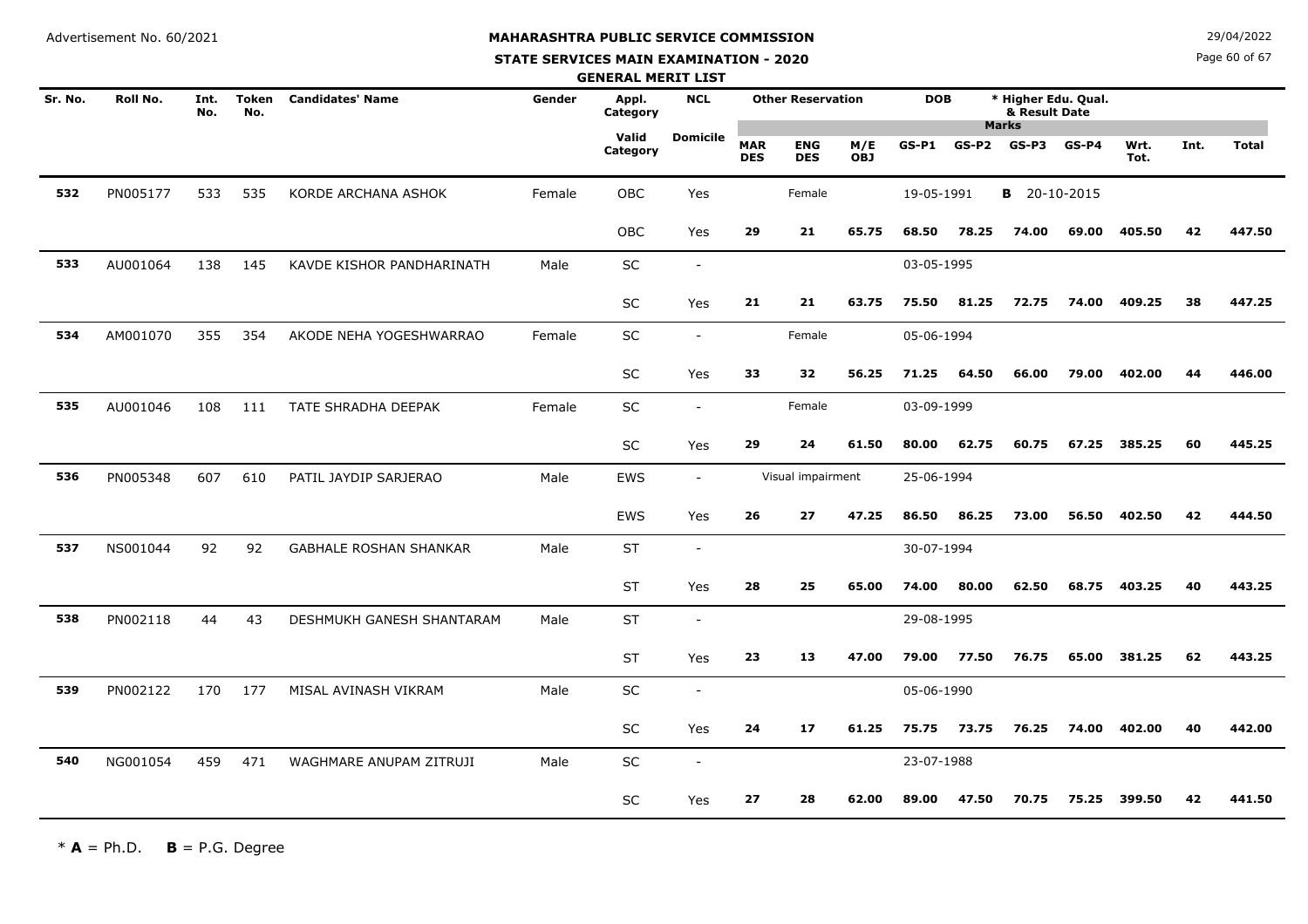#### **STATE SERVICES MAIN EXAMINATION - 2020**

**N**  $29/04/2022$ 

Page 61 of 67

|         |          |             |              |                                    |        | <b>GENERAL MERIT LIST</b> |                          |                          |                          |                   |            |                 |                                                      |         |              |      |              |
|---------|----------|-------------|--------------|------------------------------------|--------|---------------------------|--------------------------|--------------------------|--------------------------|-------------------|------------|-----------------|------------------------------------------------------|---------|--------------|------|--------------|
| Sr. No. | Roll No. | Int.<br>No. | Token<br>No. | <b>Candidates' Name</b>            | Gender | Appl.<br>Category         | <b>NCL</b>               |                          | <b>Other Reservation</b> |                   |            | <b>DOB</b>      | * Higher Edu. Qual.<br>& Result Date<br><b>Marks</b> |         |              |      |              |
|         |          |             |              |                                    |        | Valid<br>Category         | <b>Domicile</b>          | <b>MAR</b><br><b>DES</b> | <b>ENG</b><br><b>DES</b> | M/E<br><b>OBJ</b> | GS-P1      | $GS-P2$ $GS-P3$ |                                                      | $GS-P4$ | Wrt.<br>Tot. | Int. | <b>Total</b> |
| 541     | PN004266 | 270         | 264          | SALVE DHANASHRI SURESH             | Female | SC                        |                          |                          | Female                   |                   | 23-04-1994 |                 |                                                      |         |              |      |              |
|         |          |             |              |                                    |        | SC                        | Yes                      | 27                       | 28                       | 56.00             | 82.75      | 60.75           | 67.25                                                | 72.00   | 393.75       | 47   | 440.75       |
| 542     | NS001123 | 575         | 580          | Nirgude Madhuri Ramesh             | Female | OBC                       | Yes                      |                          | Female                   |                   | 19-02-1993 |                 |                                                      |         |              |      |              |
|         |          |             |              |                                    |        | OBC                       | Yes                      | 28                       | 21                       | 54.25             | 71.75      | 77.25           | 79.25                                                | 68.25   | 399.75       | 40   | 439.75       |
| 543     | PN002356 | 338         | 344          | MAHAJAN DAMINI KISHOR              | Female | OBC                       | Yes                      |                          | Female                   |                   | 16-04-1996 |                 |                                                      |         |              |      |              |
|         |          |             |              |                                    |        | OBC                       | Yes                      | 28                       | 25                       | 59.00             | 78.25      | 64.75           | 72.25                                                | 72.50   | 399.75       | 40   | 439.75       |
| 544     | NS001027 | 127         | 127          | JADHAV NILIMA BHAGWAT              | Female | SC                        | $\sim$                   |                          | Female                   |                   | 10-02-1985 |                 |                                                      |         |              |      |              |
|         |          |             |              |                                    |        | $\sf SC$                  | Yes                      | 32                       | 20                       | 56.75             | 74.25      | 63.75           | 71.00                                                | 63.75   | 381.50       | 58   | 439.50       |
| 545     | PN002340 | 522         | 533          | WARKHADE POOJA POPATRAO            | Female | OBC                       | Yes                      |                          | Female                   |                   | 28-10-1993 |                 |                                                      |         |              |      |              |
|         |          |             |              |                                    |        | OBC                       | Yes                      | 26                       | 27                       | 62.50             | 69.25      | 61.75           | 70.00                                                | 80.25   | 396.75       | 42   | 438.75       |
| 546     | PN004173 | 570         | 572          | SURYAWANSHI SHUBHANGI<br>LAXMANRAO | Female | <b>ST</b>                 | $\sim$                   |                          | Female                   |                   | 13-03-1997 |                 |                                                      |         |              |      |              |
|         |          |             |              |                                    |        | <b>ST</b>                 | Yes                      | 28                       | 23                       | 58.50             | 68.75      | 65.75           | 81.75                                                | 57.75   | 383.50       | 53   | 436.50       |
| 547     | MB001050 | 228         | 240          | PATIL DIKSHA DNYANESHWAR           | Female | <b>SBC</b>                | Yes                      |                          | Female                   |                   | 14-10-1997 |                 |                                                      |         |              |      |              |
|         |          |             |              |                                    |        | <b>SBC</b>                | Yes                      | 26                       | 25                       | 63.00             | 81.00      | 72.25           | 65.50                                                | 60.50   | 393.25       | 43   | 436.25       |
| 548     | PN002195 | 168         | 179          | SHETE AMRUTA MAHADEV               | Female | OBC                       | Yes                      |                          | Female                   |                   | 23-11-1993 |                 |                                                      |         |              |      |              |
|         |          |             |              |                                    |        | <b>OBC</b>                | Yes                      | 31                       | 27                       | 58.75             | 74.75      | 72.50           | 77.75                                                | 59.25   | 401.00       | 35   | 436.00       |
| 549     | PN001163 | 141         | 140          | DHOTE SARIPUTRA MANIK              | Male   | <b>SC</b>                 | $\overline{\phantom{a}}$ |                          |                          |                   | 04-10-1993 |                 |                                                      |         |              |      |              |
|         |          |             |              |                                    |        | SC                        | Yes                      | 22                       | 28                       | 42.50             | 93.00      | 74.75           | 75.00                                                | 62.50   | 397.75       | 38   | 435.75       |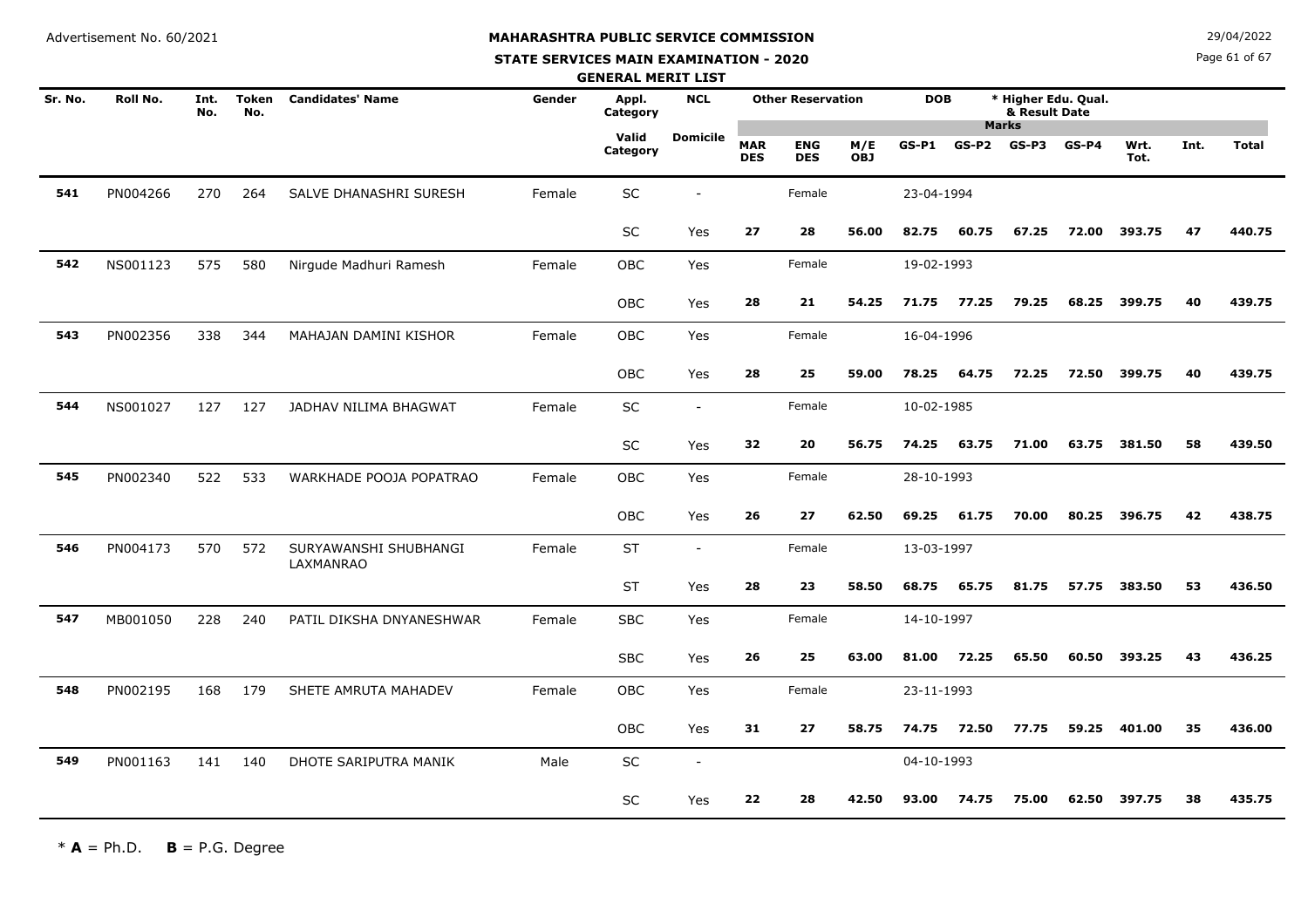#### **STATE SERVICES MAIN EXAMINATION - 2020**

**N**  $29/04/2022$ 

Page 62 of 67

| <b>GENERAL MERIT LIST</b> |          |             |                     |                           |        |                   |                          |                          |                          |                   |            |            |                                      |         |              |      |              |
|---------------------------|----------|-------------|---------------------|---------------------------|--------|-------------------|--------------------------|--------------------------|--------------------------|-------------------|------------|------------|--------------------------------------|---------|--------------|------|--------------|
| Sr. No.                   | Roll No. | Int.<br>No. | <b>Token</b><br>No. | <b>Candidates' Name</b>   | Gender | Appl.<br>Category | <b>NCL</b>               |                          | <b>Other Reservation</b> |                   |            | <b>DOB</b> | * Higher Edu. Qual.<br>& Result Date |         |              |      |              |
|                           |          |             |                     |                           |        | Valid<br>Category | <b>Domicile</b>          | <b>MAR</b><br><b>DES</b> | <b>ENG</b><br><b>DES</b> | M/E<br><b>OBJ</b> | $GS-P1$    | $GS-P2$    | <b>Marks</b><br>$GS-P3$              | $GS-P4$ | Wrt.<br>Tot. | Int. | <b>Total</b> |
| 550                       | PN002433 | 413         | 421                 | BHANGARE MAHENDRA NIMBA   | Male   | <b>ST</b>         |                          |                          |                          |                   | 30-07-1995 |            |                                      |         |              |      |              |
|                           |          |             |                     |                           |        | ST                | Yes                      | 28                       | 32                       | 56.00             | 75.25      | 67.00      | 62.75                                | 63.00   | 384.00       | 50   | 434.00       |
| 551                       | PN001211 | 87          | 80                  | VANKHANDE SONALI MOHAN    | Female | SC                | $\overline{\phantom{a}}$ |                          | Female                   |                   | 30-10-1995 |            |                                      |         |              |      |              |
|                           |          |             |                     |                           |        | <b>SC</b>         | Yes                      | 27                       | 27                       | 56.75             | 62.50      | 69.25      | 73.50                                | 55.00   | 371.00       | 63   | 434.00       |
| 552                       | PN005088 | 612         | 612                 | PATIL CHARUDATTA MAHADEV  | Male   | Unreserved        | $\sim$                   |                          | Sports                   |                   | 28-03-1994 |            |                                      |         |              |      |              |
|                           |          |             |                     |                           |        | Unreserved        | Yes                      | 27                       | 28                       | 58.50             | 54.50      | 67.50      | 77.25                                | 63.00   | 375.75       | 57   | 432.75       |
| 553                       | AU001040 | 139         | 144                 | KRANTI PRABHAKAR ARSUD    | Female | SC                |                          |                          | Female                   |                   | 09-08-1997 |            |                                      |         |              |      |              |
|                           |          |             |                     |                           |        | <b>SC</b>         | Yes                      | 29                       | 21                       | 70.00             | 68.00      | 56.25      | 75.00                                | 67.75   | 387.00       | 45   | 432.00       |
| 554                       | AU001027 | 133         | 126                 | SABLE PRAKASH WALMIK      | Male   | <b>ST</b>         | $\sim$                   |                          |                          |                   | 28-02-1995 |            | <b>B</b> 27-02-2018                  |         |              |      |              |
|                           |          |             |                     |                           |        | <b>ST</b>         | Yes                      | 25                       | 26                       | 60.25             | 76.75      | 56.25      | 65.75                                | 72.25   | 382.25       | 48   | 430.25       |
| 555                       | PN002135 | 41          | 42                  | HEMKRUSHNA PREMLAL PISADE | Male   | <b>ST</b>         | $\sim$                   |                          |                          |                   | 25-03-1999 |            |                                      |         |              |      |              |
|                           |          |             |                     |                           |        | <b>ST</b>         | Yes                      | 26                       | 27                       | 47.00             | 75.50      | 50.00      | 70.00                                | 71.50   | 367.00       | 63   | 430.00       |
| 556                       | AM001001 | 38          | 37                  | <b>BHAGAT NEHA VINOD</b>  | Female | SC                |                          |                          | Female                   |                   | 10-06-1992 |            |                                      |         |              |      |              |
|                           |          |             |                     |                           |        | SC                | Yes                      | 26                       | 24                       | 59.25             | 76.00      | 56.50      | 69.00                                | 79.00   | 389.75       | 40   | 429.75       |
| 557                       | NS001052 | 82          | 83                  | SAVALE SAGAR RAVINDRA     | Male   | <b>ST</b>         |                          |                          |                          |                   | 20-04-1998 |            |                                      |         |              |      |              |
|                           |          |             |                     |                           |        | <b>ST</b>         | Yes                      | 30                       | 25                       | 46.50             | 70.25      | 70.25      | 73.00                                | 67.75   | 382.75       | 45   | 427.75       |
| 558                       | PN004442 | 473         | 474                 | PARADHI SWAPNIL BHAUSAHEB | Male   | <b>ST</b>         | $\overline{\phantom{a}}$ |                          |                          |                   | 31-07-1989 |            |                                      |         |              |      |              |
|                           |          |             |                     |                           |        | <b>ST</b>         | Yes                      | 25                       | 24                       | 49.25             | 78.25      | 62.75      | 76.50                                | 58.75   | 374.50       | 52   | 426.50       |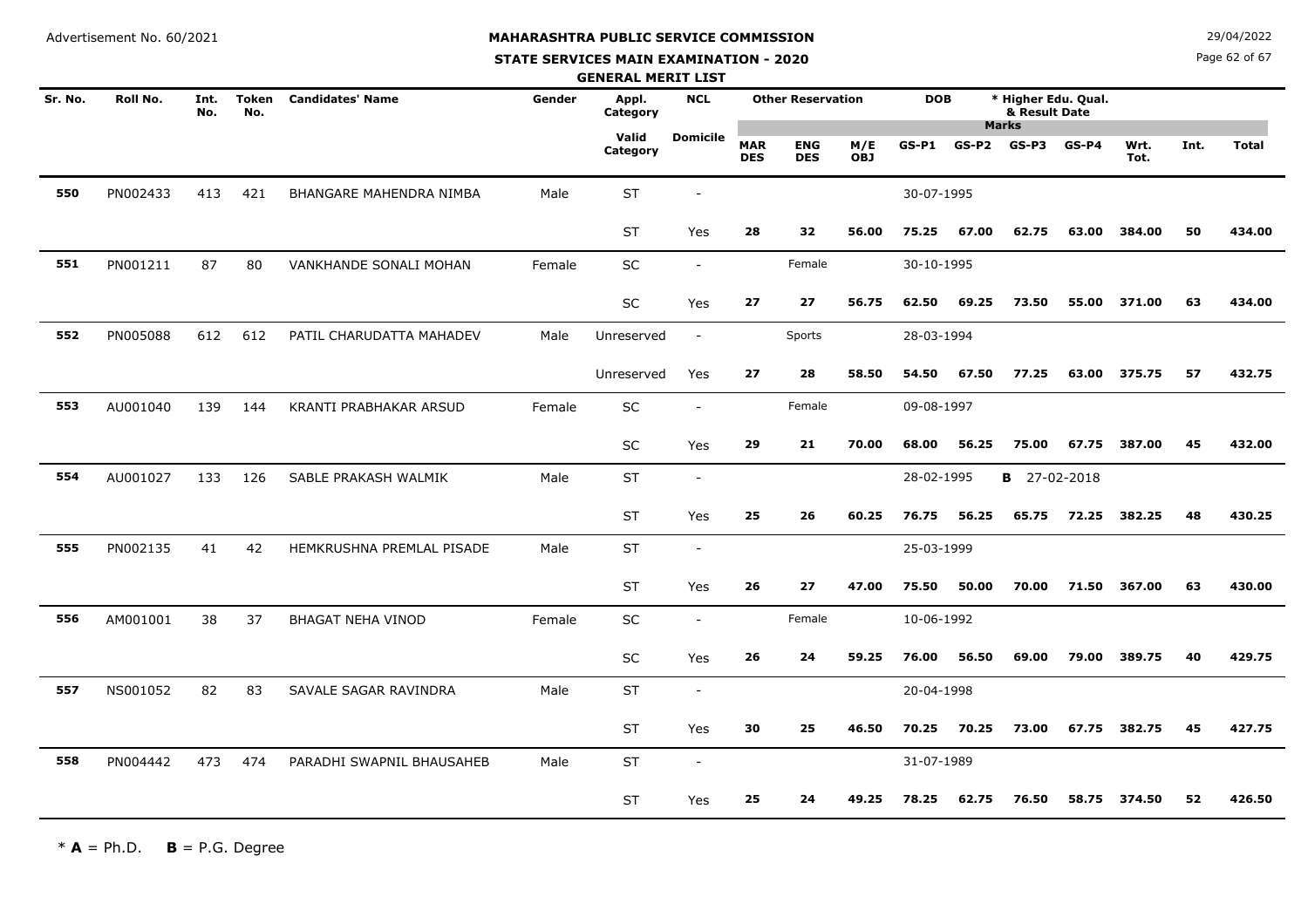# **MAHARASHTRA PUBLIC SERVICE COMMISSION**

#### **STATE SERVICES MAIN EXAMINATION - 2020**

**N**  $29/04/2022$ 

Page 63 of 67

| <b>GENERAL MERIT LIST</b> |          |             |                     |                             |        |                   |                          |                          |                          |                   |            |                                      |                                 |         |              |      |              |
|---------------------------|----------|-------------|---------------------|-----------------------------|--------|-------------------|--------------------------|--------------------------|--------------------------|-------------------|------------|--------------------------------------|---------------------------------|---------|--------------|------|--------------|
| Sr. No.                   | Roll No. | Int.<br>No. | <b>Token</b><br>No. | <b>Candidates' Name</b>     | Gender | Appl.<br>Category | <b>NCL</b>               |                          | <b>Other Reservation</b> |                   | <b>DOB</b> | * Higher Edu. Qual.<br>& Result Date |                                 |         |              |      |              |
|                           |          |             |                     |                             |        | Valid<br>Category | <b>Domicile</b>          | <b>MAR</b><br><b>DES</b> | <b>ENG</b><br><b>DES</b> | M/E<br><b>OBJ</b> | $GS-P1$    |                                      | <b>Marks</b><br>$GS-P2$ $GS-P3$ | $GS-P4$ | Wrt.<br>Tot. | Int. | <b>Total</b> |
| 559                       | MB001181 | 587         | 595                 | SACHIN UTTAM CHAVHAN        | Male   | ST                |                          |                          |                          |                   | 25-04-1987 |                                      |                                 |         |              |      |              |
|                           |          |             |                     |                             |        | <b>ST</b>         | Yes                      | 24                       | 27                       | 39.25             | 75.00      | 66.25                                | 54.25                           | 67.50   | 353.25       | 72   | 425.25       |
| 560                       | PN004250 | 315         | 312                 | BORADE ANUJA MANIKRAO       | Female | SC                | $\sim$                   |                          | Female                   |                   | 08-07-1997 |                                      |                                 |         |              |      |              |
|                           |          |             |                     |                             |        | <b>SC</b>         | Yes                      | 30                       | 27                       | 51.50             | 81.00      | 51.00                                | 70.75                           | 69.00   | 380.25       | 44   | 424.25       |
| 561                       | AU001197 | 571         | 574                 | DANDGE SHRADDHA DILIP       | Female | <b>SC</b>         | $\overline{\phantom{a}}$ |                          | Female                   |                   | 16-06-1996 |                                      |                                 |         |              |      |              |
|                           |          |             |                     |                             |        | SC                | Yes                      | 21                       | 22                       | 66.00             | 83.00      | 62.50                                | 73.00                           | 54.50   | 382.00       | 42   | 424.00       |
| 562                       | NS001059 | 71          | 61                  | AMBEKAR VAIBHAV CHANDRAKANT | Male   | OBC               | Yes                      |                          | Sports                   |                   | 12-05-1995 |                                      |                                 |         |              |      |              |
|                           |          |             |                     |                             |        | OBC               | Yes                      | 31                       | 33                       | 47.50             | 73.75      | 63.00                                | 69.25                           | 63.25   | 380.75       | 43   | 423.75       |
| 563                       | NG001117 | 497         | 494                 | KINAKE RAVI GARIBDAS        | Male   | <b>ST</b>         | $\overline{\phantom{a}}$ |                          |                          |                   | 20-08-1994 |                                      | <b>B</b> 06-07-2019             |         |              |      |              |
|                           |          |             |                     |                             |        | <b>ST</b>         | Yes                      | 24                       | 23                       | 41.75             | 74.75      | 65.25                                | 78.75                           | 67.75   | 375.25       | 45   | 420.25       |
| 564                       | PN005351 | 558         | 568                 | PATIL AJAY SANJAY           | Male   | EWS               | $\sim$                   |                          | Visual impairment        |                   | 02-01-1994 |                                      |                                 |         |              |      |              |
|                           |          |             |                     |                             |        | EWS               | Yes                      | 23                       | 21                       | 52.50             | 74.25      | 77.50                                | 68.75                           | 65.25   | 382.25       | 38   | 420.25       |
| 565                       | PN002368 | 549         | 538                 | MORDE VAIBHAV BABAN         | Male   | EWS               | $\blacksquare$           |                          | Sports                   |                   | 25-11-1993 |                                      |                                 |         |              |      |              |
|                           |          |             |                     |                             |        | EWS               | Yes                      | 27                       | 18                       | 42.00             | 70.50      | 61.75                                | 76.25                           | 63.50   | 359.00       | 60   | 419.00       |
| 566                       | AU001023 | 54          | 55                  | sukre maloji khanduji       | Male   | <b>ST</b>         | $\overline{\phantom{a}}$ |                          |                          |                   | 20-09-1982 |                                      | <b>B</b> 28-07-2009             |         |              |      |              |
|                           |          |             |                     |                             |        | <b>ST</b>         | Yes                      | 27                       | 29                       | 56.75             | 59.50      | 57.50                                | 68.75                           | 66.75   | 365.25       | 52   | 417.25       |
| 567                       | PN003169 | 289         | 287                 | BOBADE SHUBHAM KRUSHNARAO   | Male   | OBC               | Yes                      |                          | Sports                   |                   | 14-01-1995 |                                      |                                 |         |              |      |              |
|                           |          |             |                     |                             |        | <b>OBC</b>        | Yes                      | 23                       | 15                       | 58.50             | 57.25      | 77.00                                | 75.75                           | 70.00   | 376.50       | 40   | 416.50       |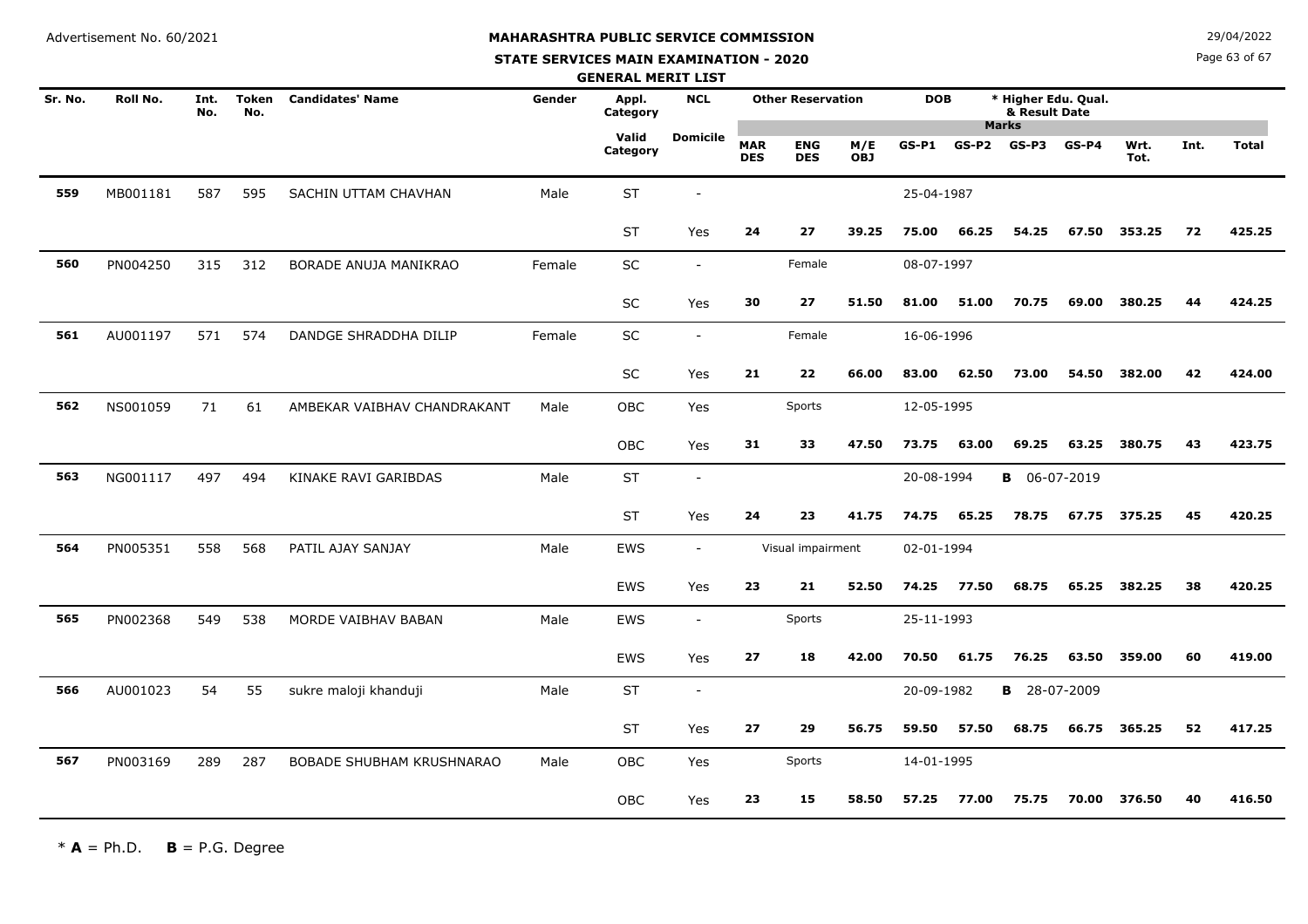#### **STATE SERVICES MAIN EXAMINATION - 2020**

**N**  $29/04/2022$ 

Page 64 of 67

|         |          |             |              |                            |        | <b>GENERAL MERIT LIST</b> |                          |                          |                          |                   |            |                                                      |                     |         |              |      |              |
|---------|----------|-------------|--------------|----------------------------|--------|---------------------------|--------------------------|--------------------------|--------------------------|-------------------|------------|------------------------------------------------------|---------------------|---------|--------------|------|--------------|
| Sr. No. | Roll No. | Int.<br>No. | Token<br>No. | <b>Candidates' Name</b>    | Gender | Appl.<br>Category         | <b>NCL</b>               |                          | <b>Other Reservation</b> |                   | <b>DOB</b> | * Higher Edu. Qual.<br>& Result Date<br><b>Marks</b> |                     |         |              |      |              |
|         |          |             |              |                            |        | Valid<br>Category         | <b>Domicile</b>          | <b>MAR</b><br><b>DES</b> | <b>ENG</b><br><b>DES</b> | M/E<br><b>OBJ</b> | $GS-P1$    | $GS-P2$                                              | GS-P3               | $GS-P4$ | Wrt.<br>Tot. | Int. | <b>Total</b> |
| 568     | PN003219 | 333         | 337          | KAMBLE NISHIGANDHA HANUMAN | Female | $\sf SC$                  |                          |                          | Female                   |                   | 21-10-1992 |                                                      | <b>B</b> 31-05-2018 |         |              |      |              |
|         |          |             |              |                            |        | <b>SC</b>                 | Yes                      | 26                       | 27                       | 50.50             | 80.25      | 64.50                                                | 68.75               | 60.75   | 377.75       | 38   | 415.75       |
| 569     | PN004251 | 359         | 349          | SALVE SWATI KRISHNA        | Female | <b>SC</b>                 | $\blacksquare$           |                          | Female                   |                   | 28-05-1998 |                                                      |                     |         |              |      |              |
|         |          |             |              |                            |        | <b>SC</b>                 | Yes                      | 25                       | 21                       | 61.00             | 65.50      | 75.00                                                | 73.75               | 51.50   | 372.75       | 42   | 414.75       |
| 570     | AU001053 | 506         | 511          | Akulwar Ranjeet Suryakant  | Male   | <b>ST</b>                 | $\overline{\phantom{a}}$ |                          |                          |                   | 19-05-1992 |                                                      |                     |         |              |      |              |
|         |          |             |              |                            |        | <b>ST</b>                 | Yes                      | 28                       | 14                       | 48.25             | 74.25      | 73.00                                                | 66.75               | 66.00   | 370.25       | 44   | 414.25       |
| 571     | PN004236 | 541         | 543          | GODE ROSHANI KESHAV        | Female | <b>ST</b>                 | $\overline{\phantom{a}}$ |                          | Female                   |                   | 31-05-1993 |                                                      |                     |         |              |      |              |
|         |          |             |              |                            |        | <b>ST</b>                 | Yes                      | 26                       | 26                       | 51.00             | 70.25      | 48.25                                                | 72.50               | 66.50   | 360.50       | 53   | 413.50       |
| 572     | PN001244 | 40          | 41           | KABRA ISHWAR NARAYAN       | Male   | <b>EWS</b>                | $\blacksquare$           |                          | Sports                   |                   | 13-06-1992 |                                                      |                     |         |              |      |              |
|         |          |             |              |                            |        | EWS                       | Yes                      | 22                       | 36                       | 53.75             | 54.25      | 61.25                                                | 67.50               | 72.75   | 367.50       | 45   | 412.50       |
| 573     | AM001019 | 249         | 249          | SALUNKE NIKITA CHANDRAKANT | Female | Unreserved                | Yes                      |                          | Sports Female            |                   | 20-12-1995 |                                                      |                     |         |              |      |              |
|         |          |             |              |                            |        | Unreserved                | Yes                      | 27                       | 11                       | 44.75             | 74.25      | 65.75                                                | 76.50               | 58.25   | 357.50       | 55   | 412.50       |
| 574     | PN004310 | 282         | 276          | Deshmukh Savita Hanmant    | Female | NT-C                      | Yes                      |                          | Sports Female            |                   | 05-06-1994 |                                                      |                     |         |              |      |              |
|         |          |             |              |                            |        | NT-C                      | Yes                      | 29                       | 24                       | 52.50             | 70.75      | 49.50                                                | 61.75               | 61.75   | 349.25       | 63   | 412.25       |
| 575     | PN002082 | 45          | 31           | SHINGADE VIKAS SHANTARAM   | Male   | ST                        | $\sim$                   |                          |                          |                   | 28-07-1994 |                                                      |                     |         |              |      |              |
|         |          |             |              |                            |        | <b>ST</b>                 | Yes                      | 26                       | 30                       | 56.00             | 67.75      | 56.50                                                | 64.50               | 66.25   | 367.00       | 45   | 412.00       |
| 576     | AU001325 | 352         | 351          | INGLE PRATIBHA SHALIGRAM   | Female | <b>ST</b>                 | $\overline{\phantom{a}}$ |                          | Female                   |                   | 07-02-1990 |                                                      |                     |         |              |      |              |
|         |          |             |              |                            |        | <b>ST</b>                 | Yes                      | 28                       | 26                       | 55.25             | 83.75      | 63.50                                                | 63.75               | 42.00   | 362.25       | 47   | 409.25       |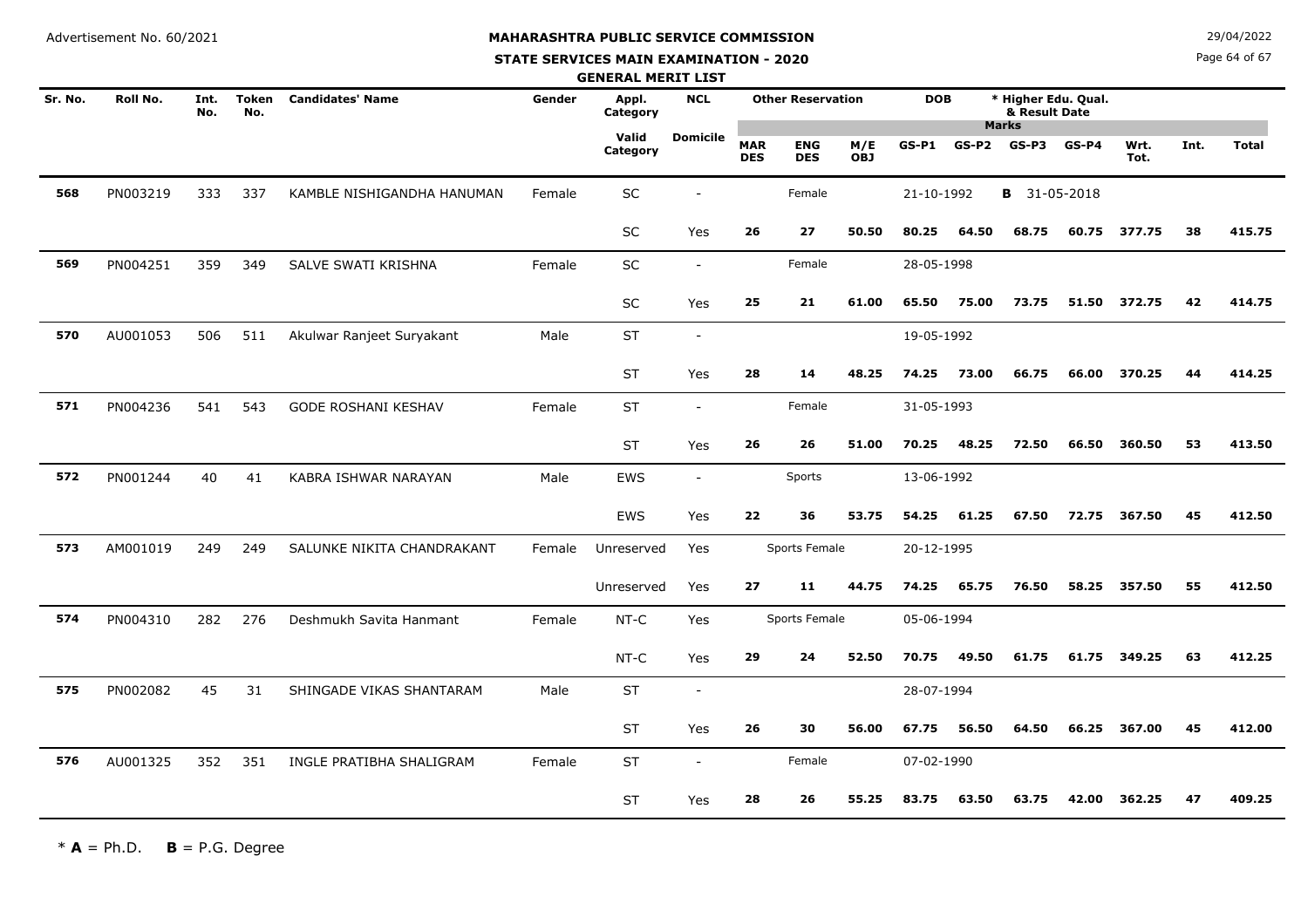#### **STATE SERVICES MAIN EXAMINATION - 2020**

**N**  $29/04/2022$ 

Page 65 of 67

| <b>GENERAL MERIT LIST</b> |          |             |                     |                             |        |                   |                          |                          |                              |                   |            |                                                                    |       |         |              |      |              |
|---------------------------|----------|-------------|---------------------|-----------------------------|--------|-------------------|--------------------------|--------------------------|------------------------------|-------------------|------------|--------------------------------------------------------------------|-------|---------|--------------|------|--------------|
| Sr. No.                   | Roll No. | Int.<br>No. | <b>Token</b><br>No. | <b>Candidates' Name</b>     | Gender | Appl.<br>Category | <b>NCL</b>               |                          | <b>Other Reservation</b>     |                   |            | * Higher Edu. Qual.<br><b>DOB</b><br>& Result Date<br><b>Marks</b> |       |         |              |      |              |
|                           |          |             |                     |                             |        | Valid<br>Category | Domicile                 | <b>MAR</b><br><b>DES</b> | <b>ENG</b><br><b>DES</b>     | M/E<br><b>OBJ</b> | GS-P1      | $GS-P2$ $GS-P3$                                                    |       | $GS-P4$ | Wrt.<br>Tot. | Int. | <b>Total</b> |
| 577                       | PN005353 | 556         | 553                 | DHERE VISHAL ASHOK          | Male   | EWS               | $\overline{\phantom{a}}$ |                          | <b>Multiple Disabilities</b> |                   | 23-05-1995 |                                                                    |       |         |              |      |              |
|                           |          |             |                     |                             |        | EWS               | Yes                      | 24                       | 15                           | 49.75             | 69.50      | 75.25                                                              | 63.25 | 65.50   | 362.25       | 45   | 407.25       |
| 578                       | MB001239 | 428         | 427                 | MALGHANE SHITAL VITTHAL     | Female | <b>ST</b>         | $\overline{\phantom{a}}$ |                          | Female                       |                   | 22-05-1994 |                                                                    |       |         |              |      |              |
|                           |          |             |                     |                             |        | <b>ST</b>         | Yes                      | 28                       | 26                           | 50.00             | 73.00      | 66.50                                                              | 58.75 | 65.50   | 367.75       | 39   | 406.75       |
| 579                       | MB001012 | 19          | 29                  | <b>BHOYE AMIT MOTIRAM</b>   | Male   | <b>ST</b>         | $\overline{\phantom{a}}$ |                          |                              |                   | 29-12-1996 |                                                                    |       |         |              |      |              |
|                           |          |             |                     |                             |        | <b>ST</b>         | Yes                      | 26                       | 23                           | 54.00             | 72.00      | 56.00                                                              | 74.00 | 61.25   | 366.25       | 40   | 406.25       |
| 580                       | PN001479 | 185         | 192                 | LANDE AVINASH INDRASEN      | Male   | <b>ST</b>         | $\overline{\phantom{a}}$ |                          |                              |                   | 19-11-1994 |                                                                    |       |         |              |      |              |
|                           |          |             |                     |                             |        | <b>ST</b>         | Yes                      | 29                       | 29                           | 61.25             | 70.25      | 47.50                                                              | 56.25 | 60.75   | 354.00       | 49   | 403.00       |
| 581                       | PN004049 | 553         | 557                 | KULSANGE RAKESH VASANT      | Male   | <b>ST</b>         | $\overline{\phantom{a}}$ |                          |                              |                   | 19-08-1987 |                                                                    |       |         |              |      |              |
|                           |          |             |                     |                             |        | ST                | Yes                      | 25                       | 18                           | 37.00             | 71.75      | 63.25                                                              | 73.25 | 75.00   | 363.25       | 37   | 400.25       |
| 582                       | PN004462 | 419         | 409                 | Yogesh Chandrakant Damale   | Male   | <b>ST</b>         | $\blacksquare$           |                          |                              |                   | 06-06-1991 |                                                                    |       |         |              |      |              |
|                           |          |             |                     |                             |        | <b>ST</b>         | Yes                      | 22                       | 21                           | 50.75             | 67.50      | 64.50                                                              | 68.25 | 69.00   | 363.00       | 37   | 400.00       |
| 583                       | AU001313 | 6           | 6                   | KHEDKAR RAVINDRA PUNDLIKRAO | Male   | EWS               | $\overline{\phantom{a}}$ |                          | Sports                       |                   | 02-01-1984 |                                                                    |       |         |              |      |              |
|                           |          |             |                     |                             |        | <b>EWS</b>        | Yes                      | 28                       | 22                           | 58.75             | 71.75      | 45.25                                                              | 57.25 | 59.75   | 342.75       | 56   | 398.75       |
| 584                       | AU001174 | 555         | 554                 | VAIBHAV GANGURDE            | Male   | <b>ST</b>         | $\overline{\phantom{a}}$ |                          |                              |                   | 19-05-1996 |                                                                    |       |         |              |      |              |
|                           |          |             |                     |                             |        | <b>ST</b>         | Yes                      | 20                       | 26                           | 46.00             | 74.50      | 54.00                                                              | 80.75 | 55.00   | 356.25       | 42   | 398.25       |
| 585                       | NS001093 | 524         | 531                 | JADHAV RAHUL LAXMAN         | Male   | <b>ST</b>         | $\overline{\phantom{a}}$ |                          |                              |                   | 29-06-1993 |                                                                    |       |         |              |      |              |
|                           |          |             |                     |                             |        | <b>ST</b>         | Yes                      | 27                       | 23                           | 56.25             | 67.25      | 53.00                                                              | 59.25 | 70.00   | 355.75       | 42   | 397.75       |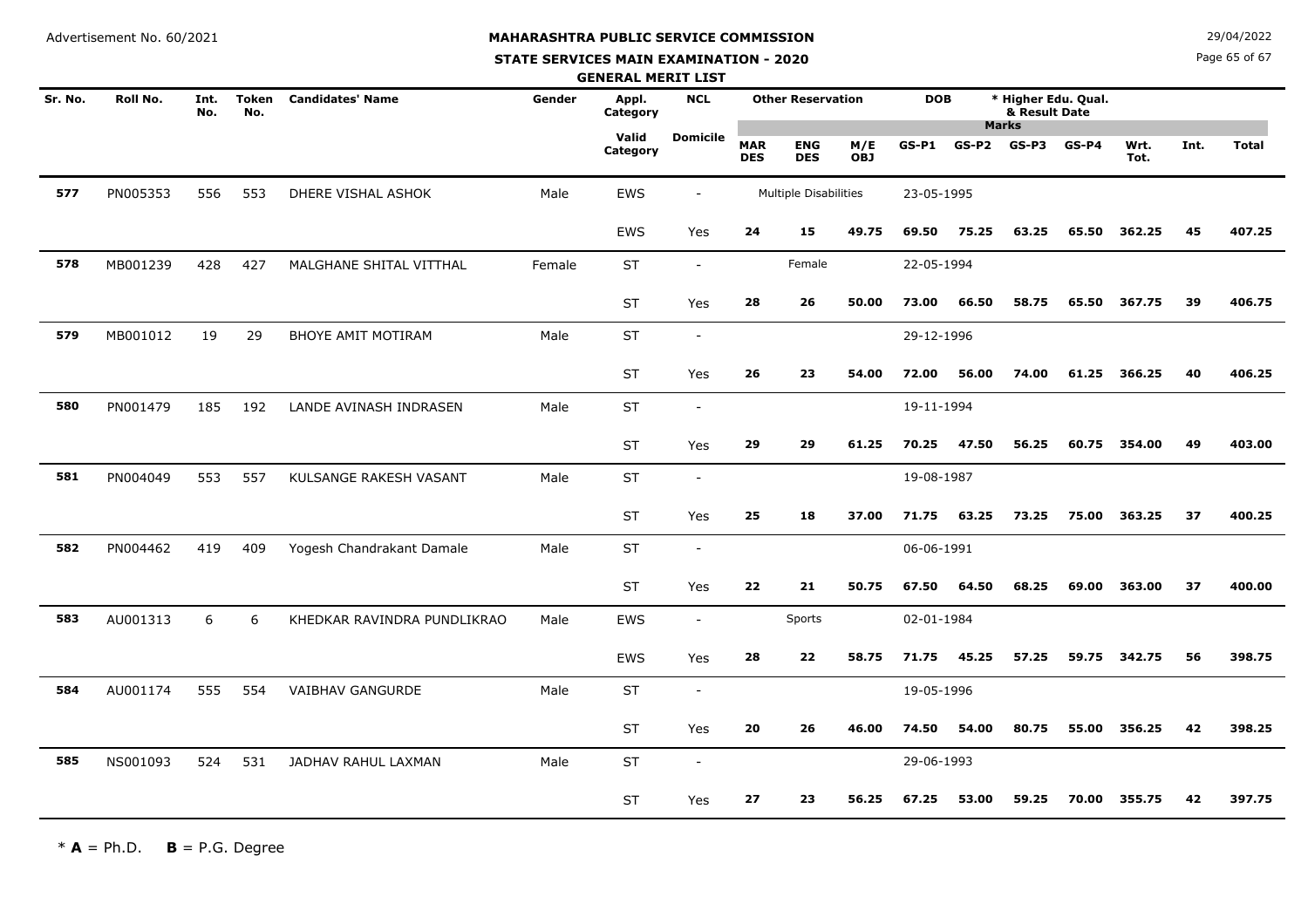# **MAHARASHTRA PUBLIC SERVICE COMMISSION**

#### **STATE SERVICES MAIN EXAMINATION - 2020**

**N**  $29/04/2022$ 

Page 66 of 67

|         |          |                |                     |                            |        | <b>GENERAL MERIT LIST</b> |                          |                          |                          |                   |            |       |                                                      |         |              |      |              |
|---------|----------|----------------|---------------------|----------------------------|--------|---------------------------|--------------------------|--------------------------|--------------------------|-------------------|------------|-------|------------------------------------------------------|---------|--------------|------|--------------|
| Sr. No. | Roll No. | Int.<br>No.    | <b>Token</b><br>No. | <b>Candidates' Name</b>    | Gender | Appl.<br>Category         | <b>NCL</b>               |                          | <b>Other Reservation</b> |                   | <b>DOB</b> |       | * Higher Edu. Qual.<br>& Result Date<br><b>Marks</b> |         |              |      |              |
|         |          |                |                     |                            |        | Valid<br>Category         | <b>Domicile</b>          | <b>MAR</b><br><b>DES</b> | <b>ENG</b><br><b>DES</b> | M/E<br><b>OBJ</b> | $GS-P1$    | GS-P2 | $GS-P3$                                              | $GS-P4$ | Wrt.<br>Tot. | Int. | <b>Total</b> |
| 586     | PN005251 | 439            | 436                 | NANGRE KEDAR GULAB         | Male   | OBC                       | Yes                      |                          | Sports                   |                   | 18-12-1997 |       |                                                      |         |              |      |              |
|         |          |                |                     |                            |        | OBC                       | Yes                      | 25                       | 26                       | 55.00             | 69.50      | 49.00 | 51.50                                                | 63.50   | 339.50       | 57   | 396.50       |
| 587     | AU001301 | $\overline{2}$ | $\mathbf{1}$        | AADBE VISHWANATH BALAJI    | Male   | <b>ST</b>                 | $\sim$                   |                          |                          |                   | 05-06-1992 |       |                                                      |         |              |      |              |
|         |          |                |                     |                            |        | <b>ST</b>                 | Yes                      | 21                       | 13                       | 31.75             | 74.50      | 73.75 | 78.75                                                | 64.25   | 357.00       | 37   | 394.00       |
| 588     | MB001001 | 29             | 22                  | BANGAR SAYALI TANAJI       | Female | <b>ST</b>                 | $\overline{\phantom{a}}$ |                          | Female                   |                   | 30-08-1997 |       | <b>B</b> 23-11-2020                                  |         |              |      |              |
|         |          |                |                     |                            |        | <b>ST</b>                 | Yes                      | 30                       | 22                       | 45.00             | 55.75      | 64.50 | 59.75                                                | 66.75   | 343.75       | 48   | 391.75       |
| 589     | MB001252 | 611            | 603                 | CHOUGULE SHRADDHA MAHADEO  | Female | SC                        | $\sim$                   |                          | Sports Female            |                   | 31-07-1996 |       |                                                      |         |              |      |              |
|         |          |                |                     |                            |        | <b>SC</b>                 | Yes                      | 26                       | 26                       | 46.50             | 56.75      | 47.25 | 63.00                                                | 66.50   | 332.00       | 55   | 387.00       |
| 590     | PN002476 | 327            | 321                 | YADAV SANDIP MANIK         | Male   | <b>EWS</b>                | $\overline{\phantom{a}}$ |                          | Sports                   |                   | 02-09-1996 |       |                                                      |         |              |      |              |
|         |          |                |                     |                            |        | <b>EWS</b>                | Yes                      | 17                       | 13                       | 46.00             | 69.25      | 63.25 | 67.25                                                | 64.25   | 340.00       | 45   | 385.00       |
| 591     | NG001075 | 322            | 317                 | <b>GOLE SHWETA GAJANAN</b> | Female | <b>OBC</b>                | Yes                      |                          | Sports Female            |                   | 08-10-1996 |       |                                                      |         |              |      |              |
|         |          |                |                     |                            |        | OBC                       | Yes                      | 28                       | 29                       | 34.50             | 57.25      | 54.00 | 52.25                                                |         | 58.75 313.75 | 62   | 375.75       |
| 592     | MB001177 | 480            | 476                 | mandave santosh mohan      | Male   | Unreserved                | $\sim$                   |                          | Orphan                   |                   | 10-12-1987 |       |                                                      |         |              |      |              |
|         |          |                |                     |                            |        | Unreserved                | Yes                      | 23                       | 9                        | 36.25             | 65.50      | 47.50 | 73.75                                                |         | 60.25 315.25 | 60   | 375.25       |
| 593     | PN004215 | 271            | 285                 | SALVE ANANTA ASHROBA       | Male   | SC                        |                          |                          | Sports                   |                   | 15-03-1994 |       |                                                      |         |              |      |              |
|         |          |                |                     |                            |        | SC                        | Yes                      | 19                       | 22                       | 34.25             | 72.75      | 42.75 | 50.00                                                | 38.50   | 279.25       | 50   | 329.25       |
| 594     | PN004137 | 286            | 299                 | SHINDE CHAITANYA SATISH    | Male   | SC                        |                          |                          | Sports                   |                   | 23-11-1994 |       |                                                      |         |              |      |              |
|         |          |                |                     |                            |        | SC                        | Yes                      | 21                       | 30                       | 33.00             | 51.25      | 43.50 | 44.25                                                | 61.25   | 284.25       | 35   | 319.25       |